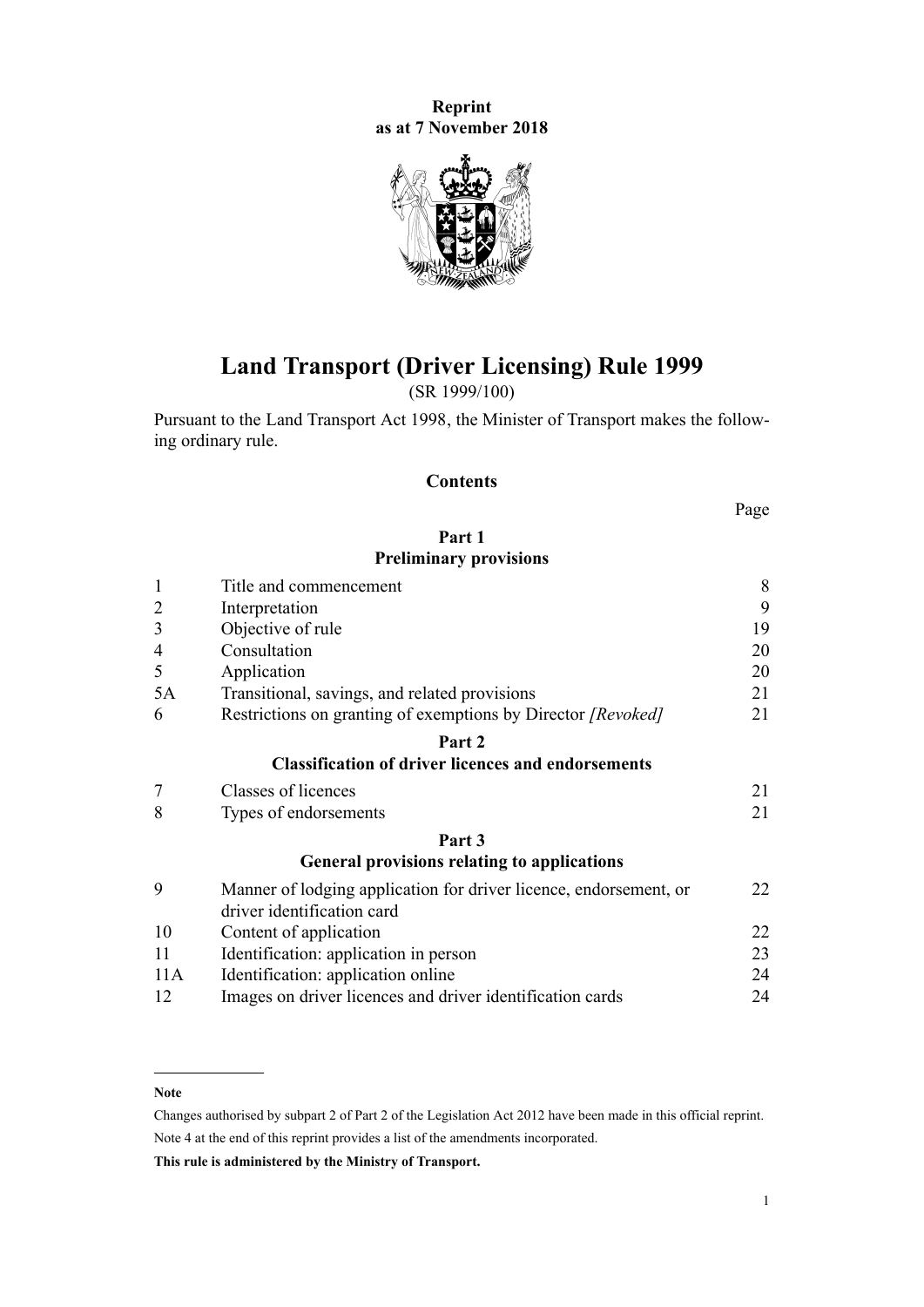|                 | <b>Land Transport (Driver Licensing) Rule 1999</b>                                 | Reprinted as at<br>7 November 2018 |
|-----------------|------------------------------------------------------------------------------------|------------------------------------|
| 12A<br>13<br>14 | Statements in applications made online<br>Eyesight test<br>Fees                    | 25<br>25<br>26                     |
|                 | Part 4                                                                             |                                    |
|                 | Learner licences, restricted licences, and full licences                           |                                    |
|                 | Learner licences                                                                   |                                    |
| 15              | Obtaining learner licence                                                          | 26                                 |
| 16              | Conditions of learner licence                                                      | 27                                 |
|                 | Restricted licences                                                                |                                    |
| 17              | Obtaining restricted licence                                                       | 29                                 |
| 18              | Conditions of restricted licence                                                   | 30                                 |
|                 | <b>Full licences</b>                                                               |                                    |
| 19              | Obtaining full licence                                                             | 31                                 |
|                 | Part 4A                                                                            |                                    |
|                 | <b>Accelerated licensing process</b>                                               |                                    |
| 19A             | Interpretation                                                                     | 34                                 |
| 19B<br>19C      | Accelerated licensing process: who may apply<br>Form of application                | 34<br>34                           |
| 19D             | Approval to take part in accelerated licensing process                             | 35                                 |
| 19E             | Revocation of approval                                                             | 35                                 |
|                 | Stage 1: Preliminary assessment                                                    |                                    |
| 19F<br>19G      | Notice of approval to commence stage 1<br>Stage 1: preliminary assessment          | 35<br>36                           |
|                 | Stage 2: Supervised driving with conditions and assessment                         |                                    |
| 19H             | Stage 2: supervised driving with conditions                                        | 36                                 |
| 19I             | Application to undertake stage 2 assessment                                        | 37                                 |
| 19J             | Stage 2 assessment                                                                 | 37                                 |
|                 | Stage 3: Unsupervised driving with conditions and assessment                       |                                    |
| 19K             | Stage 3: unsupervised driving with conditions                                      | 38                                 |
|                 | Exit assessment and obtaining Class 4 or Class 5 licence                           |                                    |
| 19L             | Application to undertake exit assessment                                           | 39                                 |
| 19M             | Exit assessment                                                                    | 39                                 |
| 19N             | Obtaining Class 4 or Class 5 licence                                               | 39                                 |
|                 | Part 5<br><b>Endorsements</b>                                                      |                                    |
|                 | Dangerous goods (D) endorsement                                                    |                                    |
| 20              |                                                                                    | 40                                 |
| 21              | When dangerous goods endorsement required<br>Obtaining dangerous goods endorsement | 40                                 |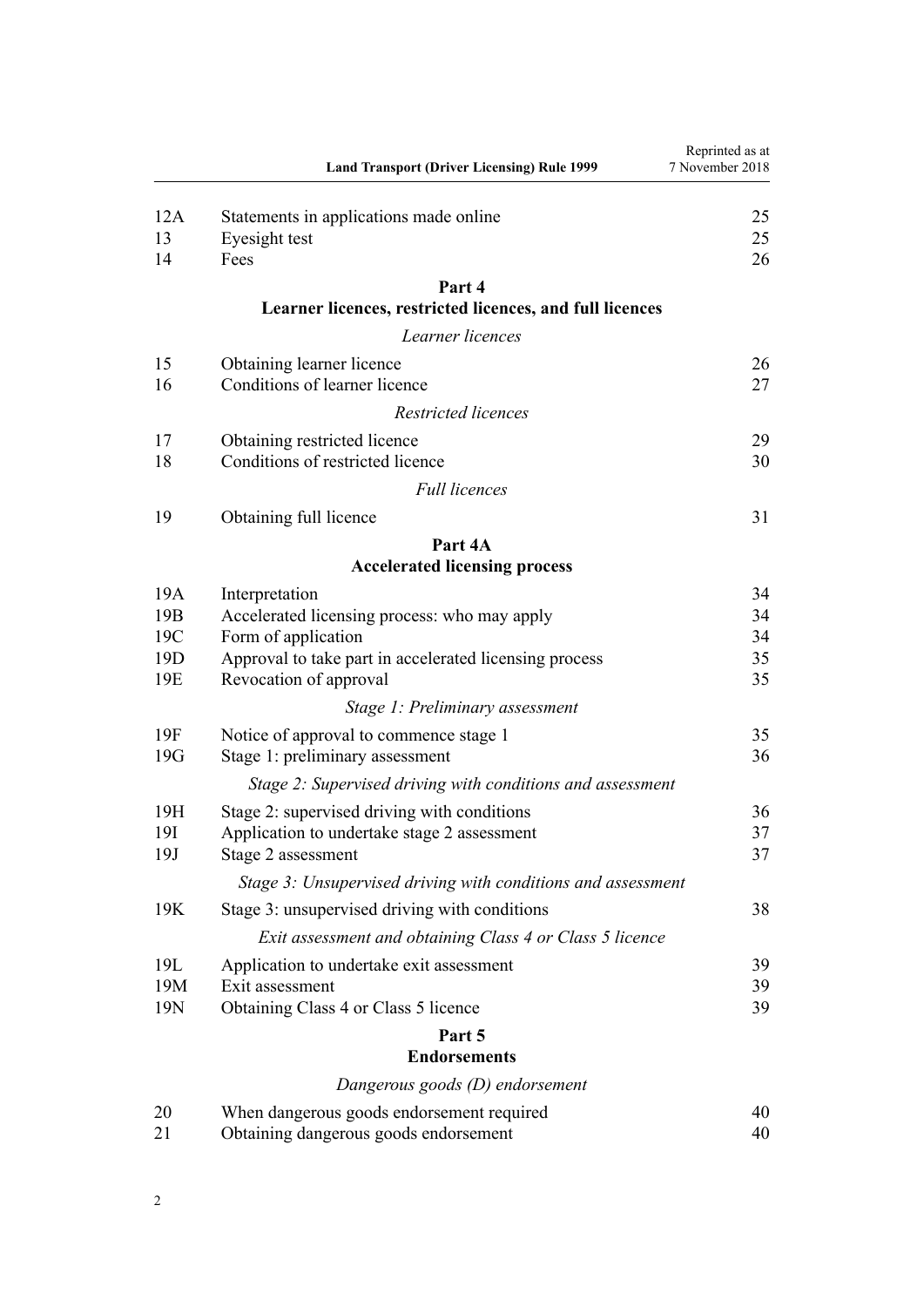| Reprinted as at |
|-----------------|
| 7 November 2018 |

| 7 November 2018 | <b>Land Transport (Driver Licensing) Rule 1999</b> |  |
|-----------------|----------------------------------------------------|--|
|-----------------|----------------------------------------------------|--|

|    | Driving instructor (I) endorsement                                                                                                              |    |  |  |  |
|----|-------------------------------------------------------------------------------------------------------------------------------------------------|----|--|--|--|
| 22 | When driving instructor endorsement required                                                                                                    | 40 |  |  |  |
| 23 | Obtaining driving instructor endorsement<br>40                                                                                                  |    |  |  |  |
| 24 | Vehicles in which driving instructor endorsement authorises<br>instruction                                                                      | 41 |  |  |  |
| 25 | Holder of driving instructor endorsement must retain records of<br>instruction provided and comply with requirements arising out of<br>audits   | 42 |  |  |  |
|    | Passenger (P) endorsement                                                                                                                       |    |  |  |  |
| 26 | When passenger endorsement required                                                                                                             | 42 |  |  |  |
| 27 | Obtaining passenger endorsement                                                                                                                 | 43 |  |  |  |
|    | Forklift, roller, tracks, and wheels (special-type vehicle F, R, T and<br>W) endorsements                                                       |    |  |  |  |
| 28 | When special-type vehicle endorsement required                                                                                                  | 44 |  |  |  |
| 29 | Obtaining special-type endorsement                                                                                                              | 45 |  |  |  |
|    | Testing officer (O) endorsement                                                                                                                 |    |  |  |  |
| 30 | When testing officer endorsement required                                                                                                       | 45 |  |  |  |
| 31 | Obtaining testing officer endorsement                                                                                                           | 45 |  |  |  |
| 32 | Holder of testing officer endorsement must retain records of driver<br>testing undertaken and comply with requirements arising out of<br>audits | 46 |  |  |  |
|    | Vehicle recovery $(V)$ endorsement                                                                                                              |    |  |  |  |
| 33 | When vehicle recovery endorsement required                                                                                                      | 46 |  |  |  |
| 34 | Obtaining vehicle recovery endorsement                                                                                                          | 46 |  |  |  |
| 35 | Criteria and procedure in relation to fit and proper person test                                                                                | 47 |  |  |  |
|    | Part 6                                                                                                                                          |    |  |  |  |
|    | <b>Driver identification cards</b>                                                                                                              |    |  |  |  |
| 36 | Application for driver identification card                                                                                                      | 48 |  |  |  |
|    | Driver identification card property of Agency                                                                                                   |    |  |  |  |
| 37 | Driver identification card property of Agency                                                                                                   | 49 |  |  |  |
|    | Part 7                                                                                                                                          |    |  |  |  |
|    | <b>Medical fitness</b>                                                                                                                          |    |  |  |  |
| 38 | Eyesight testing                                                                                                                                | 49 |  |  |  |
| 39 | Medical declaration                                                                                                                             | 50 |  |  |  |
| 40 | Special medical examination                                                                                                                     | 51 |  |  |  |
| 41 | Requirements of medical examination                                                                                                             | 51 |  |  |  |
| 42 | Powers of Agency                                                                                                                                | 52 |  |  |  |

[43](#page-51-0) [Advice of right to appeal](#page-51-0) [52](#page-51-0)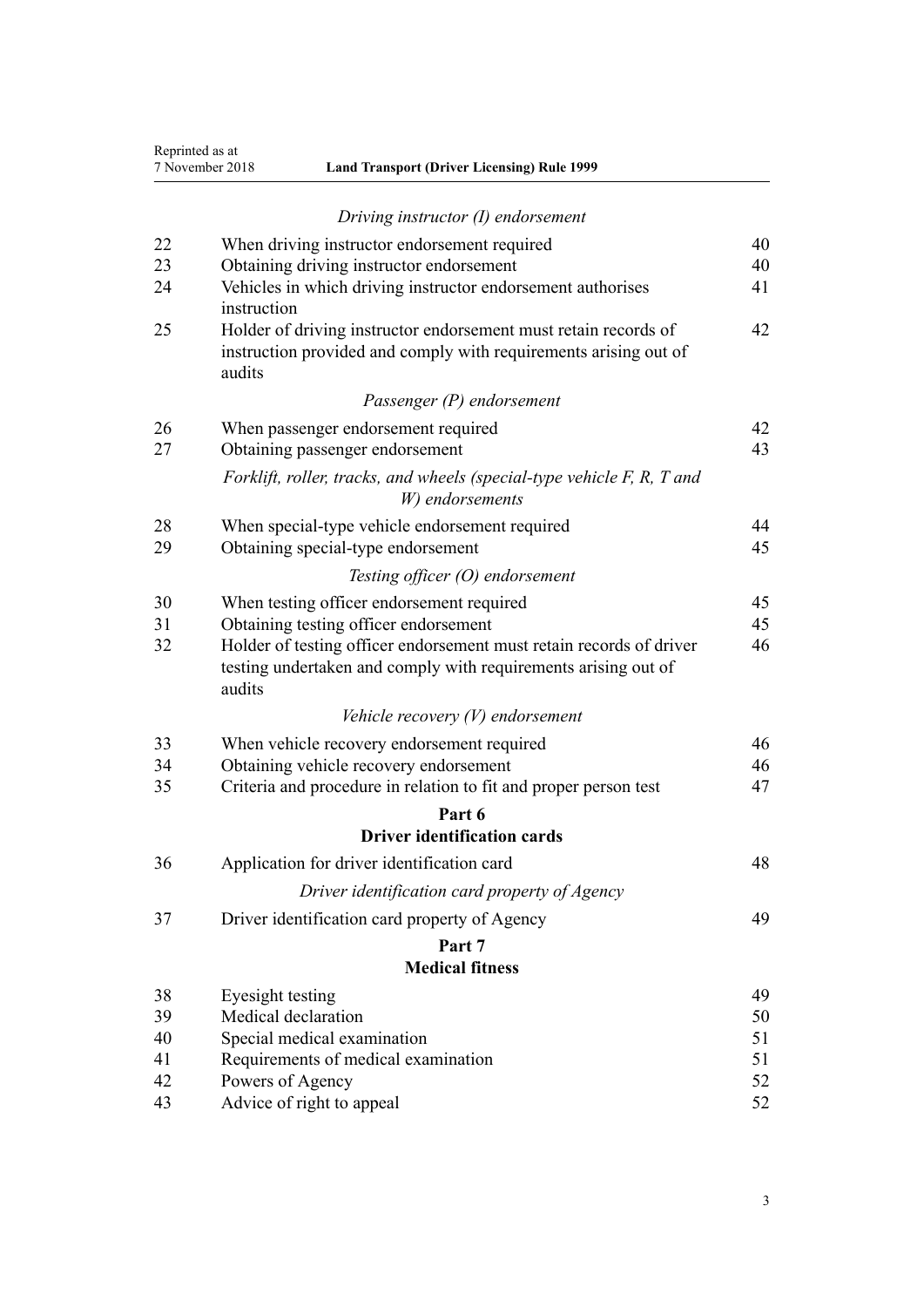# *[General provision about medical certificates](#page-52-0)*

# *[Revoked]*

| 44  | Medical certificates                                                                                      | 53 |  |  |
|-----|-----------------------------------------------------------------------------------------------------------|----|--|--|
| 44A | Obligations of person who issues medical certificate                                                      |    |  |  |
| 44B | Applicants may be referred for on-road safety test                                                        | 54 |  |  |
|     | Part 8                                                                                                    |    |  |  |
|     | Theory and practical tests for driver licences                                                            |    |  |  |
|     | Theory tests                                                                                              |    |  |  |
| 45  | Theory tests required                                                                                     | 55 |  |  |
| 46  | Standard for passing theory test                                                                          | 55 |  |  |
| 47  | Theory test to be conducted by licensing agent or testing officer                                         | 55 |  |  |
|     | Practical driving tests                                                                                   |    |  |  |
| 48  | Practical skills tests required                                                                           | 56 |  |  |
| 49  | On-road safety test                                                                                       | 56 |  |  |
| 49A | Transitional provision for applicants 80 years and over applying<br>for driver licence                    | 56 |  |  |
| 50  | Practical driving test not to be completed using certain vehicles                                         | 57 |  |  |
| 51  | Standard for passing practical test                                                                       | 57 |  |  |
| 52  | Persons who may conduct practical driving tests                                                           | 57 |  |  |
| 52A | Practical driving test may be terminated                                                                  | 57 |  |  |
|     | Applicant for more than 1 class of licence                                                                |    |  |  |
| 53  | Applicant for more than 1 class of licence                                                                | 58 |  |  |
|     | Certification test for testing officer                                                                    |    |  |  |
| 54  | Certification test for testing officer                                                                    | 58 |  |  |
|     | Person taking test must produce identification                                                            |    |  |  |
| 55  | Person taking test must produce identification                                                            | 59 |  |  |
|     | Part 9                                                                                                    |    |  |  |
|     | <b>Conditions relating to driver licences and endorsements</b>                                            |    |  |  |
| 56  | Conditions relating to physical disability                                                                | 59 |  |  |
| 57  | Condition imposed on Class 1R licence in relation to driving motor<br>vehicle with automatic transmission | 60 |  |  |
| 57A | Transitional provision for condition relating to automatic<br>transmission vehicle                        | 60 |  |  |
| 58  | Removal of condition relating to automatic transmission                                                   | 60 |  |  |
| 59  | Condition relating to automatic transmission not to apply in certain<br>circumstances                     | 61 |  |  |
|     | Part 10                                                                                                   |    |  |  |
|     | Period of validity of driver licences and endorsements                                                    |    |  |  |
| 60  | Period of validity of driver licence                                                                      | 61 |  |  |

- [61](#page-62-0) [Period of validity of endorsement](#page-62-0) [63](#page-62-0)
- 4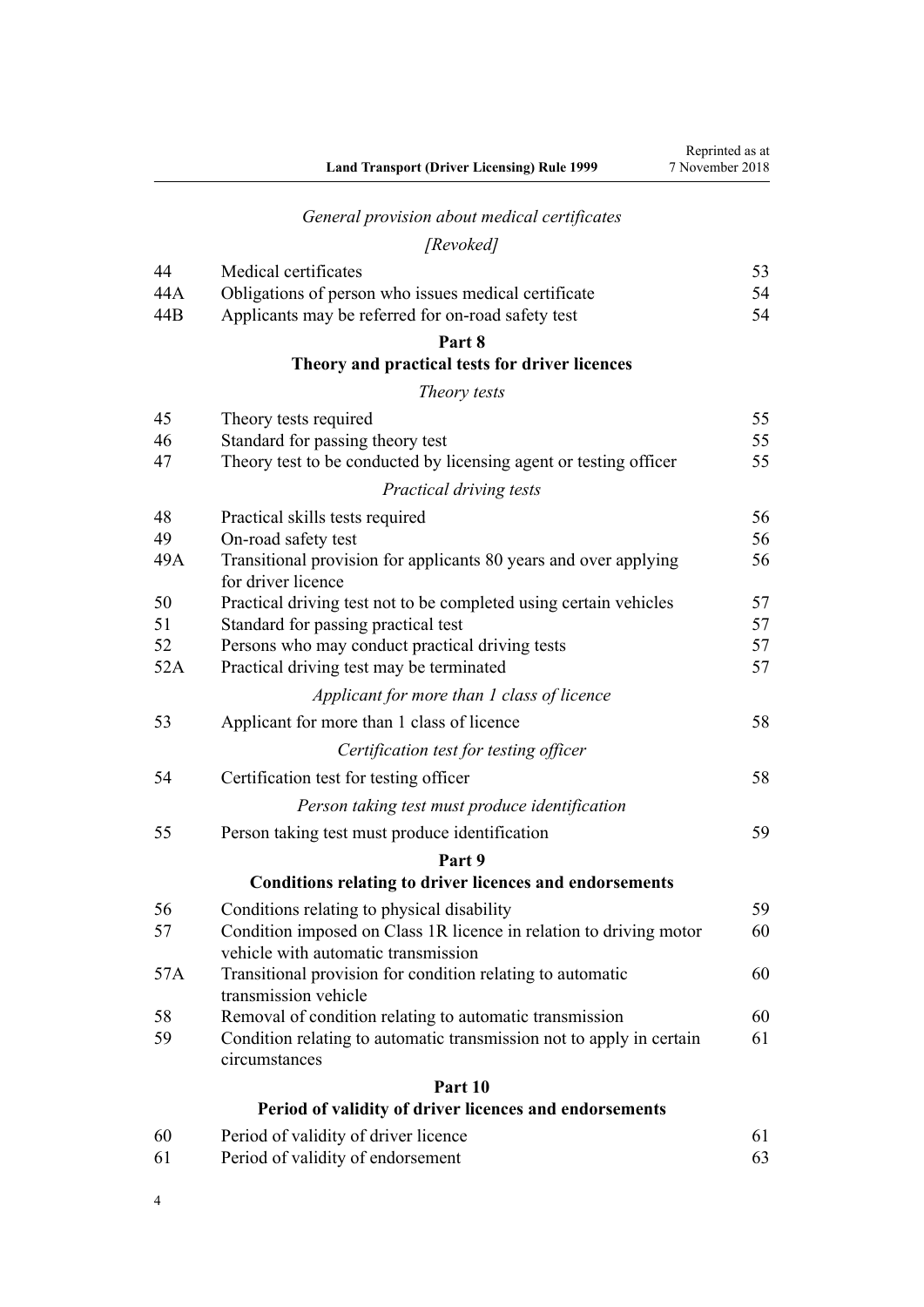#### **[Part 11](#page-62-0)**

### **[Format of driver licences, driver identification cards, and](#page-62-0)** "**[L](#page-62-0)**" **[\(learner\) plates](#page-62-0)**

| -62 | Features to verify and protect licence integrity | 63. |
|-----|--------------------------------------------------|-----|
| -63 | Form of driver licence                           | 64  |
| -64 | Form of temporary driver licence                 | 66  |
| -65 | Form of driver identification card               | 66  |
| -66 | Form of "L" plate                                |     |

#### **[Part 12](#page-67-0)**

### **[Renewal, replacement, and reinstatement of driver licences](#page-67-0) [and endorsements](#page-67-0)**

#### *[Renewal of driver licence](#page-67-0)*

| 67  | Renewal of driver licence                                                                                                                                                     | 68 |
|-----|-------------------------------------------------------------------------------------------------------------------------------------------------------------------------------|----|
| 67A | Reinstatement of driver licence with respect to those who have<br>been disqualified for more than 12 months after end of                                                      | 70 |
|     | disqualification                                                                                                                                                              |    |
| 67B | Reinstatement of driver licence after end of suspension for any<br>period (other than under section 95 of Act) or disqualification for a<br>period of not more than 12 months | 72 |
| 67C | Reinstatement of driver licence when there is no alcohol interlock<br>licence or zero alcohol licence in force                                                                | 72 |
| 68  | Special provision relating to person who is overseas, or in prison<br>or hospital [Revoked]                                                                                   | 73 |
|     | Renewal of endorsement                                                                                                                                                        |    |
| 69  | Renewal of endorsement                                                                                                                                                        | 73 |
| 70  | Renewal of passenger, vehicle recovery, driving instructor, testing<br>officer, or dangerous goods endorsement                                                                | 73 |
| 71  | Renewal of special-type endorsement                                                                                                                                           | 75 |
| 72  | Special provision relating to person overseas, or in prison or<br>hospital [Revoked]                                                                                          | 75 |
| 73  | Renewal of driver identification card                                                                                                                                         | 75 |
|     | Replacement of driver licence or driver identification card                                                                                                                   |    |
| 74  | Replacement of driver licence or driver identification card if lost,<br>stolen, etc                                                                                           | 76 |
| 75  | Replacement of driver licence or driver identification card if<br>surrendered                                                                                                 | 77 |
| 76  | Discovery of replaced licence or driver identification card                                                                                                                   | 77 |
|     | Part 13                                                                                                                                                                       |    |
|     | Suspension, revocation, and surrender of driver licences or<br>endorsements                                                                                                   |    |
| 77  | Requirements for tests, medical examinations, and approved<br>courses                                                                                                         | 78 |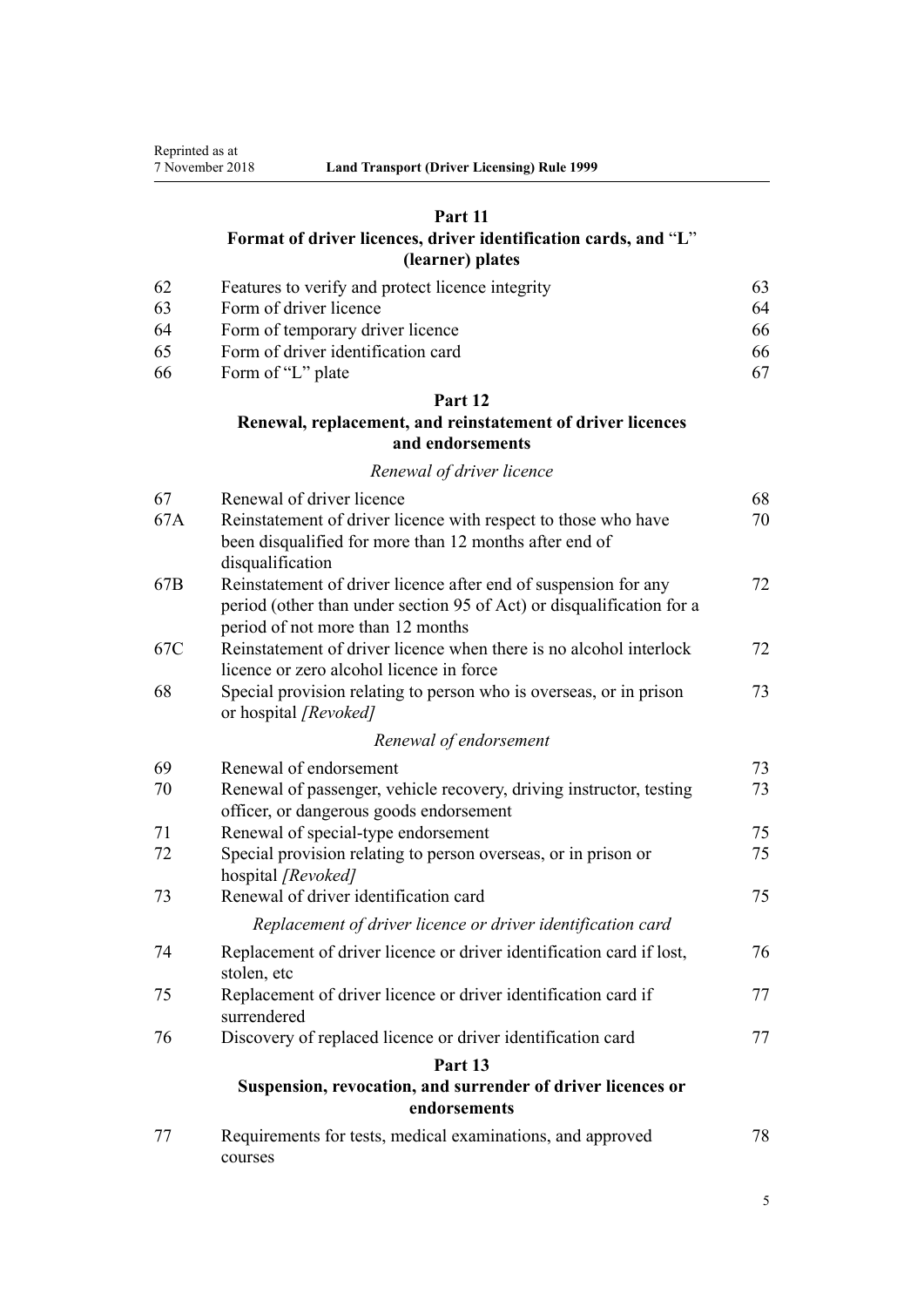|           | <b>Land Transport (Driver Licensing) Rule 1999</b>                                                                                | Reprinted as at<br>7 November 2018 |
|-----------|-----------------------------------------------------------------------------------------------------------------------------------|------------------------------------|
| 78        | Requirement to be in notice                                                                                                       | 79                                 |
| 79        | Obligations on person required to undertake test or medical<br>examination, or complete approved course                           | 80                                 |
|           | Suspension of driver licences and endorsements                                                                                    |                                    |
| 80<br>81  | Suspending driver licence for medical reasons<br>Suspension of endorsements                                                       | 80<br>81                           |
|           | Revocation of driver licences and endorsements                                                                                    |                                    |
| 82<br>83  | Revocation of driver licence or endorsement<br>Suspension and revocation of endorsements                                          | 81<br>83                           |
|           | Surrender of certain documents                                                                                                    |                                    |
| 84        | Surrender of driver identification card that has been suspended or<br>revoked                                                     | 83                                 |
| 85<br>85A | Voluntary surrender of driver licence or endorsement<br>Reinstatement of surrendered driver licence or endorsement                | 84<br>84                           |
|           | Replacement driver licence or endorsement                                                                                         |                                    |
| 86        | Replacement of driver licence or endorsement revoked on medical<br>grounds                                                        | 85                                 |
| 87        | Licence may not be renewed while licence suspended or holder<br>disqualified                                                      | 87                                 |
|           | Part 14                                                                                                                           |                                    |
|           | Recognition of overseas licences and licensing of drivers from                                                                    |                                    |
|           | overseas                                                                                                                          |                                    |
| 88        | Recognition of overseas driver licence or permit                                                                                  | 87                                 |
| 88A       | Recognition of overseas agricultural motor vehicle licence or<br>permit                                                           | 88                                 |
|           | Overseas driver licence conversion                                                                                                |                                    |
| 89        | Obtaining New Zealand driver licence                                                                                              | 89                                 |
| 89A<br>90 | Requirements not applying to overseas drivers<br>New Zealand driver licence may be subject to learner or restricted<br>conditions | 90<br>91                           |
| 91        | Requirements for diplomatic and consular personnel                                                                                | 91                                 |
| 92        | <b>Obtaining International Driving Permit</b>                                                                                     | 92                                 |
|           | Part 15                                                                                                                           |                                    |
|           | Approval of courses and course providers                                                                                          |                                    |
|           | Approval of courses                                                                                                               |                                    |
| 93        | Agency may approve courses                                                                                                        | 92                                 |
| 94        | Requirements for approval of course                                                                                               | 94                                 |
| 95        | Application for approval of course                                                                                                | 95                                 |
| 96        | Approval of course                                                                                                                | 95                                 |
| 97        | Agency may consent to modification of course                                                                                      | 96                                 |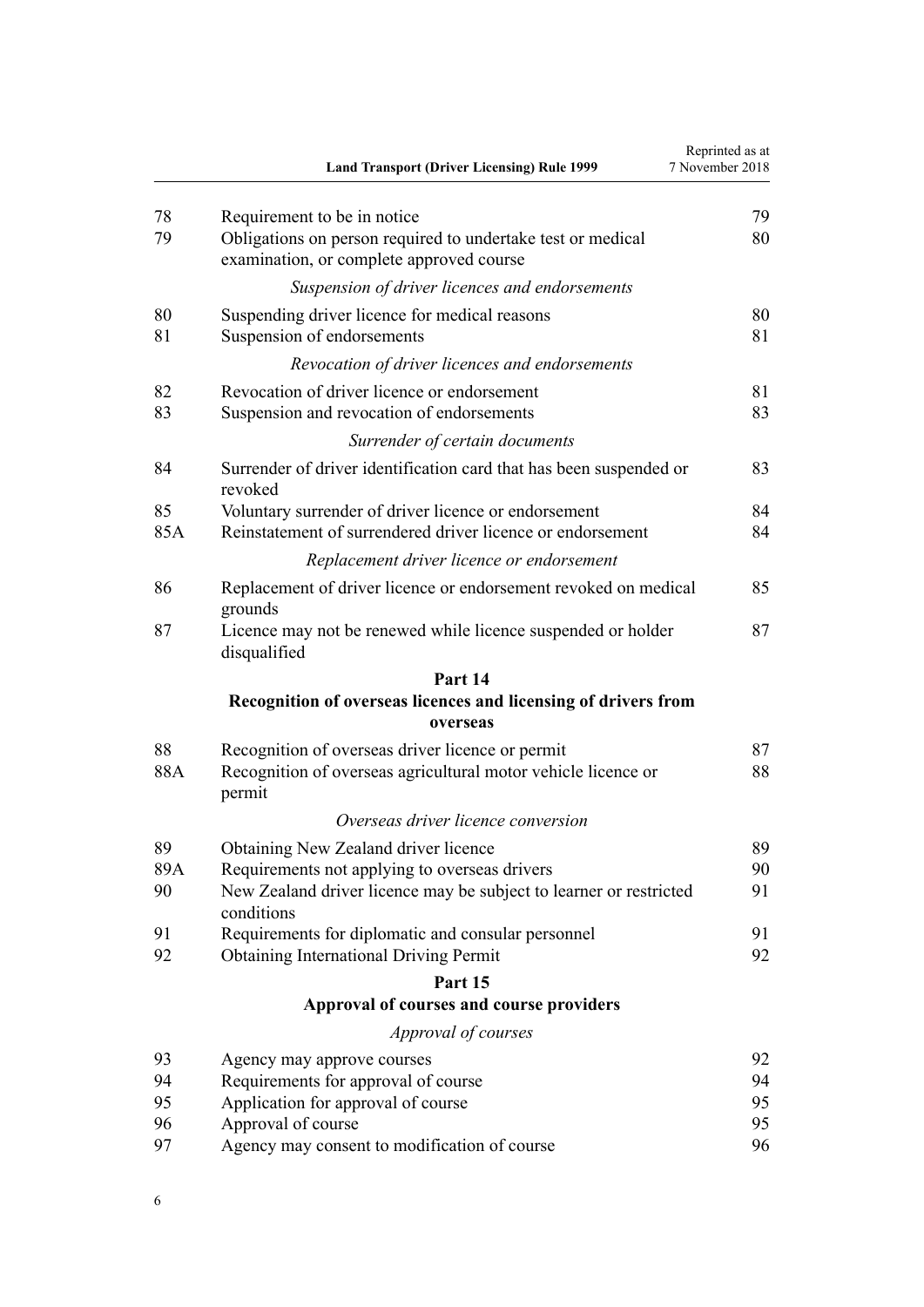| Reprinted as at | 7 November 2018<br><b>Land Transport (Driver Licensing) Rule 1999</b>                                                         |     |
|-----------------|-------------------------------------------------------------------------------------------------------------------------------|-----|
| 98              | Agency may revoke course approval                                                                                             | 96  |
|                 | Approval of course providers                                                                                                  |     |
| 99              | Agency may approve course providers                                                                                           | 97  |
| 100             | Requirements for approval as course provider                                                                                  | 97  |
| 101             | Application for approval as course provider                                                                                   | 97  |
| 102             | Approval as course provider                                                                                                   | 98  |
| 103             | Agency may revoke or suspend approval of course provider                                                                      | 98  |
|                 | Part 16                                                                                                                       |     |
|                 | Miscellaneous provisions relating to responsibilities of drivers                                                              |     |
| 104             | Prohibition on display of "L" plate except in appropriate<br>circumstances                                                    | 99  |
| 105             | Prohibition on defacing, etc, driver licence or driver identification<br>card                                                 | 99  |
|                 | Part 17                                                                                                                       |     |
|                 | <b>Transitional provisions</b>                                                                                                |     |
|                 | Driver licences continued in force by section $23(4)$ of Act                                                                  |     |
| 106             | Equivalent class or type of driver licences and endorsements                                                                  | 100 |
| 107             | Holder of certificate of approval or provisional certificate of<br>approval as driving instructor                             | 101 |
| 108             | Holder of approval as testing officer                                                                                         | 101 |
| 109             | Holder of hazardous substances endorsement                                                                                    | 101 |
| 110             | Forklift drivers                                                                                                              | 101 |
| 111             | Conditions continue in force                                                                                                  | 102 |
| 112             | Expiry of driver licences, etc                                                                                                | 102 |
| 113             | Obtaining new driver licence                                                                                                  | 102 |
| 114             | Additional requirements relating to issue of passenger<br>endorsements                                                        | 103 |
| 115             | Additional requirements relating to issue of vehicle recovery<br>endorsement                                                  | 104 |
| 116             | Person holding more than 1 class of licence                                                                                   | 104 |
| 117             | Person issued with learner or restricted licence                                                                              | 104 |
| 118             | Provision relating to time for which licence held                                                                             | 104 |
|                 | Period of validity of licences and endorsements issued under this<br>Part                                                     |     |
| 119             | Period of validity of licences issued under this Part [Revoked]                                                               | 105 |
| 120             | Period of validity of endorsements issued under this Part                                                                     | 105 |
|                 | Transitional provision relating to driver licences expired,<br>suspended, etc, when rule comes into force                     |     |
| 121             | Person disqualified or holding expired or suspended driver licence<br>not required to have held learner or restricted licence | 105 |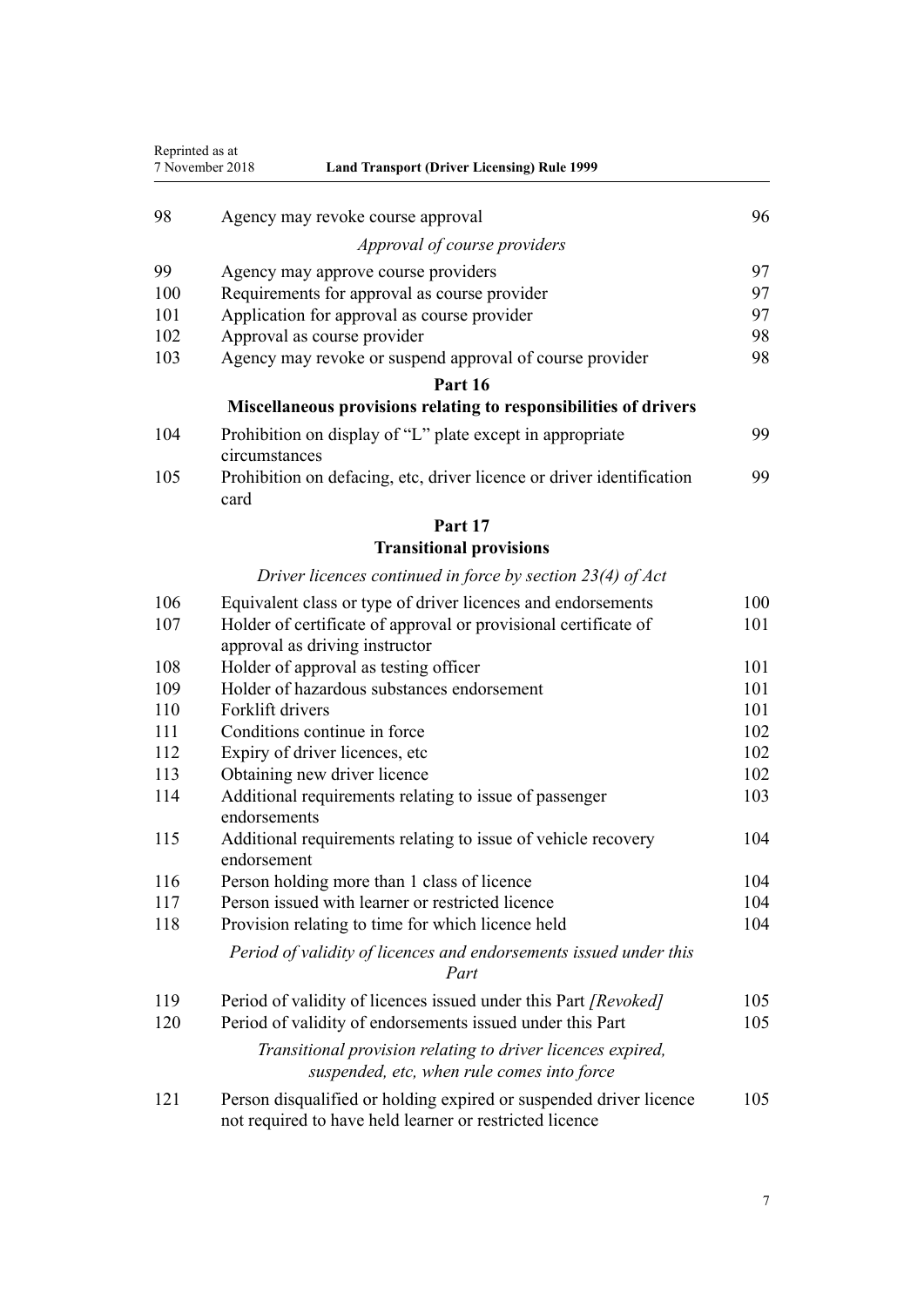<span id="page-7-0"></span>

| Part 1 r 1 | <b>Land Transport (Driver Licensing) Rule 1999</b>                                                                                         | Reprinted as at<br>7 November 2018 |
|------------|--------------------------------------------------------------------------------------------------------------------------------------------|------------------------------------|
|            | Transitional provision relating to renewal of $P$ , $I$ , $O$ , and $V$<br>endorsement                                                     |                                    |
| 122        | P, I, O, and V endorsements may be re-issued for 12 months                                                                                 | 106                                |
|            | <b>Schedule 1</b><br>Objective of the rule                                                                                                 | 107                                |
|            | <b>Schedule 2</b><br>Consultation carried out under section 161(2) of the Act                                                              | 108                                |
|            | <b>Schedule 2A</b><br><b>Transitional, savings, and related provisions</b>                                                                 | 110                                |
|            | <b>Schedule 3</b><br><b>Classes of driver licence</b>                                                                                      | 111                                |
|            | <b>Schedule 4</b><br><b>Types of licence endorsement</b>                                                                                   | 114                                |
|            | <b>Schedule 5</b><br><b>Theory tests</b>                                                                                                   | 114                                |
|            | [Revoked]                                                                                                                                  |                                    |
|            | <b>Schedule 6</b><br><b>Practical driving tests</b>                                                                                        | 114                                |
|            | [Revoked]                                                                                                                                  |                                    |
|            | <b>Schedule 7</b><br><b>Certification test for testing officer</b>                                                                         | 114                                |
|            | [Revoked]                                                                                                                                  |                                    |
|            | <b>Schedule 7A</b><br>Countries from which holders of driver licence or permit not<br>required to sit theory test for Class 1 or 6 licence | 115                                |
|            | <b>Schedule 8</b><br>Countries from which holders of driver licence or permit not<br>required to sit practical driving test                | 116                                |
|            | <b>Schedule 9</b><br><b>Evidence of identity</b>                                                                                           | 118                                |

# **Rule**

# **Part 1 Preliminary provisions**

### **1 Title and commencement**

(1) This rule may be cited as the Land Transport (Driver Licensing) Rule 1999.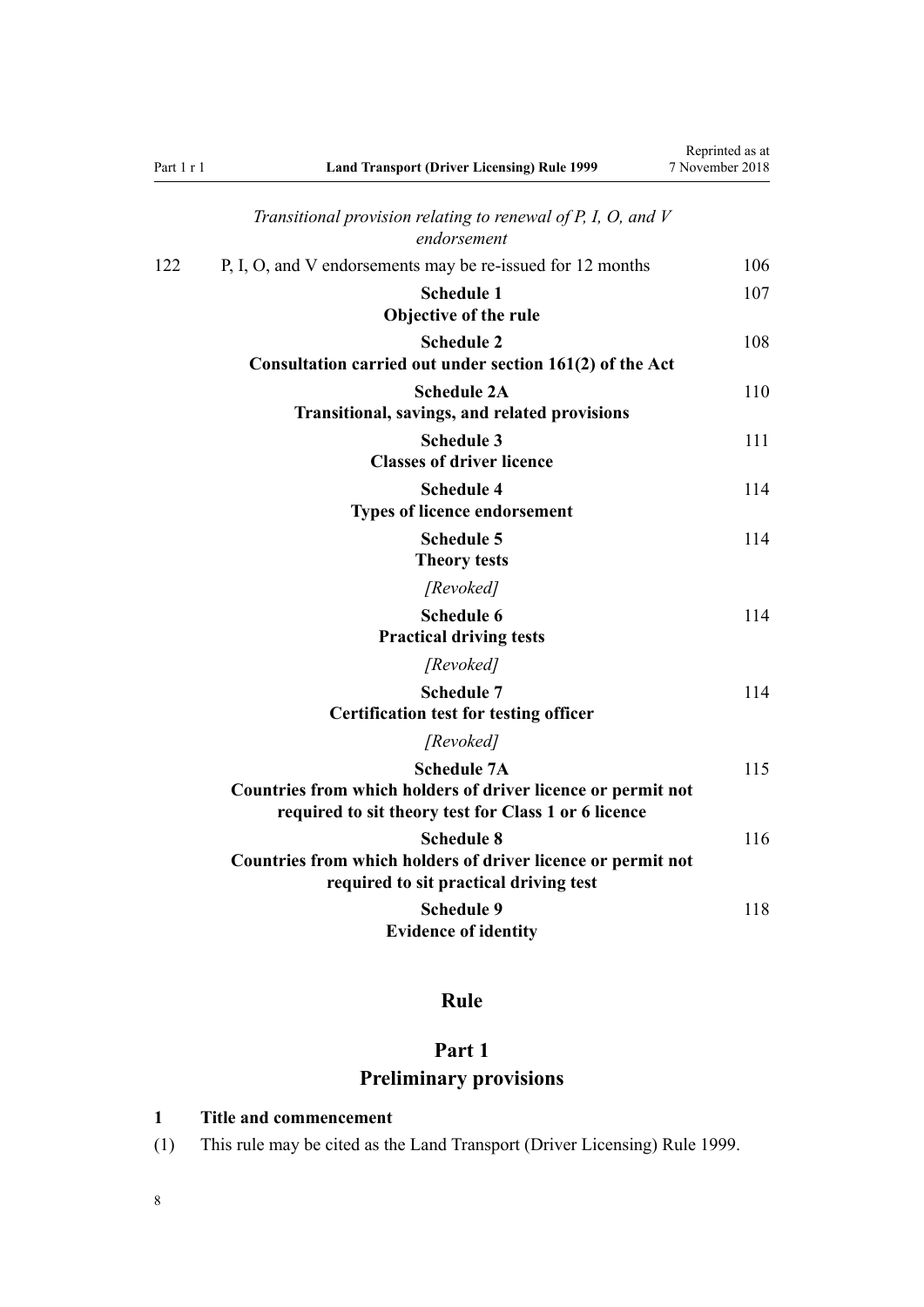- <span id="page-8-0"></span>(2) This rule is the Land Transport Rule 91001.
- (3) This rule comes into force on 3 May 1999.

#### **2 Interpretation**

(1) In this rule, unless the context otherwise requires,—

**accurate English translation**, in relation to a valid driver licence or permit issued overseas, means a translation prepared by—

- (a) a diplomatic representative at a high commission, embassy, or consulate; or
- (b) the overseas issuing authority; or
- (c) a translation service acceptable to the Agency

**Act** means the [Land Transport Act 1998](http://legislation.govt.nz/pdflink.aspx?id=DLM433612)

**Agency** means the New Zealand Transport Agency established under [section](http://legislation.govt.nz/pdflink.aspx?id=DLM228044) [93](http://legislation.govt.nz/pdflink.aspx?id=DLM228044) of the Land Transport Management Act 2003

#### **agricultural motor vehicle**—

- (a) means a vehicle that is designed, constructed, or adapted for agricultural purposes; and
- (b) includes—
	- (i) an agricultural tractor; and
	- (ii) an agricultural trailer; but
- (c) does not include any vehicle that is—
	- (i) of a class specified in Table A of Part 2 of the Land Transport Rule: Vehicle Standards Compliance 2002; and
	- (ii) designed or constructed for general road use

#### **agricultural purpose**—

- (a) includes—
	- (i) land cultivation:
	- (ii) growing and harvesting crops (including horticulture and viticulture):
	- (iii) rearing livestock:
	- (iv) any land management operation undertaken in connection with—
		- (A) the operation or management of a farm; or
		- (B) a purpose described in subparagraphs (i) to (iii); but
- (b) does not include forestry, or any land management operation not referred to in paragraph  $(a)(iv)$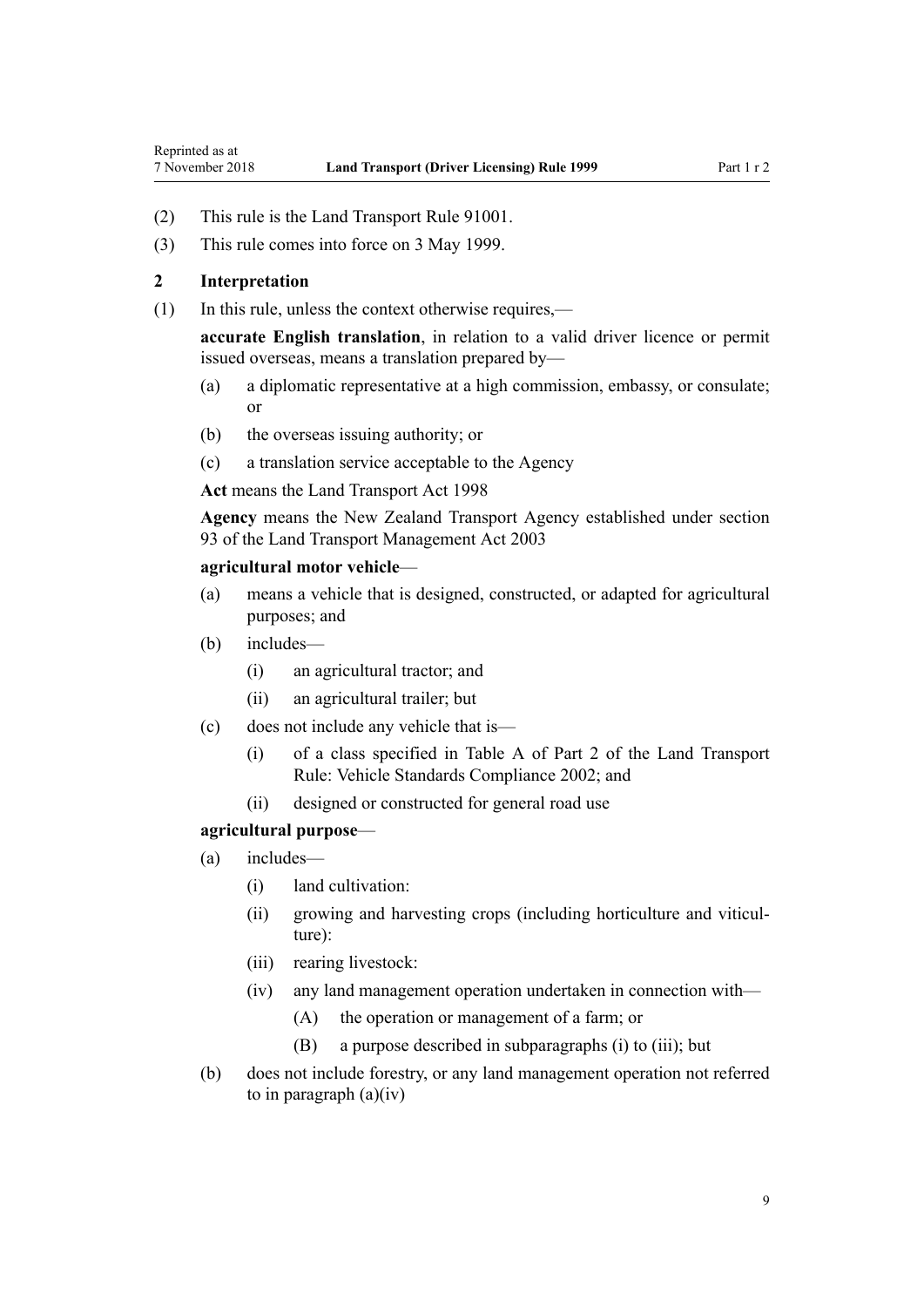**agricultural tractor** means a vehicle that is designed and constructed principally for the purposes of—

- (a) towing an agricultural trailer; or
- (b) drawing, or powering, an implement ordinarily used for an agricultural purpose

#### **agricultural trailer**—

- (a) means a trailer that is used principally for agricultural purposes; and
- (b) includes a wheeled agricultural implement, the wheels of which are in contact with the road when the implement is being towed; but
- (c) does not include—
	- (i) a trailer that is—
		- (A) designed principally for the carriage of goods; and
		- (B) operated at a speed exceeding 40 kph; or
	- (ii) a logging trailer

**all-terrain vehicle** means a vehicle (with or without motorcycle controls and equipment) that—

- (a) is principally designed for off-road use; and
- (b) has 3 or more wheels; and
- (c) has an engine capacity exceeding 50 ml; and
- (d) has a gross weight of less than 1 000 kg

**ambulance** means a motor vehicle designed and used principally for the carriage of sick or injured persons

**approved course** means a course approved under [clause 96](#page-94-0)

**approved motorcycle** means the make and model of any motorcycle that—

- (a) has an engine capacity of 250 cc or less, unless the Agency has prohibited the use of that make and model of motorcycle by notice published on the Agency's Internet site; or
- (b) has an engine capacity of more than 250 cc but not more than 660 cc and a power-to-weight ratio of not more than 150 kilowatts per tonne and is approved for use by the Agency by notice published on the Agency's Internet site

**articulated bus** means a bus consisting of 2 or more rigid sections that—

- (a) articulate relative to each other; and
- (b) have interconnecting passenger compartments that allow passengers to move freely between them; and
- (c) are not easily detachable from each other without specialist equipment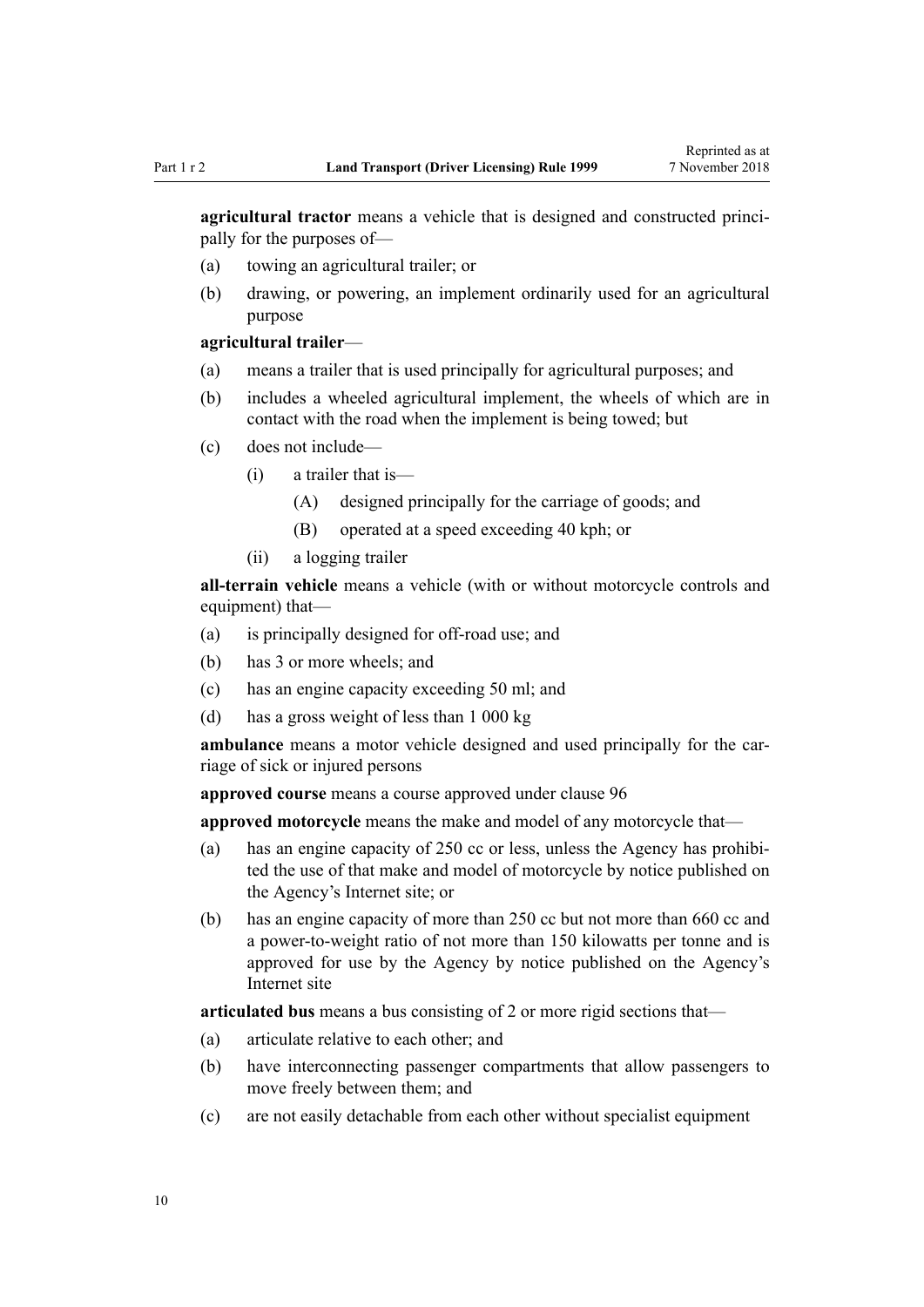**Authority** means the Agency established by [section 66](http://legislation.govt.nz/pdflink.aspx?id=DLM227581) of the Land Transport Management Act 2003

**class**, in relation to a driver licence, means a class of licence specified in [Schedule 3](#page-110-0)

**combination vehicle** means any motor vehicle (other than a special-type vehicle) with a trailer attached or that has any pivot points to allow any part of the chassis of the vehicle to move or rotate in relation to any other part of the chassis of the vehicle

**correcting lenses** includes glasses, contact lenses, and other aids to vision worn by a person

**country** includes a State, territory, province, or other part of a country

**course provider** means an individual or an organisation approved under this rule to provide a course that has been approved under this rule

**dangerous goods** means goods declared to be dangerous goods in Land Transport Rule: Dangerous Goods 2005

#### **dependant** means—

- (a) a child who ordinarily resides with a licence holder or a licence holder's spouse or partner and—
	- (i) whose care is primarily the responsibility of the licence holder or the licence holder's spouse or partner; and
	- (ii) who is being maintained as a member of the licence holder's family; and
	- (iii) who is financially dependent on the licence holder or the licence holder's spouse or partner; and
	- (iv) who is not a person in respect of whom payments are being made under [section 363](http://legislation.govt.nz/pdflink.aspx?id=DLM154316) of the Oranga Tamariki Act 1989; or
- (b) a relative of the licence holder (other than a child to whom paragraph (a) applies or the spouse or partner of the licence holder) by blood, marriage, civil union, or adoption who ordinarily resides with the licence holder, and who receives a social security benefit under the [Social Secur](http://legislation.govt.nz/pdflink.aspx?id=DLM359106)[ity Act 1964;](http://legislation.govt.nz/pdflink.aspx?id=DLM359106) or
- (c) any other person not covered by paragraphs (a) or (b) for whom the licence holder is the primary caregiver

**driver identification card** means a card issued under the regulations or the rules made under the Act

**endorsement** means an endorsement specified in [Schedule 4](#page-113-0)

**forklift** means a motor vehicle (not being fitted with self-laying tracks) designed principally to lift, carry, or stack goods by means of 1 or more tines, platens, clamps, or other similar attachments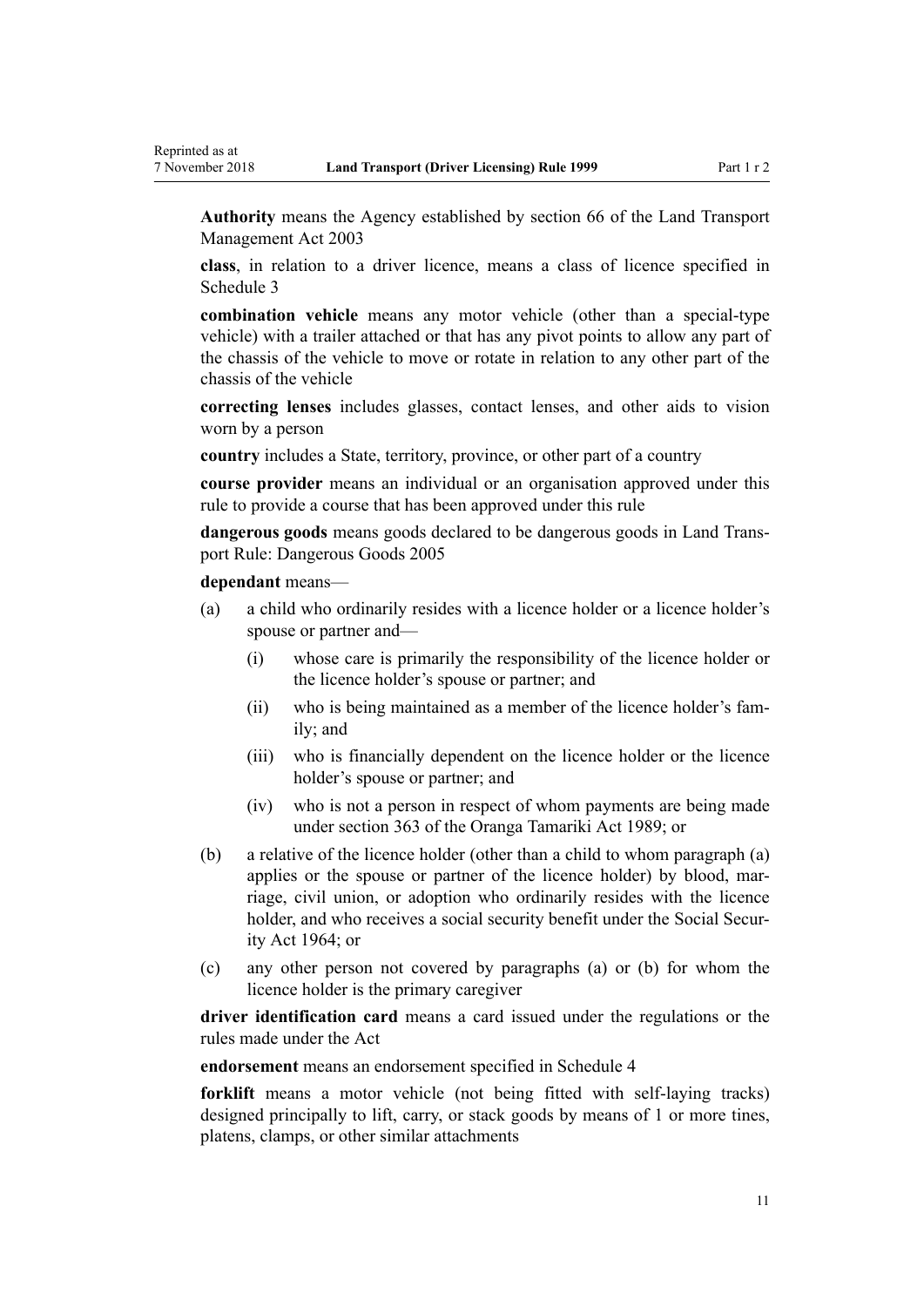**full licence** means a driver licence of any class that is not subject to the conditions of a learner licence or a restricted licence

**gross combined weight** means the aggregate of the gross laden weights of the vehicles that make up a combination vehicle

**gross laden weight**, in relation to a motor vehicle, means—

- (a) the greatest of the following weights:
	- (i) a weight specified (subsequent to the latest modification specified, if any) as the gross laden weight of the vehicle by the manufacturer of the vehicle:
	- (ii) a weight specified as the gross laden weight of the vehicle, or of a vehicle of that kind, by or under regulations or rules made under the Act:
	- (iii) the weight of the vehicle, together with the load that the vehicle is for the time being carrying, including equipment and accessories:
- (b) if evidence is adduced in respect of any but not all of the 3 weights referred to in paragraph (a), the greater of the weights, or (as the case may be) the only weight, in respect of which evidence is adduced:
- (c) if evidence is not adduced in respect of any of the weights referred to in paragraph (a), the total of the unladen weight of the vehicle and the weight of the maximum load that the vehicle may safely carry

**guardian** has the same meaning as in [section 15](http://legislation.govt.nz/pdflink.aspx?id=DLM317411) of the Care of Children Act 2004

**highest class**, in relation to a driver licence, means the licence class with the highest number, other than Class 6, as set out in [Schedule 3](#page-110-0)

**L**, when following a licence class number, is an abbreviation for a learner licence

**large passenger service vehicle** has the same meaning as in the [Land Trans](http://legislation.govt.nz/pdflink.aspx?id=DLM433612)[port Act 1998](http://legislation.govt.nz/pdflink.aspx?id=DLM433612)

**learner licence** means a learner driver licence issued under [Part 4](#page-25-0)

**licensing agent** means the Agency or a person to whom the Agency has delegated functions and powers under [section 73\(1\)](http://legislation.govt.nz/pdflink.aspx?id=DLM330308) of the Crown Entities Act 2004 in relation to the issuing, renewal, and replacement of driver licences

**light trailer** means a trailer whose gross laden weight does not exceed 3 500 kg

**medical practitioner** means a health practitioner who is, or is deemed to be, registered with the Medical Council of New Zealand continued by [section](http://legislation.govt.nz/pdflink.aspx?id=DLM204329) [114\(1\)\(a\)](http://legislation.govt.nz/pdflink.aspx?id=DLM204329) of the Health Practitioners Competence Assurance Act 2003 as a practitioner of the profession of medicine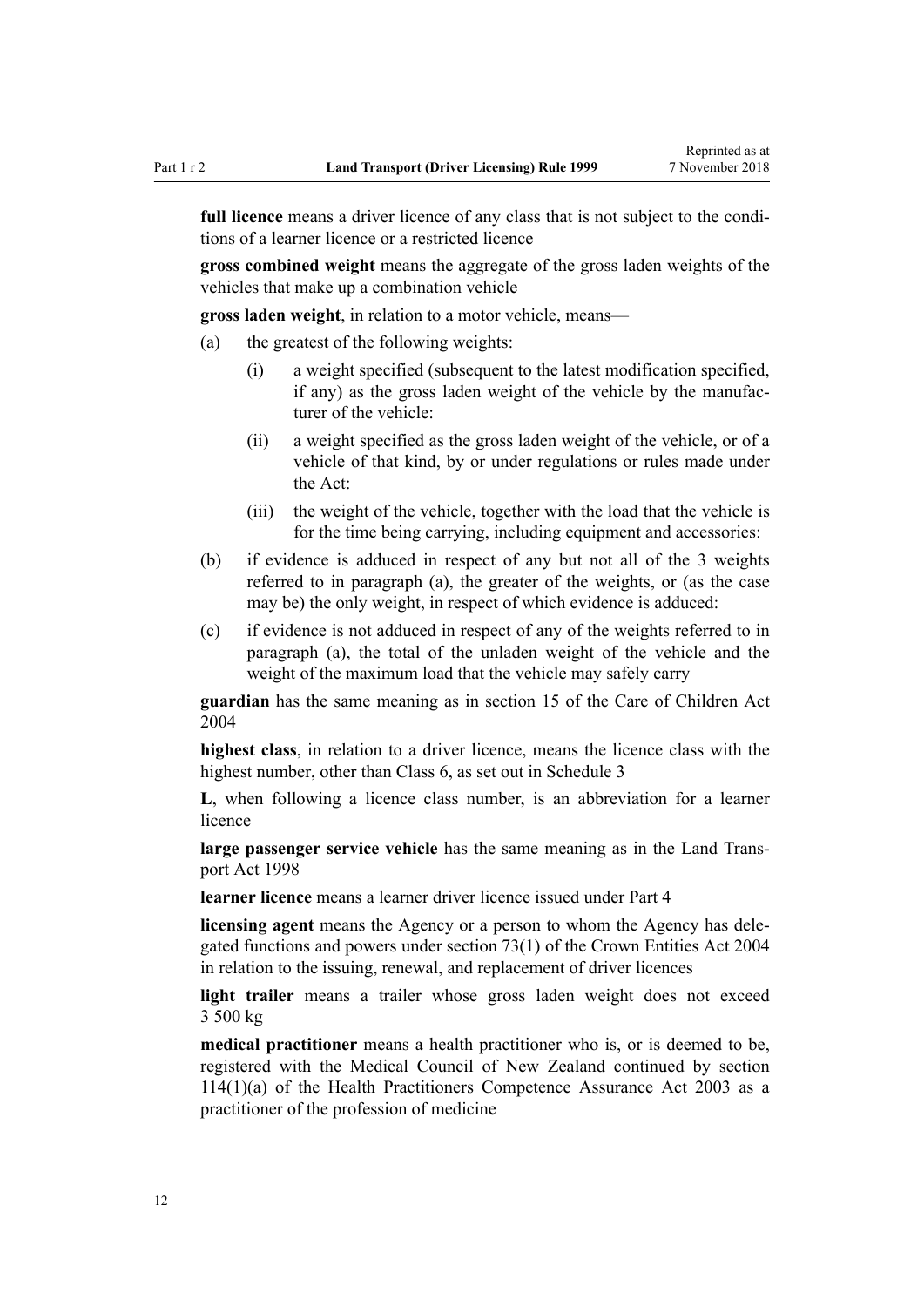#### **mobility device** means—

- (a) a vehicle that—
	- (i) is designed and constructed (not merely adapted) for use by persons who require mobility assistance due to a physical or neurological impairment; and
	- (ii) is powered solely by a motor that has a maximum power output not exceeding 1 500 W; or
- (b) a vehicle that the Agency has declared under [section 168A\(1\)](http://legislation.govt.nz/pdflink.aspx?id=DLM435415) of the Land Transport Act 1998 to be a mobility device

**moped** has the same meaning as in [section 2\(1\)](http://legislation.govt.nz/pdflink.aspx?id=DLM433619) of the Land Transport Act 1998

#### **motor vehicle**—

- (a) means a vehicle drawn or propelled by mechanical power; and
- (b) includes a trailer; but
- (c) does not include—
	- (i) a vehicle running on rails; or
	- (ii) *[Revoked]*
	- (iii) a trailer (other than a trailer designed solely for the carriage of goods) that is designed and used exclusively as part of the armament of the New Zealand Defence Force; or
	- (iv) a trailer running on 1 wheel and designed exclusively as a speed measuring device or for testing the wear of vehicle tyres; or
	- (v) a vehicle designed for amusement purposes and used exclusively within a place of recreation, amusement, or entertainment to which the public does not have access with motor vehicles; or
	- (vi) a pedestrian-controlled machine; or
	- (vii) a vehicle that the Agency has declared is not a motor vehicle under [section 168A](http://legislation.govt.nz/pdflink.aspx?id=DLM435415) of the Land Transport Act 1998; or
	- (viii) a mobility device

#### **motorcycle**—

- (a) means a motor vehicle running on 2 wheels, or not more than 3 wheels when fitted with a sidecar; and
- (b) includes a vehicle with motorcycle controls that is approved as a motorcycle by the Agency; but
- (c) does not include a moped

**national register of driver licences** means the register maintained by the Authority under [section 199](http://legislation.govt.nz/pdflink.aspx?id=DLM435603) of the Act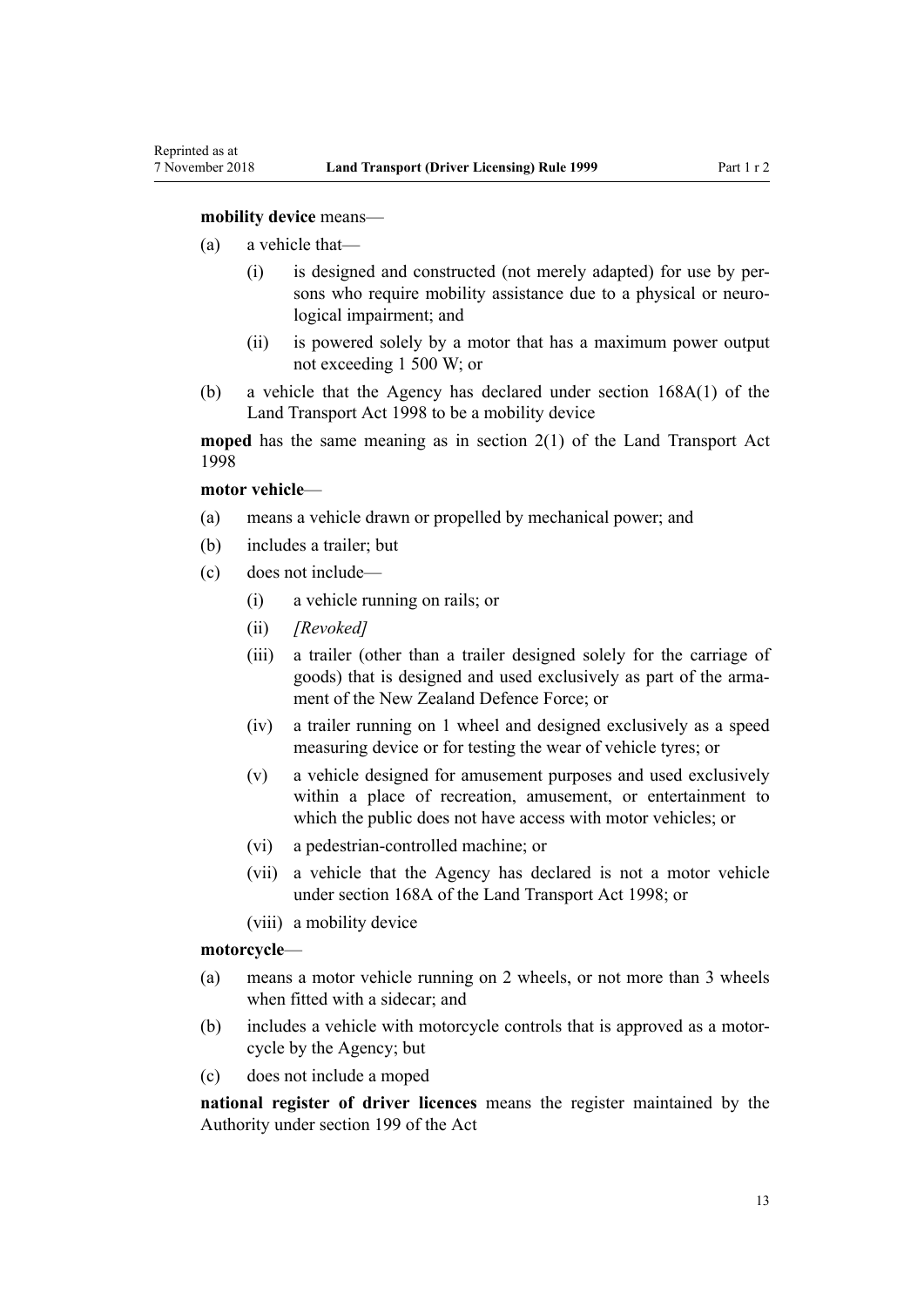**occupational therapist** means a health practitioner who is, or is deemed to be, registered with the Occupational Therapy Board continued by [section 114\(1\)\(a\)](http://legislation.govt.nz/pdflink.aspx?id=DLM204329) of the Health Practitioners Competence Assurance Act 2003 as a practitioner of the profession of occupational therapy

**on-road safety test** means the test specified in [clause 49](#page-55-0)

**optometrist** means a health practitioner who is, or is deemed to be, registered with the Optometrists and Dispensing Opticians Board continued by [section](http://legislation.govt.nz/pdflink.aspx?id=DLM204329) [114\(1\)\(a\)](http://legislation.govt.nz/pdflink.aspx?id=DLM204329) of the Health Practitioners Competence Assurance Act 2003 as a practitioner of the profession of optometry

**parent** has the same meaning as in [section 2\(1\)](http://legislation.govt.nz/pdflink.aspx?id=DLM147094) of the Oranga Tamariki Act 1989

**partner**, in the phrase "spouse or partner" and in related contexts, means a civil union partner or a de facto partner

**passenger service** has the same meaning as in the [Land Transport Act 1998](http://legislation.govt.nz/pdflink.aspx?id=DLM433612)

**passenger service vehicle** means a vehicle used or available for use in a passenger service for the carriage of passengers; but does not include a vehicle specified as an exempt vehicle in the Act or in regulations or rules made under the Act

**pivot steer vehicle** means a vehicle with a chassis that is split into 2 dependent parts connected by a permanent steering pivot

**R**, when following a licence class number, is an abbreviation for a restricted licence

**registered health professional** means a health practitioner who is, or is deemed to be, registered with an authority established or continued by [section](http://legislation.govt.nz/pdflink.aspx?id=DLM204329) [114](http://legislation.govt.nz/pdflink.aspx?id=DLM204329) of the Health Practitioners Competence Assurance Act 2003 as a practitioner of a particular health profession

**restricted licence** means a restricted driver licence issued under [Part 4](#page-25-0)

**rigid vehicle** means a vehicle that does not have any pivot points to allow any part of the chassis of the vehicle to move or rotate in relation to any other part of the chassis of the vehicle; and includes an articulated bus and a pivot steer vehicle

**road** includes—

- (a) a street; and
- (b) a motorway; and
- (c) a beach; and
- (d) a place to which the public have access, whether as of right or not; and
- (e) all bridges, culverts, ferries, and fords forming part of a road or street or motorway, or a place referred to in paragraph (d); and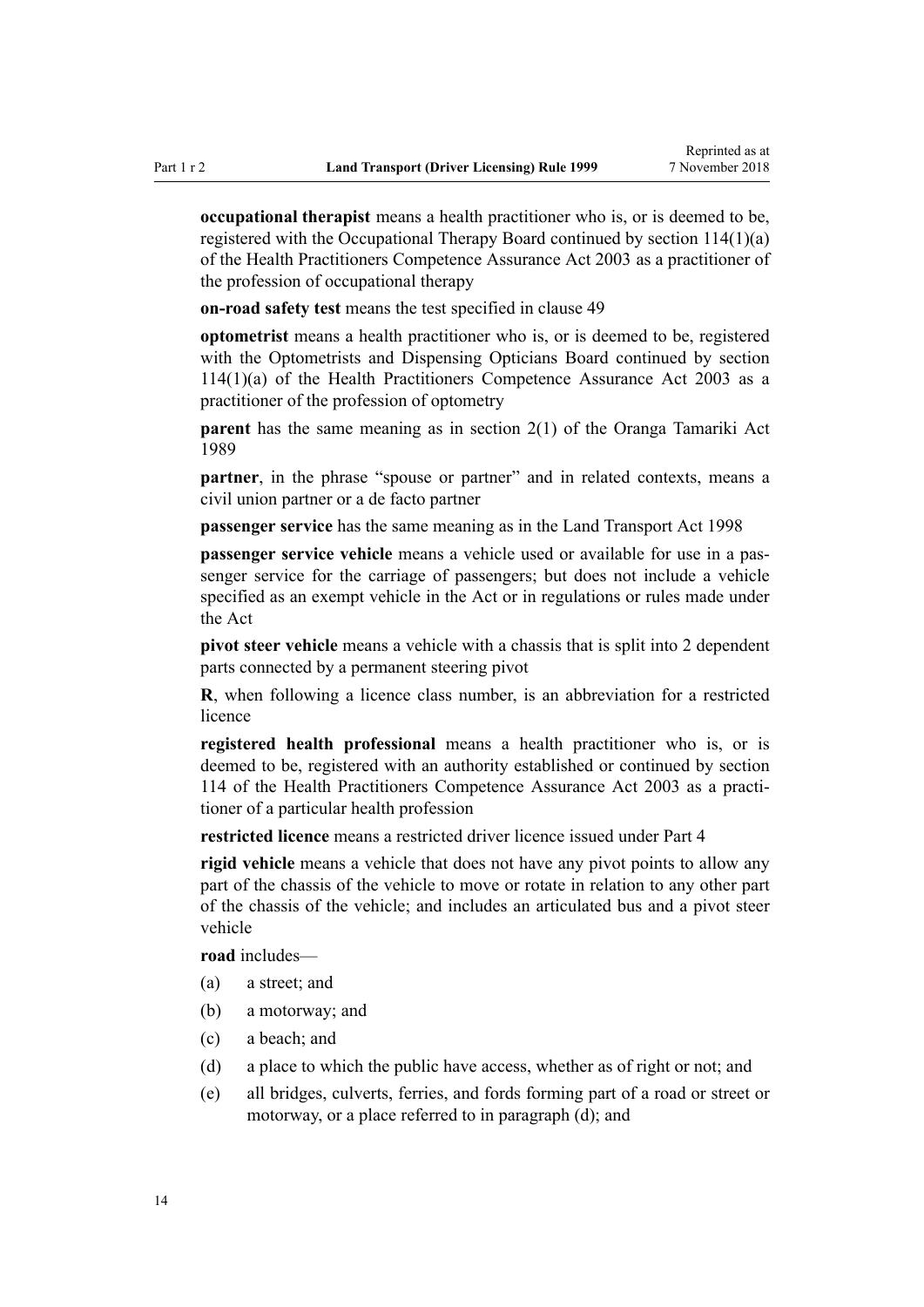(f) all sites at which vehicles may be weighed for the purposes of the Act or any other enactment

**small passenger service vehicle** has the same meaning as in [section 2\(1\)](http://legislation.govt.nz/pdflink.aspx?id=DLM433619) of the Land Transport Act 1998

**special-type vehicle** means any motor vehicle that—

- (a) is a forklift; or
- (b) runs on rollers; or
- (c) runs on—

Reprinted as at

- (i) self-laying tracks; or
- (ii) wheels, but is not a passenger vehicle, a trade vehicle, a tractor, a fire engine, or a vehicle recovery service vehicle

**testing officer** means a person who is the holder of a testing officer endorsement

**Testing Officer's Manual** means the Driver Testing Officer's Manual produced by the Authority setting out the requirements for administering theory tests and practical driving tests for the purposes of this rule

**trade vehicle** means a motor vehicle designed exclusively or principally for the carriage of goods; and—

- (a) includes—
	- (i) a motor vehicle that has been adapted by the permanent attachment of machinery or other similar apparatus; and
	- (ii) a motorised mobile home or self-propelled caravan; but
- (b) does not include—
	- (i) a moped or motorcycle:
	- (ii) a motor vehicle fitted with self-laying tracks:
	- (iii) a forklift vehicle:
	- (iv) a vehicle recovery service vehicle while the vehicle is being used to tow or carry any other vehicle:
	- (v) a fire engine:
	- (vi) an ambulance

**tradesperson's vehicle** means a motor vehicle whose body is designed or adapted for use principally by tradespersons to carry special purpose trade equipment or trade goods (excluding general freight)

**trailer** means a vehicle without power that is capable of being drawn or propelled by a motor vehicle from which it is readily detachable; but does not include—

(a) a sidecar attached to a motorcycle; or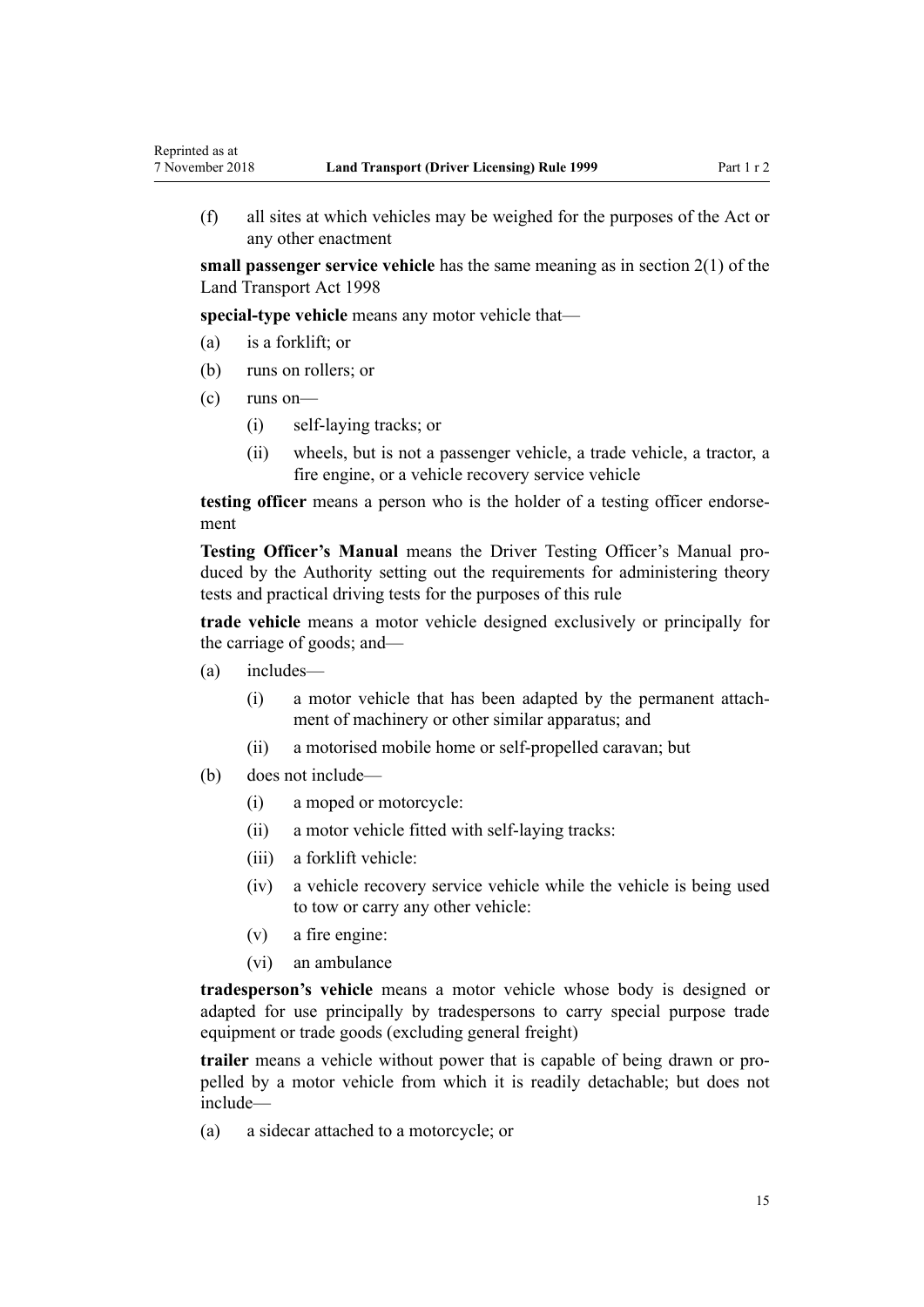(b) a vehicle normally propelled by mechanical power while it is being temporarily towed without the use of its own power

#### **vehicle**—

- (a) means a contrivance equipped with wheels, tracks, or revolving runners on which it moves or is moved; and
- (b) includes a hovercraft, a skateboard, in-line skates, and roller skates; but
- (c) does not include—
	- (i) a perambulator or pushchair:
	- (ii) a shopping or sporting trundler not propelled by mechanical power:
	- (iii) a wheelbarrow or hand-trolley:
	- (iv) *[Revoked]*
	- (v) a pedestrian-controlled lawnmower:
	- (vi) a pedestrian-controlled agricultural machine not propelled by mechanical power:
	- (vii) an article of furniture:
	- (viii) an invalid wheelchair not propelled by mechanical power:
	- (ix) any other contrivance specified by any other rule made under the Act not to be a vehicle for the purposes of this definition

**vehicle recovery service** means the towing or carrying on any road of a motor vehicle, irrespective of the size or design of the towing or carrying vehicle, and whether or not the towing or carrying of the vehicle is carried out by a person intending to carry out repairs on the vehicle; but does not include—

- (a) the towing or carrying of any motorcycle or moped; or
- (b) the towing or carrying of one motor vehicle by another where—
	- (i) the towing or carrying is not carried out directly or indirectly for reward; and
	- (ii) the towing or carrying vehicle is not designed or adapted for the purpose of towing or carrying motor vehicles; or
- (c) the towing or carrying of a vehicle by a person who owns the vehicle; or
- (d) any service where the Agency has, in writing, notified the operator that the nature of the service is such that the carriage of vehicles should be treated as the carriage of goods; or
- (e) any service specified as an exempt service in the Act or in the regulations or rules made under the Act

**vehicle recovery service vehicle** means a vehicle used in a vehicle recovery service for towing or carrying on a road any motor vehicle; but does not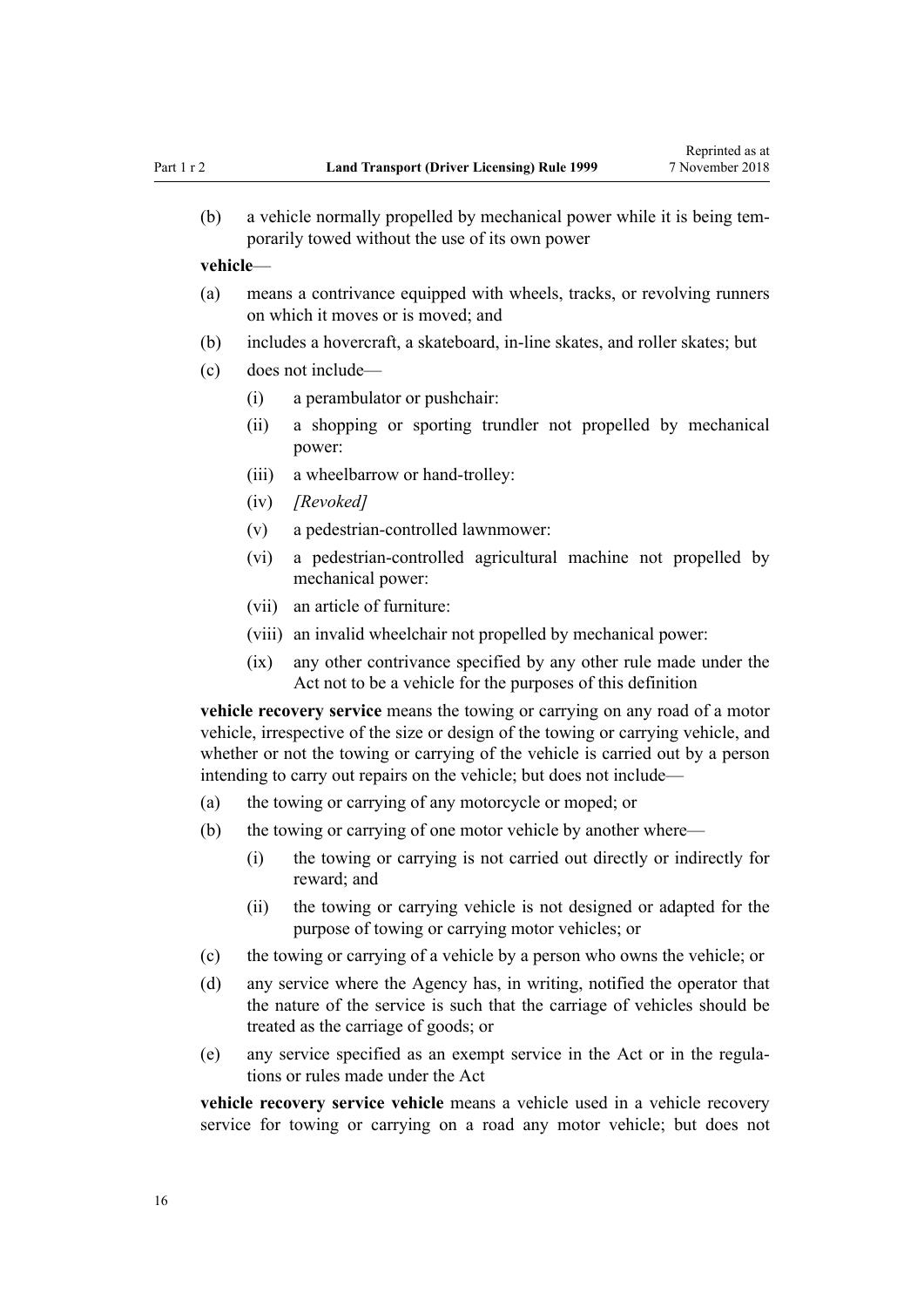Reprinted as at

include a vehicle that is not designed or adapted for the purpose of towing or carrying motor vehicles.

- (2) For the purposes of this rule, in a year that is not a leap year, birthdays and other dates that would otherwise occur on 29 February are deemed to occur on 28 February.
- (3) Unless the context otherwise requires, terms and expressions that are used but not defined in this rule but that are defined in the Act have the same meaning as in the Act.

Clause 2(1) **accurate English translation**: inserted, on 1 October 2011, by [clause 6\(3\)](http://legislation.govt.nz/pdflink.aspx?id=DLM3956501) of the Land Transport (Driver Licensing) Amendment Rule 2011 (SR 2011/306).

Clause 2(1) **Agency**: inserted, on 1 August 2008, by [section 50\(2\)](http://legislation.govt.nz/pdflink.aspx?id=DLM1313622) of the Land Transport Management Amendment Act 2008 (2008 No 47).

Clause 2(1) **agricultural motor vehicle**: inserted, on 1 June 2013, by [clause 6\(1\)](http://legislation.govt.nz/pdflink.aspx?id=DLM5102233) of the Land Transport (Driver Licensing) Amendment Rule 2013 (SR 2013/100).

Clause 2(1) **agricultural purpose**: inserted, on 1 June 2013, by [clause 6\(1\)](http://legislation.govt.nz/pdflink.aspx?id=DLM5102233) of the Land Transport (Driver Licensing) Amendment Rule 2013 (SR 2013/100).

Clause 2(1) **agricultural tractor**: inserted, on 1 June 2013, by [clause 6\(1\)](http://legislation.govt.nz/pdflink.aspx?id=DLM5102233) of the Land Transport (Driver Licensing) Amendment Rule 2013 (SR 2013/100).

Clause 2(1) **agricultural trailer**: inserted, on 1 June 2013, by [clause 6\(1\)](http://legislation.govt.nz/pdflink.aspx?id=DLM5102233) of the Land Transport (Driver Licensing) Amendment Rule 2013 (SR 2013/100).

Clause 2(1) **all-terrain vehicle**: amended, on 1 June 2013, by [clause 6\(2\)](http://legislation.govt.nz/pdflink.aspx?id=DLM5102233) of the Land Transport (Driver Licensing) Amendment Rule 2013 (SR 2013/100).

Clause 2(1) **ambulance**: inserted, on 1 June 2006, by [clause 3\(1\)](http://legislation.govt.nz/pdflink.aspx?id=DLM375678) of the Land Transport (Driver Licensing) Amendment Rule 2006 (SR 2006/84).

Clause 2(1) **approved motorcycle**: inserted, on 1 October 2012, by [clause 6\(3\)](http://legislation.govt.nz/pdflink.aspx?id=DLM3956501) of the Land Transport (Driver Licensing) Amendment Rule 2011 (SR 2011/306).

Clause 2(1) **Authority**: substituted, on 1 December 2004, by [section 19\(2\)](http://legislation.govt.nz/pdflink.aspx?id=DLM321838) of the Land Transport Management Amendment Act 2004 (2004 No 97).

Clause 2(1) **Authority**: amended, on 1 August 2008, by [section 50\(2\)](http://legislation.govt.nz/pdflink.aspx?id=DLM1313622) of the Land Transport Management Amendment Act 2008 (2008 No 47).

Clause 2(1) **combination vehicle**: amended, on 4 October 1999, by [clause 2\(1\)](http://legislation.govt.nz/pdflink.aspx?id=DLM293670) of the Land Transport (Driver Licensing) Amendment Rule 1999 (SR 1999/302).

Clause 2(1) **country**: inserted, on 1 July 2013, by [clause 6](http://legislation.govt.nz/pdflink.aspx?id=DLM5159809) of the Land Transport (Driver Licensing) Amendment Rule (No 2) 2013 (SR 2013/131).

Clause 2(1) **dangerous goods**: amended, on 1 October 2011, by [clause 6\(1\)](http://legislation.govt.nz/pdflink.aspx?id=DLM3956501) of the Land Transport (Driver Licensing) Amendment Rule 2011 (SR 2011/306).

Clause 2(1) **dependant** paragraph (a): amended, on 26 April 2005, by [section 12](http://legislation.govt.nz/pdflink.aspx?id=DLM334004) of the Relationships (Statutory References) Act 2005 (2005 No 3).

Clause 2(1) **dependant** paragraph (a)(i): amended, on 26 April 2005, by [section 12](http://legislation.govt.nz/pdflink.aspx?id=DLM334004) of the Relationships (Statutory References) Act 2005 (2005 No 3).

Clause 2(1) **dependant** paragraph (a)(iii): amended, on 26 April 2005, by [section 12](http://legislation.govt.nz/pdflink.aspx?id=DLM334004) of the Relationships (Statutory References) Act 2005 (2005 No 3).

Clause 2(1) **dependant** paragraph (a)(iv): amended, on 14 July 2017, by [section 149](http://legislation.govt.nz/pdflink.aspx?id=DLM7287401) of the Children, Young Persons, and Their Families (Oranga Tamariki) Legislation Act 2017 (2017 No 31).

Clause 2(1) **dependant** paragraph (b): amended, on 26 April 2005, by [section 12](http://legislation.govt.nz/pdflink.aspx?id=DLM334004) of the Relationships (Statutory References) Act 2005 (2005 No 3).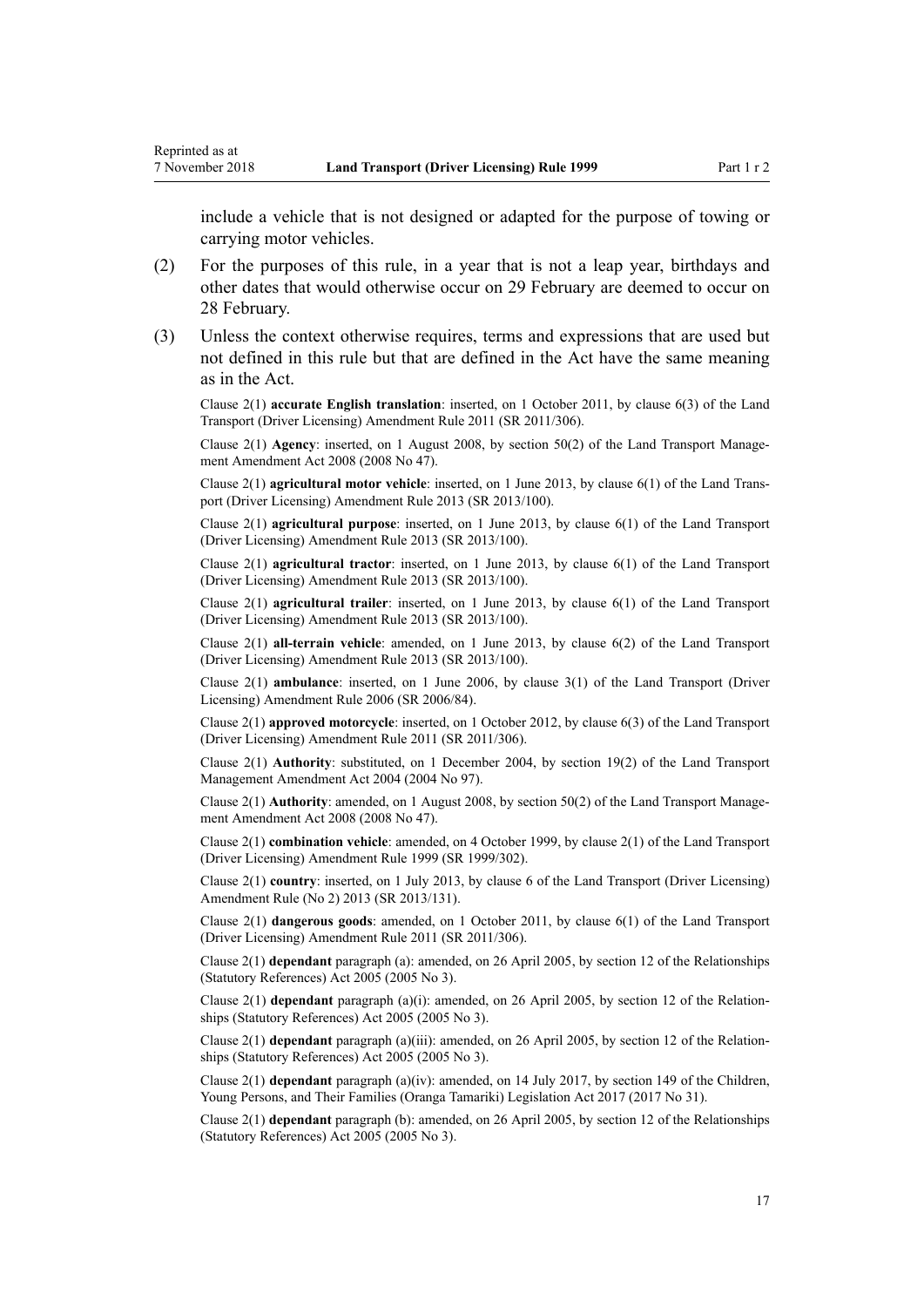Clause 2(1) **Director**: revoked, on 1 August 2008, by [section 50\(2\)](http://legislation.govt.nz/pdflink.aspx?id=DLM1313622) of the Land Transport Management Amendment Act 2008 (2008 No 47).

Clause 2(1) **driver identification card**: substituted, on 1 October 2007, by [section 95\(11\)](http://legislation.govt.nz/pdflink.aspx?id=DLM353501) of the Land Transport Amendment Act 2005 (2005 No 77).

Clause 2(1) **guardian**: inserted, on 1 October 2011, by [clause 6\(3\)](http://legislation.govt.nz/pdflink.aspx?id=DLM3956501) of the Land Transport (Driver Licensing) Amendment Rule 2011 (SR 2011/306).

Clause 2(1) **highest class**: amended, on 1 June 2006, by [clause 3\(2\)](http://legislation.govt.nz/pdflink.aspx?id=DLM375678) of the Land Transport (Driver Licensing) Amendment Rule 2006 (SR 2006/84).

Clause 2(1) **large passenger service vehicle**: replaced, on 1 October 2017, by [section 110\(8\)](http://legislation.govt.nz/pdflink.aspx?id=DLM6960929) of the Land Transport Amendment Act 2017 (2017 No 34).

Clause 2(1) **licensing agent**: amended, on 1 October 2011, by [clause 6\(2\)](http://legislation.govt.nz/pdflink.aspx?id=DLM3956501) of the Land Transport (Driver Licensing) Amendment Rule 2011 (SR 2011/306).

Clause 2(1) **licensing agent**: amended, on 1 August 2008, by [section 50\(2\)](http://legislation.govt.nz/pdflink.aspx?id=DLM1313622) of the Land Transport Management Amendment Act 2008 (2008 No 47).

Clause 2(1) **light trailer**: inserted, on 1 June 2006, by [clause 3\(1\)](http://legislation.govt.nz/pdflink.aspx?id=DLM375678) of the Land Transport (Driver Licensing) Amendment Rule 2006 (SR 2006/84).

Clause 2(1) **medical practitioner**: inserted, on 18 September 2004, by [section 175\(3\)](http://legislation.govt.nz/pdflink.aspx?id=DLM205009) of the Health Practitioners Competence Assurance Act 2003 (2003 No 48).

Clause 2(1) **mobility device**: inserted, on 22 June 2005, by [section 95\(10\)](http://legislation.govt.nz/pdflink.aspx?id=DLM353501) of the Land Transport Amendment Act 2005 (2005 No 77).

Clause 2(1) **mobility device** paragraph (b): amended, on 1 August 2008, by [section 50\(2\)](http://legislation.govt.nz/pdflink.aspx?id=DLM1313622) of the Land Transport Management Amendment Act 2008 (2008 No 47).

Clause 2(1) **moped**: substituted, on 1 May 2011, by [section 35\(6\)](http://legislation.govt.nz/pdflink.aspx?id=DLM2015063) of the Land Transport Amendment Act 2009 (2009 No 17).

Clause 2(1) **moped**: amended, on 1 November 2012, by [clause 6](http://legislation.govt.nz/pdflink.aspx?id=DLM4773435) of the Land Transport (Driver Licensing) Amendment Rule 2012 (SR 2012/302).

Clause 2(1) **motor vehicle** paragraph (c)(ii): revoked, on 22 June 2005, by [section 95\(10\)](http://legislation.govt.nz/pdflink.aspx?id=DLM353501) of the Land Transport Amendment Act 2005 (2005 No 77).

Clause 2(1) **motor vehicle** paragraph (c)(vi): amended, on 22 June 2005, by [section 95\(10\)](http://legislation.govt.nz/pdflink.aspx?id=DLM353501) of the Land Transport Amendment Act 2005 (2005 No 77).

Clause 2(1) **motor vehicle** paragraph (c)(vii): added, on 22 June 2005, by [section 95\(10\)](http://legislation.govt.nz/pdflink.aspx?id=DLM353501) of the Land Transport Amendment Act 2005 (2005 No 77).

Clause 2(1) **motor vehicle** paragraph (c)(vii): amended, on 1 August 2008, by [section 50\(2\)](http://legislation.govt.nz/pdflink.aspx?id=DLM1313622) of the Land Transport Management Amendment Act 2008 (2008 No 47).

Clause 2(1) **motor vehicle** paragraph (c)(viii): added, on 22 June 2005, by [section 95\(10\)](http://legislation.govt.nz/pdflink.aspx?id=DLM353501) of the Land Transport Amendment Act 2005 (2005 No 77).

Clause 2(1) **motorcycle**: substituted, on 10 May 2011, by [section 100\(3\)](http://legislation.govt.nz/pdflink.aspx?id=DLM3231293) of the Land Transport (Road Safety and Other Matters) Amendment Act 2011 (2011 No 13).

Clause 2(1) **occupational therapist**: inserted, on 18 September 2004, by [section 175\(3\)](http://legislation.govt.nz/pdflink.aspx?id=DLM205009) of the Health Practitioners Competence Assurance Act 2003 (2003 No 48).

Clause 2(1) **older driver test**: revoked, on 4 December 2006, by [clause 6](http://legislation.govt.nz/pdflink.aspx?id=DLM386141) of the Land Transport (Driver Licensing) Amendment Rule (No 2) 2006 (SR 2006/152).

Clause 2(1) **on-road safety test**: inserted, on 4 December 2006, by [clause 6](http://legislation.govt.nz/pdflink.aspx?id=DLM386141) of the Land Transport (Driver Licensing) Amendment Rule (No 2) 2006 (SR 2006/152).

Clause 2(1) **on-road safety test**: amended, on 1 August 2011, by [section 100\(4\)](http://legislation.govt.nz/pdflink.aspx?id=DLM3231293) of the Land Transport (Road Safety and Other Matters) Amendment Act 2011 (2011 No 13).

Clause 2(1) **optometrist**: inserted, on 18 September 2004, by [section 175\(3\)](http://legislation.govt.nz/pdflink.aspx?id=DLM205009) of the Health Practitioners Competence Assurance Act 2003 (2003 No 48).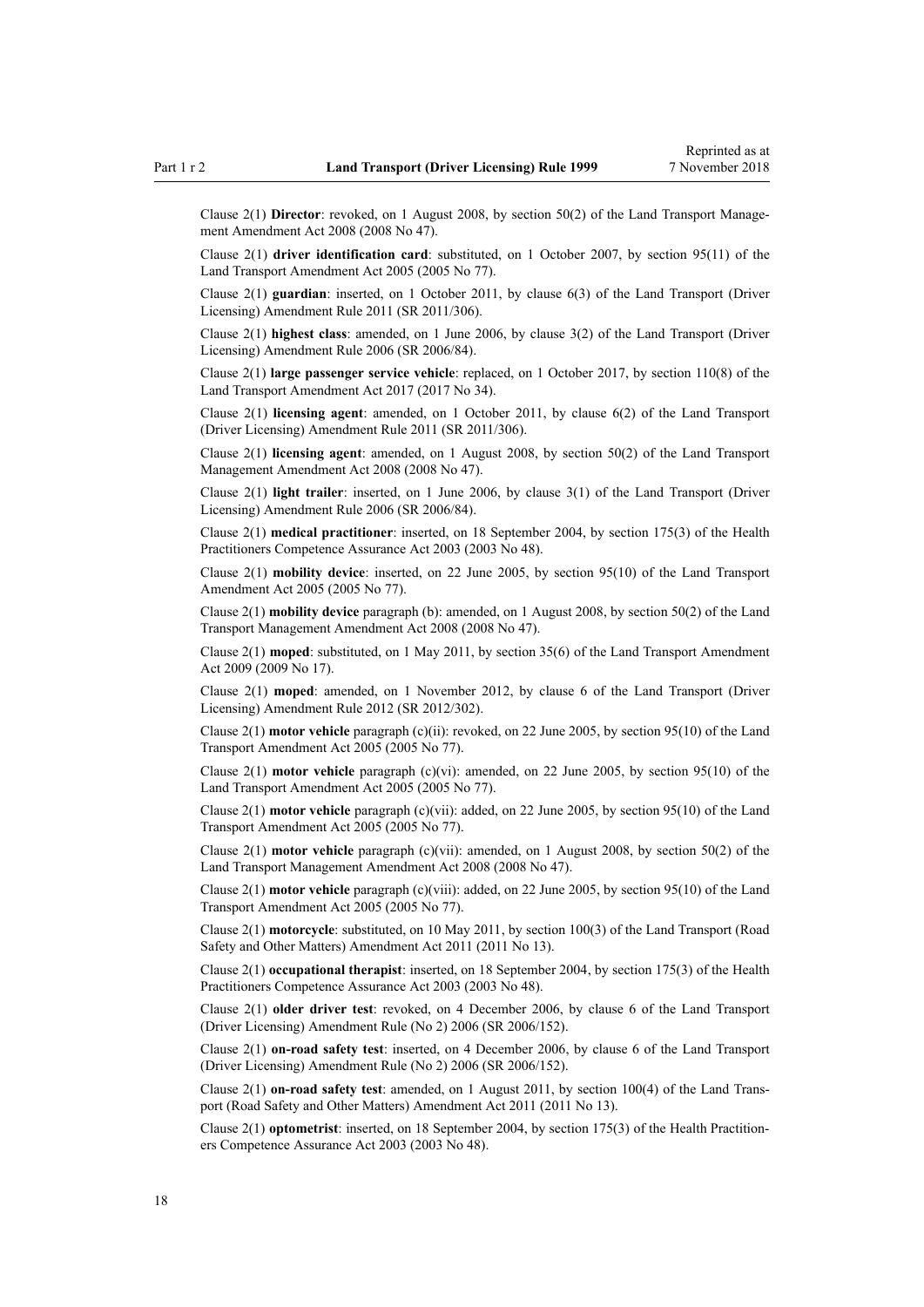<span id="page-18-0"></span>Clause 2(1) **parent**: inserted, on 1 October 2011, by [clause 6\(3\)](http://legislation.govt.nz/pdflink.aspx?id=DLM3956501) of the Land Transport (Driver Licensing) Amendment Rule 2011 (SR 2011/306).

Clause 2(1) **parent**: amended, on 14 July 2017, by [section 149](http://legislation.govt.nz/pdflink.aspx?id=DLM7287401) of the Children, Young Persons, and Their Families (Oranga Tamariki) Legislation Act 2017 (2017 No 31).

Clause 2(1) **partner**: inserted, on 26 April 2005, by [section 12](http://legislation.govt.nz/pdflink.aspx?id=DLM334004) of the Relationships (Statutory References) Act 2005 (2005 No 3).

Clause 2(1) **passenger service**: replaced, on 1 October 2017, by [section 110\(8\)](http://legislation.govt.nz/pdflink.aspx?id=DLM6960929) of the Land Transport Amendment Act 2017 (2017 No 34).

Clause 2(1) **passenger service vehicle**: amended, on 1 October 2007, by [section 95\(11\)](http://legislation.govt.nz/pdflink.aspx?id=DLM353501) of the Land Transport Amendment Act 2005 (2005 No 77).

Clause 2(1) **pivot steer vehicle**: inserted, on 1 June 2006, by [clause 3\(1\)](http://legislation.govt.nz/pdflink.aspx?id=DLM375678) of the Land Transport (Driver Licensing) Amendment Rule 2006 (SR 2006/84).

Clause 2(1) **registered health professional**: inserted, on 18 September 2004, by [section 175\(3\)](http://legislation.govt.nz/pdflink.aspx?id=DLM205009) of the Health Practitioners Competence Assurance Act 2003 (2003 No 48).

Clause 2(1) **registered medical practitioner**: revoked, on 18 September 2004, by [section 175\(3\)](http://legislation.govt.nz/pdflink.aspx?id=DLM205009) of the Health Practitioners Competence Assurance Act 2003 (2003 No 48).

Clause 2(1) **registered occupational therapist**: revoked, on 18 September 2004, by [section 175\(3\)](http://legislation.govt.nz/pdflink.aspx?id=DLM205009) of the Health Practitioners Competence Assurance Act 2003 (2003 No 48).

Clause 2(1) **registered optometrist**: revoked, on 18 September 2004, by [section 175\(3\)](http://legislation.govt.nz/pdflink.aspx?id=DLM205009) of the Health Practitioners Competence Assurance Act 2003 (2003 No 48).

Clause 2(1) **rigid vehicle**: amended, on 1 June 2006, by [clause 3\(3\)](http://legislation.govt.nz/pdflink.aspx?id=DLM375678) of the Land Transport (Driver Licensing) Amendment Rule 2006 (SR 2006/84).

Clause 2(1) **small passenger service vehicle**: replaced, on 1 October 2017, by [section 110\(8\)](http://legislation.govt.nz/pdflink.aspx?id=DLM6960929) of the Land Transport Amendment Act 2017 (2017 No 34).

Clause 2(1) **special-type vehicle** paragraph (c)(ii): amended, on 4 October 1999, by [clause 2\(2\)](http://legislation.govt.nz/pdflink.aspx?id=DLM293670) of the Land Transport (Driver Licensing) Amendment Rule 1999 (SR 1999/302).

Clause 2(1) **spouse**: revoked, on 26 April 2005, by [section 12](http://legislation.govt.nz/pdflink.aspx?id=DLM334004) of the Relationships (Statutory References) Act 2005 (2005 No 3).

Clause 2(1) **trade vehicle** paragraph (b)(v): added, on 1 June 2006, by [clause 3\(4\)](http://legislation.govt.nz/pdflink.aspx?id=DLM375678) of the Land Transport (Driver Licensing) Amendment Rule 2006 (SR 2006/84).

Clause 2(1) **trade vehicle** paragraph (b)(vi): added, on 1 June 2006, by [clause 3\(4\)](http://legislation.govt.nz/pdflink.aspx?id=DLM375678) of the Land Transport (Driver Licensing) Amendment Rule 2006 (SR 2006/84).

Clause 2(1) **tradesperson's vehicle**: inserted, on 1 June 2006, by [clause 3\(1\)](http://legislation.govt.nz/pdflink.aspx?id=DLM375678) of the Land Transport (Driver Licensing) Amendment Rule 2006 (SR 2006/84).

Clause 2(1) **vehicle** paragraph (c)(iv): revoked, on 22 June 2005, by [section 95\(10\)](http://legislation.govt.nz/pdflink.aspx?id=DLM353501) of the Land Transport Amendment Act 2005 (2005 No 77).

Clause 2(1) **vehicle recovery service** paragraph (d): amended, on 1 August 2008, by [section 50\(2\)](http://legislation.govt.nz/pdflink.aspx?id=DLM1313622) of the Land Transport Management Amendment Act 2008 (2008 No 47).

Clause 2(1) **vehicle recovery service** paragraph (e): substituted, on 1 October 2007, by [section](http://legislation.govt.nz/pdflink.aspx?id=DLM353501) [95\(11\)](http://legislation.govt.nz/pdflink.aspx?id=DLM353501) of the Land Transport Amendment Act 2005 (2005 No 77).

Clause 2(3): added, on 1 October 2011, by [clause 6\(4\)](http://legislation.govt.nz/pdflink.aspx?id=DLM3956501) of the Land Transport (Driver Licensing) Amendment Rule 2011 (SR 2011/306).

#### **3 Objective of rule**

A statement of the objective of this rule is set out in [Schedule 1.](#page-106-0)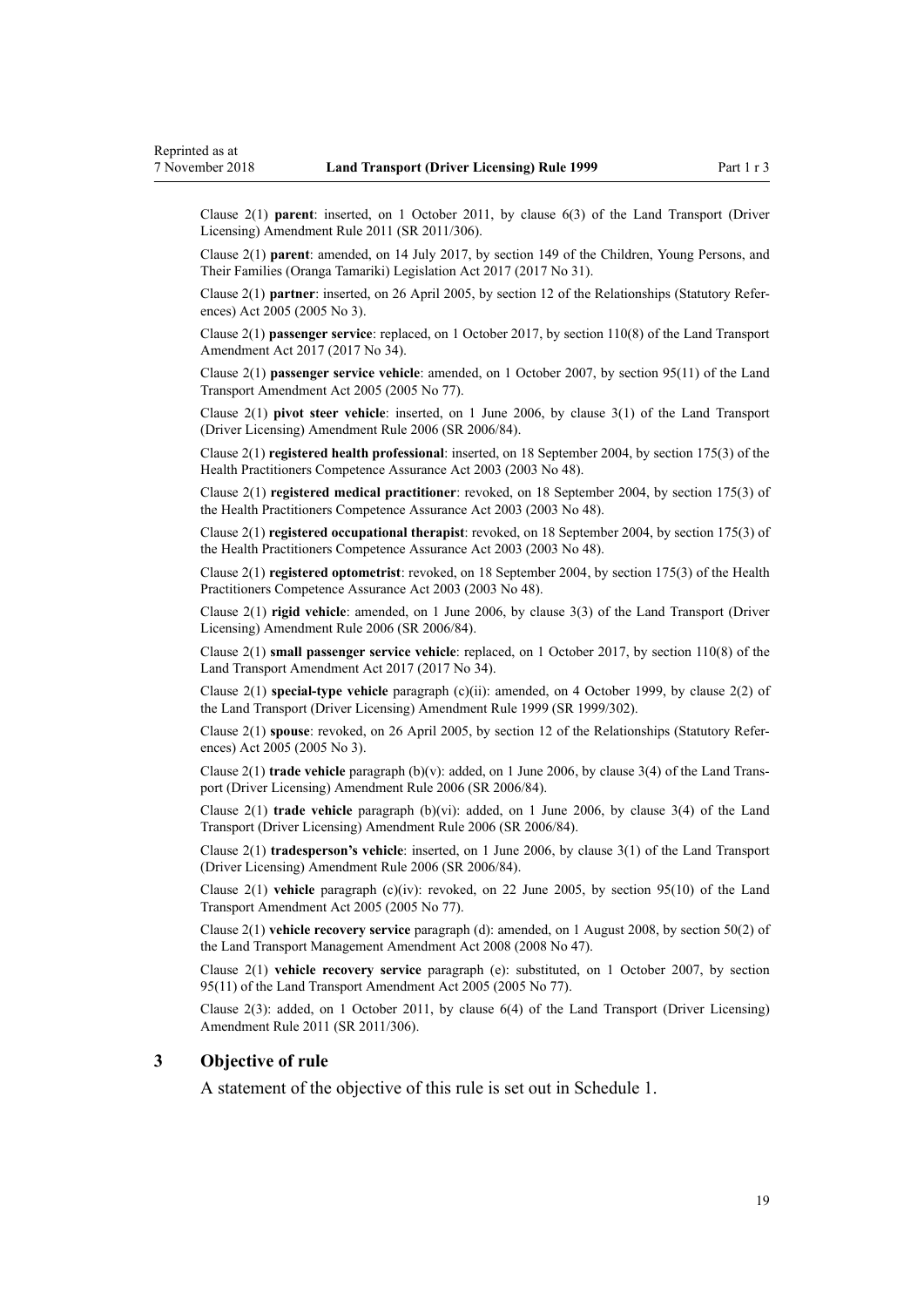#### <span id="page-19-0"></span>**4 Consultation**

The statement of the extent of the consultation that has been carried out in relation to this rule under [section 161\(2\)](http://legislation.govt.nz/pdflink.aspx?id=DLM435195) of the Act is set out in [Schedule 2](#page-107-0).

#### **5 Application**

- (1) The provisions of this rule set out in subclause (2) do not apply to a member of the New Zealand Defence Force who applies to be issued with a driver licence if that person—
	- (a) is required to drive motor vehicles covered by that class of licence as part of that person's military duties; and
	- (b) has successfully completed a course provided by the New Zealand Defence Force for that purpose and which is approved by the Agency; and
	- (c) includes, with the person's application, a letter from the person's commanding officer detailing compliance with paragraphs (a) and (b).
- (2) The provisions referred to in subclause (1) are—
	- (aa) the requirement in [clause 15](#page-25-0) that an applicant for a Class 2L licence must hold, and have held for at least 6 months, a full Class 1 licence:
	- (a) the requirement in [clause 15](#page-25-0) that an applicant for a Class 3L licence must hold, and have held for at least 6 months, a full Class 2 licence:
	- (b) the requirement in [clause 15](#page-25-0) that an applicant for a Class 4L licence must hold, and have held for at least 12 months, a full Class 2 licence:
	- (c) the requirement in [clause 15](#page-25-0) that an applicant for a Class 5L licence must hold, and have held for at least 6 months, a full Class 4 licence:
	- (d) the requirements in [clause 17](#page-28-0) that an applicant for a restricted licence of a particular class must hold, and have held for at least 6 months, a learner licence of that class:
	- (e) the requirements in [clause 19](#page-30-0) that an applicant for a full licence must hold, and have held, an appropriate learner licence or restricted licence for a particular time.
- (3) Clause  $16(1)(b)$ , (c)(i), and (d)(i) do not apply to an apprentice, technician, or mechanic in the motor trade when that person is driving, in the course of that person's employment, a motor vehicle that is owned by, or is in the custody of, that person's employer.
- (4) [Clause 16\(1\)\(b\), \(c\)\(i\), and \(d\)\(i\)](#page-26-0) do not apply to a person who is driving a motor vehicle that is clearly marked as being used for driving instruction.

Clause 5(1)(b): amended, on 1 August 2008, by [section 50\(2\)](http://legislation.govt.nz/pdflink.aspx?id=DLM1313622) of the Land Transport Management Amendment Act 2008 (2008 No 47).

Clause 5(2)(aa): inserted, on 1 June 2006, by [clause 6](http://legislation.govt.nz/pdflink.aspx?id=DLM375691) of the Land Transport (Driver Licensing) Amendment Rule 2006 (SR 2006/84).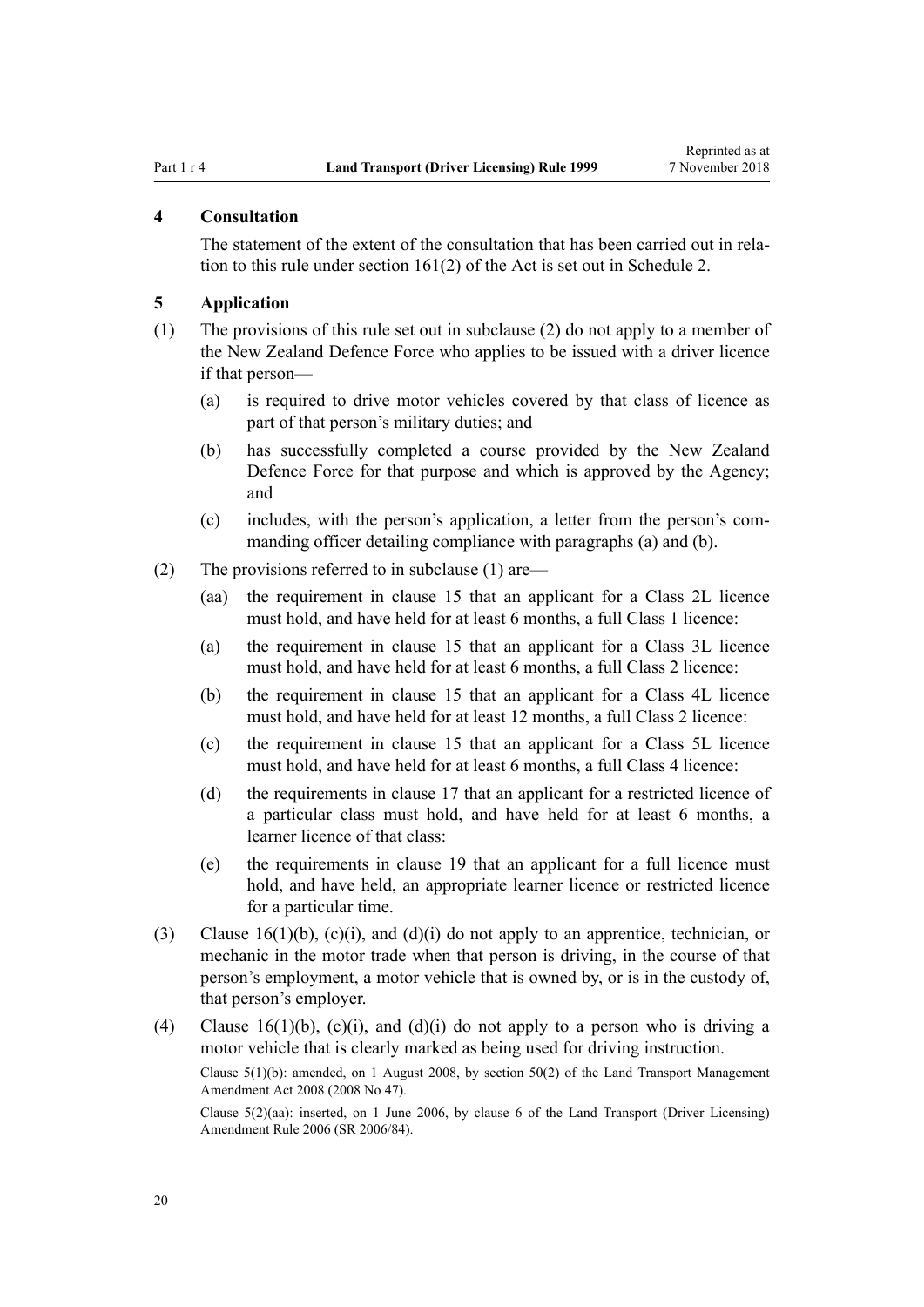<span id="page-20-0"></span>Clause  $5(3)$ : amended, on 16 June 2008, by clause  $6(1)$  of the Land Transport (Driver Licensing) Amendment Rule 2008 (SR 2008/119).

Clause 5(4): amended, on 16 June 2008, by [clause 6\(2\)](http://legislation.govt.nz/pdflink.aspx?id=DLM1317909) of the Land Transport (Driver Licensing) Amendment Rule 2008 (SR 2008/119).

#### **5A Transitional, savings, and related provisions**

The transitional, savings, and related provisions set out in [Schedule 2A](#page-109-0) have effect according to their terms.

Clause 5A: inserted, on 1 December 2014, by [clause 6](http://legislation.govt.nz/pdflink.aspx?id=DLM6216910) of the Land Transport (Driver Licensing) Amendment Rule 2014 (LI 2014/265).

#### **6 Restrictions on granting of exemptions by Director**

#### *[Revoked]*

Clause 6: revoked, on 4 October 1999, by [clause 5](http://legislation.govt.nz/pdflink.aspx?id=DLM293673) of the Land Transport (Driver Licensing) Amendment Rule 1999 (SR 1999/302).

#### **Part 2**

### **Classification of driver licences and endorsements**

#### **7 Classes of licences**

- (1) The classes of driver licences that may be issued are set out in column 1 of [Schedule 3.](#page-110-0)
- (2) The holder of a licence of a class specified in column 1 of [Schedule 3](#page-110-0) is authorised to drive a vehicle described in relation to that class of licence in column 2 of Schedule 3, and any other vehicle authorised in accordance with subclauses (3) to (6), in accordance with the conditions imposed by or under this rule.
- (3) The holder of a Class 2 licence is authorised to drive a vehicle to which Class 1 relates.
- (4) The holder of a Class 3 licence is authorised to drive a vehicle to which Class 2 or Class 1 relates.
- (5) The holder of a Class 4 licence is authorised to drive a vehicle to which Class 2 or Class 1 relates.
- (6) The holder of a Class 5 licence is authorised to drive a vehicle to which any of Classes 1 to 4 relate.

#### **8 Types of endorsements**

The types of endorsements that may be issued are set out in [Schedule 4.](#page-113-0)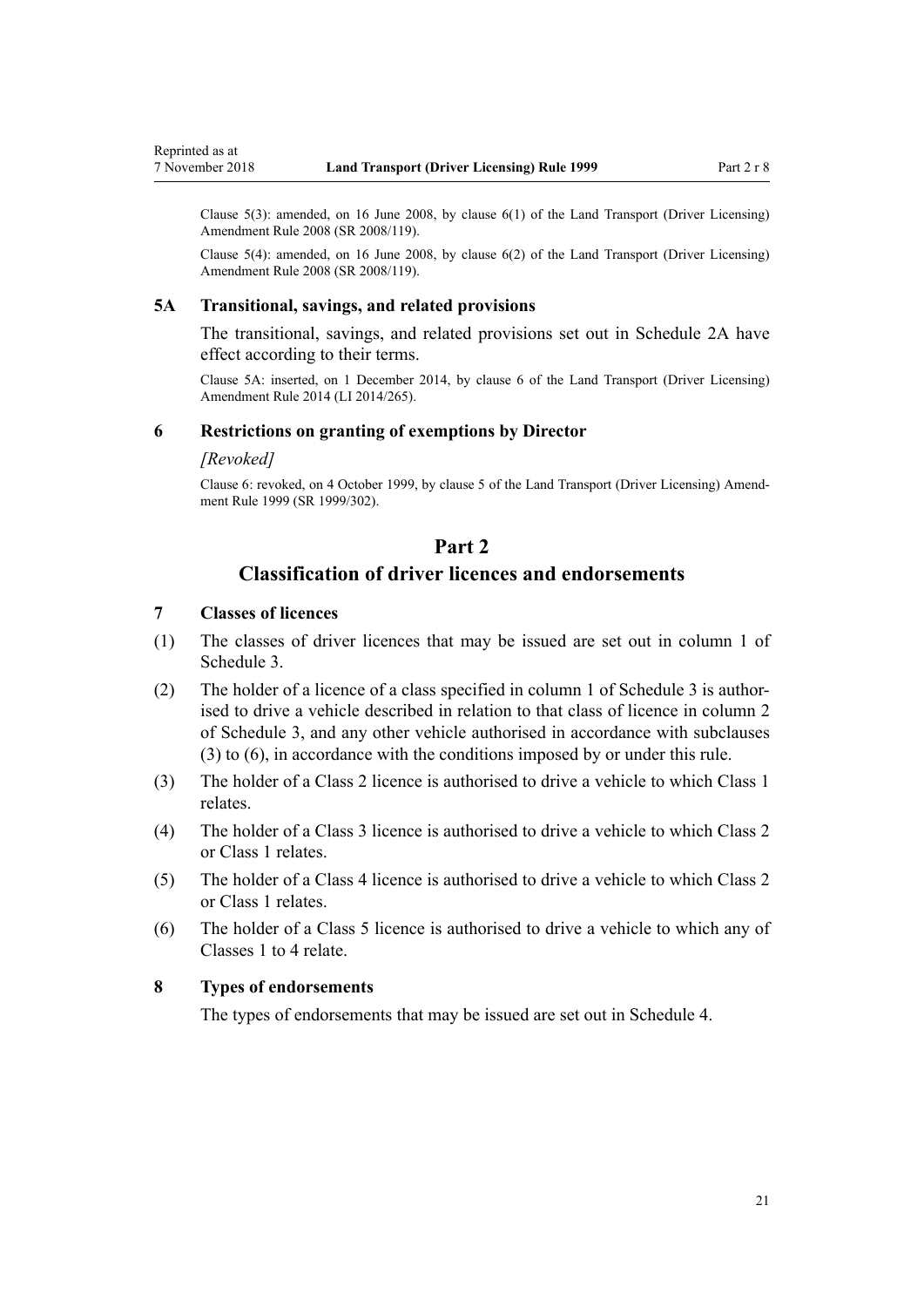#### **Part 3**

#### **General provisions relating to applications**

#### <span id="page-21-0"></span>**9 Manner of lodging application for driver licence, endorsement, or driver identification card**

- (1) An application to obtain, renew, replace, or reinstate a driver licence, an endorsement, or a driver identification card must be lodged with a licensing agent.
- (2) An application under [clause 86\(2\)](#page-84-0) must be made to the Agency.
- (3) If the Agency provides a system for the lodging online of an application, the application may be lodged in that manner.

Clause 9: replaced, on 1 December 2014, by [clause 7](http://legislation.govt.nz/pdflink.aspx?id=DLM6216912) of the Land Transport (Driver Licensing) Amendment Rule 2014 (LI 2014/265).

#### **10 Content of application**

A person who applies to obtain, renew, replace, or reinstate a driver licence, an endorsement, or a driver identification card must complete an application form that must include—

- (a) the applicant's full name; and
- (b) the applicant's residential and postal addresses; and
- (c) the applicant's date of birth; and
- (d) the applicant's place of birth; and
- (e) the applicant's gender; and
- (f) the medical declaration required by [clause 39](#page-49-0) and, if required by that clause, a medical certificate in accordance with that clause; and
- (g) the class of driver licence or type of endorsement applied for; and
- (h) if the application is for a passenger, vehicle recovery, driving instructor, or testing officer endorsement, whether the applicant is applying for the endorsement to be issued for a period of 1 year or a period of 5 years; and
- (i) whether the applicant agrees to be an organ donor; and
- (j) whether the applicant requests that the applicant's address appear on the driver licence; and
- (k) a signed statement by the applicant that, to the best of the applicant's knowledge and belief, all the information given by the applicant is correct and that the applicant is not disqualified from obtaining or holding a driver licence.

Clause 10: replaced, on 1 December 2014, by [clause 7](http://legislation.govt.nz/pdflink.aspx?id=DLM6216912) of the Land Transport (Driver Licensing) Amendment Rule 2014 (LI 2014/265).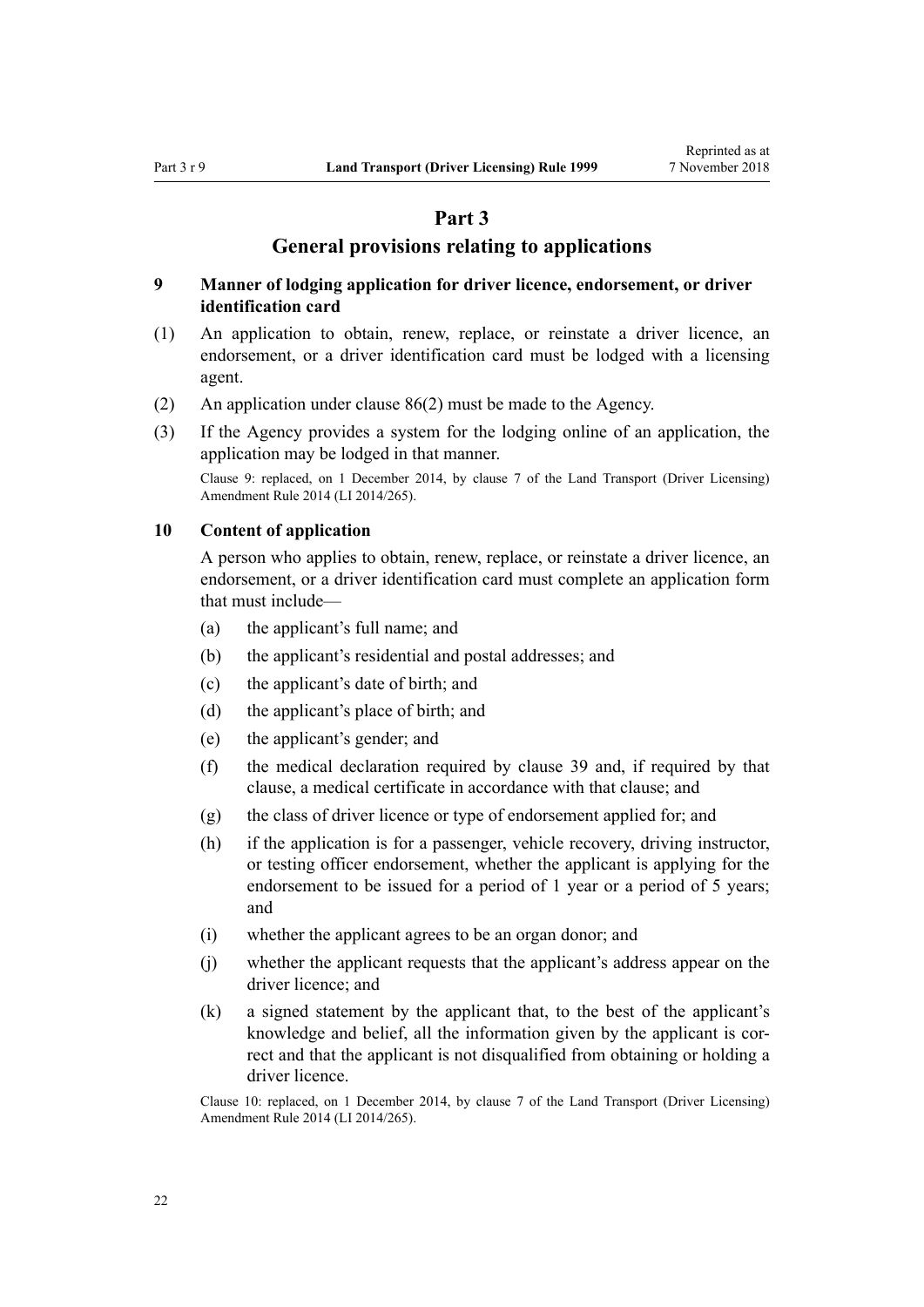#### <span id="page-22-0"></span>**11 Identification: application in person**

- (1) This clause applies if an application is made in person.
- (2) An applicant who is applying to obtain the applicant's first New Zealand photographic driver licence must produce the following evidence of identity of the applicant to be sighted by a licensing agent:
	- (a) a current and valid New Zealand passport; or
	- (b) an original and current document specified in [Part 1](#page-117-0) of Schedule 9 and an original and current document specified in [Part 2](#page-117-0) of Schedule 9.
- (3) In any case other than one to which subclause (2) applies, the applicant must produce the following evidence of identity of the applicant to be sighted by a licensing agent:
	- (a) a current New Zealand photographic driver licence; or
	- (b) a current and valid New Zealand passport; or
	- (c) an original and current document specified in [Part 1](#page-117-0) of Schedule 9 and an original and current document specified in [Part 2](#page-117-0) of Schedule 9.
- (4) Despite subclauses (2) and (3), the Agency may accept the following documents for up to 2 years after their expiry date:
	- (a) a New Zealand passport, if accompanied by an original and current document specified in [Part 2](#page-117-0) of Schedule 9:
	- (b) a New Zealand photographic driver licence:
	- (c) a passport issued by or on behalf of the government of a country other than New Zealand:
	- (d) a firearms licence issued under the [Arms Act 1983](http://legislation.govt.nz/pdflink.aspx?id=DLM72621) that contains a photograph.
- (5) If an applicant provides a document from [Part 1](#page-117-0) or [2](#page-117-0) of Schedule 9 that does not contain a photographic image of the applicant, the applicant must also provide the Agency with—
	- (a) a photographic image of the applicant that has been taken within the previous 6 months, and that complies with the requirements of [clause 12\(4\)](#page-23-0) and  $(5)$ ; and
	- (b) a verification statement in relation to that photographic image that has been signed by an identity referee.
- (6) The applicant must provide one of the documents specified in [Part 3](#page-118-0) of Schedule 9 if the applicant wishes to have the driver licence, endorsement, or driver identification card issued in a name that—
	- (a) is not the same as the applicant's name on a document referred to in [Part](#page-117-0) [1](#page-117-0) or [2](#page-117-0) of Schedule 9; or
	- (b) is not the same as the applicant's name on the national register of driver licences.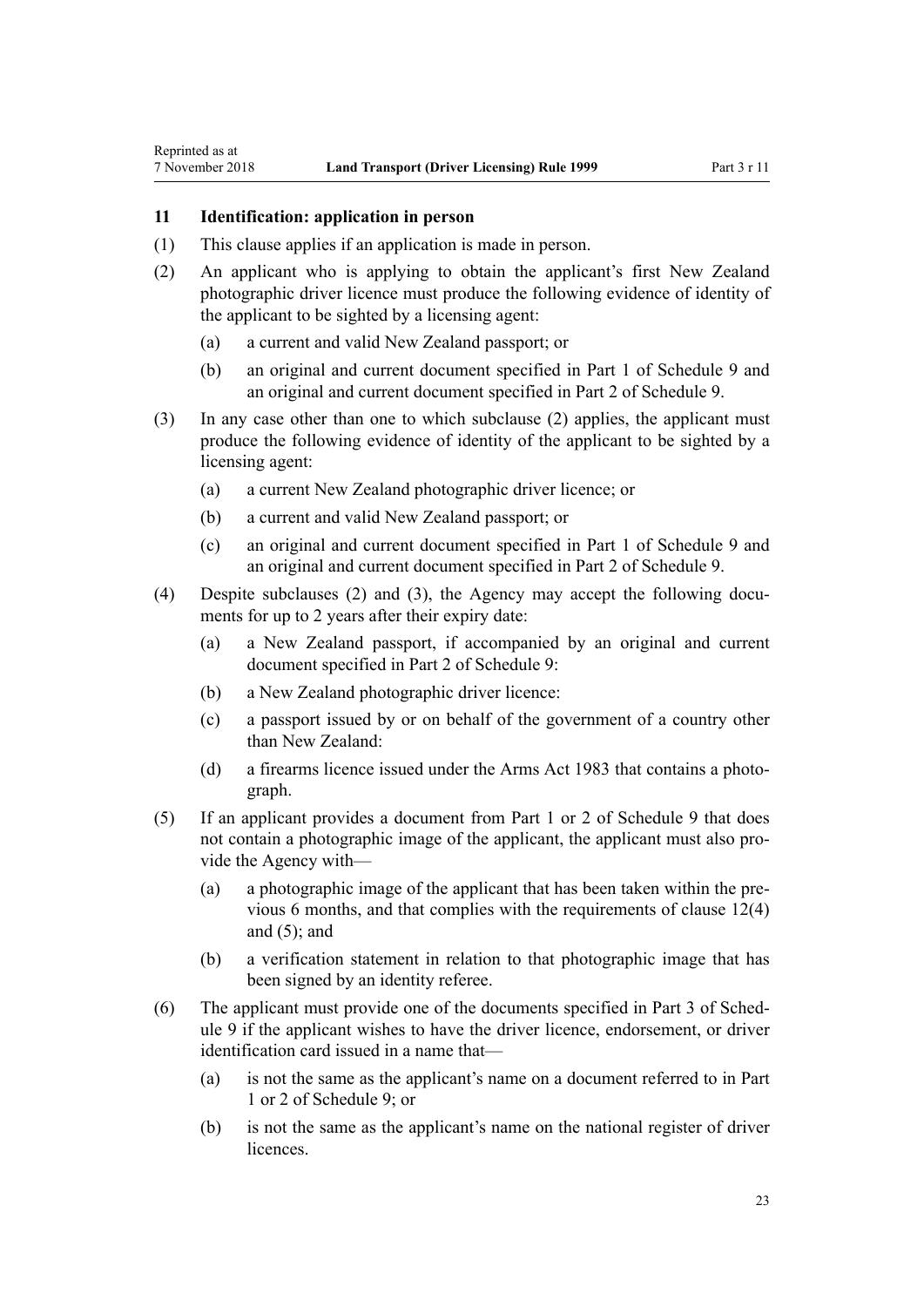- <span id="page-23-0"></span>(7) Despite anything in subclauses (2) to  $(6)$ —
	- (a) if the Agency considers that the information contained in driver licences, passports, or other documents issued by or on behalf of the government of a country other than New Zealand may not be reliable, the Agency may issue a direction to all licensing agents prohibiting the acceptance of all or any specified class of documents issued by or on behalf of the government of that country as evidence of the identity of the applicant; and
	- (b) no document to which a direction under paragraph (a) applies may be accepted by a licensing agent as evidence of the identity of the applicant while that direction remains in force.
- (8) The Agency may accept any document in substitution for a document of a kind specified in [Schedule 9](#page-117-0) if the Agency is satisfied that—
	- (a) the applicant is unable to provide the document of the kind specified in Schedule 9: and
	- (b) the alternative document is of equivalent authenticity and effect.
- (9) In this clause, **identity referee** means a person who—
	- (a) holds a valid and current New Zealand passport or New Zealand driver licence; and
	- (b) has known the applicant for 1 year or more; and
	- (c) is 16 years of age or older; and
	- (d) is not related to the applicant or part of the applicant's extended family; and
	- (e) is not a spouse or partner of the applicant; and
	- (f) does not live at the same address as the applicant.

Clause 11: replaced, on 1 December 2014, by [clause 7](http://legislation.govt.nz/pdflink.aspx?id=DLM6216912) of the Land Transport (Driver Licensing) Amendment Rule 2014 (LI 2014/265).

#### **11A Identification: application online**

If an application is lodged online, the applicant must, instead of complying with [clause 11](#page-22-0), use identity credentials in terms of the [Electronic Identity Veri](http://legislation.govt.nz/pdflink.aspx?id=DLM1777800)[fication Act 2012.](http://legislation.govt.nz/pdflink.aspx?id=DLM1777800)

Clause 11A: inserted, on 1 December 2014, by [clause 7](http://legislation.govt.nz/pdflink.aspx?id=DLM6216912) of the Land Transport (Driver Licensing) Amendment Rule 2014 (LI 2014/265).

#### **12 Images on driver licences and driver identification cards**

- (1) An applicant who is applying to obtain the applicant's first New Zealand photographic driver licence must allow the licensing agent to take a photographic image of the applicant and an electronic impression of the applicant's signature.
- (2) Subclause (3) applies if a person is applying to-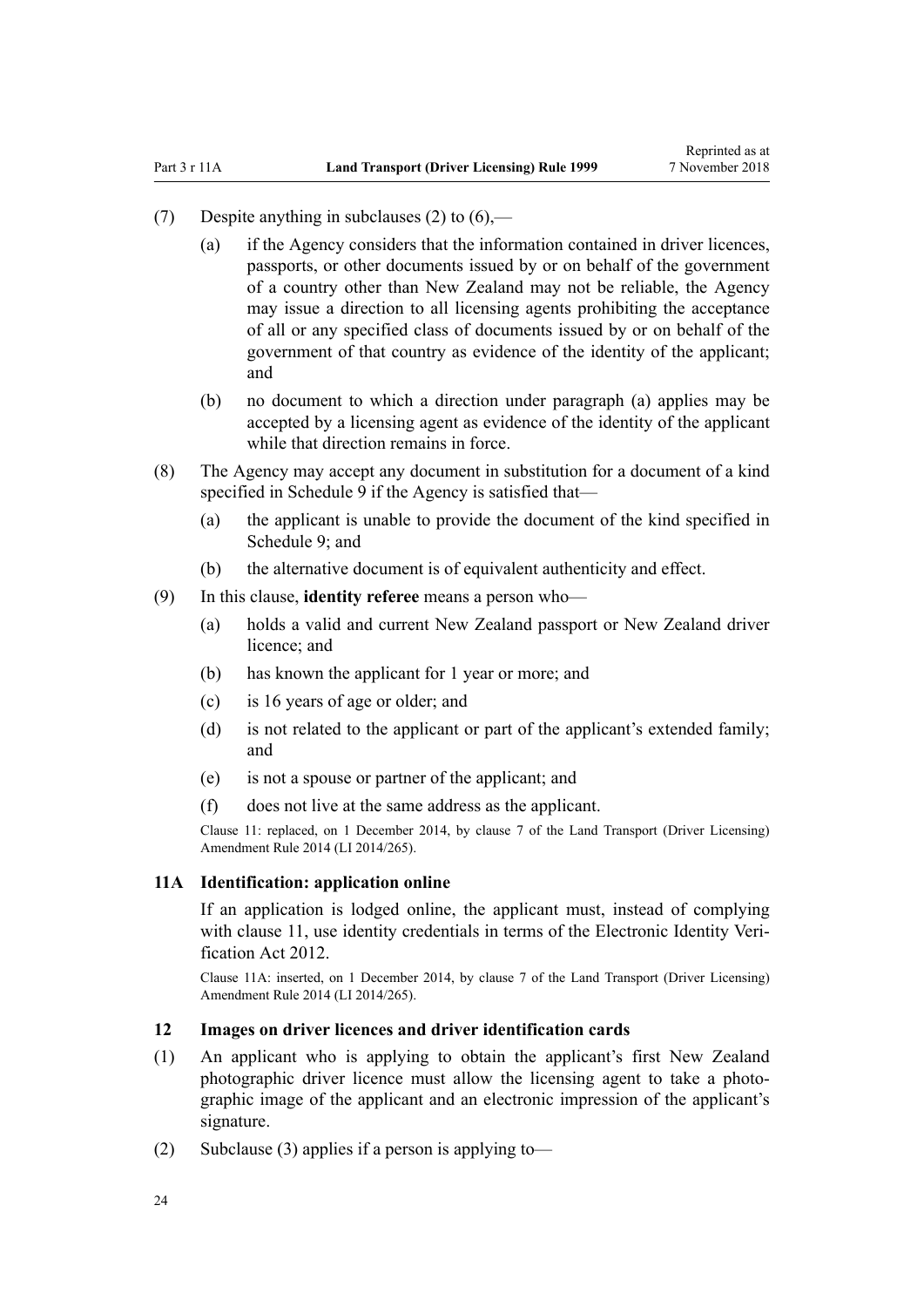- <span id="page-24-0"></span>(a) renew or reinstate a driver licence or obtain an additional licence class; or
- (b) obtain or renew a driver identification card; or
- (c) replace a driver licence or driver identification card where [clause](#page-75-0)  $74(2)(c)$  applies.
- (3) The applicant must,—
	- (a) if applying in person, allow the licensing agent to take a photographic image of the applicant; or
	- (b) if applying online, provide a photographic image of the applicant that complies with the specified requirements of the Agency in relation to electronic format, file size, and any other matter.
- (4) In the photographic image, the applicant must not be wearing sunglasses, a hat, any head coverings, or anything else that obscures the applicant's face or prevents the photographic image from being a good likeness of the applicant.
- (5) Despite subclause (4), the Agency may permit an applicant to wear an item on or near the applicant's face if—
	- (a) the Agency is satisfied that the applicant is required to wear the item for religious or medical reasons; and
	- (b) the applicant provides the Agency with a signed statement to that effect; and
	- (c) the applicant's facial features from the bottom of the chin to the top of the forehead and both edges of the face are clearly shown; and
	- (d) the Agency is satisfied that the item does not prevent the photographic image from being a good likeness of the applicant.
- (6) An applicant for the renewal of a driver licence who is 80 years of age or over is required to comply with subclause (3) only if renewing a licence at 86 years of age or any birthday that is 10 years or a multiple of 10 years after the person's 86th birthday.

Clause 12: replaced, on 1 December 2014, by [clause 7](http://legislation.govt.nz/pdflink.aspx?id=DLM6216912) of the Land Transport (Driver Licensing) Amendment Rule 2014 (LI 2014/265).

#### **12A Statements in applications made online**

Where this rule provides that a signed statement must be made by an applicant or other specified person, and the application is made online, the statement must be made, but need not be signed.

Clause 12A: inserted, on 1 December 2014, by [clause 7](http://legislation.govt.nz/pdflink.aspx?id=DLM6216912) of the Land Transport (Driver Licensing) Amendment Rule 2014 (LI 2014/265).

#### **13 Eyesight test**

An applicant must pass an eyesight test as specified in [clause 38](#page-48-0) when applying—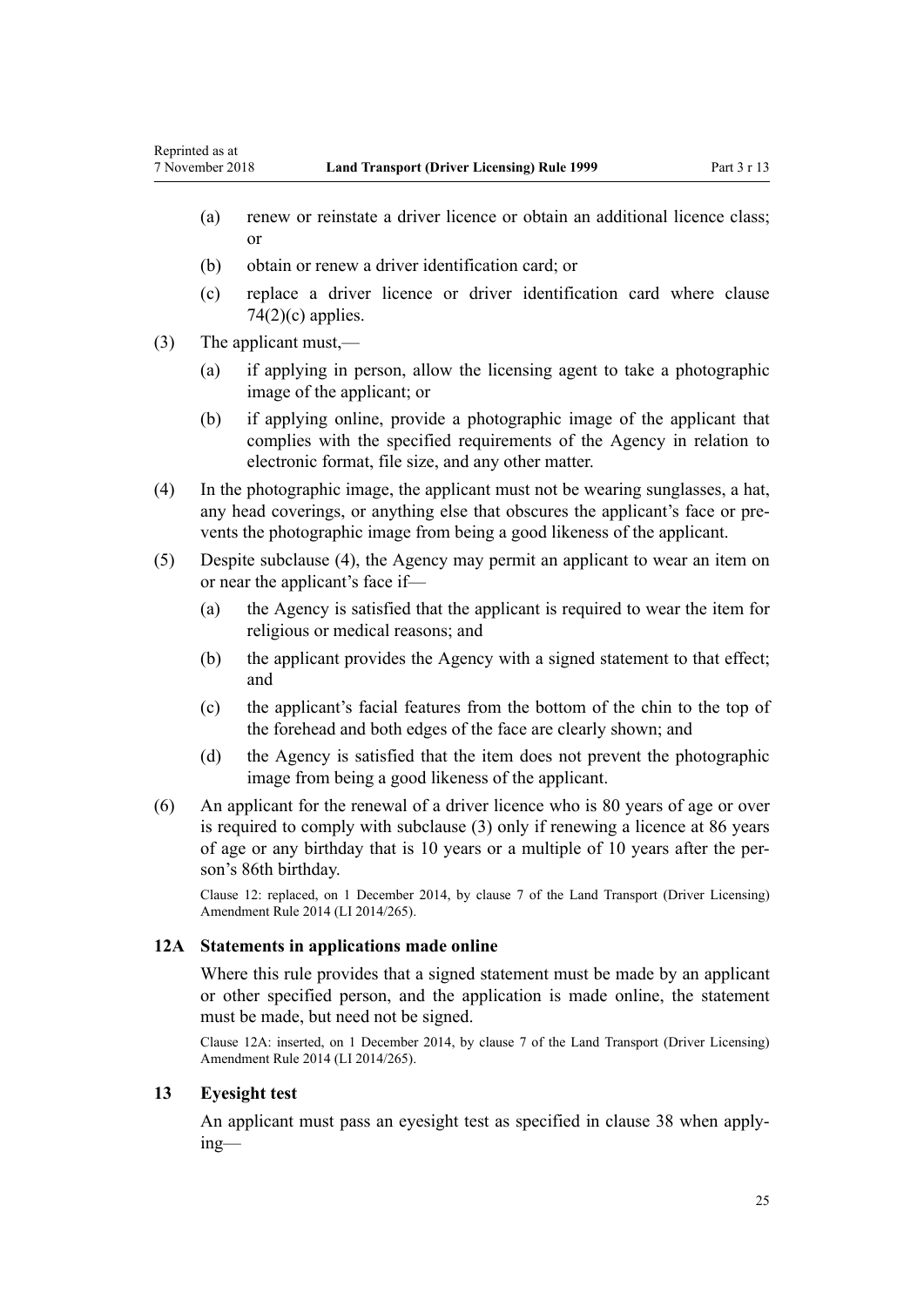- <span id="page-25-0"></span>(a) to obtain a driver licence or an endorsement; or
- (b) to obtain an additional licence class; or
- (c) to renew a driver licence or an endorsement; or
- (d) to reinstate a licence where the licence will be issued with a new expiry date.

Clause 13: replaced, on 1 December 2014, by [clause 7](http://legislation.govt.nz/pdflink.aspx?id=DLM6216912) of the Land Transport (Driver Licensing) Amendment Rule 2014 (LI 2014/265).

#### **14 Fees**

When applying to obtain, renew, replace, or reinstate a driver licence, an endorsement, or a driver identification card or any application under [Part 4A](#page-33-0) a person must pay the appropriate fee or fees (if any) specified in or assessed in accordance with regulations made under the Act.

Clause 14: amended, on 1 October 2011, by [clause 9](http://legislation.govt.nz/pdflink.aspx?id=DLM3956593) of the Land Transport (Driver Licensing) Amendment Rule 2011 (SR 2011/306).

Clause 14: amended, on 10 May 2011, by [section 100\(3\)](http://legislation.govt.nz/pdflink.aspx?id=DLM3231293) of the Land Transport (Road Safety and Other Matters) Amendment Act 2011 (2011 No 13).

#### **Part 4**

#### **Learner licences, restricted licences, and full licences**

#### *Learner licences*

#### **15 Obtaining learner licence**

A person is entitled to be issued with a learner licence of the class specified in column 1 of the table to this clause if the person—

- (a) has made an application in accordance with [Part 3;](#page-21-0) and
- (b) has satisfied the requirements set out in column 2 of the table in relation to that class of licence.

#### Table to clause 15

#### **Class of licence Requirements to be satisfied by applicant**

| Class 1L | (a)  | is 16 years of age or over at date of application                                              |
|----------|------|------------------------------------------------------------------------------------------------|
|          | (b)  | passes the appropriate theory test under clause 45                                             |
|          | (c)  | if 75 years of age or over, produces a medical certificate in accordance<br>with clause 44     |
| Class 2L | (a)  | holds, and has held for at least 6 months, a full Class 1 licence                              |
|          | (b)  | passes the appropriate theory test under clause 45                                             |
|          | (c)  | produces a medical certificate in accordance with clause 44                                    |
| Class 3L | (a)  | if under 25 years of age, holds, and has held for at least 6 months, a full<br>Class 2 licence |
|          | (ab) | if 25 years of age or over,—                                                                   |
|          |      | holds, and has held for at least 3 months, a full Class 2 licence;<br>$\left( 1\right)$<br>or  |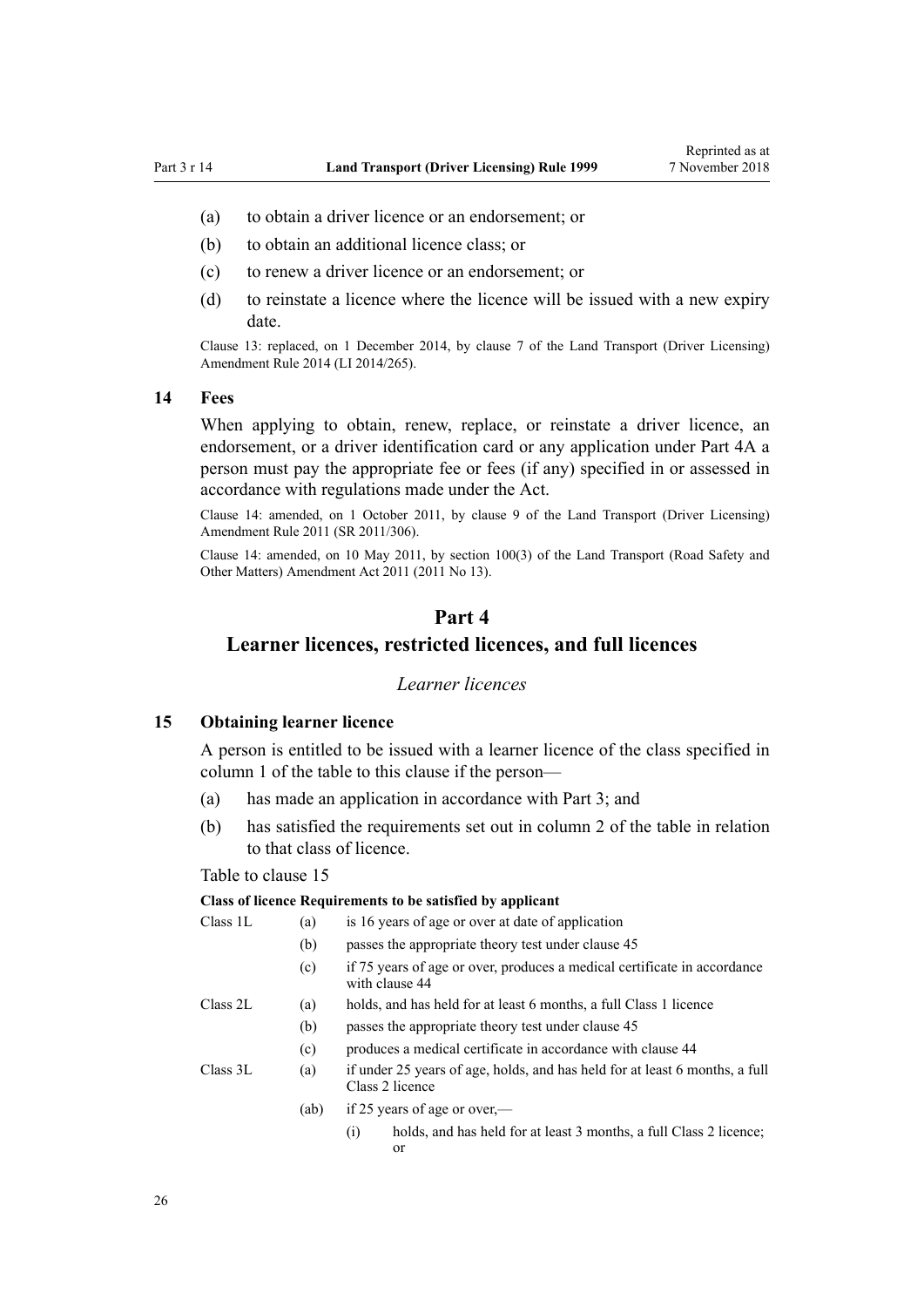#### <span id="page-26-0"></span>**Class of licence Requirements to be satisfied by applicant**

|                                                                                                                                             |      | (ii)                                                                                                                                                 | holds a full Class 2 licence and provides a certificate showing<br>successful completion of an approved course |  |  |  |
|---------------------------------------------------------------------------------------------------------------------------------------------|------|------------------------------------------------------------------------------------------------------------------------------------------------------|----------------------------------------------------------------------------------------------------------------|--|--|--|
|                                                                                                                                             | (b)  | passes the appropriate theory test under clause 45                                                                                                   |                                                                                                                |  |  |  |
|                                                                                                                                             | (c)  | produces a medical certificate in accordance with clause 44                                                                                          |                                                                                                                |  |  |  |
| Class 4L                                                                                                                                    | (a)  | if under 25 years of age, holds, and has held for at least 6 months, a full<br>Class 2 licence                                                       |                                                                                                                |  |  |  |
|                                                                                                                                             | (ab) | if 25 years of age or over,—                                                                                                                         |                                                                                                                |  |  |  |
|                                                                                                                                             |      | (i)                                                                                                                                                  | holds, and has held for at least 3 months, a full Class 2 licence;<br>or                                       |  |  |  |
|                                                                                                                                             |      | (ii)                                                                                                                                                 | holds a full Class 2 licence and provides a certificate showing<br>successful completion of an approved course |  |  |  |
|                                                                                                                                             | (b)  | produces a medical certificate in accordance with clause 44                                                                                          |                                                                                                                |  |  |  |
| Class 5L                                                                                                                                    | (a)  | if under 25 years of age, holds, and has held for at least 6 months, a full<br>Class 4 licence                                                       |                                                                                                                |  |  |  |
|                                                                                                                                             | (ab) | if 25 years of age or over,—                                                                                                                         |                                                                                                                |  |  |  |
|                                                                                                                                             |      | (i)                                                                                                                                                  | holds, and has held for at least 3 months, a full Class 4 licence;<br>or                                       |  |  |  |
|                                                                                                                                             |      | (ii)                                                                                                                                                 | holds a full Class 4 licence and provides a certificate showing<br>successful completion of an approved course |  |  |  |
|                                                                                                                                             | (b)  | passes the appropriate theory test under clause 45 (unless applicant has<br>previously passed the theory test required to obtain a Class 3L licence) |                                                                                                                |  |  |  |
| Class 6L                                                                                                                                    | (c)  | produces a medical certificate in accordance with clause 44                                                                                          |                                                                                                                |  |  |  |
|                                                                                                                                             | (a)  | is 16 years of age or over at date of application                                                                                                    |                                                                                                                |  |  |  |
|                                                                                                                                             | (b)  | passes the appropriate theory test under clause 45                                                                                                   |                                                                                                                |  |  |  |
|                                                                                                                                             | (c)  | produces certificate of successful completion of basic handling skills<br>test under clause 48                                                       |                                                                                                                |  |  |  |
|                                                                                                                                             | (d)  | if 75 years of age or over, produces a medical certificate in accordance<br>with clause 44                                                           |                                                                                                                |  |  |  |
| $O(\omega)$ and $I(\omega)$ and $I(\omega)$ and $I(\omega)$ and $I(\omega)$ and $I(\omega)$ and $I(\omega)$ and $I(\omega)$ and $I(\omega)$ |      |                                                                                                                                                      |                                                                                                                |  |  |  |

Clause 15(a): replaced, on 1 December 2014, by [clause 8](http://legislation.govt.nz/pdflink.aspx?id=DLM6216921) of the Land Transport (Driver Licensing) Amendment Rule 2014 (LI 2014/265).

Clause 15 table: amended, on 1 August 2011, by [section 100\(4\)](http://legislation.govt.nz/pdflink.aspx?id=DLM3231293) of the Land Transport (Road Safety and Other Matters) Amendment Act 2011 (2011 No 13).

Clause 15 table: amended, on 1 June 2006, by [clause 8\(1\)](http://legislation.govt.nz/pdflink.aspx?id=DLM375693) of the Land Transport (Driver Licensing) Amendment Rule 2006 (SR 2006/84).

Clause 15 table: amended, on 1 June 2006, by [clause 8\(2\)](http://legislation.govt.nz/pdflink.aspx?id=DLM375693) of the Land Transport (Driver Licensing) Amendment Rule 2006 (SR 2006/84).

Clause 15 table: amended, on 1 June 2006, by [clause 8\(3\)](http://legislation.govt.nz/pdflink.aspx?id=DLM375693) of the Land Transport (Driver Licensing) Amendment Rule 2006 (SR 2006/84).

#### **16 Conditions of learner licence**

- (1) The holder of a learner licence of a particular class is authorised to drive a vehicle to which that class of licence relates if the holder complies with the following conditions:
	- (a) the holder must not drive the vehicle (unless driving a motorcycle, moped, or an all-terrain vehicle) unless the holder is accompanied in the vehicle by a person who—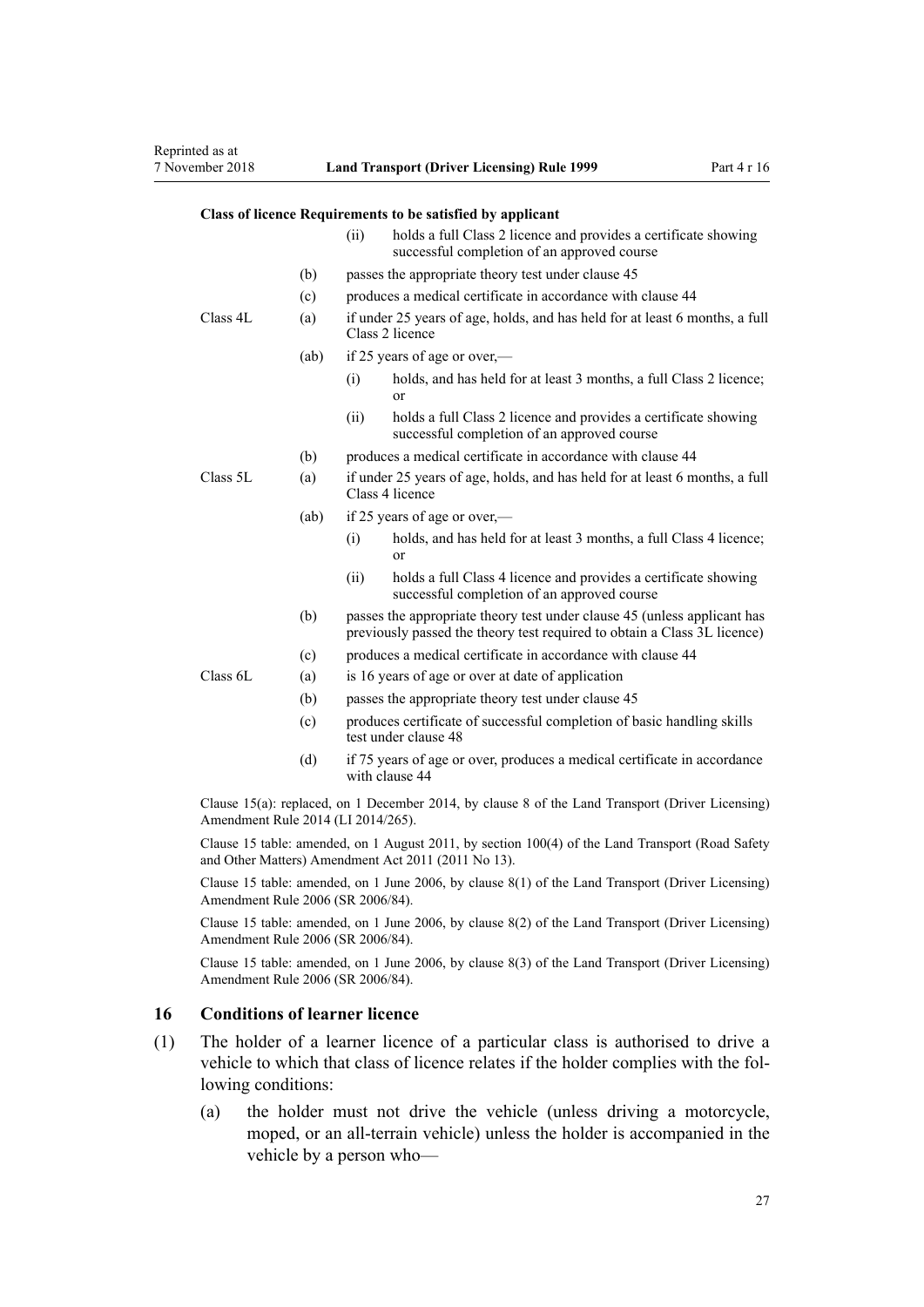- (i) either—
	- (A) holds, and has held for at least 2 years, a full New Zealand photographic driver licence that authorises that person to drive that vehicle and that is not subject to a condition imposed under [clause 67](#page-67-0), [67A,](#page-69-0) [86](#page-84-0), or [89;](#page-88-0) or
	- (B) holds a full New Zealand photographic driver licence that authorises that person to drive that vehicle and that is not subject to a condition imposed under [clause 67,](#page-67-0) [67A,](#page-69-0) [86](#page-84-0), or [89,](#page-88-0) and has held for at least 2 years the equivalent of a full New Zealand photographic driver licence issued in a licensing jurisdiction other than New Zealand; and
- (ii) is in charge of the vehicle; and
- (iii) is seated in the front passenger seat or, if there is no front passenger seat available, is seated as close as is practicable to the driver; and
- (b) in the case of a Class 1L licence, where the holder is driving a car, the holder must display on the vehicle an "L" plate as specified in [clause 66](#page-66-0):
- (c) in the case of a Class 1L or Class 6L licence, where the holder is riding a moped, the holder—
	- (i) must display on the vehicle an "L" plate as specified in [clause 66;](#page-66-0) and
	- (ii) must not drive between the hours of 10 pm and 5 am; and
	- (iii) must not carry another person on the moped or in a sidecar attached to the moped:
- (d) in the case of a Class 6L licence, where the holder is riding a motorcycle, the holder—
	- $(i)$  must—
		- (A) ride an approved motorcycle; and
		- (B) display on the vehicle an "L" plate as specified in [clause](#page-66-0) [66;](#page-66-0) and
	- (ii) must not—
		- (A) ride between the hours of 10 pm and 5 am; or
		- (B) use the motorcycle to tow another vehicle; or
		- (C) carry another person on the motorcycle or in a sidecar attached to the motorcycle.
- (2) The conditions imposed under this clause are in addition to any conditions imposed on the licence holder under [Part 9](#page-58-0).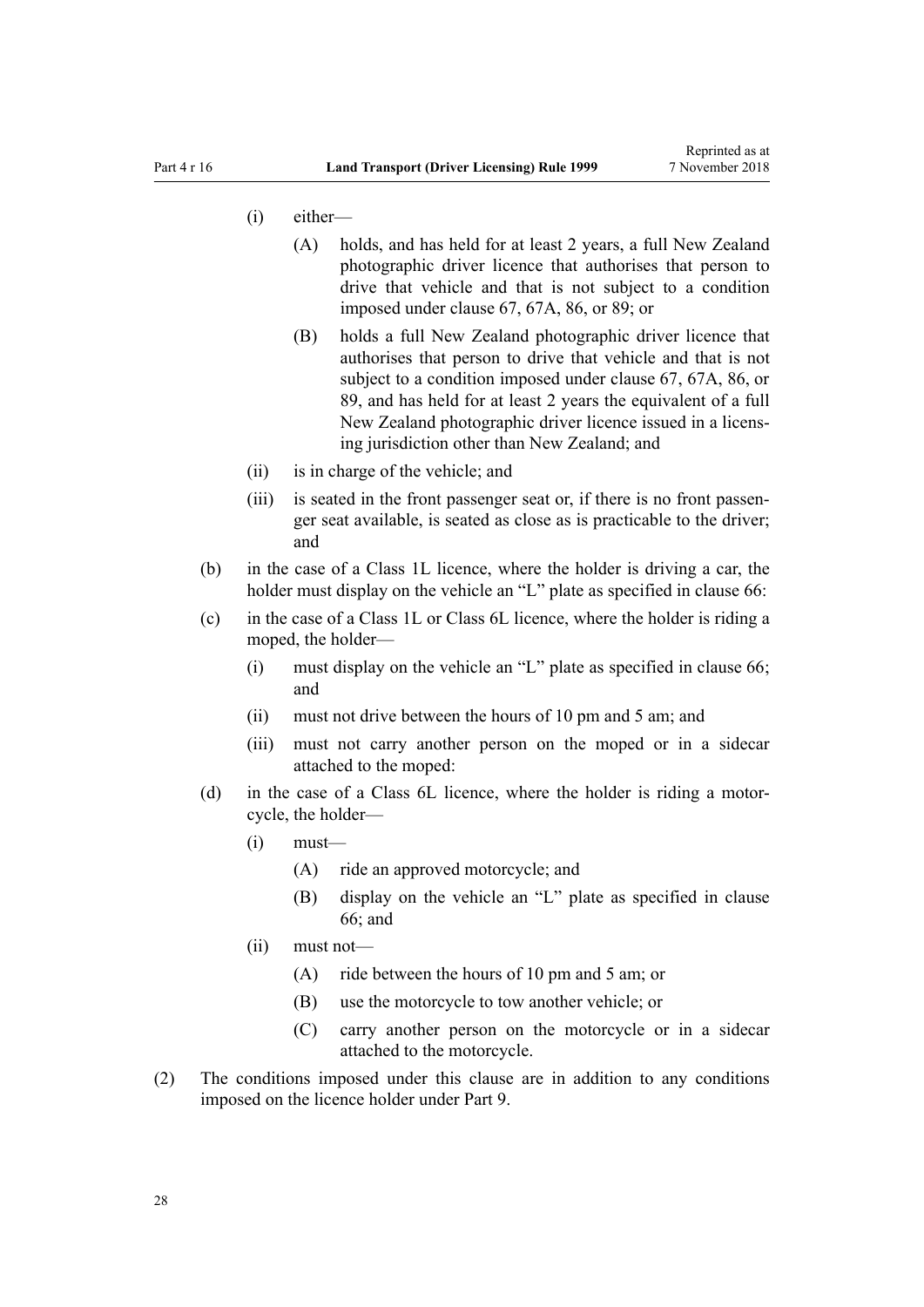<span id="page-28-0"></span>Clause 16(1)(a)(i): substituted, on 1 October 2011, by [clause 10\(1\)](http://legislation.govt.nz/pdflink.aspx?id=DLM3956503) of the Land Transport (Driver Licensing) Amendment Rule 2011 (SR 2011/306).

Clause 16(1)(b): substituted, on 1 June 2006, by [clause 9](http://legislation.govt.nz/pdflink.aspx?id=DLM375694) of the Land Transport (Driver Licensing) Amendment Rule 2006 (SR 2006/84).

Clause 16(1)(c): substituted, on 1 June 2006, by [clause 9](http://legislation.govt.nz/pdflink.aspx?id=DLM375694) of the Land Transport (Driver Licensing) Amendment Rule 2006 (SR 2006/84).

Clause  $16(1)(c)(ii)$ : amended, on 16 June 2008, by [clause 7\(1\)](http://legislation.govt.nz/pdflink.aspx?id=DLM1317910) of the Land Transport (Driver Licensing) Amendment Rule 2008 (SR 2008/119).

Clause  $16(1)(c)(iii)$ : added, on 16 June 2008, by [clause 7\(2\)](http://legislation.govt.nz/pdflink.aspx?id=DLM1317910) of the Land Transport (Driver Licensing) Amendment Rule 2008 (SR 2008/119).

Clause 16(1)(d): replaced, on 1 October 2012, by [clause 5\(2\)](http://legislation.govt.nz/pdflink.aspx?id=DLM4064302) of the Land Transport (Driver Licensing) Amendment Rule (No 2) 2011 (SR 2011/346).

#### *Restricted licences*

#### **17 Obtaining restricted licence**

A person is entitled to be issued with a restricted licence of the class specified in column 1 of the table to this clause if the person—

- (a) has made an application in accordance with [Part 3;](#page-21-0) and
- (b) has satisfied the requirements set out in column 2 of the table in relation to that class of licence.

#### **Class of**

| licence  |               |     | Requirements to be satisfied by applicant                                                                                                       |
|----------|---------------|-----|-------------------------------------------------------------------------------------------------------------------------------------------------|
| Class 1R |               | (a) | is 16 years and 6 months of age or over on the date of<br>application, and holds and has held for at least 6 months,<br>a Class 1L licence      |
|          |               | (b) | passes the restricted licence test under clause 48                                                                                              |
|          |               | (c) | if 75 years of age or over or if renewing a licence under<br>clause $67(5)(a)$ , produces a medical certificate in<br>accordance with clause 44 |
| Class 6R | either        | (a) | is 16 years and 6 months of age or over on the date of<br>application, and holds and has held for at least 6 months,<br>a Class 6L licence      |
|          |               | (b) | passes the restricted licence test under clause 48                                                                                              |
|          |               | (c) | if 75 years of age or over or if renewing a licence under<br>clause $67(5)(a)$ , produces a medical certificate in<br>accordance with clause 44 |
|          | <sub>or</sub> | (a) | is 16 years and 6 months of age or over on the date of<br>application and holds a Class 6L licence                                              |
|          |               | (b) | provides a certificate showing successful completion by<br>the applicant of an approved course of a type specified<br>in clause $93(d)$         |
|          |               | (c) | if 75 years of age or over or if renewing a licence under<br>clause $67(5)(a)$ , produces a medical certificate in<br>accordance with clause 44 |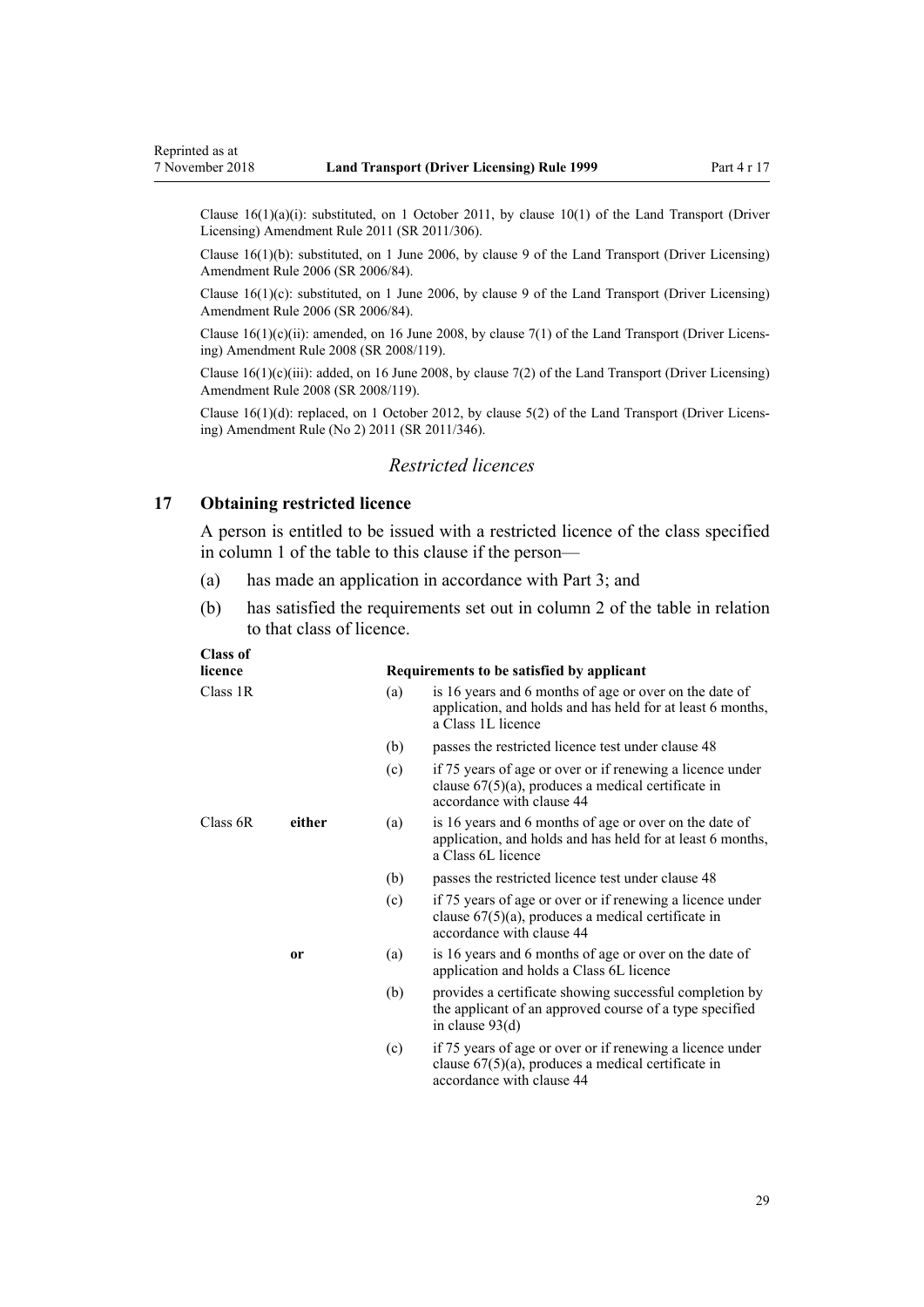<span id="page-29-0"></span>Clause 17(a): replaced, on 1 December 2014, by [clause 9](http://legislation.govt.nz/pdflink.aspx?id=DLM6216922) of the Land Transport (Driver Licensing) Amendment Rule 2014 (LI 2014/265).

Clause 17 table: replaced, on 1 October 2012, by [clause 11](http://legislation.govt.nz/pdflink.aspx?id=DLM3956505) of the Land Transport (Driver Licensing) Amendment Rule 2011 (SR 2011/306).

#### **18 Conditions of restricted licence**

- (1) The holder of a restricted licence of a particular class is authorised to drive a vehicle to which that class of licence relates if the holder complies with the following conditions:
	- (a) in the case of a Class 1R licence, the holder—
		- (i) must not carry any passenger, other than the holder's spouse, partner, parent, guardian, or dependant, unless the holder is accompanied by a person described in subclause (2); and
		- (ii) must not drive between the hours of 10 pm and 5 am unless the holder is accompanied by a person described in subclause (2); and
	- (b) in the case of a Class 6R licence, where the holder is riding a motorcycle, the holder—
		- (i) must ride an approved motorcycle; and
		- (ii) must not—
			- (A) ride between the hours of 10 pm and 5 am; or
			- (B) use the motorcycle to tow another vehicle; or
			- (C) carry another person on the motorcycle or in a sidecar attached to the motorcycle; and
	- (c) in the case of a Class 6R licence, where the holder is riding a moped, the holder must not—
		- (i) ride between the hours of 10 pm and 5 am; or
		- (ii) carry another person on the moped or in a sidecar attached to the moped.
- (2) A person referred to in subclause  $(1)(a)(i)$  and  $(ii)$  is a person who—
	- (a) either—
		- (i) holds, and has held for at least 2 years, a full New Zealand photographic driver licence that authorises that person to drive that vehicle and that is not subject to a condition imposed under [clause](#page-67-0) [67,](#page-67-0) [67A](#page-69-0), [86,](#page-84-0) or [89](#page-88-0); or
		- (ii) holds a full New Zealand photographic driver licence that authorises that person to drive that vehicle and that is not subject to a condition imposed under [clause 67](#page-67-0), [67A,](#page-69-0) [86](#page-84-0), or [89,](#page-88-0) and has held for at least 2 years the equivalent of a full New Zealand photographic driver licence issued in a licensing jurisdiction other than New Zealand; and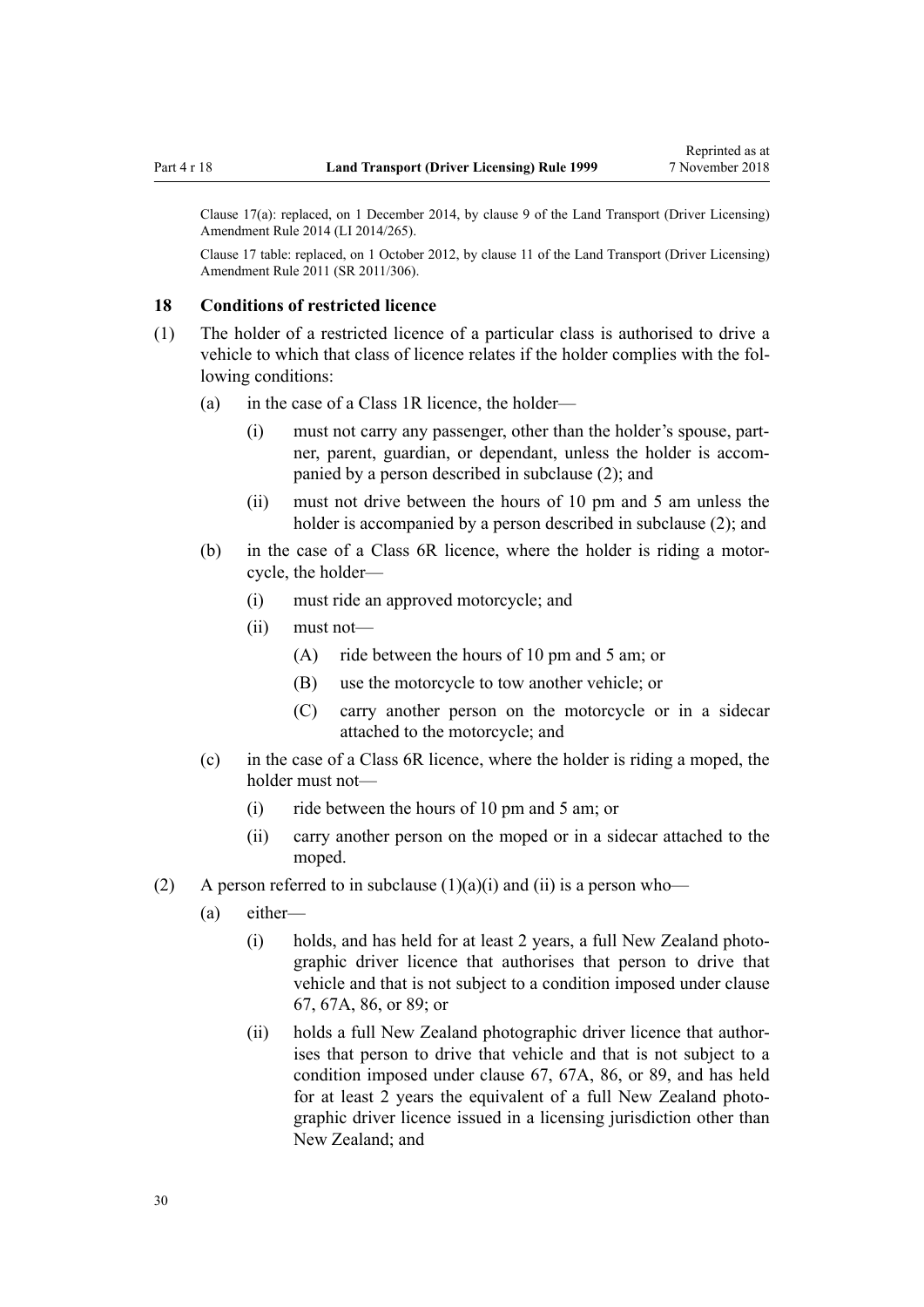- (b) is in charge of the vehicle; and
- (c) is seated in the front passenger seat or, if there is no front passenger seat available, is seated as close as is practicable to the driver.
- (3) The conditions imposed under this clause are in addition to any conditions imposed on the licence holder under [Part 9](#page-58-0).

Clause  $18(1)(a)(i)$ : amended, on 1 October 2011, by [clause 12\(1\)](http://legislation.govt.nz/pdflink.aspx?id=DLM3956507) of the Land Transport (Driver Licensing) Amendment Rule 2011 (SR 2011/306).

Clause 18(1)(b): replaced, on 1 October 2012, by [clause 6\(2\)](http://legislation.govt.nz/pdflink.aspx?id=DLM4064304) of the Land Transport (Driver Licensing) Amendment Rule (No 2) 2011 (SR 2011/346).

Clause 18(1)(c): added, on 1 October 2011, by [clause 12\(2\)](http://legislation.govt.nz/pdflink.aspx?id=DLM3956507) of the Land Transport (Driver Licensing) Amendment Rule 2011 (SR 2011/306).

Clause 18(2): substituted, on 1 October 2011, by [clause 12\(3\)](http://legislation.govt.nz/pdflink.aspx?id=DLM3956507) of the Land Transport (Driver Licensing) Amendment Rule 2011 (SR 2011/306).

#### *Full licences*

#### **19 Obtaining full licence**

**Class of**

<span id="page-30-0"></span>Reprinted as at

A person is entitled to be issued with a full licence of the class specified in column 1 of the table to this clause if the person—

- (a) has made an application in accordance with [Part 3;](#page-21-0) and
- (b) has satisfied the requirements set out in column 2 of the table in relation to that class of licence.

| Сказэ От<br>licence |        |     | Requirements to be satisfied by applicant                                        |                                                                                                                                                                                                                                                                                                    |  |
|---------------------|--------|-----|----------------------------------------------------------------------------------|----------------------------------------------------------------------------------------------------------------------------------------------------------------------------------------------------------------------------------------------------------------------------------------------------|--|
| Class 1             |        | (a) |                                                                                  | if under 25 years of age,—                                                                                                                                                                                                                                                                         |  |
|                     |        |     | (i)                                                                              | is 18 years of age or over on the date of<br>application and holds, and has held for at least<br>18 months, a Class 1R licence; or                                                                                                                                                                 |  |
|                     |        |     | (ii)                                                                             | is 17 years and 6 months of age or over on the<br>date of application and holds, and has held for at<br>least 12 months, a Class 1R licence, if the person<br>provides a certificate showing successful<br>completion by the person of an approved course<br>of a type specified in clause $93(a)$ |  |
|                     |        | (b) | if 25 years of age or over, holds and has held a Class 1R<br>licence for either- |                                                                                                                                                                                                                                                                                                    |  |
|                     |        |     | (i)                                                                              | at least 6 months; or                                                                                                                                                                                                                                                                              |  |
|                     |        |     | (i)                                                                              | at least 3 months if the person provides a<br>certificate showing successful completion by the<br>person of an approved course of a type specified<br>in clause $93(a)$                                                                                                                            |  |
|                     |        | (c) | passes the full licence test under clause 48                                     |                                                                                                                                                                                                                                                                                                    |  |
|                     |        | (d) |                                                                                  | if 75 years of age or over or if renewing a licence under<br>clause $67(5)(a)$ , produces a medical certificate in<br>accordance with clause 44                                                                                                                                                    |  |
| Class 2             | either | (a) | licence                                                                          | holds, and has held for at least 6 months, a Class 2L                                                                                                                                                                                                                                              |  |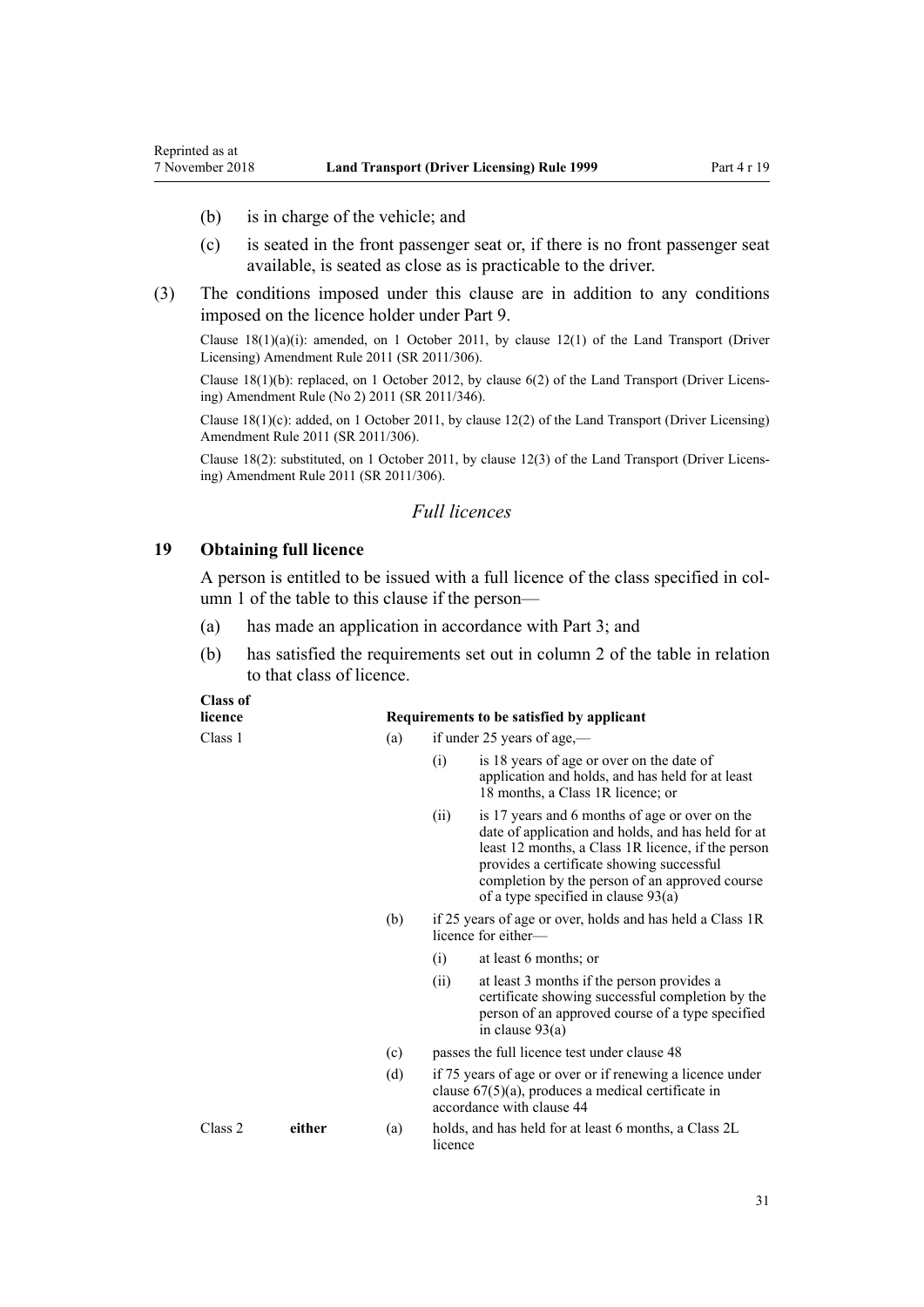| <b>Class of</b><br>licence |               |     | Requirements to be satisfied by applicant                                                                                                                                                          |  |  |  |
|----------------------------|---------------|-----|----------------------------------------------------------------------------------------------------------------------------------------------------------------------------------------------------|--|--|--|
|                            |               | (b) | passes the full licence test under clause 48                                                                                                                                                       |  |  |  |
|                            |               | (c) | produces a medical certificate in accordance with clause<br>44                                                                                                                                     |  |  |  |
|                            | or            | (a) | holds a Class 2L licence                                                                                                                                                                           |  |  |  |
|                            |               | (b) | provides a certificate showing successful completion by<br>the person of an approved course of a type specified in<br>clause 93(c) in a motor vehicle for which a Class 2<br>licence is required   |  |  |  |
|                            |               | (c) | produces a medical certificate in accordance with clause<br>44                                                                                                                                     |  |  |  |
| Class 3                    | either        | (a) | holds, and has held for at least 6 months, a Class 3L<br>licence                                                                                                                                   |  |  |  |
|                            |               | (b) | passes the full licence test under clause 48                                                                                                                                                       |  |  |  |
|                            |               | (c) | produces a medical certificate in accordance with clause<br>44                                                                                                                                     |  |  |  |
|                            | <sub>or</sub> | (a) | holds a Class 3L licence                                                                                                                                                                           |  |  |  |
|                            |               | (b) | provides a certificate showing successful completion by<br>the person of an approved course of a type specified in<br>clause $93(c)$ in a motor vehicle for which a Class 3<br>licence is required |  |  |  |
|                            |               | (c) | produces a medical certificate in accordance with clause<br>44                                                                                                                                     |  |  |  |
| Class 4                    | either        | (a) | holds, and has held for at least 6 months, a Class 4L<br>licence                                                                                                                                   |  |  |  |
|                            |               | (b) | passes the full licence test under clause 48                                                                                                                                                       |  |  |  |
|                            |               | (c) | produces a medical certificate in accordance with clause<br>44                                                                                                                                     |  |  |  |
|                            | or            | (a) | holds a Class 4L licence                                                                                                                                                                           |  |  |  |
|                            |               | (b) | provides a certificate showing successful completion by<br>the person of an approved course of a type specified in<br>clause 93(c) in a motor vehicle for which a Class 4<br>licence is required   |  |  |  |
|                            |               | (c) | produces a medical certificate in accordance with clause<br>44                                                                                                                                     |  |  |  |
|                            | or            | (a) | if under 25 years of age,-                                                                                                                                                                         |  |  |  |
|                            |               |     | holds and has held a Class 1 licence for at least 2<br>(i)<br>years; and                                                                                                                           |  |  |  |
|                            |               |     | holds a Class 2 licence<br>(ii)                                                                                                                                                                    |  |  |  |
|                            |               | (b) | if 25 years of age or over,—                                                                                                                                                                       |  |  |  |
|                            |               |     | holds and has held a Class 1 licence for at least<br>(i)<br>12 months; and                                                                                                                         |  |  |  |
|                            |               |     | holds a Class 2 licence<br>(ii)                                                                                                                                                                    |  |  |  |
|                            |               | (c) | provides a certificate showing successful completion of<br>an approved course of a type specified under clause<br>$93(k)$ in a motor vehicle requiring a class 4 licence                           |  |  |  |
|                            |               | (d) | produces a medical certificate in accordance with clause<br>44                                                                                                                                     |  |  |  |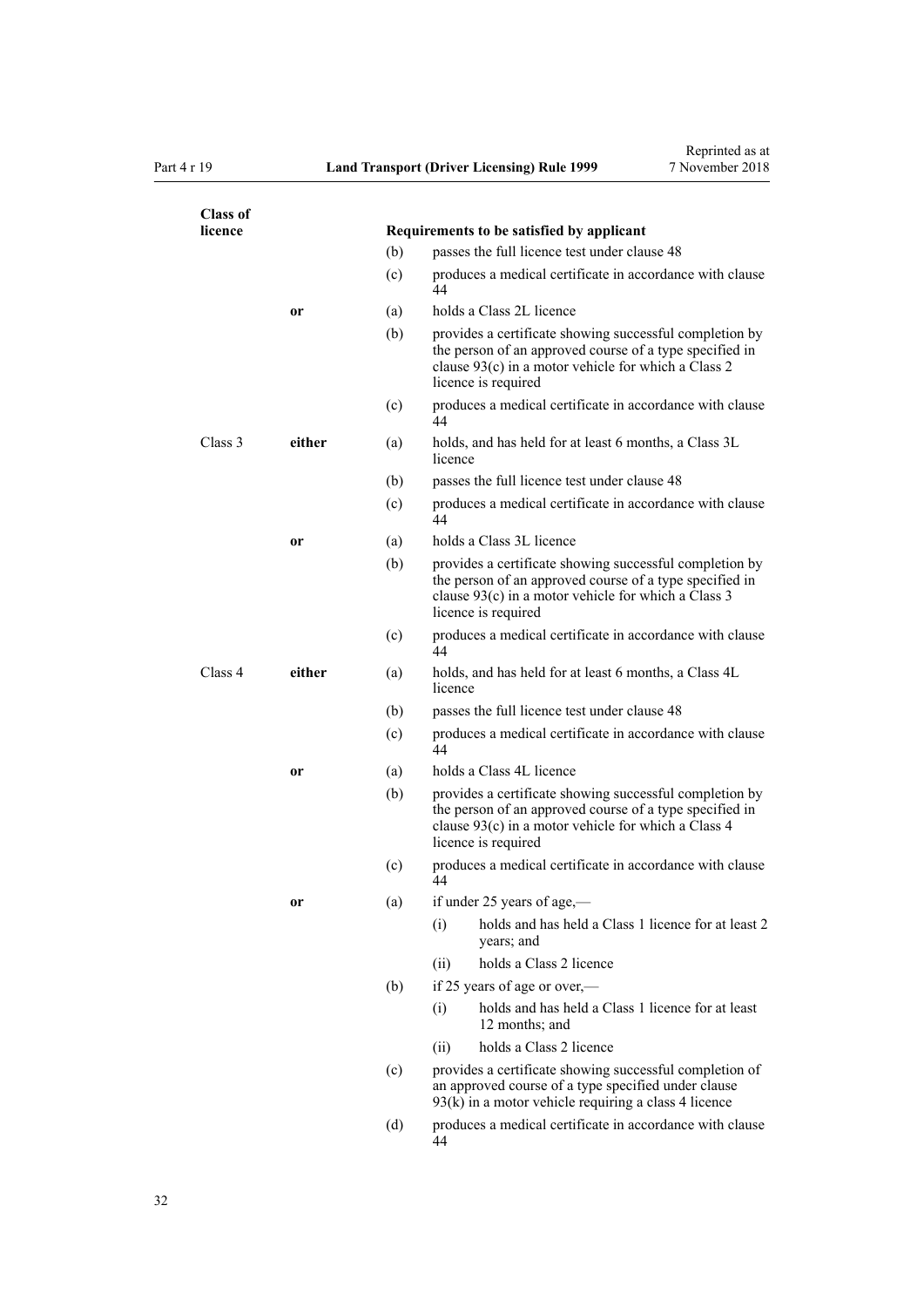# Reprinted as at<br>7 November 2018

| <b>Class of</b><br>licence |        |           |                                                                                                                                                                                                  | Requirements to be satisfied by applicant                                                                                                                                |  |
|----------------------------|--------|-----------|--------------------------------------------------------------------------------------------------------------------------------------------------------------------------------------------------|--------------------------------------------------------------------------------------------------------------------------------------------------------------------------|--|
| Class 5                    | either | (a)       | holds, and has held for at least 6 months, a Class 5L<br>licence                                                                                                                                 |                                                                                                                                                                          |  |
|                            |        | (b)       |                                                                                                                                                                                                  | passes the full licence test under clause 48                                                                                                                             |  |
|                            |        | (c)       | 44                                                                                                                                                                                               | produces a medical certificate in accordance with clause                                                                                                                 |  |
|                            | or     | (a)       | holds a Class 5L licence                                                                                                                                                                         |                                                                                                                                                                          |  |
|                            |        | (b)       | provides a certificate showing successful completion by<br>the person of an approved course of a type specified in<br>clause 93(c) in a motor vehicle for which a Class 5<br>licence is required |                                                                                                                                                                          |  |
|                            |        | (c)<br>44 |                                                                                                                                                                                                  | produces a medical certificate in accordance with clause                                                                                                                 |  |
|                            | or     | (a)       |                                                                                                                                                                                                  | if under 25 years of age,—                                                                                                                                               |  |
|                            |        |           | (i)                                                                                                                                                                                              | holds and has held a Class 1 licence for at least 2<br>years; and                                                                                                        |  |
|                            |        |           | (ii)                                                                                                                                                                                             | holds a Class 2 licence                                                                                                                                                  |  |
|                            |        | (b)       |                                                                                                                                                                                                  | if 25 years of age or over,—                                                                                                                                             |  |
|                            |        |           | (i)                                                                                                                                                                                              | holds and has held a Class 1 licence for at least<br>12 months; and                                                                                                      |  |
|                            |        |           | (ii)                                                                                                                                                                                             | holds a Class 2 licence                                                                                                                                                  |  |
|                            |        | (c)       |                                                                                                                                                                                                  | provides a certificate showing successful completion of<br>an approved course of a type specified under clause<br>$93(k)$ in a motor vehicle requiring a Class 5 licence |  |
|                            |        | (d)       | 44                                                                                                                                                                                               | produces a medical certificate in accordance with clause                                                                                                                 |  |
|                            |        | (e)       | 45(1)                                                                                                                                                                                            | passes the theory test for a Class 5 licence under clause                                                                                                                |  |
| Class 6                    |        | (a)       | if 18 years of age or over on the date of application,—                                                                                                                                          |                                                                                                                                                                          |  |
|                            |        |           | (i)                                                                                                                                                                                              | holds, and has held for at least 18 months, a<br>Class 6R licence; and                                                                                                   |  |
|                            |        |           | (ii)                                                                                                                                                                                             | passes the full licence test under clause 48                                                                                                                             |  |
|                            |        | (b)       |                                                                                                                                                                                                  | if 17 years and 6 months of age or over on the date of<br>application,—                                                                                                  |  |
|                            |        |           | (i)                                                                                                                                                                                              | holds, and has held for at least 12 months, a<br>Class 6R licence; and                                                                                                   |  |
|                            |        |           | (ii)                                                                                                                                                                                             | provides a certificate showing successful<br>completion by the person of an approved course<br>of a type specified in clause $93(e)$                                     |  |
|                            |        | (c)       |                                                                                                                                                                                                  | if 75 years of age or over or if renewing a licence under<br>clause $67(5)(a)$ , produces a medical certificate in<br>accordance with clause 44                          |  |
|                            |        |           |                                                                                                                                                                                                  | Clause 19(a): replaced, on 1 December 2014, by clause 10 of the Land Transport (Driver Licensing)                                                                        |  |

Amendment Rule 2014 (LI 2014/265).

Clause 19 table: replaced, on 1 October 2012, by [clause 13](http://legislation.govt.nz/pdflink.aspx?id=DLM3956509) of the Land Transport (Driver Licensing) Amendment Rule 2011 (SR 2011/306).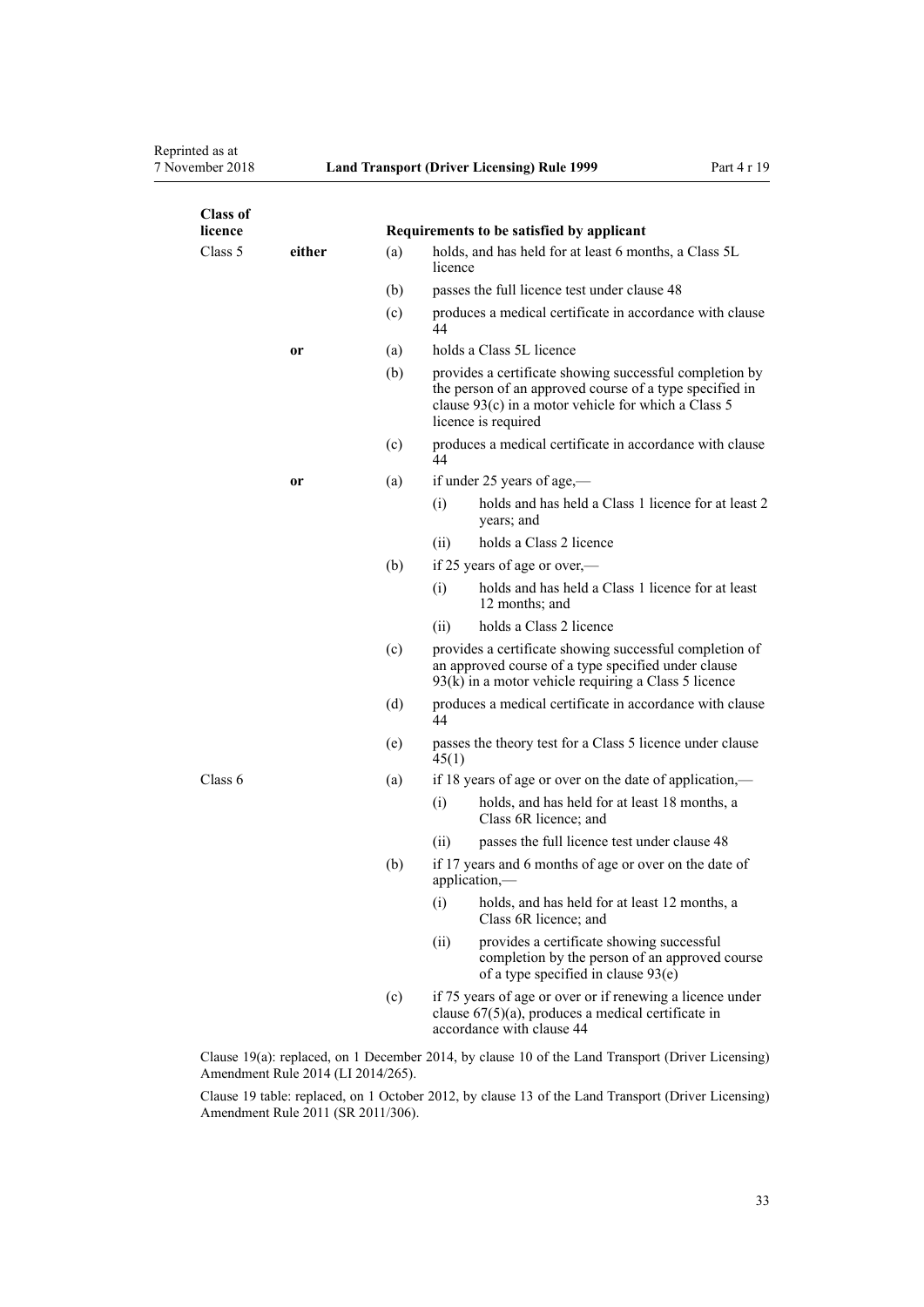## **Part 4A**

#### **Accelerated licensing process**

<span id="page-33-0"></span>Part 4A: inserted, on 1 October 2012, by [clause 14](http://legislation.govt.nz/pdflink.aspx?id=DLM3956511) of the Land Transport (Driver Licensing) Amendment Rule 2011 (SR 2011/306).

#### **19A Interpretation**

In this Part,—

**application** means an application to take part in the accelerated licensing process under this Part

**approved employer** means a transport service operator approved by the Agency under [clause 19D](#page-34-0)

**hours of darkness** has the same meaning as in [clause 1.6](http://legislation.govt.nz/pdflink.aspx?id=DLM302197) of the Land Transport (Road User) Rule 2004.

Clause 19A: inserted, on 1 October 2012, by [clause 14](http://legislation.govt.nz/pdflink.aspx?id=DLM3956511) of the Land Transport (Driver Licensing) Amendment Rule 2011 (SR 2011/306).

#### **19B Accelerated licensing process: who may apply**

- (1) A person may apply to the Agency under this Part to take part as a driver in the accelerated licensing process to obtain a Class 4 licence or a Class 5 licence (as the case may be), if the person—
	- (a) holds, and has held a Class 1 licence for—
		- (i) at least 2 years, if under 25 years of age; or
		- (ii) at least 12 months, if 25 years of age or over; and
	- (b) holds a Class 2 licence.
- (2) A transport service operator may apply to the Agency under this Part to take part as an approved employer in the accelerated licensing process if the operator has—
	- (a) an operator safety rating of 4 stars or more as specified in clause 2.1(2) of Land Transport Rule: Operator Safety Rating 2008, if a rating has been assigned; and
	- (b) a reporting and control system that is—
		- (i) approved by the Agency in writing; and
		- (ii) designed to provide appropriate supervision of a driver participating in the accelerated licensing process.

Clause 19B: inserted, on 1 October 2012, by [clause 14](http://legislation.govt.nz/pdflink.aspx?id=DLM3956511) of the Land Transport (Driver Licensing) Amendment Rule 2011 (SR 2011/306).

#### **19C Form of application**

- (1) An application to take part in the accelerated licensing process must be made on an application form approved by the Agency.
- (2) The application must include the following information: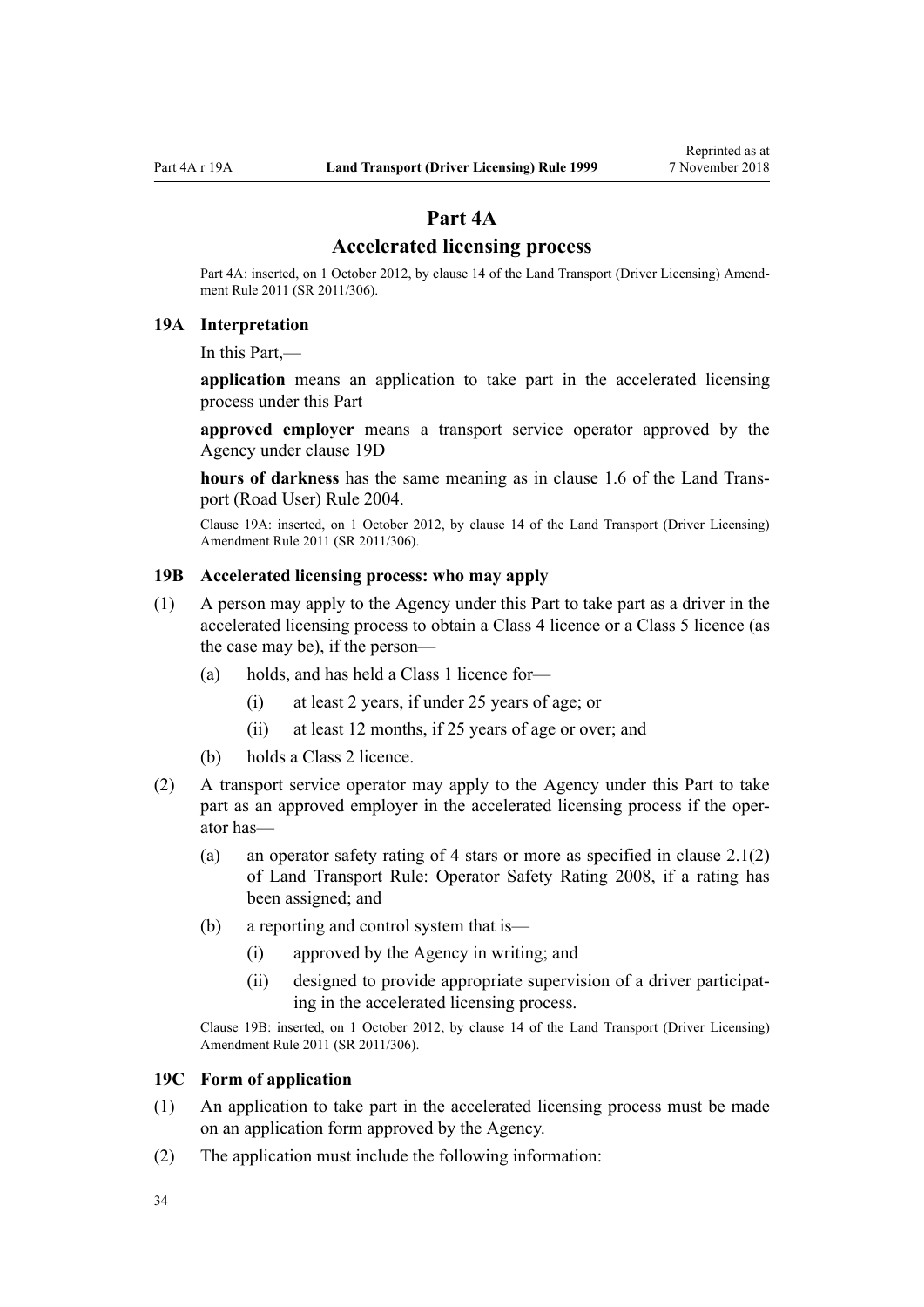- <span id="page-34-0"></span>(a) the applicant's full name and address:
- (b) the applicant's driver licence number:
- (c) if the application is to take part as a driver, the name of the applicant's employer during the accelerated licensing process and the employer's transport service licence number:
- (d) the licence class to which the application relates:
- (e) details of any traffic offences committed by the applicant.
- (3) If the application is to take part as a driver, the applicant must produce to the Agency a medical certificate in accordance with [clause 44.](#page-52-0)

Clause 19C: inserted, on 1 October 2012, by [clause 14](http://legislation.govt.nz/pdflink.aspx?id=DLM3956511) of the Land Transport (Driver Licensing) Amendment Rule 2011 (SR 2011/306).

#### **19D Approval to take part in accelerated licensing process**

The Agency may approve an application to take part in the accelerated licensing process as a driver or an employer if the Agency considers that the applicant is—

- (a) a suitable candidate for the process; and
- (b) likely to comply with the requirements of this Part.

Clause 19D: inserted, on 1 October 2012, by [clause 14](http://legislation.govt.nz/pdflink.aspx?id=DLM3956511) of the Land Transport (Driver Licensing) Amendment Rule 2011 (SR 2011/306).

#### **19E Revocation of approval**

The Agency may revoke an approval of a driver or an employer under clause 19D if—

- (a) the driver does not comply with any of the conditions specified in [clause](#page-35-0) [19H\(3\)](#page-35-0) or [19K\(3\);](#page-37-0) or
- (b) the employer is assigned an operator safety rating of 1, 2, or 3 stars under clause 2.1(2) of Land Transport Rule: Operator Safety Rating 2008, if a rating has been assigned; or
- (c) the Agency considers that the employer's reporting and control system does not provide appropriate supervision of the driver.

Clause 19E: inserted, on 1 October 2012, by [clause 14](http://legislation.govt.nz/pdflink.aspx?id=DLM3956511) of the Land Transport (Driver Licensing) Amendment Rule 2011 (SR 2011/306).

#### *Stage 1: Preliminary assessment*

Heading: inserted, on 1 October 2012, by [clause 14](http://legislation.govt.nz/pdflink.aspx?id=DLM3956511) of the Land Transport (Driver Licensing) Amendment Rule 2011 (SR 2011/306).

#### **19F Notice of approval to commence stage 1**

- (1) On approving an application under clause 19D, the Agency must provide the driver with a written notice of approval to commence stage 1.
- (2) The notice of approval must state—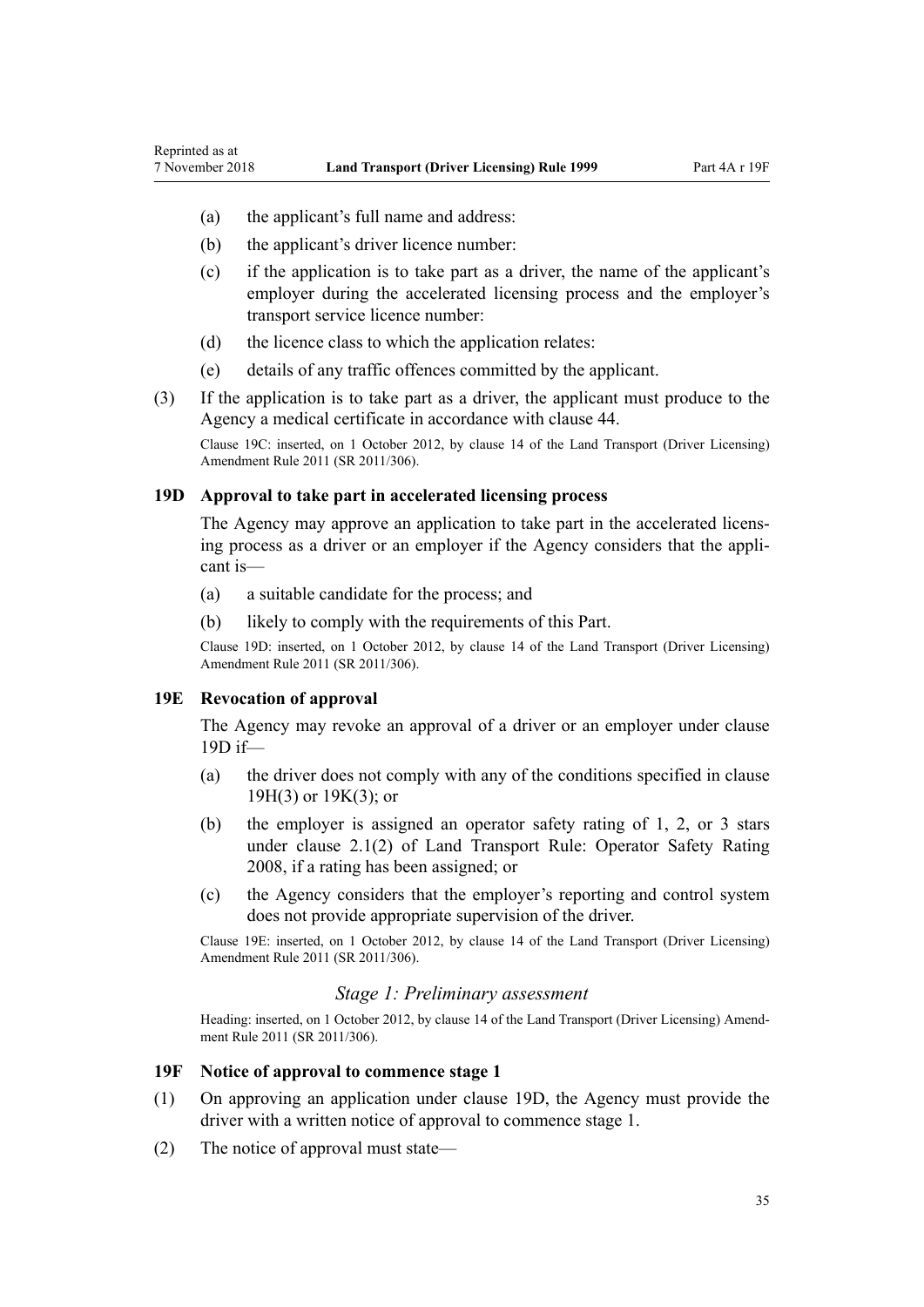- <span id="page-35-0"></span>(a) the applicant's name and driver licence number; and
- (b) whether the approval is in respect of a Class 4 or Class 5 licence.
- (3) The Agency must specify an expiry date on the notice of approval after which date the approval is no longer valid for the purpose of commencing stage 1. Clause 19F: inserted, on 1 October 2012, by [clause 14](http://legislation.govt.nz/pdflink.aspx?id=DLM3956511) of the Land Transport (Driver Licensing)

**19G Stage 1: preliminary assessment**

Amendment Rule 2011 (SR 2011/306).

A driver whose application has been approved by the Agency must successfully complete a preliminary assessment to determine the driver's suitability to drive a vehicle for which either a Class 4 or Class 5 licence is required in accordance with the conditions set out in clause 19H(3).

Clause 19G: inserted, on 1 October 2012, by [clause 14](http://legislation.govt.nz/pdflink.aspx?id=DLM3956511) of the Land Transport (Driver Licensing) Amendment Rule 2011 (SR 2011/306).

#### *Stage 2: Supervised driving with conditions and assessment*

Heading: inserted, on 1 October 2012, by [clause 14](http://legislation.govt.nz/pdflink.aspx?id=DLM3956511) of the Land Transport (Driver Licensing) Amendment Rule 2011 (SR 2011/306).

#### **19H Stage 2: supervised driving with conditions**

- (1) A driver who has successfully completed the stage 1 assessment under clause 19G may be issued with a written notice of approval by the Agency to drive a motor vehicle for which either a Class 4 or Class 5 licence would otherwise be required.
- (2) The notice of approval must state the conditions with which the driver must comply.
- (3) The conditions are that the driver—
	- (a) must carry the notice of approval at all times when driving a vehicle to which the approval relates:
	- (b) must produce the notice of approval for inspection without delay after being required to do so by an enforcement officer:
	- (c) may only be employed by the approved employer specified under [clause](#page-33-0)  $19C(2)(c)$  while driving a vehicle for which either a Class 4 or Class 5 licence is required:
	- (d) must maintain a logbook in a format specified in clause 8.1(6) of Land Transport Rule: Work Time and Logbooks 2007:
	- (e) must comply with the rest breaks requirements specified in clause 2.1(1) of Land Transport Rule: Work Time and Logbooks 2007 or in any variation of those requirements that are approved by the Agency (including an alternative fatigue management scheme):
	- (f) must not drive the vehicle for more than 8 hours in a cumulative work day: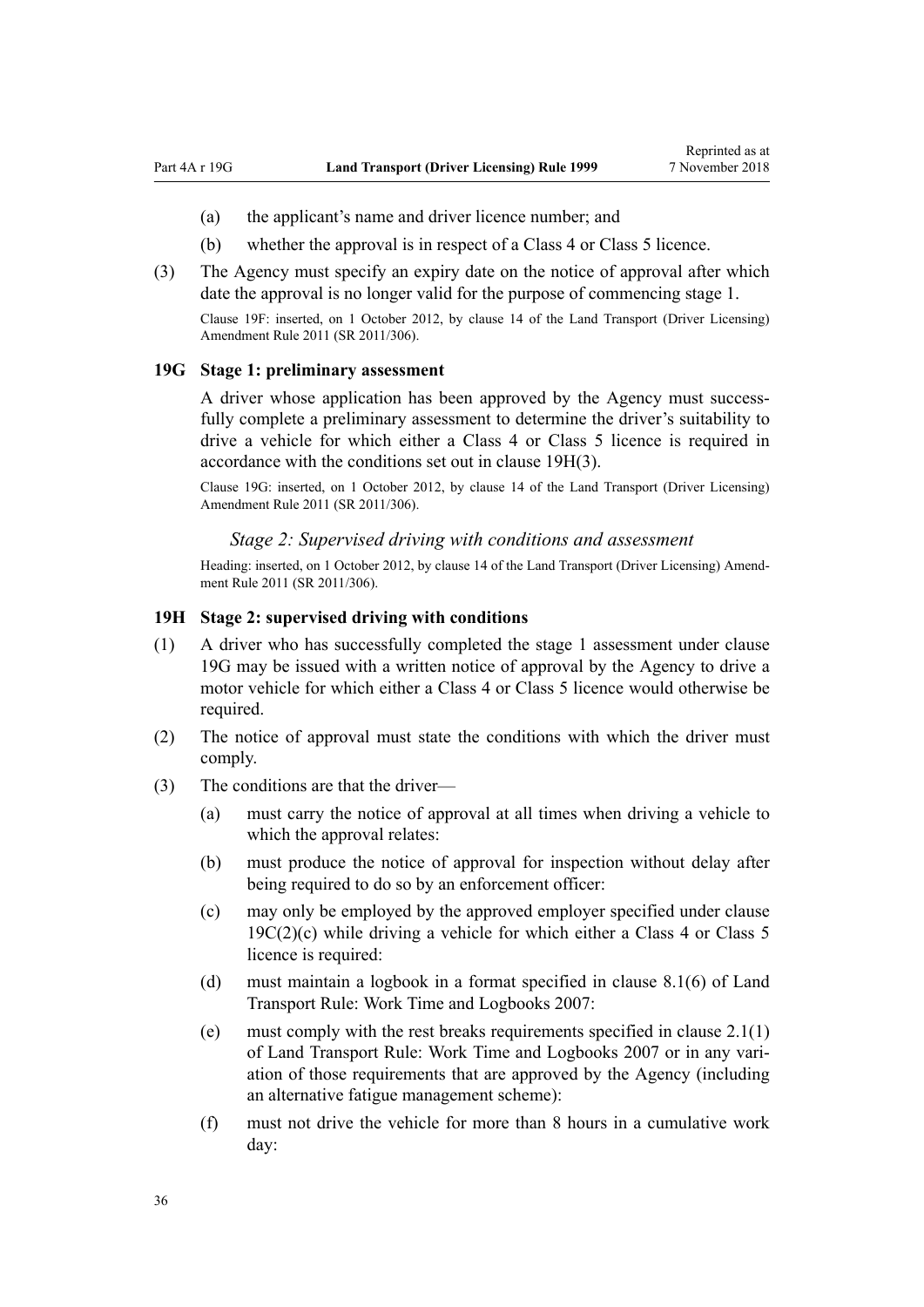- <span id="page-36-0"></span>(g) must not undertake any other work time duties, except those specified in the notice of approval:
- (h) must not drive the vehicle during the hours of darkness:
- (i) must not drive the vehicle unless accompanied by a supervisor.
- (4) Despite subclause  $(3)(c)$ , a driver who changes employment may continue to take part in the accelerated licensing process only if the driver's new employer is an approved employer and the Agency has approved the change for the purposes of this Part.
- (5) The driver must not drive a vehicle to which the approval relates unless accompanied by a supervisor who—
	- (a) holds, and has held for at least 2 years, a New Zealand full licence of a class that authorises the person to drive that vehicle; and
	- (b) is in charge of the vehicle; and
	- (c) is seated next to the driver at all times.
- (6) The Agency must specify an expiry date on the notice of approval after which date the approval is no longer valid.

Clause 19H: inserted, on 1 October 2012, by [clause 14](http://legislation.govt.nz/pdflink.aspx?id=DLM3956511) of the Land Transport (Driver Licensing) Amendment Rule 2011 (SR 2011/306).

## **19I Application to undertake stage 2 assessment**

- (1) A driver who has completed at least 60 hours of supervised driving in a vehicle for which a Class 4 or Class 5 licence is required may apply to the Agency to undertake a stage 2 assessment.
- (2) The application must be in a form approved by the Agency and be accompanied by a signed statement from the driver and the applicant's approved employer that the conditions set out in [clause 19H\(3\)](#page-35-0) have been complied with.
- (3) The Agency may approve an application to take part in a stage 2 assessment if the Agency considers that the applicant is a suitable candidate for the process and has completed the requirements set out in [clause 19G.](#page-35-0)

Clause 19I: inserted, on 1 October 2012, by [clause 14](http://legislation.govt.nz/pdflink.aspx?id=DLM3956511) of the Land Transport (Driver Licensing) Amendment Rule 2011 (SR 2011/306).

#### **19J Stage 2 assessment**

- (1) A driver whose application has been approved under clause 19I(3) must successfully complete a course specified in [clause 93\(j\)](#page-91-0) to determine the driver's suitability for an approval to drive a vehicle for which either a Class 4 or Class 5 licence is required in accordance with the conditions set out in [clause 19K\(3\)](#page-37-0).
- (2) The course provider must issue a driver who successfully completes the course with a certificate of completion.
- (3) The certificate must show the licence class for which the assessment was taken.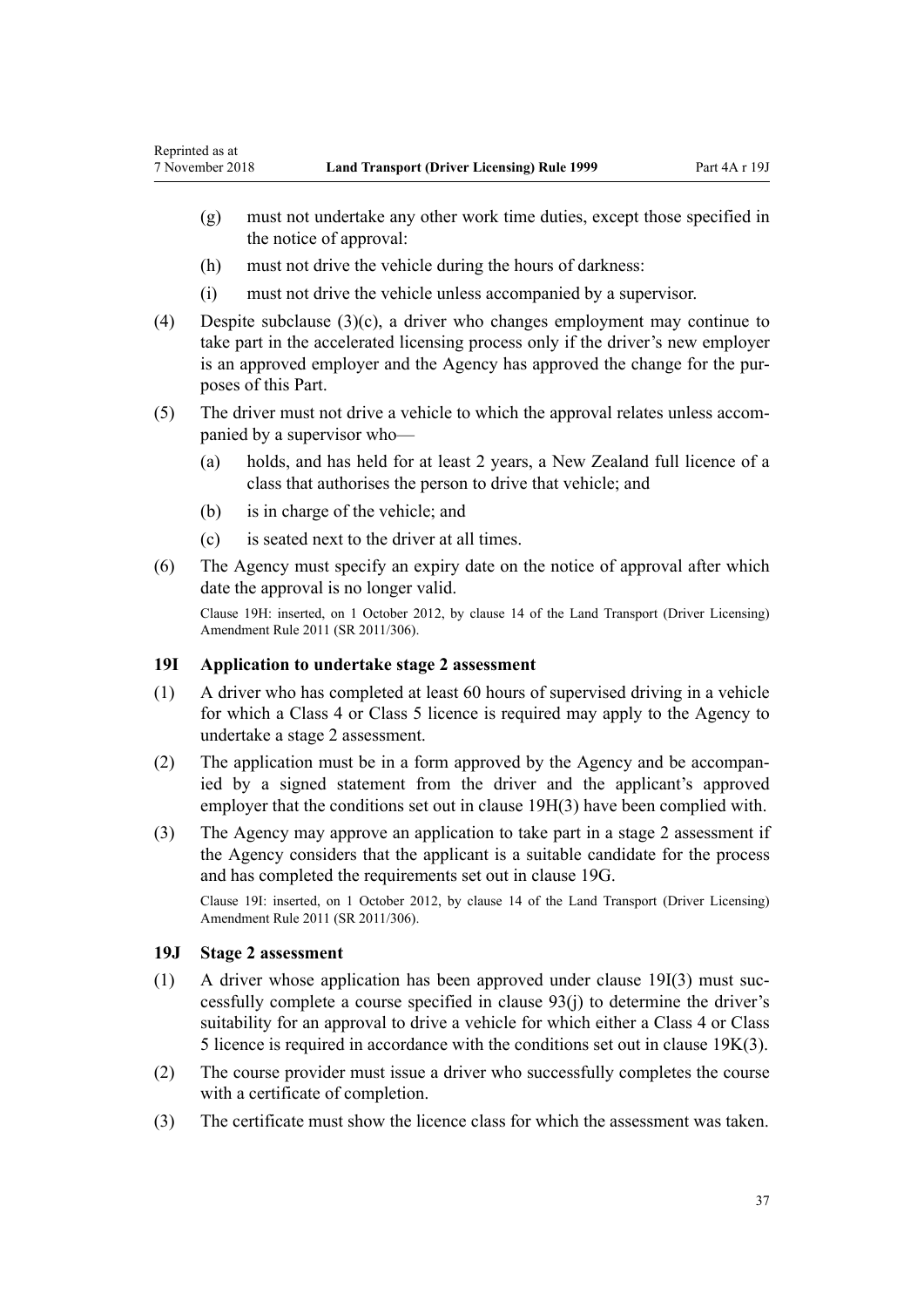<span id="page-37-0"></span>Clause 19J: inserted, on 1 October 2012, by [clause 14](http://legislation.govt.nz/pdflink.aspx?id=DLM3956511) of the Land Transport (Driver Licensing) Amendment Rule 2011 (SR 2011/306).

#### *Stage 3: Unsupervised driving with conditions and assessment*

Heading: inserted, on 1 October 2012, by [clause 14](http://legislation.govt.nz/pdflink.aspx?id=DLM3956511) of the Land Transport (Driver Licensing) Amendment Rule 2011 (SR 2011/306).

#### **19K Stage 3: unsupervised driving with conditions**

- (1) A driver who has successfully completed the requirements of a course specified in [clause 93\(j\)](#page-91-0) may be issued with a written notice of approval by the Agency to drive a vehicle for which either a Class 4 or Class 5 licence would otherwise be required.
- (2) A notice of approval must state the conditions with which the driver must comply.
- (3) The conditions are that the driver—
	- (a) must carry the notice of approval at all times when driving a vehicle to which the approval relates:
	- (b) must produce the notice of approval for inspection without delay if required to do so by an enforcement officer:
	- (c) may only be employed by the approved employer specified under [clause](#page-33-0)  $19C(2)(c)$  while driving a vehicle for which either a Class 4 or Class 5 licence is required:
	- (d) must maintain a logbook in a format specified in clause 8.1(6) of Land Transport Rule: Work Time and Logbooks 2007:
	- (e) must comply with the rest breaks requirements specified in clause 2.1(1) of Land Transport Rule: Work Time and Logbooks 2007 or in any variation of those requirements that are approved by the Agency (including an alternative fatigue management scheme):
	- (f) may only drive for more than 8 hours in each cumulative work day when 140 hours or more of unsupervised driving of the vehicle have been completed:
	- (g) must not undertake any other work time duties, except those specified in the notice of approval:
	- (h) may only drive during the hours of darkness when 60 hours or more of unsupervised driving of the vehicle have been completed.
- (4) Despite subclause (3)(c), a driver who changes employment may continue to take part in the accelerated licensing process only if the driver's new employer is an approved employer and the Agency has approved the change for the purposes of this Part.
- (5) The Agency must state an expiry date on the notice of approval after which date the approval is no longer valid.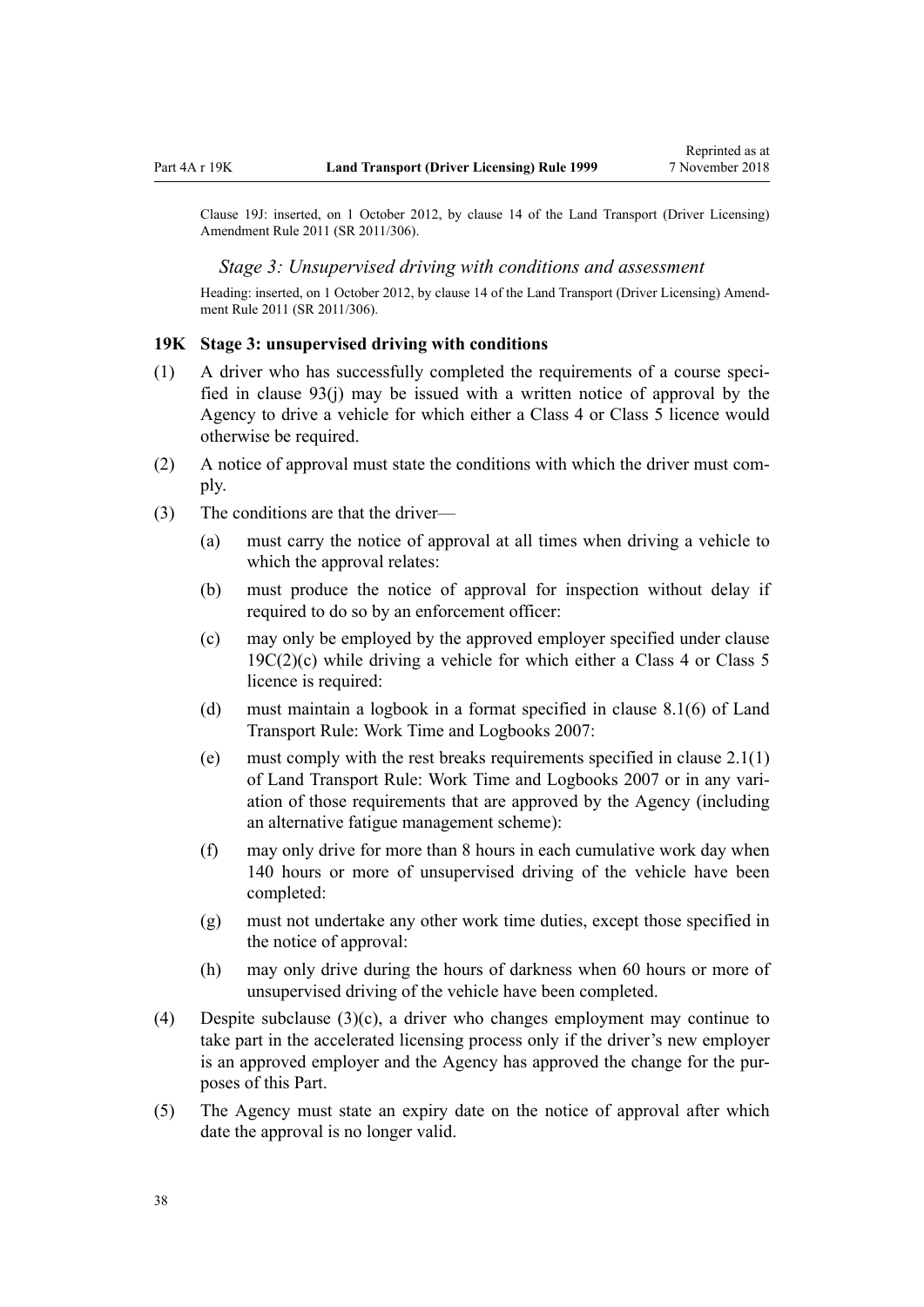Clause 19K: inserted, on 1 October 2012, by [clause 14](http://legislation.govt.nz/pdflink.aspx?id=DLM3956511) of the Land Transport (Driver Licensing) Amendment Rule 2011 (SR 2011/306).

### *Exit assessment and obtaining Class 4 or Class 5 licence*

Heading: inserted, on 1 October 2012, by [clause 14](http://legislation.govt.nz/pdflink.aspx?id=DLM3956511) of the Land Transport (Driver Licensing) Amendment Rule 2011 (SR 2011/306).

### **19L Application to undertake exit assessment**

- (1) A driver who has completed at least 200 hours of unsupervised driving may apply to the Agency for an approval to undertake a course assessing the driver's driving skills specified in [clause 93\(k\)](#page-91-0).
- (2) The application must be in a form approved by the Agency and be accompanied by a signed statement from the driver and the driver's employer that the conditions specified in [clause 19K\(3\)](#page-37-0) have been complied with.
- (3) To avoid doubt, the hours of unsupervised driving accumulated for the purposes of an exit assessment are in addition to the hours of supervised driving specified in [clause 19I\(1\).](#page-36-0)
- (4) An applicant under this clause must have completed at least 20 hours of unsupervised driving during the hours of darkness.

Clause 19L: inserted, on 1 October 2012, by [clause 14](http://legislation.govt.nz/pdflink.aspx?id=DLM3956511) of the Land Transport (Driver Licensing) Amendment Rule 2011 (SR 2011/306).

#### **19M Exit assessment**

- (1) A driver whose application has been approved under clause 19L must successfully complete an exit assessment specified in [clause 93\(k\)](#page-91-0) to determine the driver's suitability to hold a Class 4 or Class 5 licence.
- (2) The course provider must issue a driver who successfully completes the exit assessment with a certificate of completion.
- (3) The certificate must show the licence class for which the assessment was taken. Clause 19M: inserted, on 1 October 2012, by [clause 14](http://legislation.govt.nz/pdflink.aspx?id=DLM3956511) of the Land Transport (Driver Licensing) Amendment Rule 2011 (SR 2011/306).

#### **19N Obtaining Class 4 or Class 5 licence**

On successful completion of an exit assessment, a person is entitled to apply for and to be issued with a Class 4 or Class 5 licence (as the case may be) if the person complies with the requirements of [clause 19](#page-30-0) in relation to a Class 4 or Class 5 licence.

Clause 19N: inserted, on 1 October 2012, by [clause 14](http://legislation.govt.nz/pdflink.aspx?id=DLM3956511) of the Land Transport (Driver Licensing) Amendment Rule 2011 (SR 2011/306).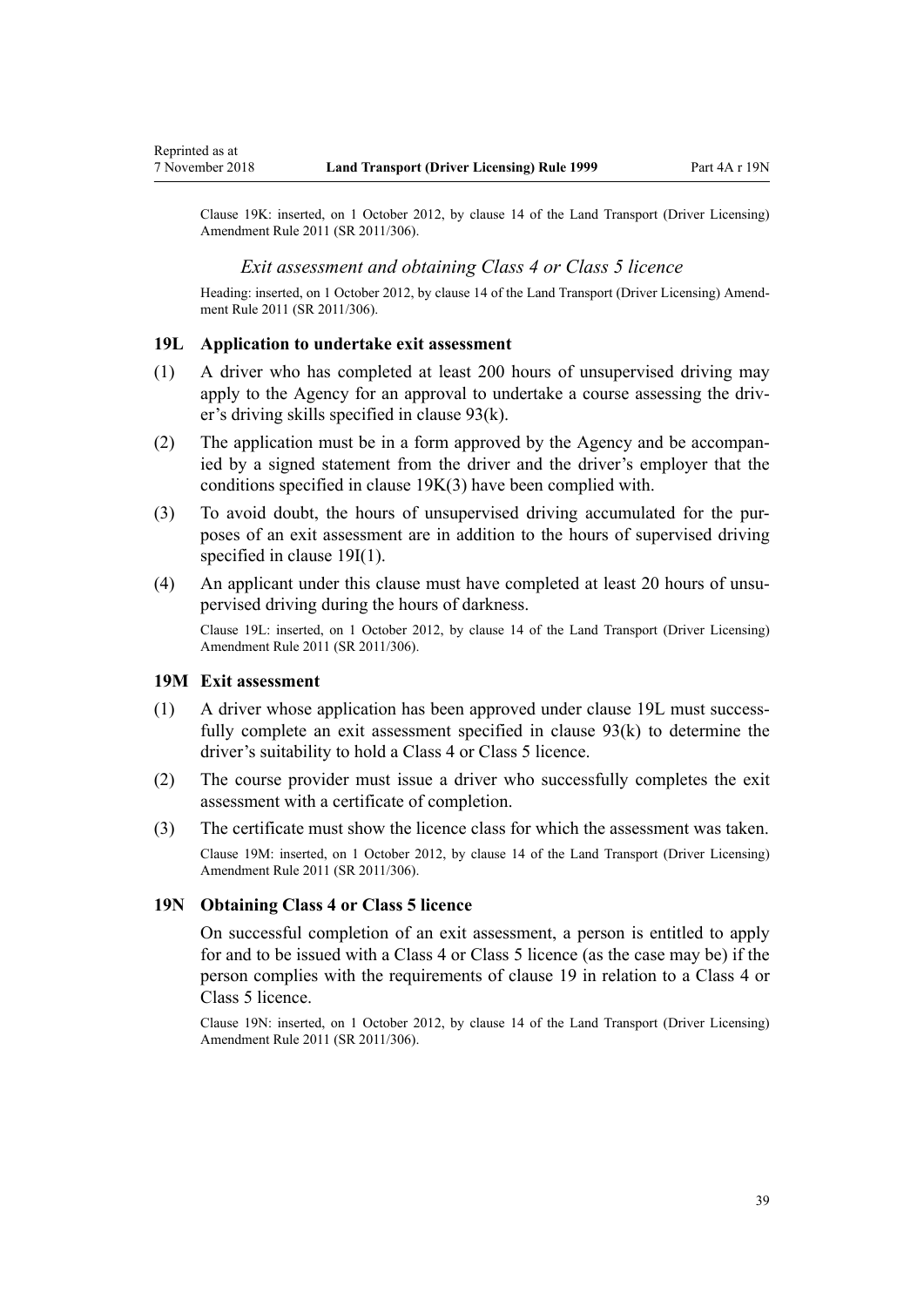# **Part 5**

# **Endorsements**

*Dangerous goods (D) endorsement*

## **20 When dangerous goods endorsement required**

A person who drives a motor vehicle that is transporting dangerous goods must hold a dangerous goods endorsement if required to do so under Land Transport Rule: Dangerous Goods 2005.

Clause 20: amended, on 1 October 2011, by [clause 15](http://legislation.govt.nz/pdflink.aspx?id=DLM3956721) of the Land Transport (Driver Licensing) Amendment Rule 2011 (SR 2011/306).

## **21 Obtaining dangerous goods endorsement**

A person is entitled to obtain a dangerous goods endorsement on that person's driver licence if the person—

- (a) has made an application in accordance with [Part 3;](#page-21-0) and
- (b) provides a certificate of his or her successful completion of an approved course of a type specified in [clause 93\(b\)\(iii\)](#page-91-0) that is issued within 60 days of the date of the application.

Clause 21(a): replaced, on 1 December 2014, by [clause 11](http://legislation.govt.nz/pdflink.aspx?id=DLM6216924) of the Land Transport (Driver Licensing) Amendment Rule 2014 (LI 2014/265).

Clause 21(b): replaced, on 1 October 2012, by [clause 16](http://legislation.govt.nz/pdflink.aspx?id=DLM3956513) of the Land Transport (Driver Licensing) Amendment Rule 2011 (SR 2011/306).

#### *Driving instructor (I) endorsement*

## **22 When driving instructor endorsement required**

A person who, for financial or commercial gain, provides instruction on a road in driving a motor vehicle must hold a driving instructor endorsement for those classes of licence that relate to the motor vehicles for which the person intends to provide instruction.

Clause 22: amended, on 22 June 2005, by [section 95\(10\)](http://legislation.govt.nz/pdflink.aspx?id=DLM353501) of the Land Transport Amendment Act 2005 (2005 No 77).

## **23 Obtaining driving instructor endorsement**

- (1) A person is entitled to obtain a driving instructor endorsement on that person's driver licence if—
	- (a) the person has made an application in accordance with [Part 3](#page-21-0); and
	- (b) the person holds, and has held for at least 2 years, a New Zealand full licence of a class that authorises the person to drive a vehicle of a type in which the applicant intends to provide instruction; and
	- (c) the person provides evidence of his or her successful completion of an approved course of a type specified in [clause 93\(b\)\(iv\)](#page-91-0); and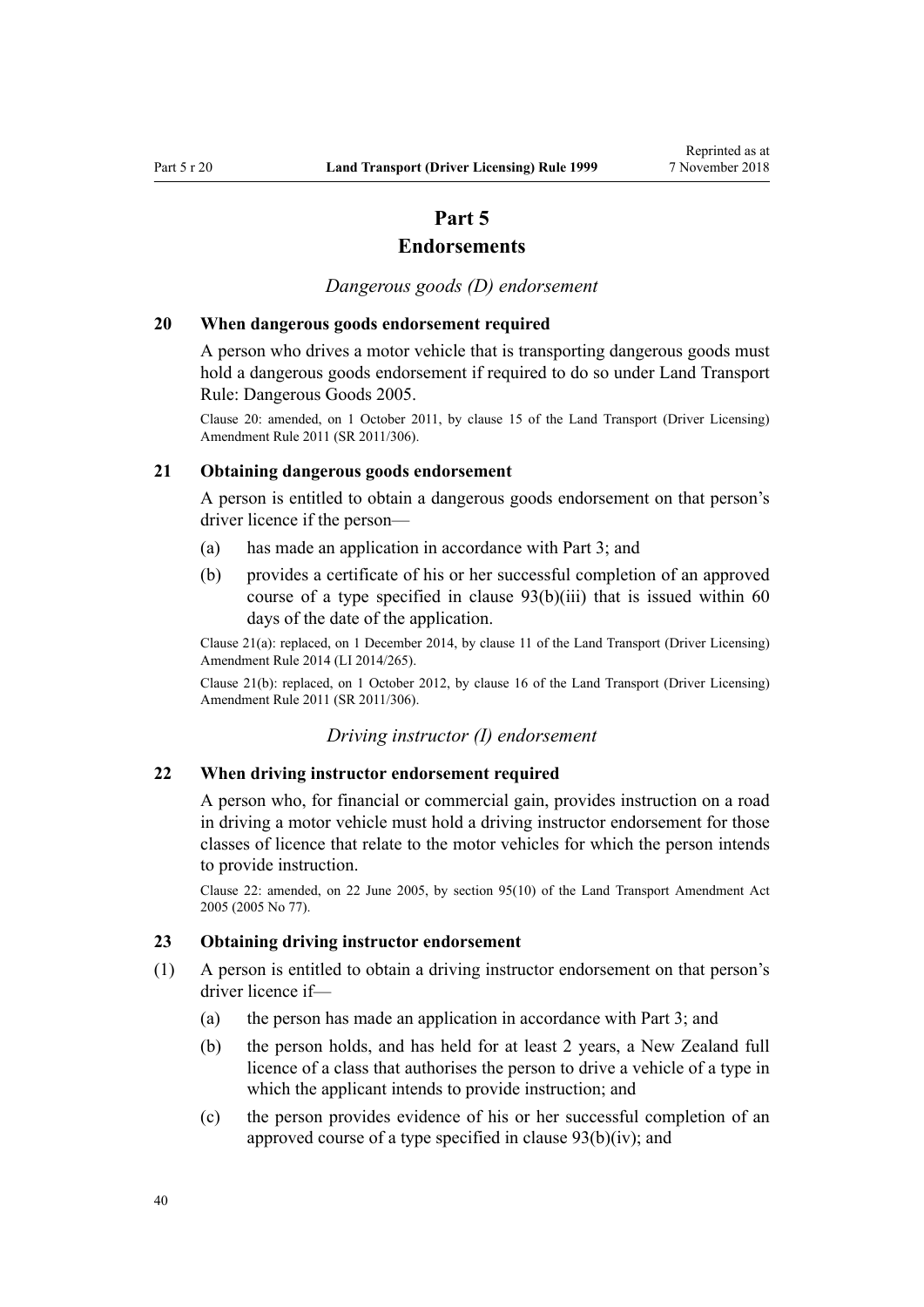- (d) the person passes a full licence test under [clause 48](#page-55-0) unless, in the 5 years immediately preceding the date of application, the person has passed a full licence test required for a Class 1 licence; and
- (e) the person produces a medical certificate in accordance with [clause 44;](#page-52-0) and
- (f) the person consents to the carrying out of checks as to whether or not the person is a fit and proper person to be the holder of a driving instructor endorsement, and consents to the carrying out of those checks from time to time during the period of validity of the endorsement; and
- (g) the Agency is satisfied in accordance with clause  $35(1)$  that the person is a fit and proper person to be the holder of a driving instructor endorsement.
- (2) Despite subclause (1), a person who holds a driving instructor endorsement and who applies to add another class of vehicle to that endorsement is entitled to obtain a driving instructor endorsement for that class of vehicle if—
	- (a) the person holds, and has held for at least 2 years, a New Zealand full licence of a class that authorises the person to drive that class of vehicle; and
	- (b) the person complies with—
		- (i) the provisions listed in subclause  $(1)(a)$ , other than [clause 13](#page-24-0); and
		- (ii) subclause  $(1)(f)$  and  $(g)$ .

Clause 23(1)(a): replaced, on 1 December 2014, by [clause 12](http://legislation.govt.nz/pdflink.aspx?id=DLM6216925) of the Land Transport (Driver Licensing) Amendment Rule 2014 (LI 2014/265).

Clause 23(1)(b): amended, on 1 October 2011, by [clause 17\(1\)](http://legislation.govt.nz/pdflink.aspx?id=DLM3956722) of the Land Transport (Driver Licensing) Amendment Rule 2011 (SR 2011/306).

Clause 23(1)(d): substituted, on 1 June 2006, by [clause 11](http://legislation.govt.nz/pdflink.aspx?id=DLM375696) of the Land Transport (Driver Licensing) Amendment Rule 2006 (SR 2006/84).

Clause 23(1)(d): amended, on 1 August 2011, by [section 100\(4\)](http://legislation.govt.nz/pdflink.aspx?id=DLM3231293) of the Land Transport (Road Safety and Other Matters) Amendment Act 2011 (2011 No 13).

Clause 23(1)(f): amended, on 4 October 1999, by [clause 9\(1\)](http://legislation.govt.nz/pdflink.aspx?id=DLM293677) of the Land Transport (Driver Licensing) Amendment Rule 1999 (SR 1999/302).

Clause 23(1)(g): amended, on 1 August 2008, by [section 50\(2\)](http://legislation.govt.nz/pdflink.aspx?id=DLM1313622) of the Land Transport Management Amendment Act 2008 (2008 No 47).

Clause 23(2): added, on 4 October 1999, by [clause 9\(2\)](http://legislation.govt.nz/pdflink.aspx?id=DLM293677) of the Land Transport (Driver Licensing) Amendment Rule 1999 (SR 1999/302).

Clause 23(2)(a): amended, on 1 October 2011, by [clause 17\(2\)](http://legislation.govt.nz/pdflink.aspx?id=DLM3956722) of the Land Transport (Driver Licensing) Amendment Rule 2011 (SR 2011/306).

#### **24 Vehicles in which driving instructor endorsement authorises instruction**

A driving instructor endorsement, when followed by a licence class number, authorises the holder to provide instruction in the driving of motor vehicles to which that licence class relates.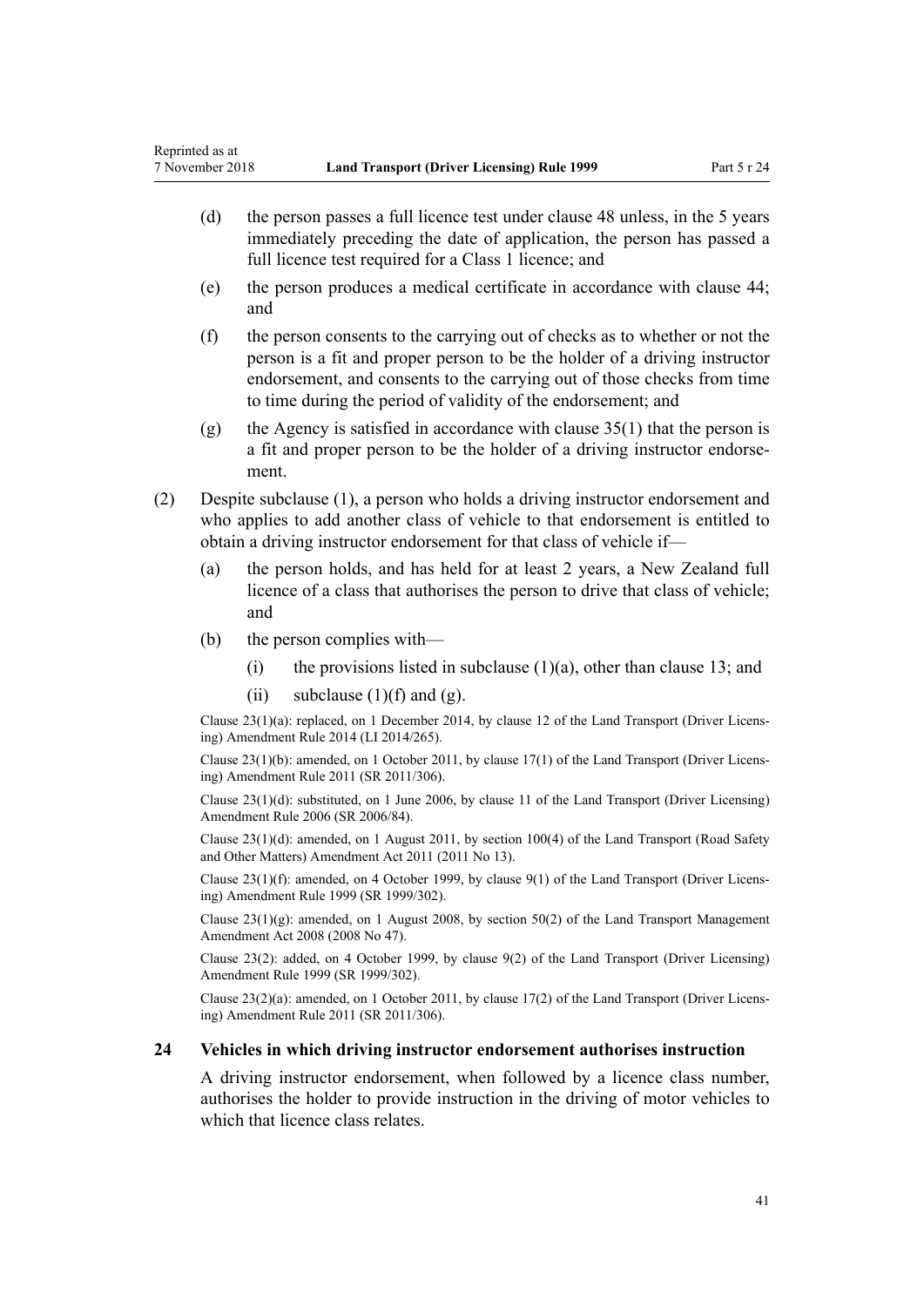# **25 Holder of driving instructor endorsement must retain records of instruction provided and comply with requirements arising out of audits**

The holder of a driving instructor endorsement must—

- (a) retain, for at least 12 months after the instruction is provided, records of the driving instruction provided by the person for financial or commercial gain; and
- (b) comply with any requirement made in writing by the Agency to that person arising out of an audit of that person under [section 198](http://legislation.govt.nz/pdflink.aspx?id=DLM435602) of the Act.

Clause 25(a): amended, on 22 June 2005, by [section 95\(10\)](http://legislation.govt.nz/pdflink.aspx?id=DLM353501) of the Land Transport Amendment Act 2005 (2005 No 77).

Clause 25(b): amended, on 1 August 2008, by [section 50\(2\)](http://legislation.govt.nz/pdflink.aspx?id=DLM1313622) of the Land Transport Management Amendment Act 2008 (2008 No 47).

# *Passenger (P) endorsement*

# **26 When passenger endorsement required**

- (1) A person must hold a passenger endorsement if that person drives—
	- (a) a motor vehicle that is operated in a passenger service; or
	- (b) *[Revoked]*
- (2) Despite subclause (1), a passenger endorsement is not required if the transport is provided in any of the following situations:
	- (a) when the motor vehicle is an ambulance being used in an ambulance service; or
	- (b) when an employer is providing transport for the employer's employees and the driver is an employee of that employer; or
	- (c) when a car pool is being conducted in which persons are carried to or from their place of employment, business, or education under a costsharing arrangement between occupants of the vehicle; or
	- (d) when a parent is transporting a child under a Ministry of Education transport allowance; or
	- (e) when the driver is a volunteer driving the motor vehicle to assist in the activities of an incorporated charitable organisation or a hospital; or
	- (f) when the motor vehicle is being operated to escort a lawfully detained person by—
		- (i) a personal guard; or
		- (ii) a Police employee; or
		- (iii) a security officer; or
	- (g) when the only person or persons being carried in the vehicle, in addition to the driver, is or are present—
		- (i) to service or test the vehicle; or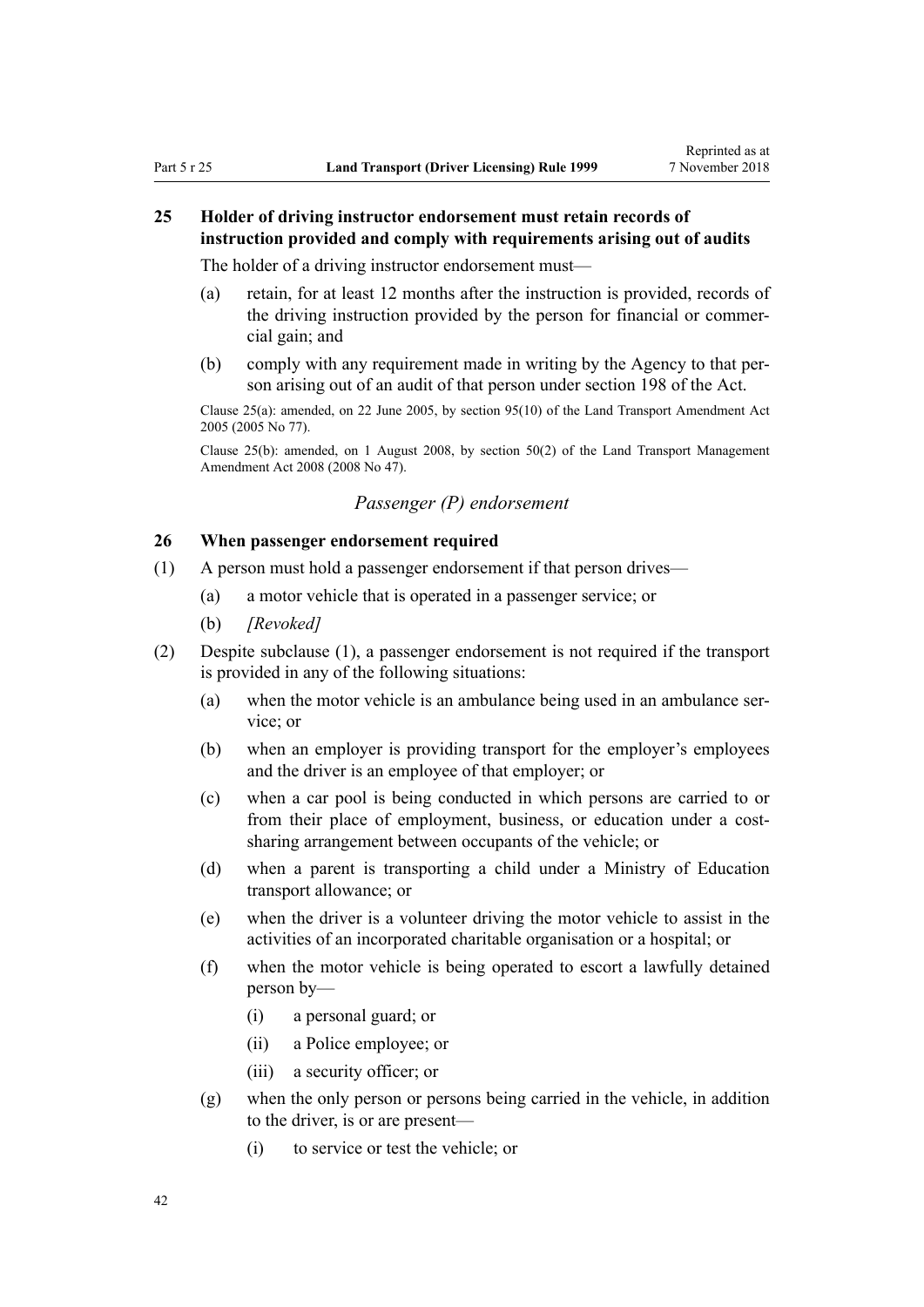- (ii) to instruct or test the driver; or
- (iii) to receive instruction; or
- (h) when the driver is a private chauffeur; or
- (i) when the motor vehicle is being used in a facilitated cost-sharing arrangement.
- (3) In subclause  $(2)(f)$ ,—

**personal guard** has the meaning given to it in [section 10](http://legislation.govt.nz/pdflink.aspx?id=DLM1594507) of the Private Security Personnel and Private Investigators Act 2010

**Police employee** has the meaning given to it in [section 4](http://legislation.govt.nz/pdflink.aspx?id=DLM1102132) of the Policing Act 2008

**security officer** means a person appointed or engaged under [section 17](http://legislation.govt.nz/pdflink.aspx?id=DLM295415) of the Corrections Act 2004.

Clause 26(1)(b): revoked, on 1 October 2007, by [section 95\(11\)](http://legislation.govt.nz/pdflink.aspx?id=DLM353501) of the Land Transport Amendment Act 2005 (2005 No 77).

Clause 26(2)(f): replaced, on 1 November 2012, by [clause 7\(1\)](http://legislation.govt.nz/pdflink.aspx?id=DLM4773437) of the Land Transport (Driver Licensing) Amendment Rule 2012 (SR 2012/302).

Clause 26(2)(g): added, on 1 June 2006, by [clause 12\(2\)](http://legislation.govt.nz/pdflink.aspx?id=DLM375697) of the Land Transport (Driver Licensing) Amendment Rule 2006 (SR 2006/84).

Clause  $26(2)(h)$ : added, on 1 June 2006, by [clause 12\(2\)](http://legislation.govt.nz/pdflink.aspx?id=DLM375697) of the Land Transport (Driver Licensing) Amendment Rule 2006 (SR 2006/84).

Clause 26(2)(h): amended, on 1 October 2017, by [section 110\(8\)](http://legislation.govt.nz/pdflink.aspx?id=DLM6960929) of the Land Transport Amendment Act 2017 (2017 No 34).

Clause 26(2)(i): inserted, on 1 October 2017, by [section 110\(8\)](http://legislation.govt.nz/pdflink.aspx?id=DLM6960929) of the Land Transport Amendment Act 2017 (2017 No 34).

Clause 26(3): added, on 1 June 2006, by [clause 12\(3\)](http://legislation.govt.nz/pdflink.aspx?id=DLM375697) of the Land Transport (Driver Licensing) Amendment Rule 2006 (SR 2006/84).

Clause 26(3) **personal guard**: inserted, on 1 April 2011, by [section 121\(2\)](http://legislation.govt.nz/pdflink.aspx?id=DLM1594656) of the Private Security Personnel and Private Investigators Act 2010 (2010 No 115).

Clause 26(3) **Police employee**: inserted, on 1 November 2012, by [clause 7\(2\)](http://legislation.govt.nz/pdflink.aspx?id=DLM4773437) of the Land Transport (Driver Licensing) Amendment Rule 2012 (SR 2012/302).

Clause 26(3) **security guard**: revoked, on 1 April 2011, by [section 121\(2\)](http://legislation.govt.nz/pdflink.aspx?id=DLM1594656) of the Private Security Personnel and Private Investigators Act 2010 (2010 No 115).

Clause 26(3) **security officer**: substituted, on 16 June 2008, by [clause 9](http://legislation.govt.nz/pdflink.aspx?id=DLM1317912) of the Land Transport (Driver Licensing) Amendment Rule 2008 (SR 2008/119).

## **27 Obtaining passenger endorsement**

- (1) A person is entitled to obtain a passenger endorsement on that person's driver licence if—
	- (a) the person has made an application in accordance with [Part 3](#page-21-0); and
	- (b) the person holds, and has held for at least 2 years, a New Zealand full licence of a class other than Class 6; and
	- (c) *[Revoked]*
	- (d) *[Revoked]*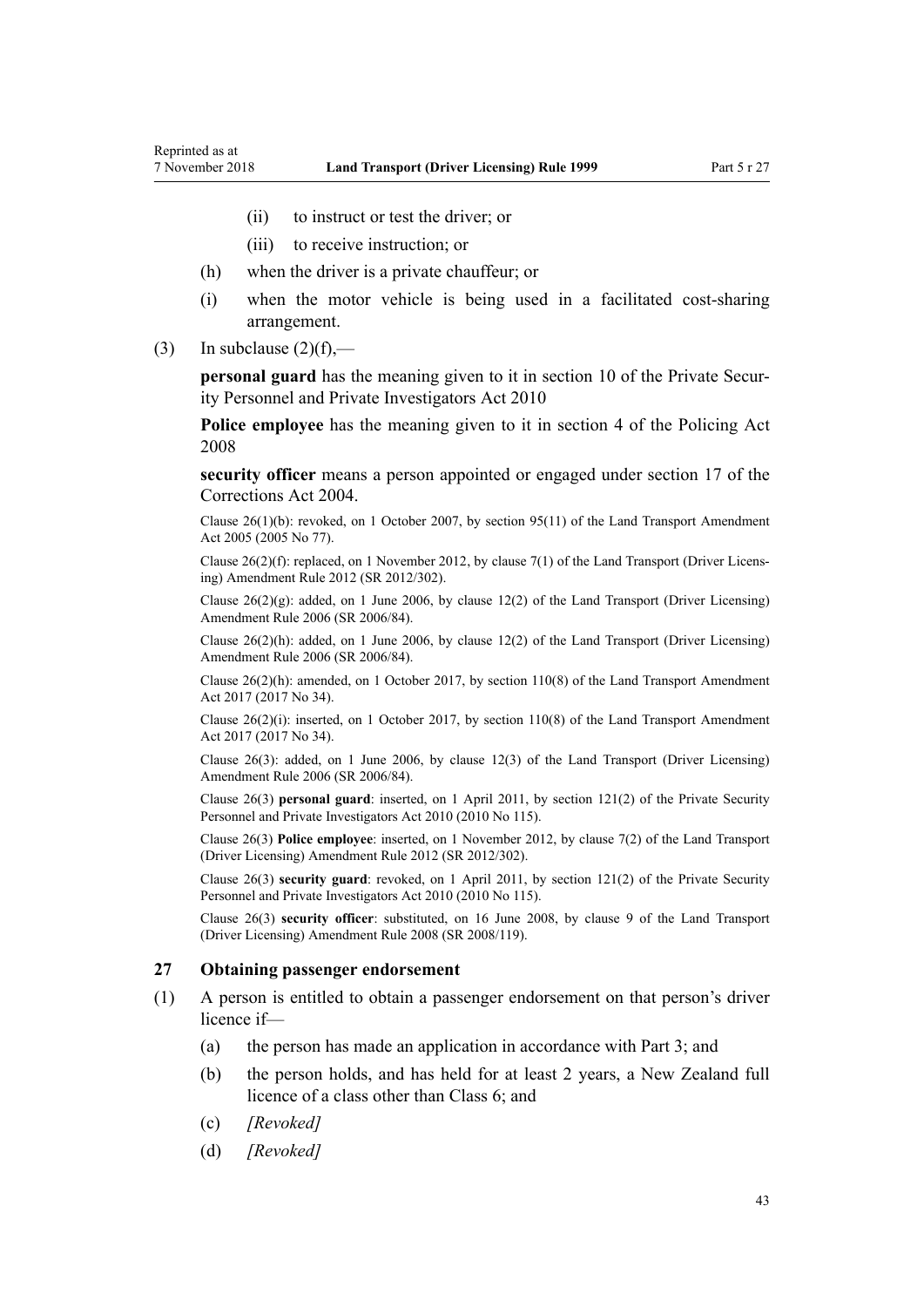- (e) the person produces a medical certificate in accordance with [clause 44;](#page-52-0) and
- (f) the person consents to the carrying out of checks as to whether or not the person is a fit and proper person to be the holder of a passenger endorsement, and consents to the carrying out of those checks from time to time during the period of validity of the endorsement; and
- (g) the Agency is satisfied in accordance with [clause 35\(1\)](#page-46-0) that the person is a fit and proper person to be the holder of a passenger endorsement.
- (2) Despite subclause (1), a person need not comply with paragraph (d) of that subclause if,—
	- (a) at the close of 2 May 1999, the person held a Class CL or Class DL licence; and
	- (b) the person applies for a passenger endorsement before 3 May 2001.

Clause 27(1)(a): replaced, on 1 December 2014, by [clause 13](http://legislation.govt.nz/pdflink.aspx?id=DLM6216926) of the Land Transport (Driver Licensing) Amendment Rule 2014 (LI 2014/265).

Clause 27(1)(b): amended, on 1 October 2011, by [clause 18](http://legislation.govt.nz/pdflink.aspx?id=DLM3956723) of the Land Transport (Driver Licensing) Amendment Rule 2011 (SR 2011/306).

Clause  $27(1)(c)$ : revoked, on 1 October 2017, by [clause 6](http://legislation.govt.nz/pdflink.aspx?id=DLM7420930) of the Land Transport (Driver Licensing) Amendment Rule 2017 (LI 2017/265).

Clause  $27(1)(d)$ : revoked, on 1 October 2017, by [section 110\(8\)](http://legislation.govt.nz/pdflink.aspx?id=DLM6960929) of the Land Transport Amendment Act 2017 (2017 No 34).

Clause 27(1)(f): amended, on 4 October 1999, by [clause 10\(1\)](http://legislation.govt.nz/pdflink.aspx?id=DLM293678) of the Land Transport (Driver Licensing) Amendment Rule 1999 (SR 1999/302).

Clause  $27(1)(g)$ : amended, on 1 August 2008, by [section 50\(2\)](http://legislation.govt.nz/pdflink.aspx?id=DLM1313622) of the Land Transport Management Amendment Act 2008 (2008 No 47).

Clause 27(2): added, on 4 October 1999, by [clause 10\(2\)](http://legislation.govt.nz/pdflink.aspx?id=DLM293678) of the Land Transport (Driver Licensing) Amendment Rule 1999 (SR 1999/302).

*Forklift, roller, tracks, and wheels (special-type vehicle F, R, T and W) endorsements*

## **28 When special-type vehicle endorsement required**

A person who drives a special-type vehicle on a road must hold the appropriate special-type vehicle endorsement as specified in [Schedule 4](#page-113-0), unless the person holds a class 2 licence and the vehicle—

- (a) is also an agricultural motor vehicle; and
- (b) has a gross laden weight of less than 18 000 kg; and
- (c) is driven at a speed not exceeding 40 kph.

Clause 28: replaced, on 1 June 2013, by [clause 7](http://legislation.govt.nz/pdflink.aspx?id=DLM5102242) of the Land Transport (Driver Licensing) Amendment Rule 2013 (SR 2013/100).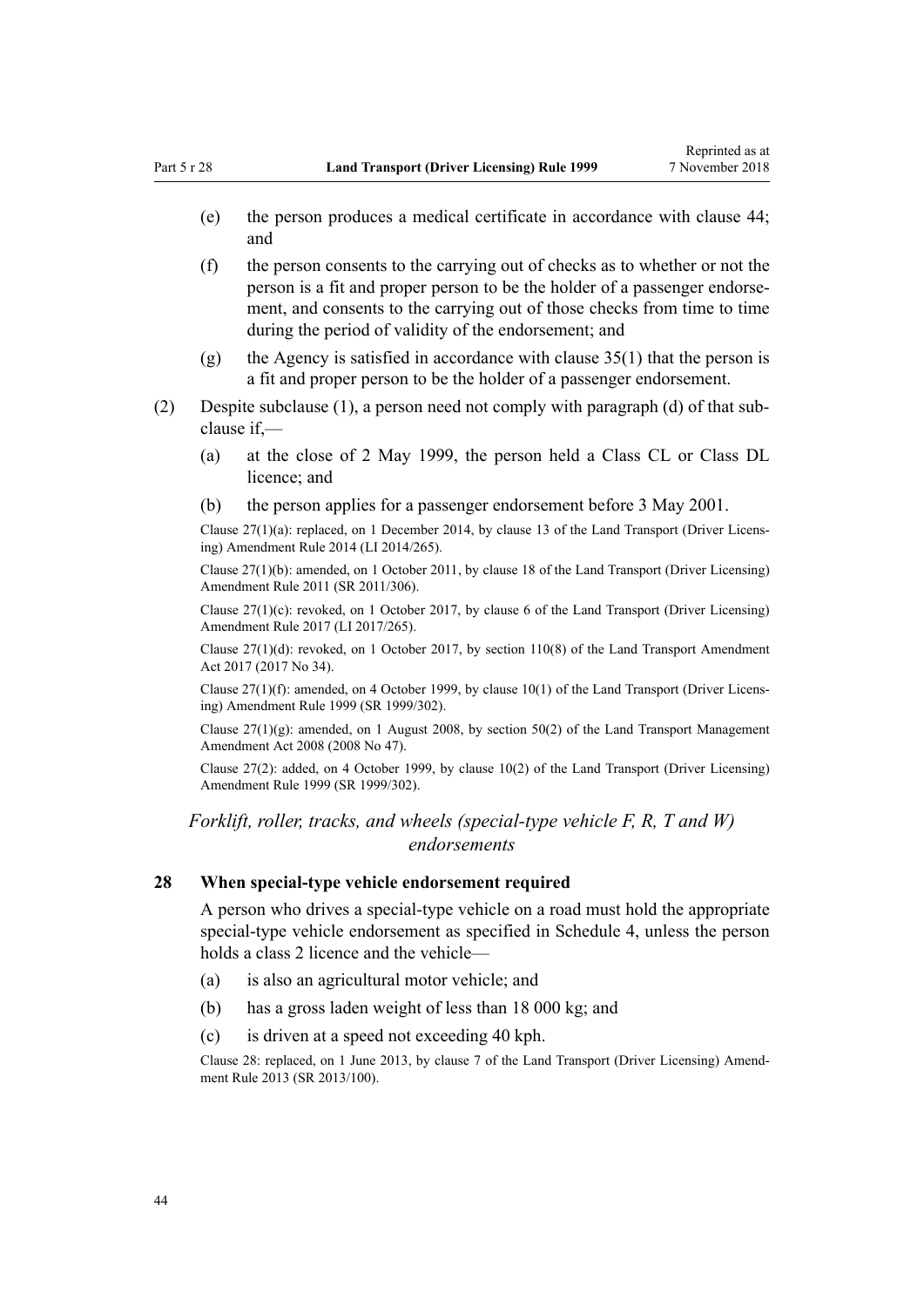## **29 Obtaining special-type endorsement**

Reprinted as at

A person is entitled to obtain a special-type endorsement on that person's driver licence if the person—

- (a) has made an application in accordance with [Part 3;](#page-21-0) and
- (b) holds a New Zealand full licence of a class, other than Class 6, that authorises the person to drive motor vehicles of an equivalent gross laden weight to the special-type vehicle the person intends to drive; and
- (c) provides a certificate showing successful completion by the person of the appropriate approved course of a type specified in subparagraphs (v) to (viii) of [clause 93\(b\).](#page-91-0)

Clause 29(a): replaced, on 1 December 2014, by [clause 14](http://legislation.govt.nz/pdflink.aspx?id=DLM6216927) of the Land Transport (Driver Licensing) Amendment Rule 2014 (LI 2014/265).

Clause 29(b): amended, on 1 October 2011, by [clause 19](http://legislation.govt.nz/pdflink.aspx?id=DLM3956724) of the Land Transport (Driver Licensing) Amendment Rule 2011 (SR 2011/306).

# *Testing officer (O) endorsement*

## **30 When testing officer endorsement required**

A person who conducts tests of practical driving skill required under [clause 48](#page-55-0) or [clause 49](#page-55-0) must hold a testing officer endorsement.

## **31 Obtaining testing officer endorsement**

A person is entitled to obtain a testing officer endorsement on that person's driver licence if—

- (a) the person has made an application in accordance with [Part 3](#page-21-0); and
- (b) the person holds, and has held for at least 2 years, a New Zealand full licence of a class other than Class 6; and
- (ba) the person passes a full licence test under [clause 48](#page-55-0) unless, in the 5 years immediately preceding the date of application, the person has passed a full licence test required for a Class 1 licence; and
- (c) the person passes a certification test under [clause 54](#page-57-0); and
- (d) the person produces a medical certificate in accordance with [clause 44;](#page-52-0) and
- (e) the person consents to the carrying out of checks as to whether or not the person is a fit and proper person to be the holder of a testing officer endorsement, and consents to the carrying out of those checks from time to time during the period of validity of the endorsement; and
- (f) the Agency is satisfied in accordance with clause  $35(1)$  that the person is a fit and proper person to be the holder of a testing officer endorsement.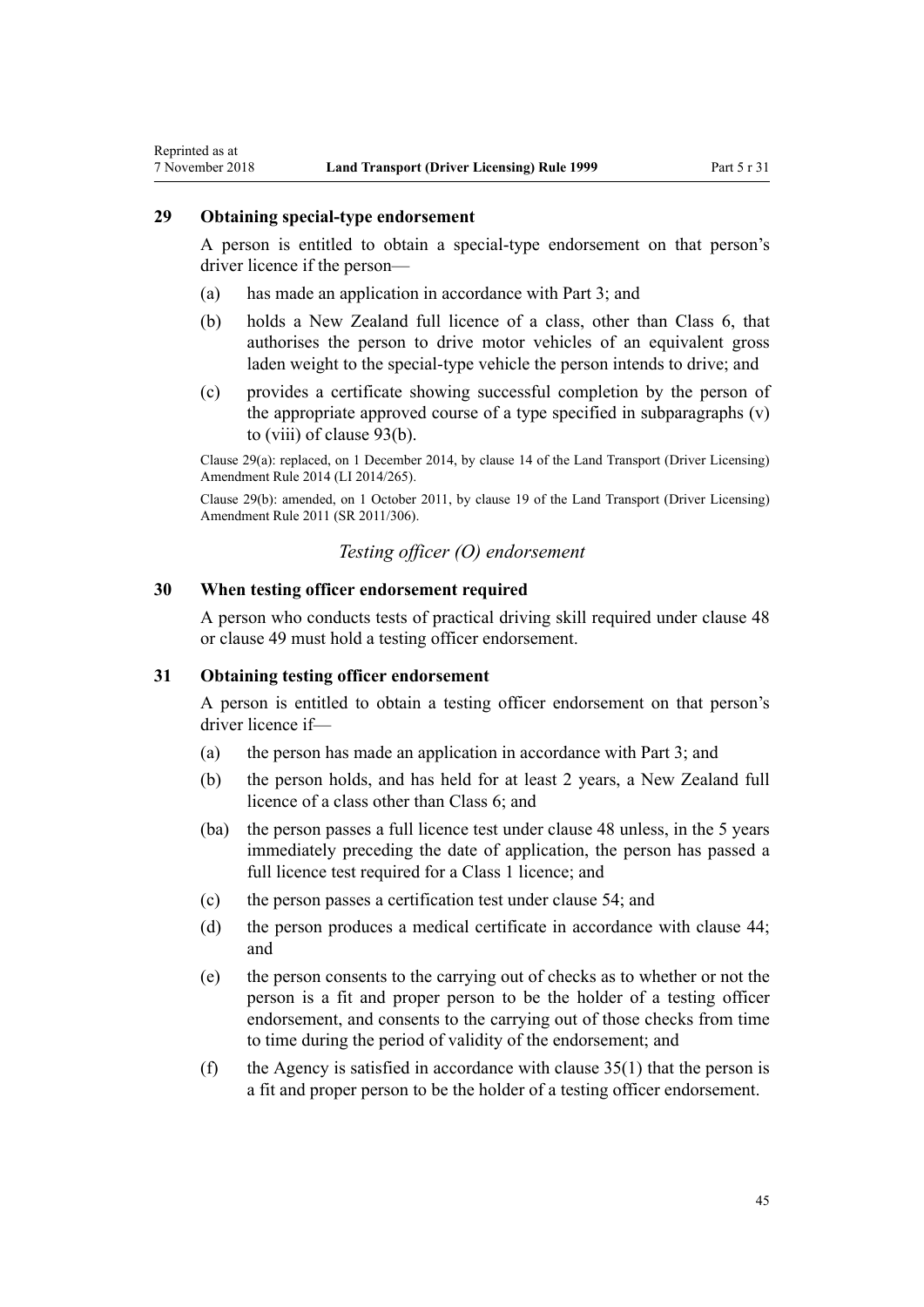Clause 31(a): replaced, on 1 December 2014, by [clause 15](http://legislation.govt.nz/pdflink.aspx?id=DLM6216928) of the Land Transport (Driver Licensing) Amendment Rule 2014 (LI 2014/265).

Clause 31(b): amended, on 1 October 2011, by [clause 20](http://legislation.govt.nz/pdflink.aspx?id=DLM3956725) of the Land Transport (Driver Licensing) Amendment Rule 2011 (SR 2011/306).

Clause 31(ba): inserted, on 1 June 2006, by [clause 14](http://legislation.govt.nz/pdflink.aspx?id=DLM376103) of the Land Transport (Driver Licensing) Amendment Rule 2006 (SR 2006/84).

Clause 31(ba): amended, on 1 August 2011, by [section 100\(4\)](http://legislation.govt.nz/pdflink.aspx?id=DLM3231293) of the Land Transport (Road Safety and Other Matters) Amendment Act 2011 (2011 No 13).

Clause 31(e): amended, on 4 October 1999, by [clause 11](http://legislation.govt.nz/pdflink.aspx?id=DLM293679) of the Land Transport (Driver Licensing) Amendment Rule 1999 (SR 1999/302).

Clause 31(f): amended, on 1 August 2008, by [section 50\(2\)](http://legislation.govt.nz/pdflink.aspx?id=DLM1313622) of the Land Transport Management Amendment Act 2008 (2008 No 47).

# **32 Holder of testing officer endorsement must retain records of driver testing undertaken and comply with requirements arising out of audits**

The holder of a testing officer endorsement must—

- (a) retain, for at least 12 months after the testing is provided, records of the driver testing undertaken by the person for hire or reward; and
- (b) comply with any requirement made in writing by the Agency to that person arising out of an audit of that person under [section 198](http://legislation.govt.nz/pdflink.aspx?id=DLM435602) of the Act.

Clause 32(b): amended, on 1 August 2008, by [section 50\(2\)](http://legislation.govt.nz/pdflink.aspx?id=DLM1313622) of the Land Transport Management Amendment Act 2008 (2008 No 47).

# *Vehicle recovery (V) endorsement*

## **33 When vehicle recovery endorsement required**

A person who drives a vehicle recovery service vehicle while it is being used in a vehicle recovery service must hold a vehicle recovery endorsement.

## **34 Obtaining vehicle recovery endorsement**

- (1) A person is entitled to obtain a vehicle recovery endorsement on that person's driver licence if—
	- (a) the person has made an application in accordance with [Part 3](#page-21-0); and
	- (b) the person holds, and has held for at least 2 years, a New Zealand full licence of a class other than Class 6; and
	- (c) the person passes a full licence test under [clause 48](#page-55-0) unless, in the 5 years immediately preceding the date of application, the person has passed a full licence test required for a Class 1 licence; and
	- (d) the person provides evidence of successful completion by the person of an approved course of a type specified in [clause 93\(b\)\(ii\)](#page-91-0); and
	- (e) the person produces a medical certificate in accordance with [clause 44;](#page-52-0) and
	- (f) the person consents to the carrying out of checks as to whether or not the person is a fit and proper person to be the holder of a vehicle recovery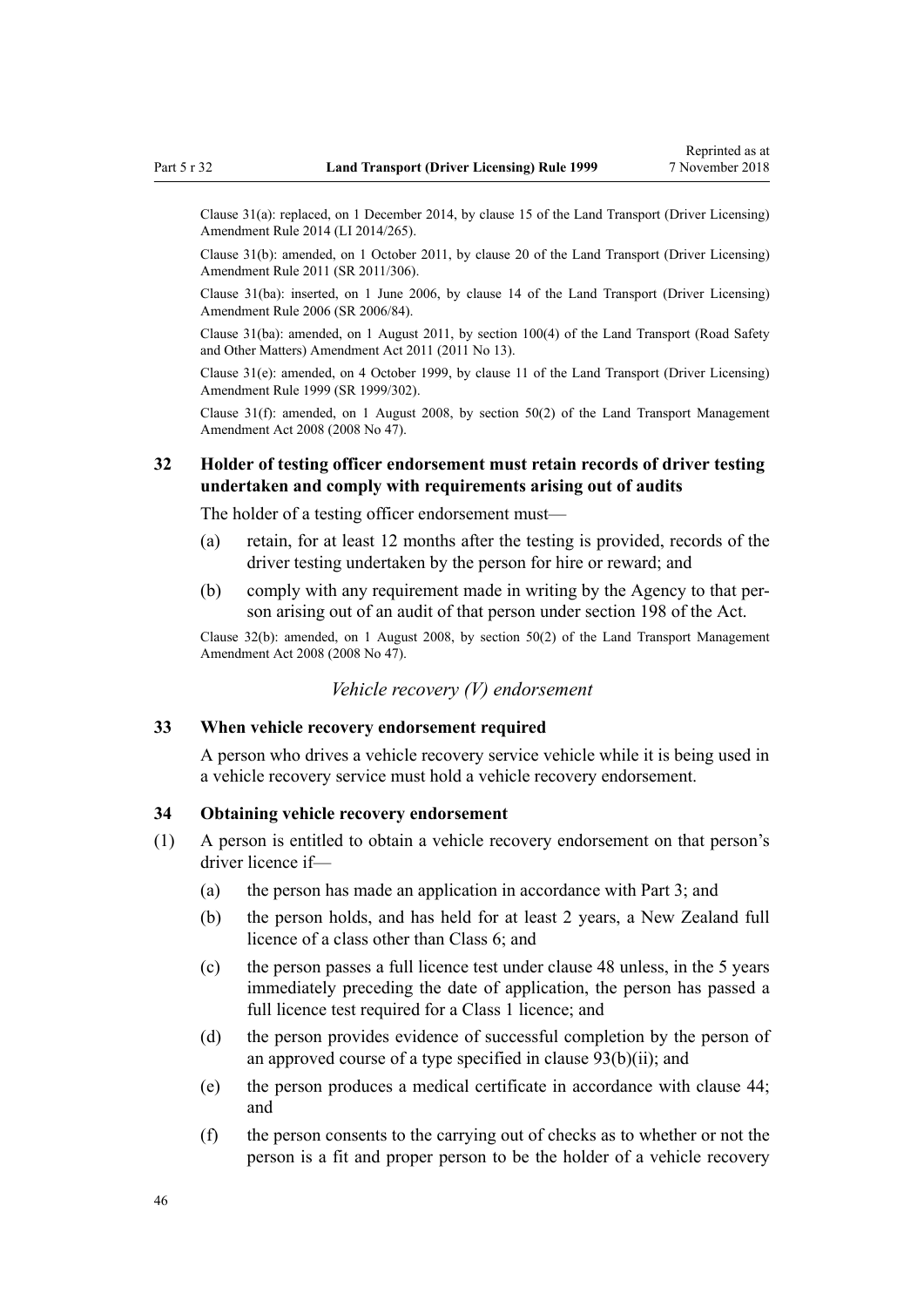<span id="page-46-0"></span>endorsement, and consents to the carrying out of those checks from time to time during the period of validity of the endorsement; and

- (g) the Agency is satisfied in accordance with clause  $35(1)$  that the person is a fit and proper person to be the holder of a vehicle recovery endorsement.
- (2) Despite subclause (1), a person need not comply with paragraph (d) of that subclause if,—
	- (a) at the close of 2 May 1999, the person held a Class NL licence; and
	- (b) the person applies for a vehicle recovery endorsement before 3 May 2001.

Clause 34(1)(a): replaced, on 1 December 2014, by [clause 16](http://legislation.govt.nz/pdflink.aspx?id=DLM6216929) of the Land Transport (Driver Licensing) Amendment Rule 2014 (LI 2014/265).

Clause 34(1)(b): amended, on 1 October 2011, by [clause 21](http://legislation.govt.nz/pdflink.aspx?id=DLM3956726) of the Land Transport (Driver Licensing) Amendment Rule 2011 (SR 2011/306).

Clause 34(1)(c): amended, on 1 August 2011, by [section 100\(4\)](http://legislation.govt.nz/pdflink.aspx?id=DLM3231293) of the Land Transport (Road Safety and Other Matters) Amendment Act 2011 (2011 No 13).

Clause 34(1)(c): amended, on 1 June 2006, by [clause 15\(2\)](http://legislation.govt.nz/pdflink.aspx?id=DLM376104) of the Land Transport (Driver Licensing) Amendment Rule 2006 (SR 2006/84).

Clause 34(1)(f): amended, on 4 October 1999, by [clause 12\(1\)](http://legislation.govt.nz/pdflink.aspx?id=DLM293680) of the Land Transport (Driver Licensing) Amendment Rule 1999 (SR 1999/302).

Clause 34(1)(g): amended, on 1 August 2008, by [section 50\(2\)](http://legislation.govt.nz/pdflink.aspx?id=DLM1313622) of the Land Transport Management Amendment Act 2008 (2008 No 47).

Clause 34(2): added, on 4 October 1999, by [clause 12\(2\)](http://legislation.govt.nz/pdflink.aspx?id=DLM293680) of the Land Transport (Driver Licensing) Amendment Rule 1999 (SR 1999/302).

#### **35 Criteria and procedure in relation to fit and proper person test**

(1) In determining whether the applicant for, or the holder of, an endorsement specified in column 1 of the table to this subclause is a fit and proper person for the purposes of this rule, the Agency may consider, and give such relative weight as the Agency considers fit to, the criteria in subpart 2 of [Part 4A](http://legislation.govt.nz/pdflink.aspx?id=DLM434587) of the Act set out in column 2 of the table to this subclause in relation to that type of endorsement.

| Table to clause $35(1)$ |  |  |  |  |  |
|-------------------------|--|--|--|--|--|
|-------------------------|--|--|--|--|--|

| <b>Type of endorsement</b> | Criteria in subpart 2 of Part 4A of Act                                                                      |
|----------------------------|--------------------------------------------------------------------------------------------------------------|
| Driving instructor         | section 30C                                                                                                  |
|                            | section 30D                                                                                                  |
| Passenger                  | section 30C                                                                                                  |
|                            | section 30D (in the case of a person who is driving or intends<br>to drive small passenger service vehicles) |
|                            | section 30E (in the case of a person who is driving or intends<br>to drive large passenger service vehicles) |
| Testing officer            | section 30C                                                                                                  |
|                            | section 30D                                                                                                  |
| Vehicle recovery           | section 30C                                                                                                  |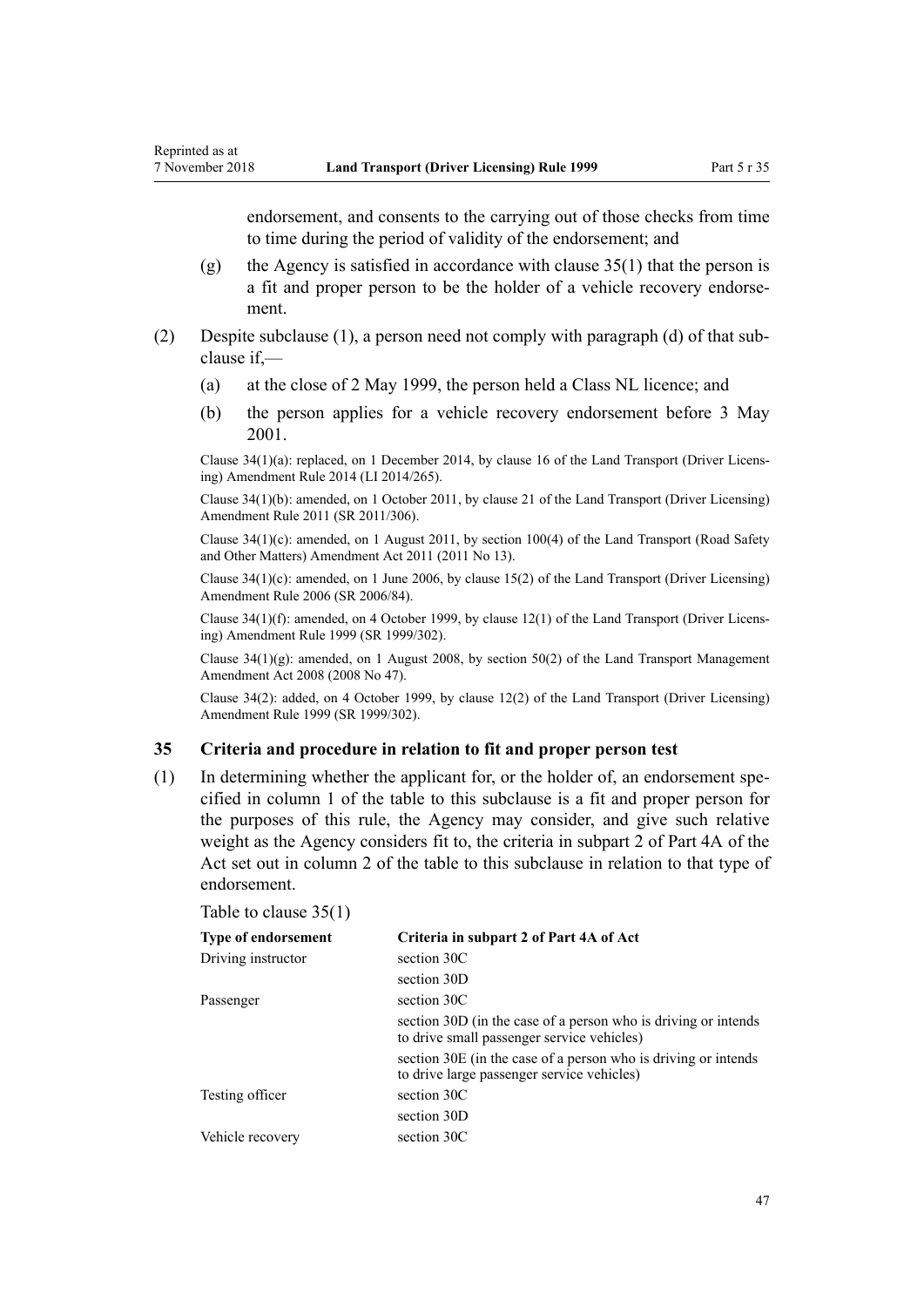**Type of endorsement Criteria in subpart 2 of [Part 4A](http://legislation.govt.nz/pdflink.aspx?id=DLM434587) of Act** [section 30D](http://legislation.govt.nz/pdflink.aspx?id=DLM434594)

- (2) The Agency may, for the purpose of determining whether or not a person is a fit and proper person for the purposes of this rule,—
	- (a) seek and receive such information as the Agency thinks fit; and
	- (b) consider information obtained from any source.
- (3) If the Agency proposes to take into account any information that is or may be prejudicial to the person, the Agency must disclose that information to the person and give the person a reasonable opportunity to refute or comment on it.
- (4) Nothing in subclause (3) requires the Agency to disclose any information the disclosure of which would be likely to endanger the safety of any person.
- (5) Nothing in this clause limits or affects the provisions of [Part 4A](http://legislation.govt.nz/pdflink.aspx?id=DLM434587) of the Act in respect of any transport service driver.

Clause 35(1): substituted, on 1 October 2007, by [section 95\(11\)](http://legislation.govt.nz/pdflink.aspx?id=DLM353501) of the Land Transport Amendment Act 2005 (2005 No 77).

Clause 35(1): amended, on 1 August 2008, by [section 50\(2\)](http://legislation.govt.nz/pdflink.aspx?id=DLM1313622) of the Land Transport Management Amendment Act 2008 (2008 No 47).

Clause 35(2): amended, on 1 August 2008, by [section 50\(2\)](http://legislation.govt.nz/pdflink.aspx?id=DLM1313622) of the Land Transport Management Amendment Act 2008 (2008 No 47).

Clause 35(2)(a): amended, on 1 August 2008, by [section 50\(2\)](http://legislation.govt.nz/pdflink.aspx?id=DLM1313622) of the Land Transport Management Amendment Act 2008 (2008 No 47).

Clause 35(3): amended, on 1 August 2008, by [section 50\(2\)](http://legislation.govt.nz/pdflink.aspx?id=DLM1313622) of the Land Transport Management Amendment Act 2008 (2008 No 47).

Clause 35(4): amended, on 1 August 2008, by [section 50\(2\)](http://legislation.govt.nz/pdflink.aspx?id=DLM1313622) of the Land Transport Management Amendment Act 2008 (2008 No 47).

Clause 35(5): amended, on 1 December 2014, by [clause 17](http://legislation.govt.nz/pdflink.aspx?id=DLM6216930) of the Land Transport (Driver Licensing) Amendment Rule 2014 (LI 2014/265).

# **Part 6 Driver identification cards**

### **36 Application for driver identification card**

- (1) An application for a driver identification card required under clauses 3.2(1)(c), 3.5, and 5.2 of Land Transport Rule: Operator Licensing 2017 must be in accordance with [Part 3](#page-21-0).
- (2) The applicant must provide a unique identifier as described in clauses 3.5 and 5.2 of Land Transport Rule: Operator Licensing 2017.

Clause 36: replaced, on 1 December 2014, by [clause 18](http://legislation.govt.nz/pdflink.aspx?id=DLM6216931) of the Land Transport (Driver Licensing) Amendment Rule 2014 (LI 2014/265).

Clause 36(1): amended, on 1 October 2017, by [clause 7\(1\)](http://legislation.govt.nz/pdflink.aspx?id=DLM7420931) of the Land Transport (Driver Licensing) Amendment Rule 2017 (LI 2017/265).

Clause 36(2): amended, on 1 October 2017, by [clause 7\(2\)](http://legislation.govt.nz/pdflink.aspx?id=DLM7420931) of the Land Transport (Driver Licensing) Amendment Rule 2017 (LI 2017/265).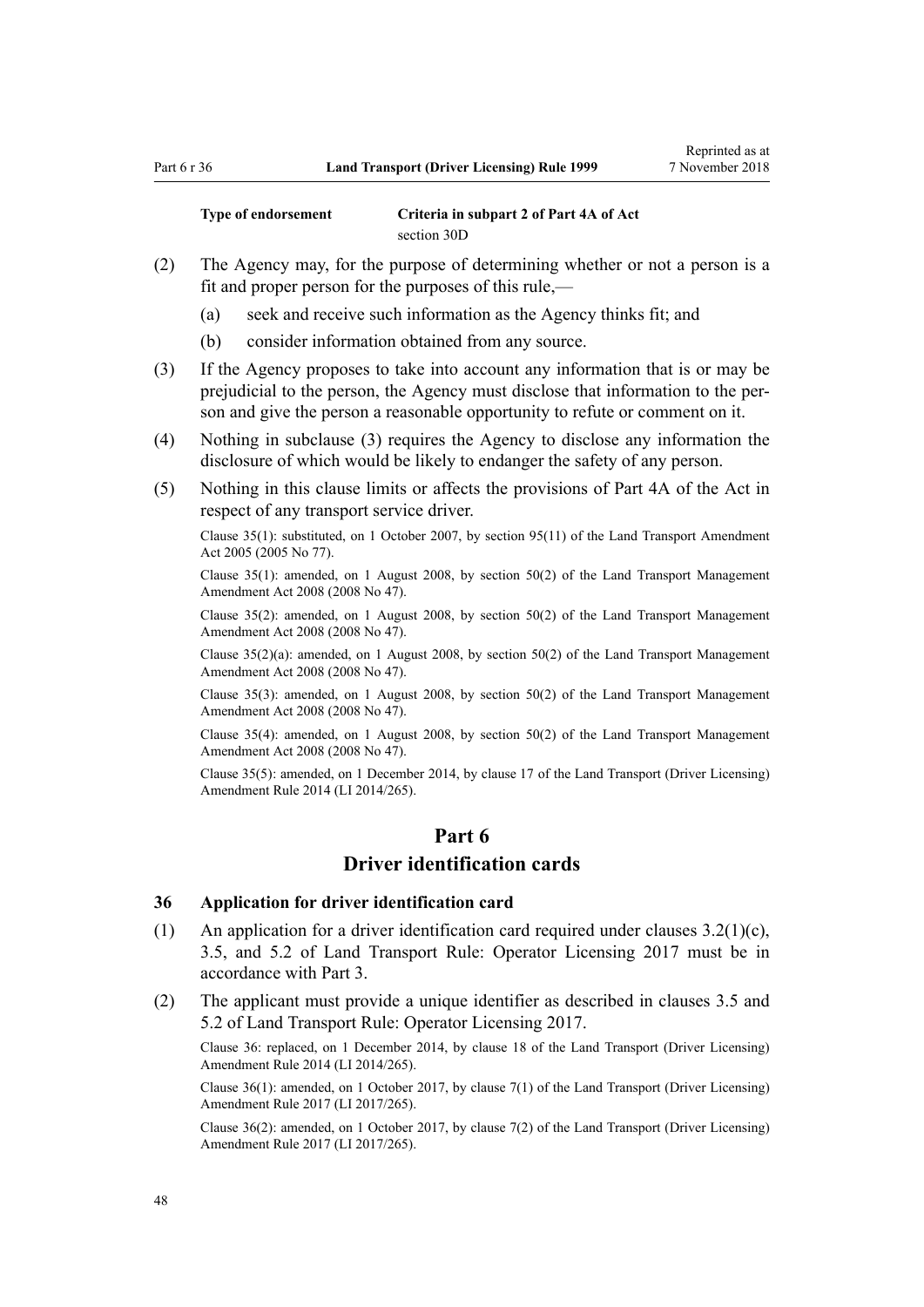### *Driver identification card property of Agency*

<span id="page-48-0"></span>Heading: amended, on 1 August 2008, by [section 50\(2\)](http://legislation.govt.nz/pdflink.aspx?id=DLM1313622) of the Land Transport Management Amendment Act 2008 (2008 No 47).

### **37 Driver identification card property of Agency**

- (1) A driver identification card issued to a person under clauses 3.2(1)(c), 3.5, and 5.2 of Land Transport Rule: Operator Licensing 2017 is the property of the Agency.
- (2) A person must surrender his or her driver identification card as and when required under this rule.

Clause 37 heading: amended, on 1 August 2008, by [section 50\(2\)](http://legislation.govt.nz/pdflink.aspx?id=DLM1313622) of the Land Transport Management Amendment Act 2008 (2008 No 47).

Clause 37(1): amended, on 1 October 2017, by [clause 8](http://legislation.govt.nz/pdflink.aspx?id=DLM7420932) of the Land Transport (Driver Licensing) Amendment Rule 2017 (LI 2017/265).

Clause 37(1): amended, on 1 August 2008, by [section 50\(2\)](http://legislation.govt.nz/pdflink.aspx?id=DLM1313622) of the Land Transport Management Amendment Act 2008 (2008 No 47).

# **Part 7 Medical fitness**

#### **38 Eyesight testing**

- (1) An applicant for a driver licence or an endorsement, or for the renewal of a driver licence or an endorsement, must either—
	- (a) have the applicant's eyesight tested by a licensing agent; or
	- (b) provide a licensing agent with a certificate issued by a health practitioner within 60 days of the date that it is produced to the licensing agent stating that the applicant's eyesight complies with the standards specified in subclause (2).
- (2) An applicant to whom subclause (1) applies must,—
	- (a) in the case of an applicant with vision in both eyes who applies to obtain a Class 1 or Class 6 driver licence, or a dangerous goods or special type vehicle endorsement,—
		- (i) have a visual acuity of at least 6/12 using both eyes; and
		- (ii) have a visual field of at least 140 degrees; and
	- (b) in the case of an applicant with vision only in 1 eye who applies to obtain a Class 1 or Class 6 driver licence, or a dangerous goods or special-type vehicle endorsement,—
		- (i) have a visual acuity of at least  $6/12$  in 1 eye; and
		- (ii) have a visual field of at least 140 degrees in that eye; and
	- (c) to obtain a driver licence of classes 2 to 5, or a passenger, vehicle recovery, driving instructor, or testing officer endorsement,—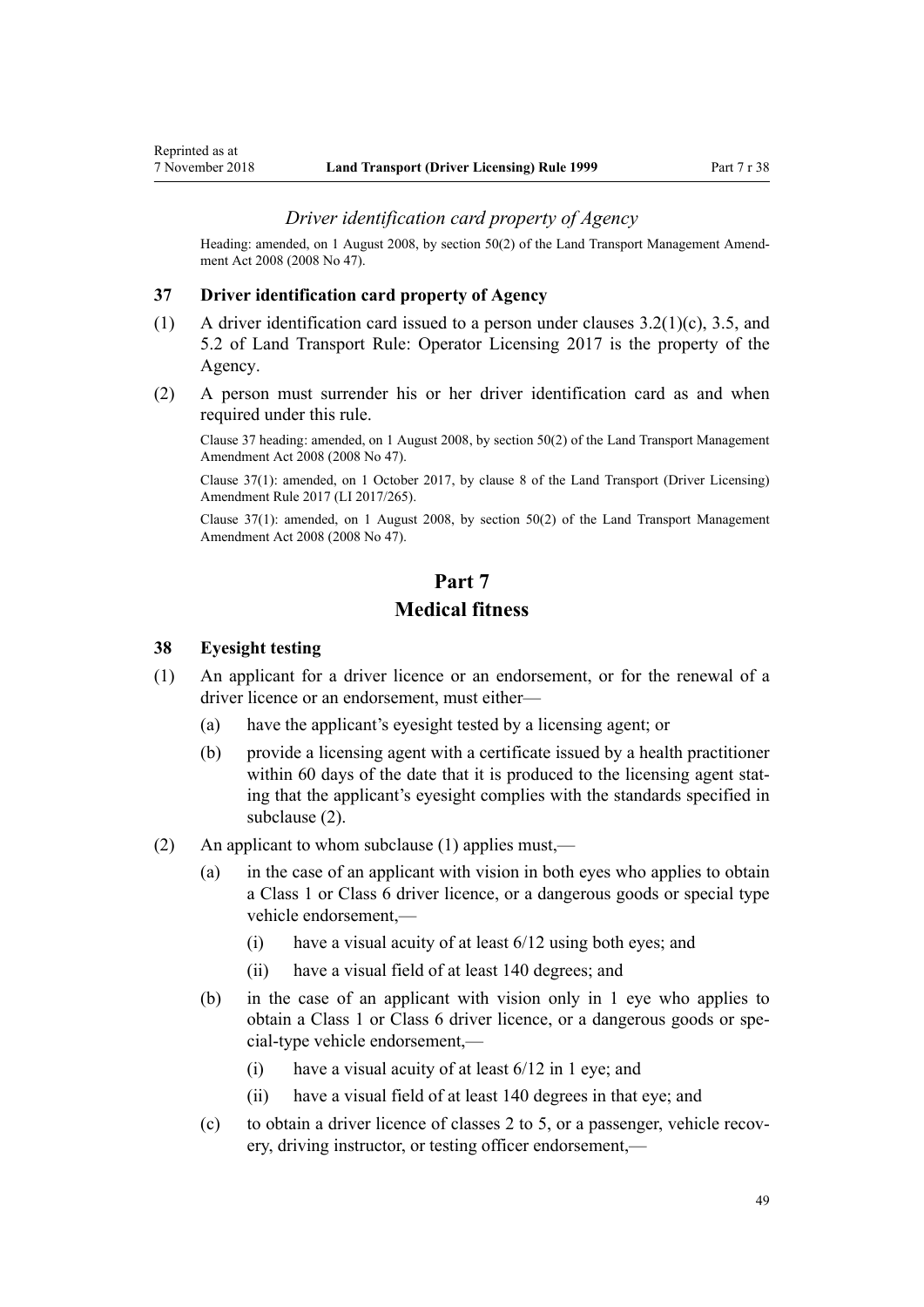- (i) have a visual acuity of at least 6/9 using both eyes and at least 6/18 using each eye separately; and
- (ii) have a visual field of at least 140 degrees.
- (3) The minimum eyesight standards specified in subclause (2) may be met either with or without correcting lenses.
- (4) If an applicant to whom subclause (1) applies fails an eyesight test administered by a licensing agent, the agent must advise the applicant that the applicant may provide a certificate in accordance with subclause (1)(b) as an alternative method of satisfying the requirements of subclause (2).
- (5) A licensing agent is not required to administer an eyesight test to an applicant with vision only in 1 eye to whom subclause (1) applies, but must advise the applicant that the applicant must produce a certificate in accordance with subclause (1)(b) to satisfy the requirements of subclause (2).

Clause 38(1)(b): amended, on 7 November 2018, by [section 21](http://legislation.govt.nz/pdflink.aspx?id=DLM6984133) of the Land Transport Amendment Act 2016 (2016 No 77).

Clause 38(1)(b): amended, on 18 September 2004, by [section 175\(3\)](http://legislation.govt.nz/pdflink.aspx?id=DLM205009) of the Health Practitioners Competence Assurance Act 2003 (2003 No 48).

Clause 38(2)(a)(i): amended, on 1 October 2011, by [clause 22](http://legislation.govt.nz/pdflink.aspx?id=DLM3956727) of the Land Transport (Driver Licensing) Amendment Rule 2011 (SR 2011/306).

## **39 Medical declaration**

- (1) If an applicant for a driver licence or an endorsement, or for a renewal of a driver licence or an endorsement, has suffered from any medical condition or conditions (including any condition relating to eyesight) that has, to the applicant's knowledge, in the 5 years immediately preceding the date of application adversely affected the applicant's ability to drive safely, the applicant must—
	- (a) state this fact on the application form; and
	- (b) produce with the application form a medical certificate that complies with [clause 44.](#page-52-0)
- (2) If an applicant for a driver licence or an endorsement, or for a renewal of a driver licence or an endorsement, has suffered from any medical condition or conditions (including any conditions relating to eyesight) that could, to the applicant's knowledge, adversely affect the ability of the applicant to drive safely, but has not done so in the 5 years immediately preceding the date of application, the applicant must—
	- (a) state this fact on the application form; and
	- (b) sign a statement to that effect.
- (3) If the applicant for a driver licence or an endorsement, or for a renewal of a driver licence or an endorsement, does not suffer from any medical condition or conditions (including conditions relating to eyesight) that could, to the applicant's knowledge, adversely affect the ability of the applicant to drive safely, the applicant must—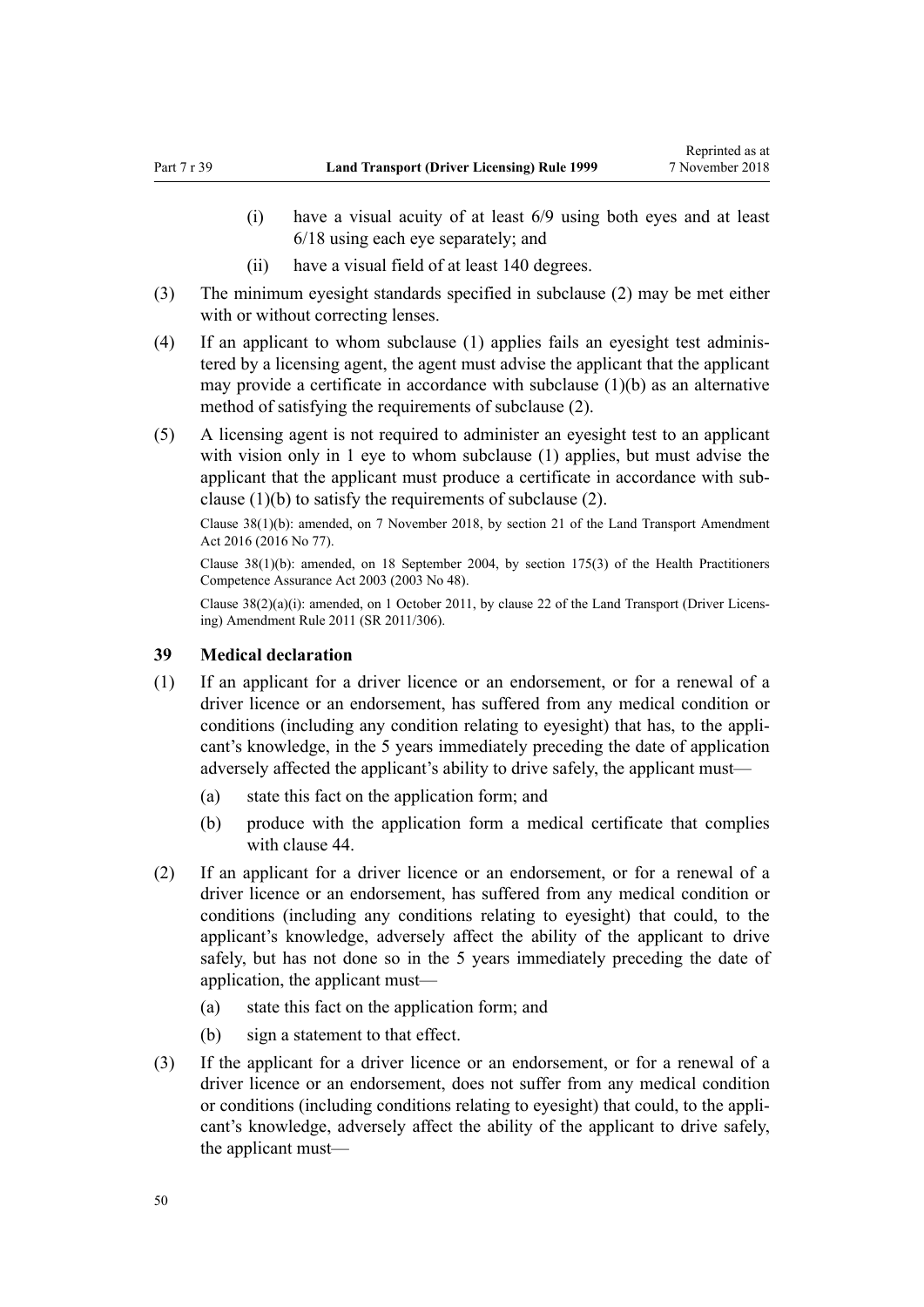- <span id="page-50-0"></span>(a) state this fact on the application form; and
- (b) sign a statement to that effect.

Clause 39(2)(b): amended, on 1 October 2011, by [clause 23\(1\)](http://legislation.govt.nz/pdflink.aspx?id=DLM3956728) of the Land Transport (Driver Licensing) Amendment Rule 2011 (SR 2011/306).

Clause 39(3): added, on 1 October 2011, by [clause 23\(2\)](http://legislation.govt.nz/pdflink.aspx?id=DLM3956728) of the Land Transport (Driver Licensing) Amendment Rule 2011 (SR 2011/306).

## **40 Special medical examination**

- (1) The Agency may require any of the following persons to undergo a medical examination if he or she considers that there are reasonable grounds to require the person to undergo a medical examination in the interests of public safety:
	- (a) an applicant for a driver licence:
	- (b) an applicant for an endorsement:
	- (c) an applicant for the renewal of a driver licence:
	- (d) an applicant for the renewal of an endorsement.
- (2) A licensing agent (other than the Agency) may, if the licensing agent considers that there may be grounds for requiring an applicant to be medically examined under subclause (1), refer any application for a driver licence or an endorsement, or for the renewal of a driver licence or an endorsement, to the Agency to enable the Agency to consider whether to require a medical examination under subclause (1).

Clause 40(1): amended, on 1 August 2008, by [section 50\(2\)](http://legislation.govt.nz/pdflink.aspx?id=DLM1313622) of the Land Transport Management Amendment Act 2008 (2008 No 47).

Clause 40(2): amended, on 1 August 2008, by [section 50\(2\)](http://legislation.govt.nz/pdflink.aspx?id=DLM1313622) of the Land Transport Management Amendment Act 2008 (2008 No 47).

### **41 Requirements of medical examination**

- (1) A medical examination required under clause  $40(1)$  must be carried out by—
	- (a) a health practitioner nominated by the applicant; or
	- (b) a health practitioner nominated by the Agency.
- (2) The Agency may nominate a person under subclause (1)(b) only if—
	- (a) the applicant fails to nominate a person under subclause  $(1)(a)$ ; or
	- (b) the Agency is not satisfied that the person nominated by the applicant is appropriately qualified to undertake the medical examination.
- (3) A person who is nominated to undertake a medical examination under subclause (1) must be a member of one of the class or classes of registered health professional that, in the opinion of the Agency, is appropriately qualified to undertake the examination in the particular case.
- (4) A medical examination required under clause 40(1) must be carried out having regard to the document issued by the Agency entitled Medical Aspects of Fitness to Drive: A Guide for Medical Practitioners.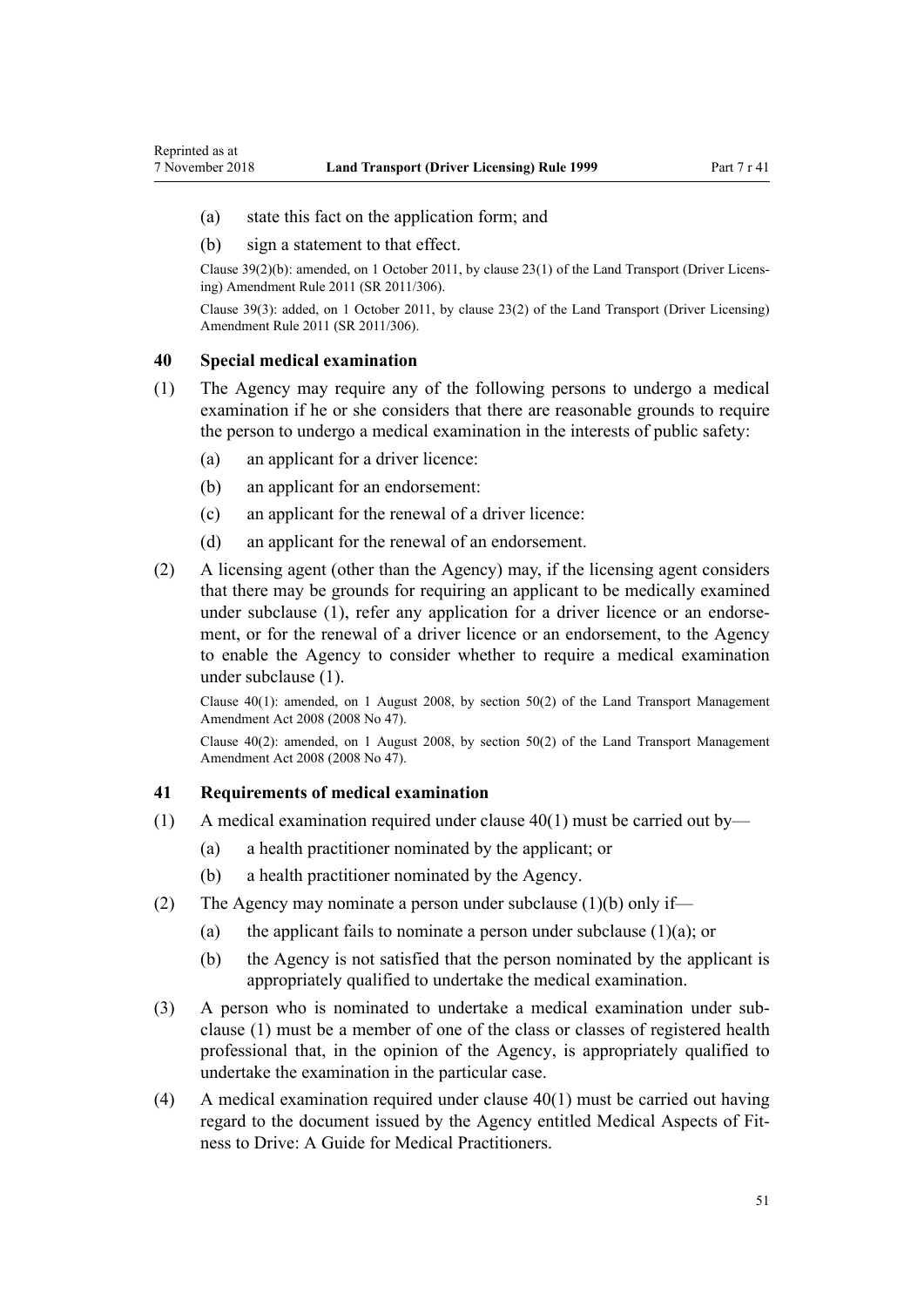Clause 41(1)(a): amended, on 7 November 2018, by [section 21](http://legislation.govt.nz/pdflink.aspx?id=DLM6984133) of the Land Transport Amendment Act 2016 (2016 No 77).

Clause 41(1)(a): amended, on 18 September 2004, by [section 175\(3\)](http://legislation.govt.nz/pdflink.aspx?id=DLM205009) of the Health Practitioners Competence Assurance Act 2003 (2003 No 48).

Clause 41(1)(b): amended, on 7 November 2018, by [section 21](http://legislation.govt.nz/pdflink.aspx?id=DLM6984133) of the Land Transport Amendment Act 2016 (2016 No 77).

Clause  $41(1)(b)$ : amended, on 1 August 2008, by [section 50\(2\)](http://legislation.govt.nz/pdflink.aspx?id=DLM1313622) of the Land Transport Management Amendment Act 2008 (2008 No 47).

Clause  $41(1)(b)$ : amended, on 18 September 2004, by [section 175\(3\)](http://legislation.govt.nz/pdflink.aspx?id=DLM205009) of the Health Practitioners Competence Assurance Act 2003 (2003 No 48).

Clause 41(2): amended, on 1 August 2008, by [section 50\(2\)](http://legislation.govt.nz/pdflink.aspx?id=DLM1313622) of the Land Transport Management Amendment Act 2008 (2008 No 47).

Clause 41(2)(b): amended, on 1 August 2008, by [section 50\(2\)](http://legislation.govt.nz/pdflink.aspx?id=DLM1313622) of the Land Transport Management Amendment Act 2008 (2008 No 47).

Clause  $41(3)$ : amended, on 1 August 2008, by [section 50\(2\)](http://legislation.govt.nz/pdflink.aspx?id=DLM1313622) of the Land Transport Management Amendment Act 2008 (2008 No 47).

Clause 41(4): amended, on 1 August 2008, by [section 50\(2\)](http://legislation.govt.nz/pdflink.aspx?id=DLM1313622) of the Land Transport Management Amendment Act 2008 (2008 No 47).

## **42 Powers of Agency**

The Agency may decline to issue or renew a driver licence or endorsement or may issue or renew the licence or endorsement with conditions—

- (a) if an applicant refuses or fails to undergo an examination required under clause  $40(1)$ ; or
- (b) if, following an examination required under clause  $40(1)$ , the Agency—
	- (i) is satisfied on medical grounds that the applicant is not a fit and proper person to be granted a driver licence or endorsement of the relevant class or type; or
	- (ii) considers that, in the interests of public safety, any driver licence or endorsement held by the applicant requires conditions that take into account any relevant physical or mental condition of the applicant.

Clause 42 heading: amended, on 1 August 2008, by [section 50\(2\)](http://legislation.govt.nz/pdflink.aspx?id=DLM1313622) of the Land Transport Management Amendment Act 2008 (2008 No 47).

Clause 42: amended, on 1 August 2008, by [section 50\(2\)](http://legislation.govt.nz/pdflink.aspx?id=DLM1313622) of the Land Transport Management Amendment Act 2008 (2008 No 47).

Clause 42(b): amended, on 1 August 2008, by [section 50\(2\)](http://legislation.govt.nz/pdflink.aspx?id=DLM1313622) of the Land Transport Management Amendment Act 2008 (2008 No 47).

#### **43 Advice of right to appeal**

The Agency must give written notice to an applicant whose application for the issue or renewal of a driver licence or endorsement has been declined under clause 42, or granted subject to conditions under that clause, of the rights of appeal given by [section 106](http://legislation.govt.nz/pdflink.aspx?id=DLM435083) of the Act.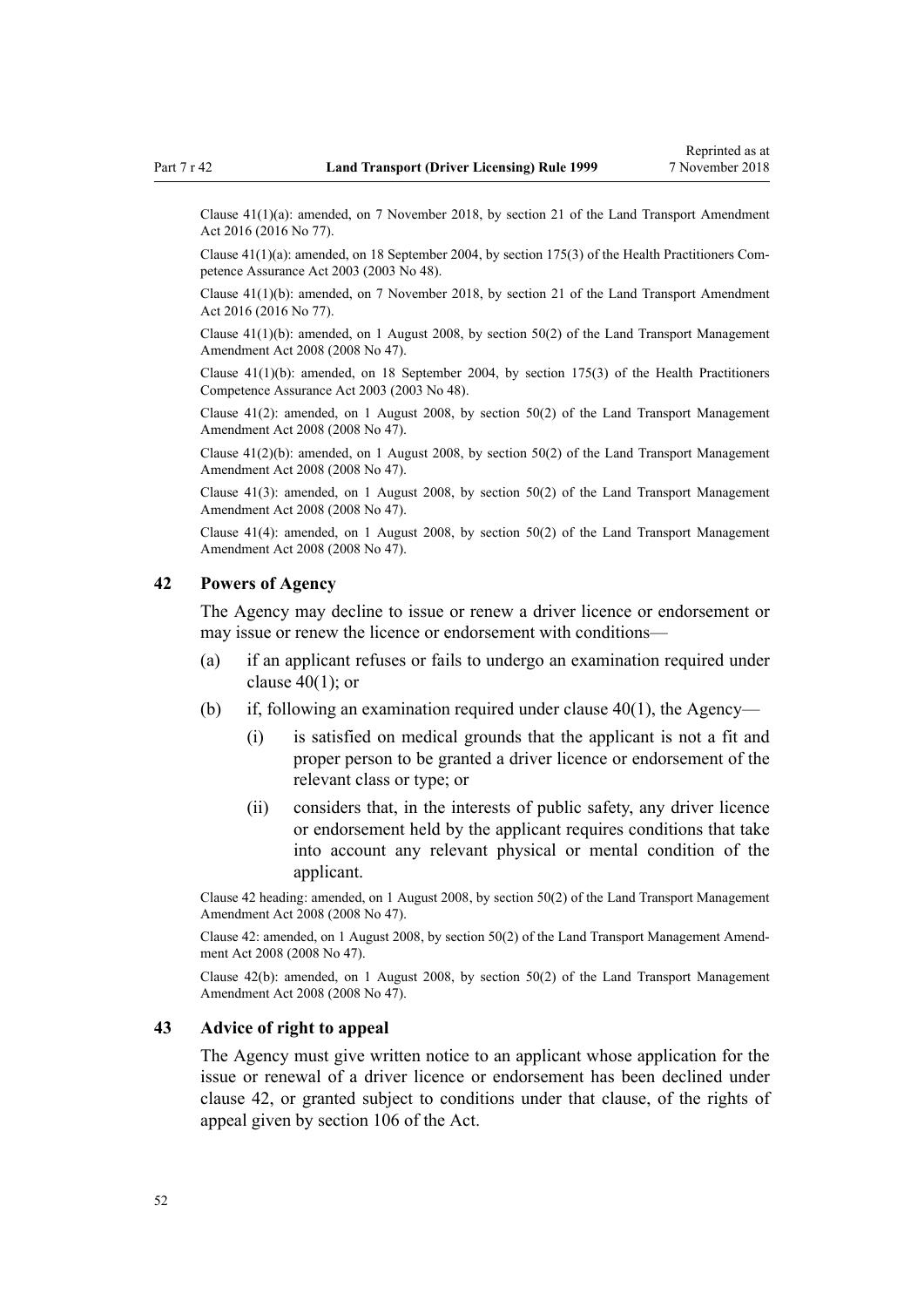<span id="page-52-0"></span>Reprinted as at

Clause 43: amended, on 1 August 2008, by [section 50\(2\)](http://legislation.govt.nz/pdflink.aspx?id=DLM1313622) of the Land Transport Management Amendment Act 2008 (2008 No 47).

# *General provision about medical certificates*

## *[Revoked]*

Heading: revoked, on 4 December 2006, by [clause 7](http://legislation.govt.nz/pdflink.aspx?id=DLM386144) of the Land Transport (Driver Licensing) Amendment Rule (No 2) 2006 (SR 2006/152).

## **44 Medical certificates**

- (1) A person who is required by this rule to produce a medical certificate to any person must—
	- (a) obtain, from a person who is a member of 1 or more of the class or classes of registered health professional qualified to issue the certificate, a certificate that states whether the person is medically fit to drive under the applicable class of licence or type of endorsement, having regard to the document issued by the Agency entitled Medical Aspects of Fitness to Drive: A Guide for Medical Practitioners; and
	- (b) pay the appropriate fee (if any) specified in or assessed in accordance with regulations made under the Act.
- (1A) In the case of a person applying for a driver licence of Classes 2 to 5, a Class 1 medical certificate issued under [Part 2A](http://legislation.govt.nz/pdflink.aspx?id=DLM216176) of the Civil Aviation Act 1990 and Part 67 of the Civil Aviation Rules may be produced instead of a medical certificate described in subclause  $(1)(a)$ .
- (2) A medical certificate produced under this rule is valid only if it is issued within 60 days before the date on which it is produced.
- (2A) A medical certificate produced under subclause (1A) may be—
	- (a) the original certificate; or
	- (b) a copy of that certificate certified by a solicitor of the High Court of New Zealand, a registrar of a District Court, a Justice of the Peace, or the medical practitioner who issued the certificate.
- (3) A person who would otherwise be required by this rule to produce a medical certificate is not required to do so if—
	- (a) the person has obtained, in the 5 years immediately preceding the date of application for the issue or renewal of a driver licence or endorsement, another driver licence or endorsement for which the person was required to produce a medical certificate to the same medical standards as required in subclause (1); and
	- (b) the person provides the licensing agent with a signed statement that any adverse condition the person suffers from that may affect the person's ability to drive safely has not worsened since the medical certificate referred to in subclause (3)(a) was produced.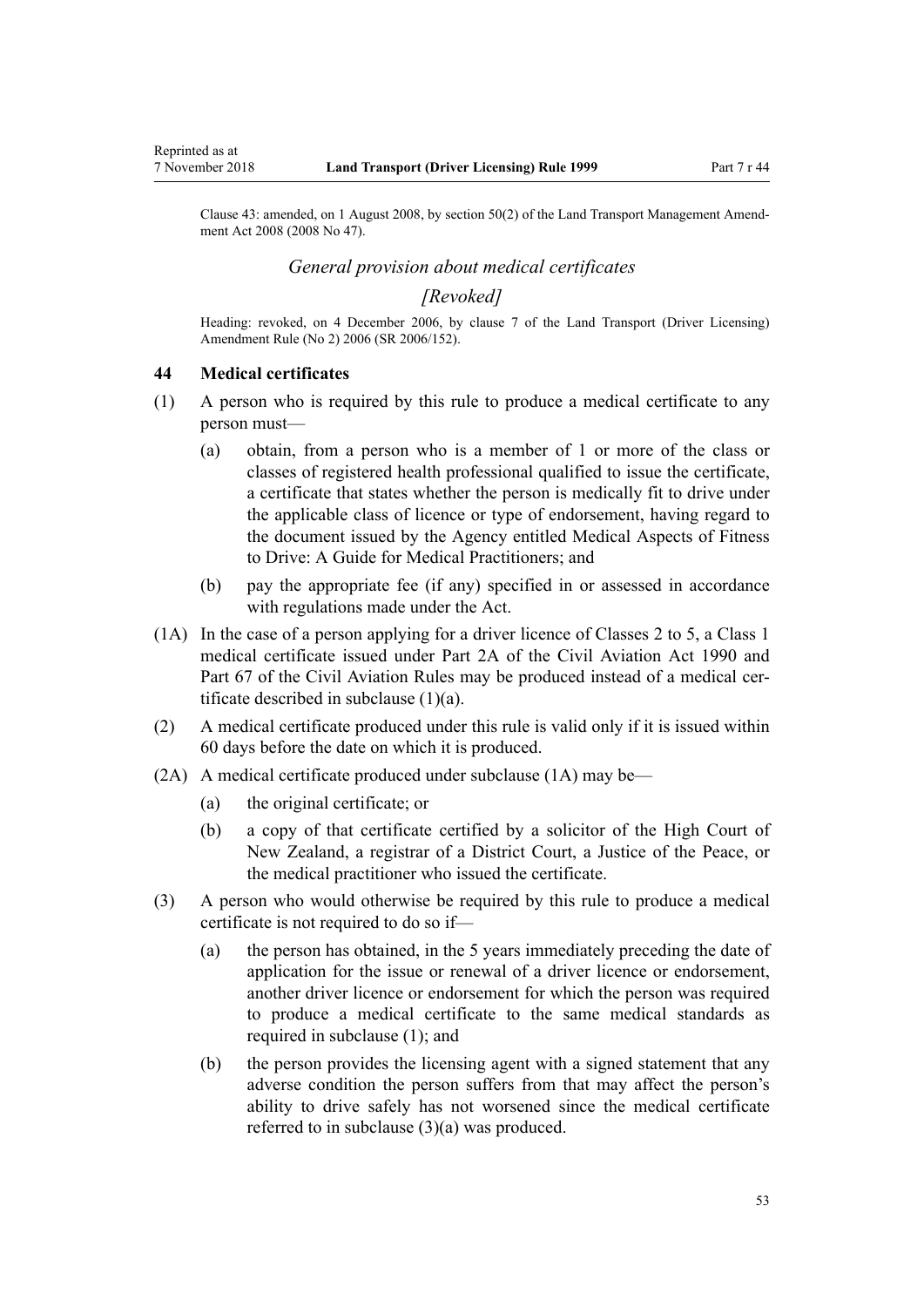- <span id="page-53-0"></span>(4) Subclause (3) does not apply to a medical certificate required in respect of an applicant—
	- (a) for a driver licence who is 75 years of age or over; or
	- (b) for renewal of a driver licence under clause  $67(5)(a)$ .
- (5) This clause does not apply to a medical certificate issued under [clause 38\(1\)\(b\).](#page-48-0)

Clause 44(1)(a): amended, on 1 August 2008, by [section 50\(2\)](http://legislation.govt.nz/pdflink.aspx?id=DLM1313622) of the Land Transport Management Amendment Act 2008 (2008 No 47).

Clause 44(1A): inserted, on 1 June 2006, by [clause 16\(1\)](http://legislation.govt.nz/pdflink.aspx?id=DLM376105) of the Land Transport (Driver Licensing) Amendment Rule 2006 (SR 2006/84).

Clause 44(2A): inserted, on 1 June 2006, by [clause 16\(2\)](http://legislation.govt.nz/pdflink.aspx?id=DLM376105) of the Land Transport (Driver Licensing) Amendment Rule 2006 (SR 2006/84).

Clause 44(4): substituted, on 1 October 2011, by [clause 24](http://legislation.govt.nz/pdflink.aspx?id=DLM3956729) of the Land Transport (Driver Licensing) Amendment Rule 2011 (SR 2011/306).

### **44A Obligations of person who issues medical certificate**

- (1) This clause applies if a medical certificate is required for the purposes of this rule.
- (2) The person who issues the medical certificate must, as soon as practicable, give written notice to the Agency of his or her assessment if he or she assesses the applicant as not medically fit to drive a motor vehicle for which a driver licence is required.

Clause 44A: inserted, on 4 December 2006, by [clause 8](http://legislation.govt.nz/pdflink.aspx?id=DLM386145) of the Land Transport (Driver Licensing) Amendment Rule (No 2) 2006 (SR 2006/152).

Clause 44A(2): amended, on 1 August 2008, by [section 50\(2\)](http://legislation.govt.nz/pdflink.aspx?id=DLM1313622) of the Land Transport Management Amendment Act 2008 (2008 No 47).

### **44B Applicants may be referred for on-road safety test**

- (1) This clause applies if a medical certificate is required for a Class 1 or Class 6 licence and the applicant—
	- (a) is 75 years of age or older; or
	- (b) is 74 years of age or older and is renewing his or her licence under clause  $67(5)(a)$ .
- (2) The person who issues the medical certificate may refer the applicant for an on-road safety test if he or she—
	- (a) assesses the applicant as medically fit to drive under the applicable class of licence; but
	- (b) has significant doubts about the applicant's ability to drive safely.
- (3) This clause does not apply if a medical certificate is required only for the renewal of an endorsement on a Class 1 driver licence.

Clause 44B: inserted, on 4 December 2006, by [clause 8](http://legislation.govt.nz/pdflink.aspx?id=DLM386145) of the Land Transport (Driver Licensing) Amendment Rule (No 2) 2006 (SR 2006/152).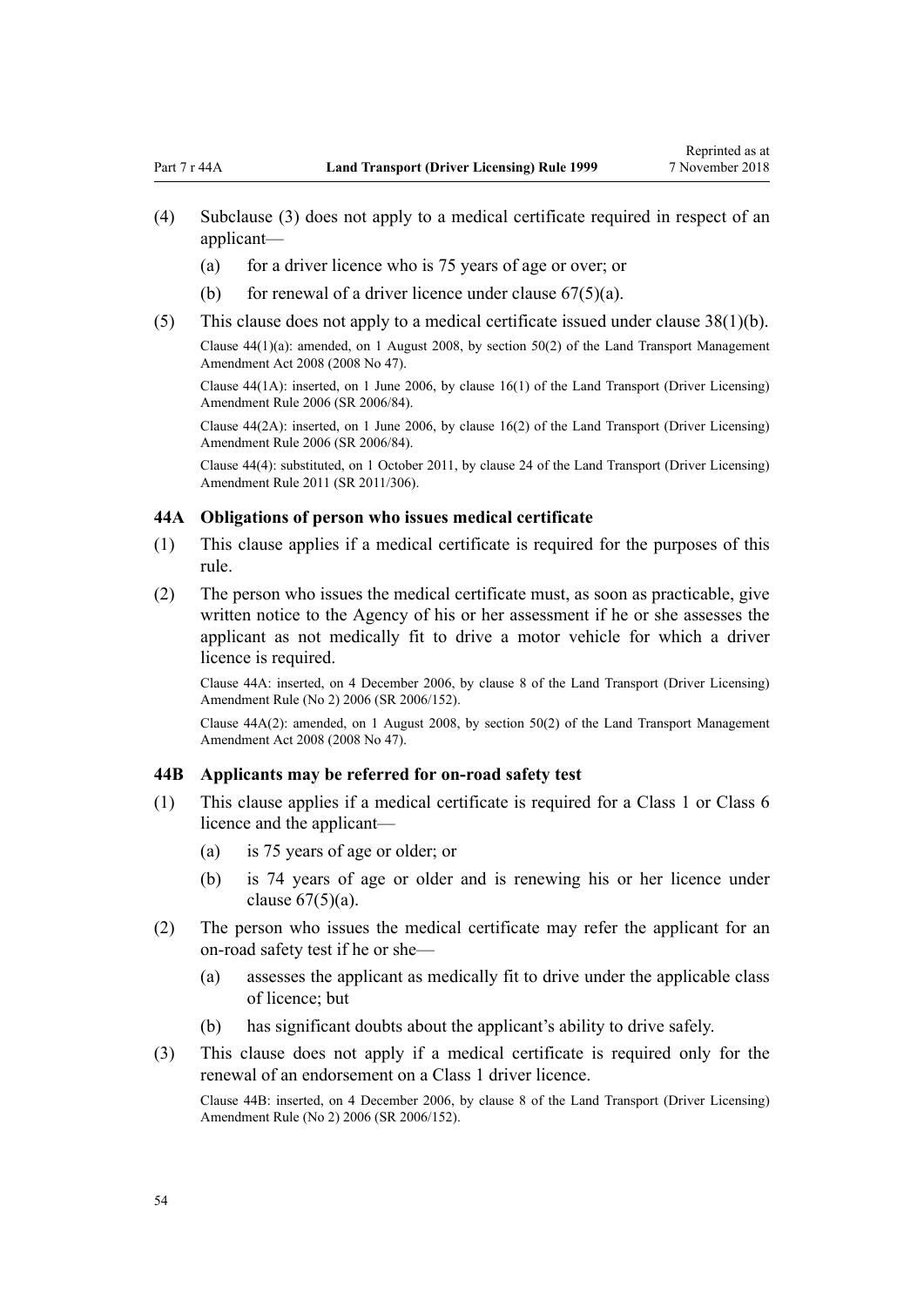# <span id="page-54-0"></span>**Part 8 Theory and practical tests for driver licences**

## *Theory tests*

## **45 Theory tests required**

- (1) An applicant for a driver licence—
	- (a) of any of Classes 1L, 2L, 3L, 5L, or 6L; or
	- (b) for a licence of any class if the applicant is required under any other provision of this rule to pass a theory test—

must pass the appropriate theory test approved by the Agency in relation to the class of licence sought.

- (1A) Despite subclause (1), a person does not have to pass the appropriate theory test approved by the Agency if,—
	- (a) at the close of 2 May 1999, the person held a Class LL licence; and
	- (b) the person applies for a Class 3L or Class 5L licence before 3 May 2001.
- (2) This clause is subject to [clause 53](#page-57-0).

Clause 45(1): amended, on 1 August 2008, by [section 50\(2\)](http://legislation.govt.nz/pdflink.aspx?id=DLM1313622) of the Land Transport Management Amendment Act 2008 (2008 No 47).

Clause 45(1): amended, on 16 January 2006, by [section 95\(12\)](http://legislation.govt.nz/pdflink.aspx?id=DLM353501) of the Land Transport Amendment Act 2005 (2005 No 77).

Clause 45(1A): inserted, on 4 October 1999, by [clause 14](http://legislation.govt.nz/pdflink.aspx?id=DLM293682) of the Land Transport (Driver Licensing) Amendment Rule 1999 (SR 1999/302).

Clause 45(1A): amended, on 1 August 2008, by [section 50\(2\)](http://legislation.govt.nz/pdflink.aspx?id=DLM1313622) of the Land Transport Management Amendment Act 2008 (2008 No 47).

Clause 45(1A): amended, on 16 January 2006, by [section 95\(12\)](http://legislation.govt.nz/pdflink.aspx?id=DLM353501) of the Land Transport Amendment Act 2005 (2005 No 77).

## **46 Standard for passing theory test**

An applicant passes a theory test approved by the Agency if the applicant answers correctly the number of questions required to be answered correctly as approved by the Agency.

Clause 46: amended, on 1 August 2008, by [section 50\(2\)](http://legislation.govt.nz/pdflink.aspx?id=DLM1313622) of the Land Transport Management Amendment Act 2008 (2008 No 47).

Clause 46: amended, on 16 January 2006, by [section 95\(12\)](http://legislation.govt.nz/pdflink.aspx?id=DLM353501) of the Land Transport Amendment Act 2005 (2005 No 77).

## **47 Theory test to be conducted by licensing agent or testing officer**

A theory test must be conducted by a licensing agent or a testing officer.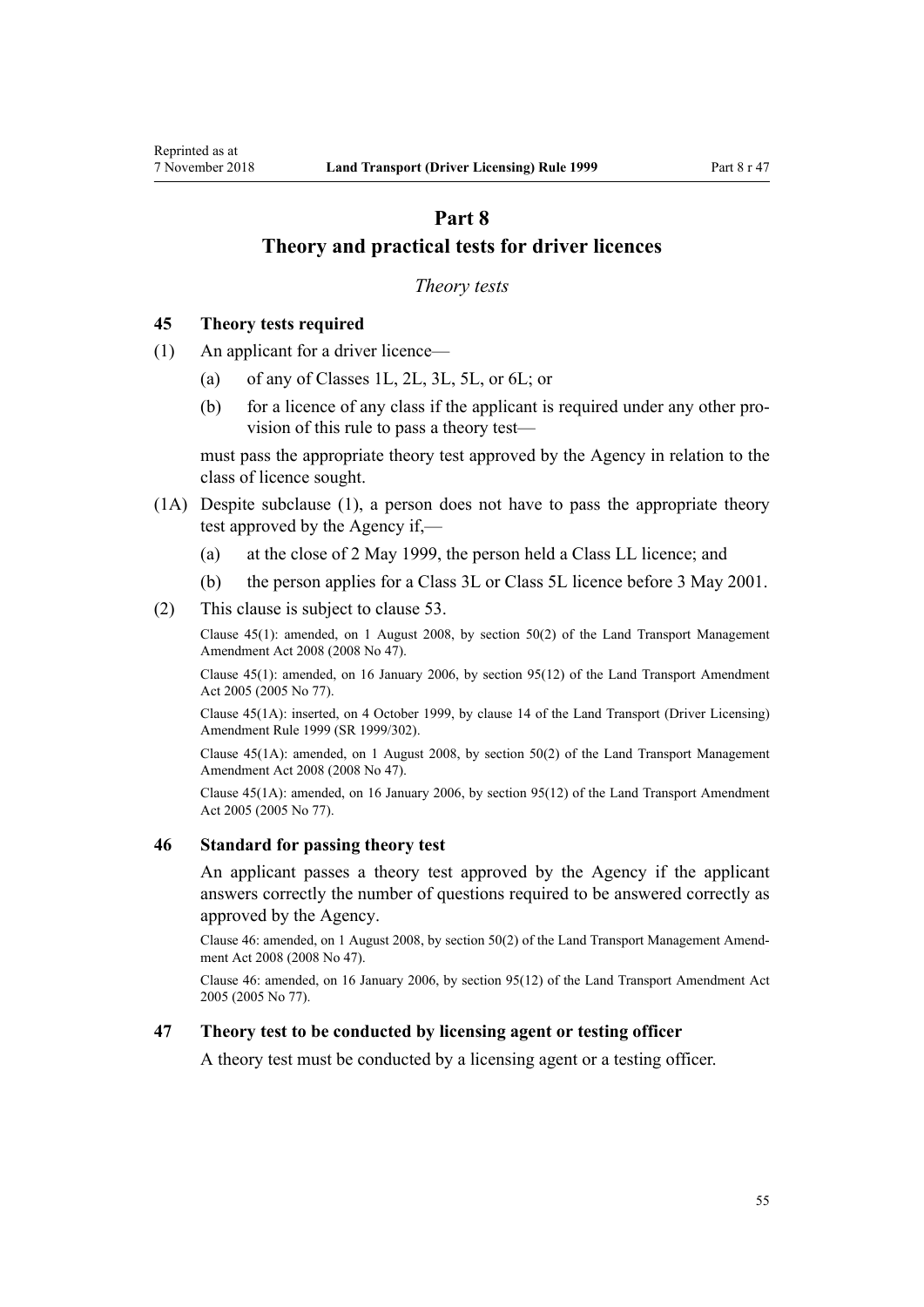#### *Practical driving tests*

### <span id="page-55-0"></span>**48 Practical skills tests required**

- (1) An applicant for a Class 6L licence must take a basic handling skills test approved by the Agency.
- (2) An applicant for a Class 1R or 6R licence must take the appropriate restricted licence test approved by the Agency in relation to the class of licence sought.
- (3) An applicant for a Class 1, 2, 3, 4, 5, or 6 licence must take the appropriate full licence test approved by the Agency in relation to the class of licence sought.
- (4) Except as provided in subclause (5) or [clause 53](#page-57-0), the applicant must, in accordance with [Schedule 3](#page-110-0), take the practical driving test in a vehicle to which the class of licence sought relates.
- (5) An applicant may take the practical driving test in an appropriately configured or loaded vehicle of a class other than that to which the class of licence sought relates if the Agency approves the use of that other vehicle for the test.

Clause 48: substituted, on 1 August 2011, by [section 100\(4\)](http://legislation.govt.nz/pdflink.aspx?id=DLM3231293) of the Land Transport (Road Safety and Other Matters) Amendment Act 2011 (2011 No 13).

# **49 On-road safety test**

- (1) An applicant for a Class 1 or Class 6 licence must pass the on-road safety test if he or she is referred for the test under [clause 44B](#page-53-0).
- (2) The applicant must take the test in a vehicle to which the class of licence sought relates in accordance with [Schedule 3](#page-110-0).
- (3) If the applicant fails the test and his or her driver licence has expired or been revoked, a temporary driver licence issued under [section 24\(3\)](http://legislation.govt.nz/pdflink.aspx?id=DLM434553) of the Act may be made subject to the condition specified in clause  $16(1)(a)$ .
- (4) An applicant is not required to pass the on-road safety test if he or she is required to complete a practical driving test under clause 48.

Clause 49: substituted, on 4 December 2006, by [clause 9](http://legislation.govt.nz/pdflink.aspx?id=DLM386148) of the Land Transport (Driver Licensing) Amendment Rule (No 2) 2006 (SR 2006/152).

## **49A Transitional provision for applicants 80 years and over applying for driver licence**

- (1) This clause applies to an applicant for a driver licence who—
	- (a) is 80 years of age or over; and
	- (b) failed his or her most recent attempt at the test in [Part F](http://legislation.govt.nz/pdflink.aspx?id=DLM282294) of Schedule 6 before the commencement of this clause.
- (2) The applicant must pass the on-road safety test in order to obtain his or her licence, in addition to the other requirements of this rule.

Clause 49A: inserted, on 4 December 2006, by [clause 9](http://legislation.govt.nz/pdflink.aspx?id=DLM386148) of the Land Transport (Driver Licensing) Amendment Rule (No 2) 2006 (SR 2006/152).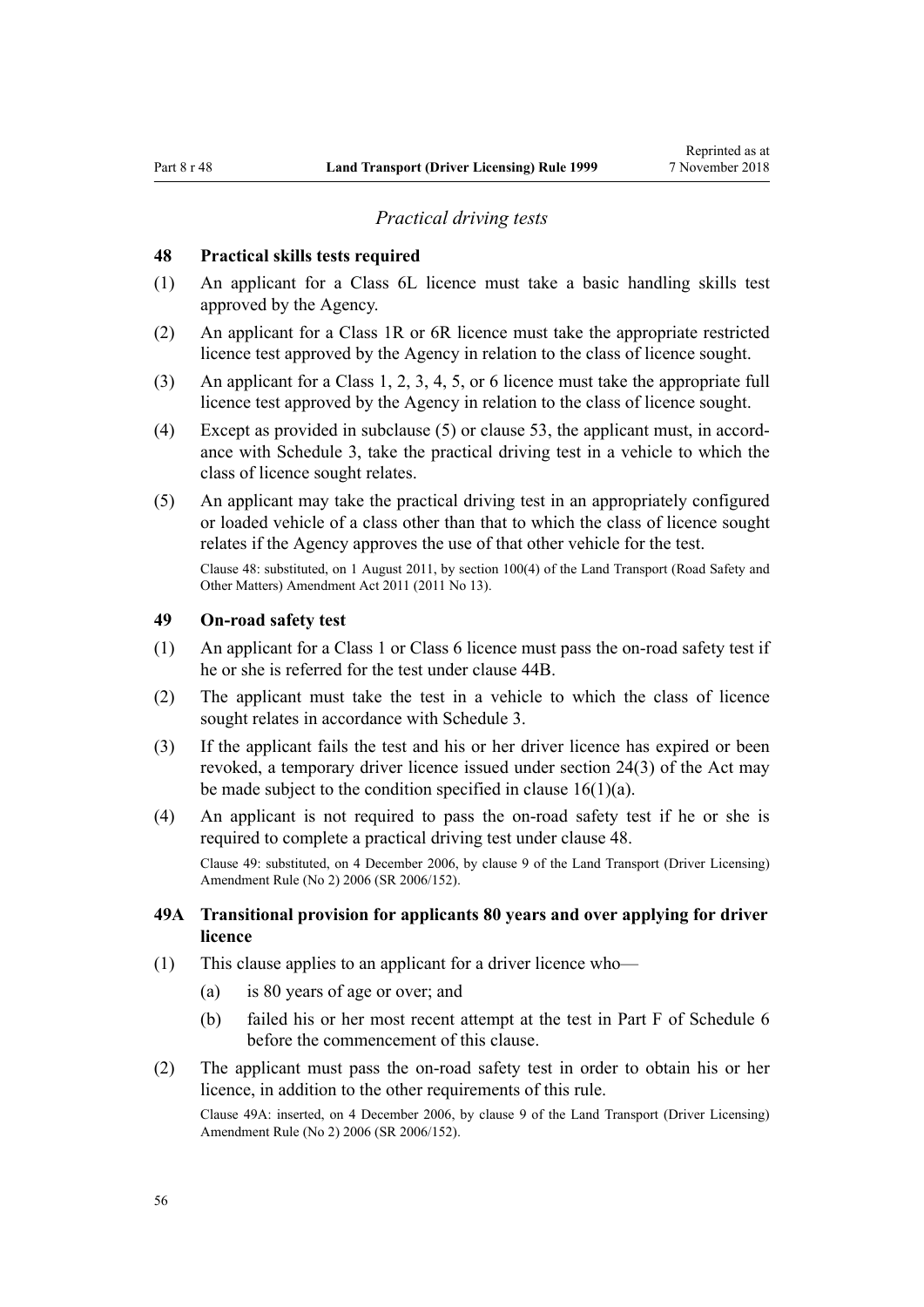## <span id="page-56-0"></span>**50 Practical driving test not to be completed using certain vehicles**

No practical driving test may be taken on a moped, all-terrain vehicle, tractor, or special-type vehicle.

Clause 50: amended, on 16 June 2008, by [clause 10](http://legislation.govt.nz/pdflink.aspx?id=DLM1317916) of the Land Transport (Driver Licensing) Amendment Rule 2008 (SR 2008/119).

### **51 Standard for passing practical test**

An applicant passes a practical test approved by the Agency if the applicant passes the test to the standard determined by the Agency.

Clause 51: substituted, on 1 August 2011, by [section 100\(4\)](http://legislation.govt.nz/pdflink.aspx?id=DLM3231293) of the Land Transport (Road Safety and Other Matters) Amendment Act 2011 (2011 No 13).

## **52 Persons who may conduct practical driving tests**

- (1) A practical driving test may be conducted by a person who is—
	- (a) a testing officer; and
	- (b) either employed by, or under contract to,—
		- (i) the Authority; or
		- (ii) an agent of the Authority; or
		- (iii) the New Zealand Defence Force.
- (2) Despite subclause (1), a basic motorcycle handling skills test approved by the Agency may only be carried out by—
	- (a) a person referred to in subclause (1); or
	- (b) an approved motorcycle instructor.
- (3) The Agency may approve a motorcycle instructor to conduct the test referred to in subclause (2).

Clause 52: substituted, on 1 June 2006, by [clause 19](http://legislation.govt.nz/pdflink.aspx?id=DLM376108) of the Land Transport (Driver Licensing) Amendment Rule 2006 (SR 2006/84).

Clause 52(2): amended, on 1 August 2011, by [section 100\(4\)](http://legislation.govt.nz/pdflink.aspx?id=DLM3231293) of the Land Transport (Road Safety and Other Matters) Amendment Act 2011 (2011 No 13).

Clause 52(3): amended, on 1 August 2008, by [section 50\(2\)](http://legislation.govt.nz/pdflink.aspx?id=DLM1313622) of the Land Transport Management Amendment Act 2008 (2008 No 47).

## **52A Practical driving test may be terminated**

A testing officer may terminate a practical driving test at any time during the course of the test if, in the opinion of the testing officer, the applicant—

- (a) commits an offence under section  $35(1)(a)$  or (b) or section  $36(1)(a)$ (relating to reckless or dangerous driving), or under [section 37\(1\),](http://legislation.govt.nz/pdflink.aspx?id=DLM434658) [sec](http://legislation.govt.nz/pdflink.aspx?id=DLM434659)[tion 38\(1\)](http://legislation.govt.nz/pdflink.aspx?id=DLM434659), or [section 39\(1\)](http://legislation.govt.nz/pdflink.aspx?id=DLM434662) (relating to careless or inconsiderate driving) of the Act; or
- (b) is wholly or partly responsible for an accident; or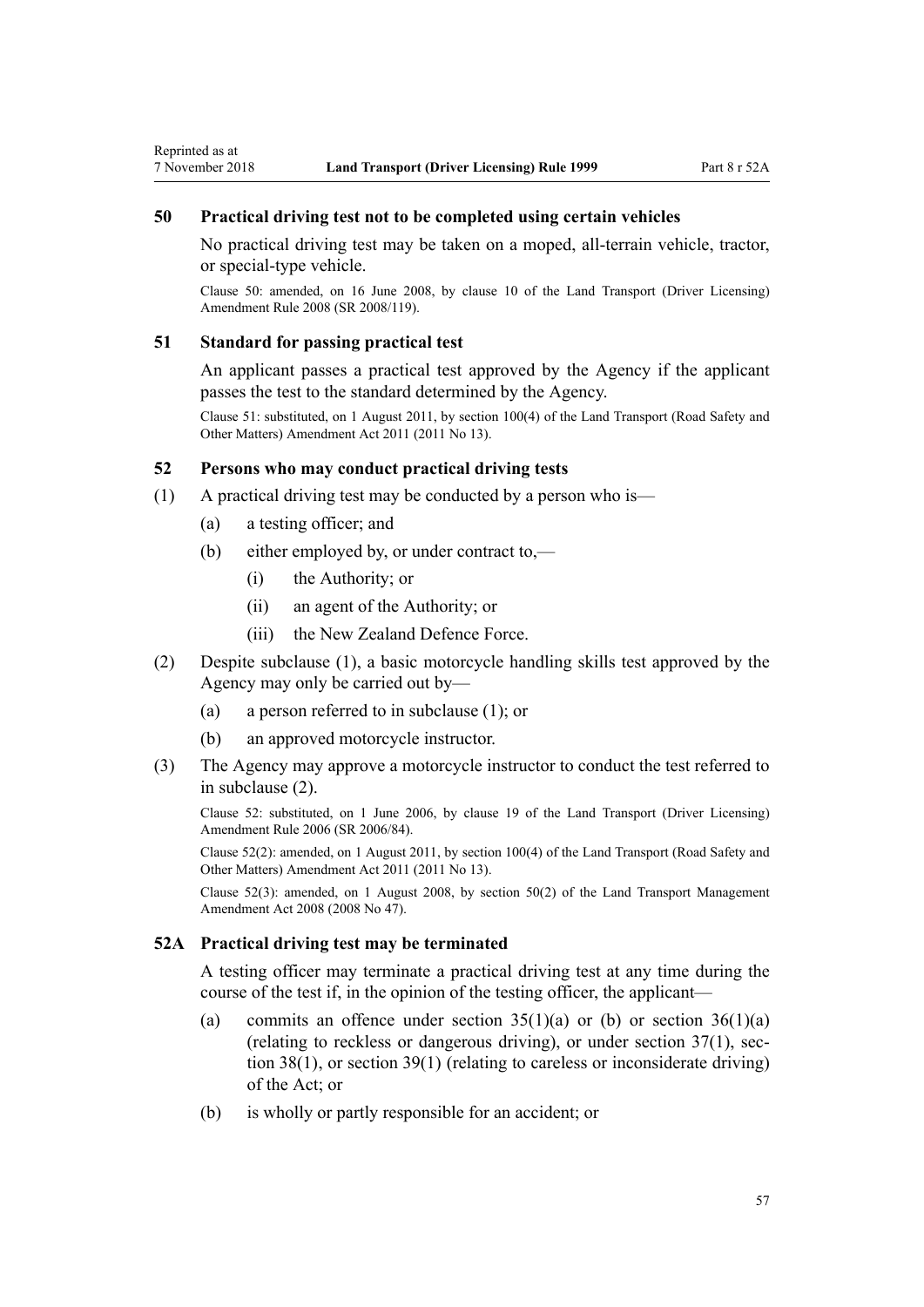- <span id="page-57-0"></span>(c) is unable, because of lack of driving ability, to carry out an instruction of the testing officer; or
- (d) exceeds the applicable speed limit by more than 10 km/h; or
- (e) fails to comply with give-way rules or give-way signs; or
- (f) fails to comply with traffic signals or stop signs.

Clause 52A: inserted, on 1 June 2006, by [clause 19](http://legislation.govt.nz/pdflink.aspx?id=DLM376108) of the Land Transport (Driver Licensing) Amendment Rule 2006 (SR 2006/84).

# *Applicant for more than 1 class of licence*

### **53 Applicant for more than 1 class of licence**

- (1) Subject to subclause (2), a person who is—
	- (a) applying for the renewal of a driver licence where the person is the holder of more than 1 class of licence; or
	- (b) applying for a replacement licence under [clause 86](#page-84-0); or
	- (c) applying for a New Zealand driver licence of more than 1 class under [clause 89](#page-88-0),—

is only required to complete 1 practical driving test if the applicant completes the appropriate practical driving test in a vehicle to which the highest class of licence sought relates in accordance with [Schedule 3.](#page-110-0)

- (2) A person who is applying for a Class 6 licence in addition to any other class or classes of licence must complete the appropriate practical driving test on a motorcycle, in addition to completing the appropriate practical driving test in relation to the other class or classes of licence sought.
- (3) Subject to subclause (4), a person referred to in paragraph (a) or paragraph (b) or paragraph (c) of subclause (1) is only required to complete 1 theory test if the person completes the appropriate theory test required for the highest class of licence sought.
- (4) A person who is applying for a Class 6 licence in addition to any other class or classes of licence must complete the appropriate theory test required for a Class 6 licence in addition to completing the appropriate theory test in relation to the other class or classes of licence sought.

# *Certification test for testing officer*

## **54 Certification test for testing officer**

An applicant for a testing officer endorsement must complete the certification test approved by the Agency to the standard determined by the Agency.

Clause 54: substituted, on 1 August 2011, by [section 100\(4\)](http://legislation.govt.nz/pdflink.aspx?id=DLM3231293) of the Land Transport (Road Safety and Other Matters) Amendment Act 2011 (2011 No 13).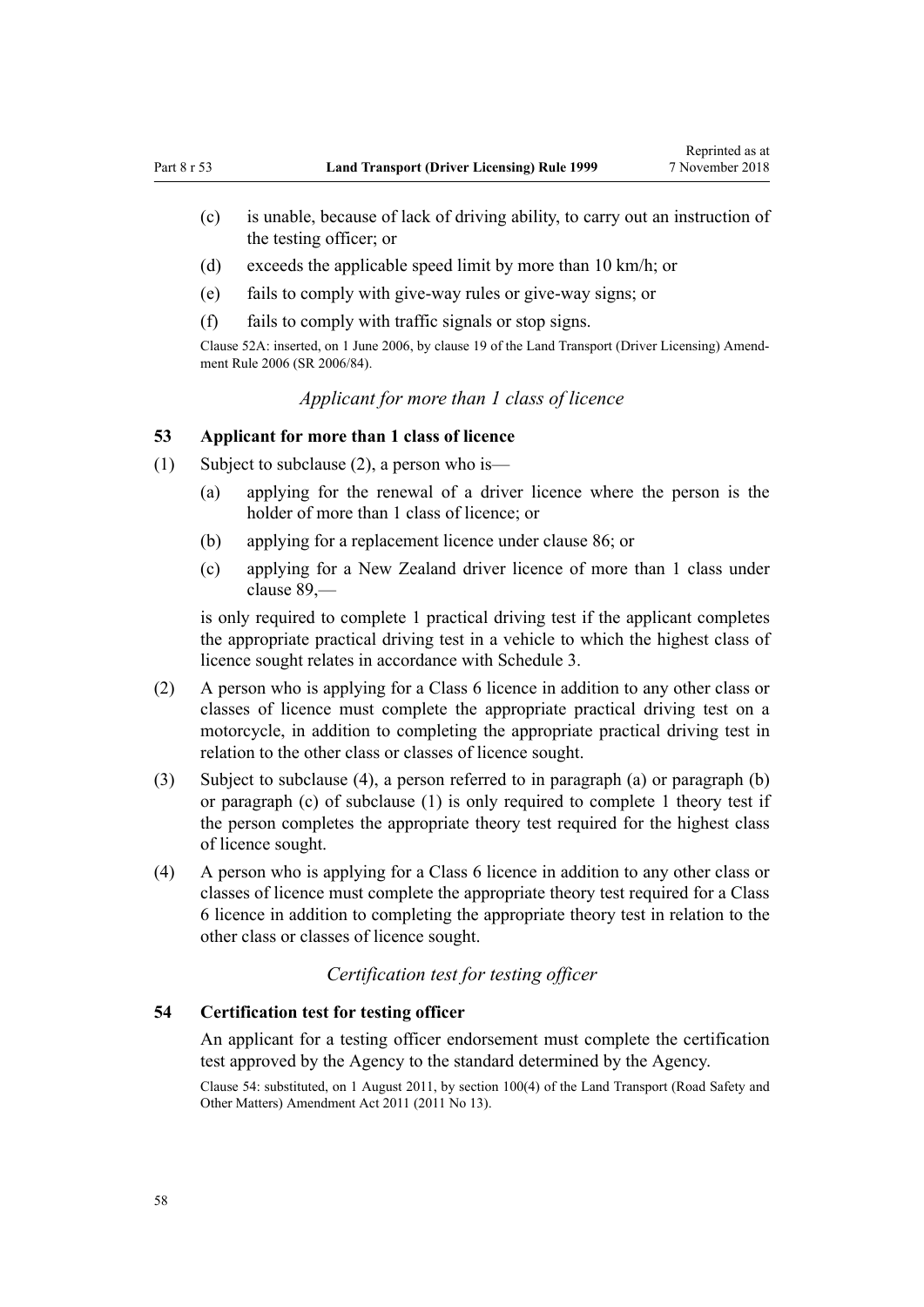*Person taking test must produce identification*

## **55 Person taking test must produce identification**

A person undertaking a test required under this Part must present to the person conducting the test either—

- (a) the person's photographic driver licence or a current temporary driver licence that is accompanied by a form of photographic identification of the applicant that is acceptable to the Agency; or
- (b) in the case of a theory test, identification in the form specified in [clause](#page-22-0) [11\(2\) or 11\(3\).](#page-22-0)

Clause 55(a): amended, on 1 October 2011, by [clause 25\(1\)](http://legislation.govt.nz/pdflink.aspx?id=DLM3956730) of the Land Transport (Driver Licensing) Amendment Rule 2011 (SR 2011/306).

Clause 55(b): amended, on 1 December 2014, by [clause 20](http://legislation.govt.nz/pdflink.aspx?id=DLM6216934) of the Land Transport (Driver Licensing) Amendment Rule 2014 (LI 2014/265).

Clause 55(b): amended, on 1 October 2011, by [clause 25\(2\)](http://legislation.govt.nz/pdflink.aspx?id=DLM3956730) of the Land Transport (Driver Licensing) Amendment Rule 2011 (SR 2011/306).

# **Part 9**

## **Conditions relating to driver licences and endorsements**

# **56 Conditions relating to physical disability**

- (1) The Agency may direct that a person may drive a motor vehicle only if the person complies with 1 or more of the following conditions:
	- (a) the person uses correcting lenses, an occluder covering 1 eye, aids to hearing, or artificial limbs, that the Agency considers are appropriate; or
	- (b) the person drives the vehicle during periods, and under circumstances, that the Agency considers are appropriate given—
		- (i) the person's physical or mental condition at the time of application; or
		- (ii) the outcome of a review of the person's fitness to drive under clause  $77(1)$ ; or
	- (c) the vehicle is specially adapted or has specified features; or
	- (d) the person consults with a health practitioner who is a member of a designated class of health practitioners at intervals specified by the Agency.
- (2) The Agency must notify a person on whose driver licence or endorsement conditions have been imposed under subclause (1) of the rights of appeal given by [section 106](http://legislation.govt.nz/pdflink.aspx?id=DLM435083) of the Act.
- (3) In subclause (1)(d), **designated class of health practitioners** means a class of health practitioners designated by the Agency.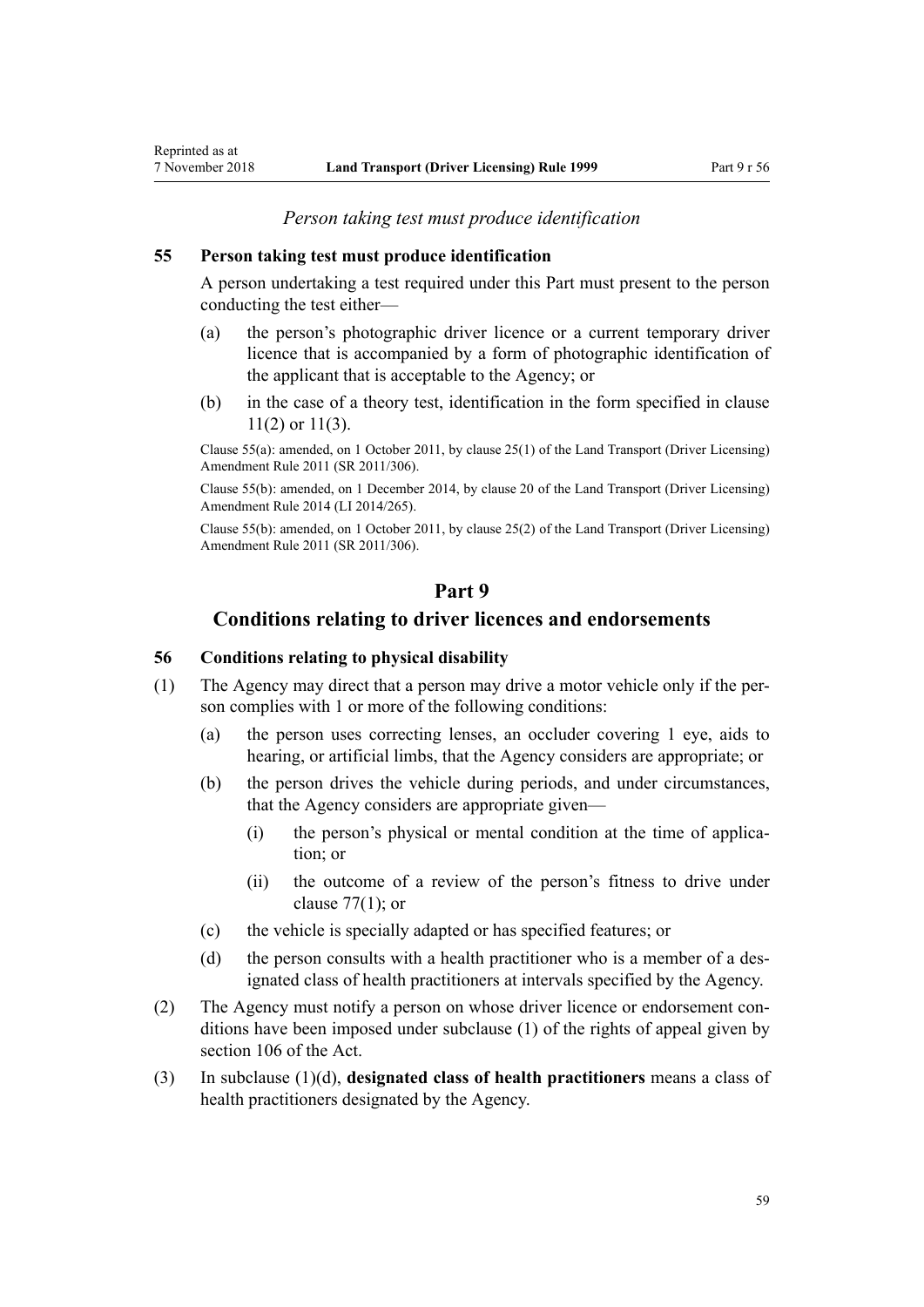<span id="page-59-0"></span>Clause 56(1): amended, on 1 August 2008, by [section 50\(2\)](http://legislation.govt.nz/pdflink.aspx?id=DLM1313622) of the Land Transport Management Amendment Act 2008 (2008 No 47).

Clause  $56(1)(a)$ : amended, on 1 August 2008, by section  $50(2)$  of the Land Transport Management Amendment Act 2008 (2008 No 47).

Clause 56(1)(b): amended, on 1 August 2008, by [section 50\(2\)](http://legislation.govt.nz/pdflink.aspx?id=DLM1313622) of the Land Transport Management Amendment Act 2008 (2008 No 47).

Clause 56(1)(d): replaced, on 7 November 2018, by [section 21](http://legislation.govt.nz/pdflink.aspx?id=DLM6984133) of the Land Transport Amendment Act 2016 (2016 No 77).

Clause 56(2): amended, on 1 August 2008, by [section 50\(2\)](http://legislation.govt.nz/pdflink.aspx?id=DLM1313622) of the Land Transport Management Amendment Act 2008 (2008 No 47).

Clause 56(3): inserted, on 7 November 2018, by [section 21](http://legislation.govt.nz/pdflink.aspx?id=DLM6984133) of the Land Transport Amendment Act 2016 (2016 No 77).

## **57 Condition imposed on Class 1R licence in relation to driving motor vehicle with automatic transmission**

The Agency must impose a condition on a person's Class 1R licence permitting the person to drive only a motor vehicle with an automatic transmission if, when obtaining a Class 1R licence, the person passes the restricted licence test under [clause 48](#page-55-0) in a motor vehicle with an automatic transmission.

Clause 57: substituted, on 1 June 2006, by [clause 20](http://legislation.govt.nz/pdflink.aspx?id=DLM376111) of the Land Transport (Driver Licensing) Amendment Rule 2006 (SR 2006/84).

Clause 57: amended, on 1 August 2011, by [section 100\(4\)](http://legislation.govt.nz/pdflink.aspx?id=DLM3231293) of the Land Transport (Road Safety and Other Matters) Amendment Act 2011 (2011 No 13).

Clause 57: amended, on 1 August 2008, by [section 50\(2\)](http://legislation.govt.nz/pdflink.aspx?id=DLM1313622) of the Land Transport Management Amendment Act 2008 (2008 No 47).

## **57A Transitional provision for condition relating to automatic transmission vehicle**

- (1) In the case of an existing driver licence of a driver who is 80 years of age or over, a condition that the person is permitted to drive only a vehicle with automatic transmission, imposed as a result of passing a driving test in a vehicle with automatic transmission,—
	- (a) does not apply unless subclause (2) also applies; and
	- (b) must be removed from the driver licence of the applicant when he or she renews or replaces his or her licence unless subclause (2) applies.
- (2) Despite subclause (1), a driver who is 80 years of age or over who renews or replaces his or her driver licence may be subject to a condition imposed on medical grounds that allows that person to drive only a motor vehicle with an automatic transmission.

Clause 57A: inserted, on 1 June 2006, by [clause 20](http://legislation.govt.nz/pdflink.aspx?id=DLM376111) of the Land Transport (Driver Licensing) Amendment Rule 2006 (SR 2006/84).

#### **58 Removal of condition relating to automatic transmission**

A condition under clause 57 must be removed if the person to whom it applies,—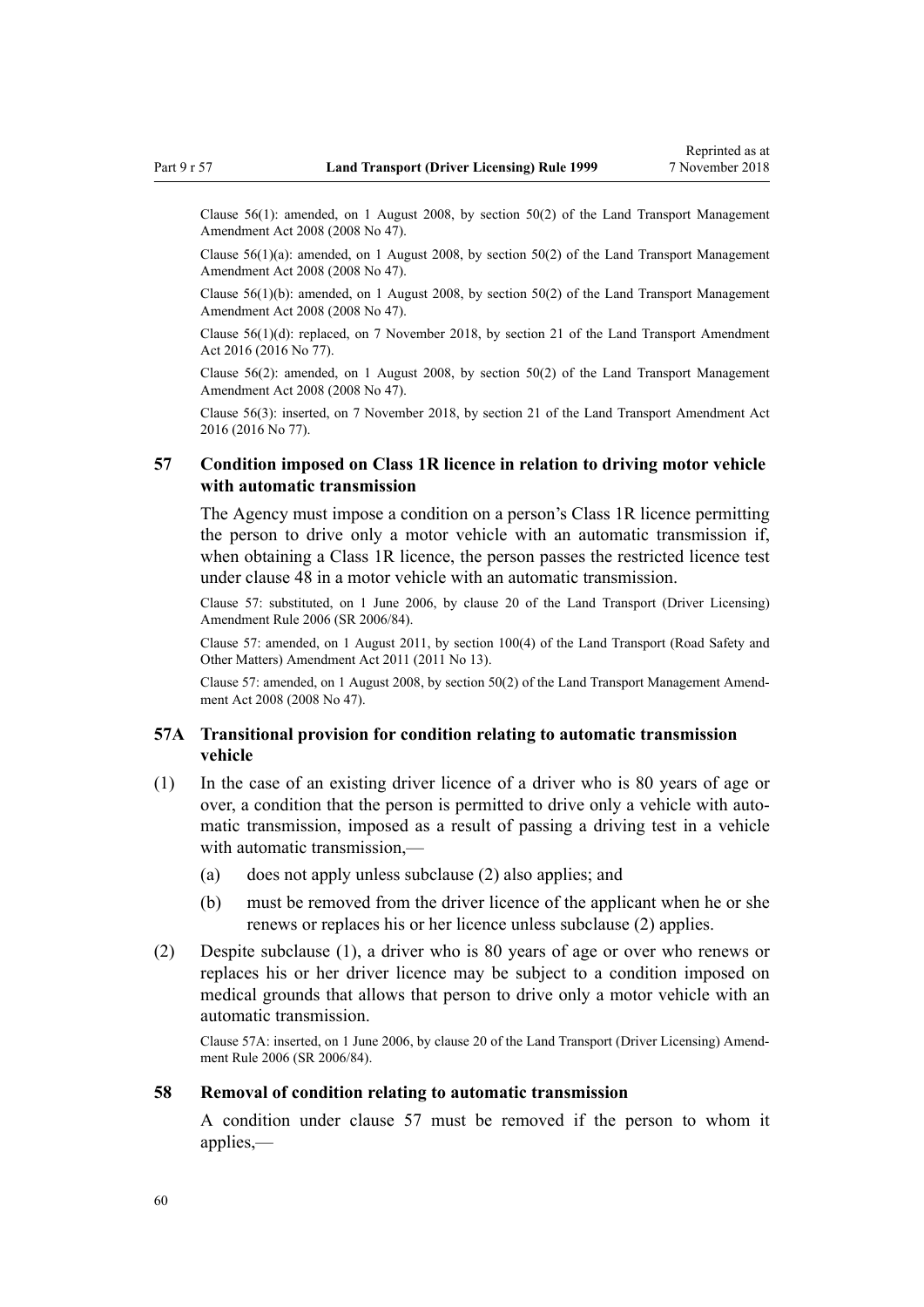- (a) being less than 80 years of age, holds a restricted licence, and passes a full licence test under [clause 48;](#page-55-0) or
- (b) being less than 80 years of age, passes a restricted licence test under [clause 48](#page-55-0) in a motor vehicle with a manual transmission.
- (c) *[Revoked]*

Clause 58(b): amended, on 1 August 2011, by [section 100\(4\)](http://legislation.govt.nz/pdflink.aspx?id=DLM3231293) of the Land Transport (Road Safety and Other Matters) Amendment Act 2011 (2011 No 13).

Clause 58(b): amended, on 1 June 2006, by [clause 21](http://legislation.govt.nz/pdflink.aspx?id=DLM376114) of the Land Transport (Driver Licensing) Amendment Rule 2006 (SR 2006/84).

Clause 58(c): revoked, on 1 June 2006, by [clause 21](http://legislation.govt.nz/pdflink.aspx?id=DLM376114) of the Land Transport (Driver Licensing) Amendment Rule 2006 (SR 2006/84).

## **59 Condition relating to automatic transmission not to apply in certain circumstances**

A condition under [clause 57](#page-59-0) does not apply if the person is driving a manual vehicle while accompanied by a person who—

- (a) holds, and has held for at least 2 years, a full licence of a class that authorises that person to drive that vehicle; and
- (b) is in charge of the vehicle; and
- (c) is seated in the front passenger seat or, if there is no front passenger seat available, is seated as close as is practicable to the driver.

# **Part 10**

# **Period of validity of driver licences and endorsements**

# **60 Period of validity of driver licence**

- (1) A driver licence that is obtained or renewed under this rule may be issued for a period of 10 years except that,—
	- (a) if the person is at least 64 years of age but younger than 75 years of age at the date of the issue of the licence, the expiry date specified on the licence must be,—
		- (i) unless subparagraph (ii) applies, the date of the person's 75th birthday:
		- (ii) if the licence is of Class 1L, Class 1R, Class 6L, or Class 6R, 5 years after the date of issue, or the person's 75th birthday, whichever is the earlier:
	- (b) if the person is at least 75 years of age but younger than 80 years of age at the date of the issue of the licence, the expiry date specified on the licence must be the date of the person's 80th birthday: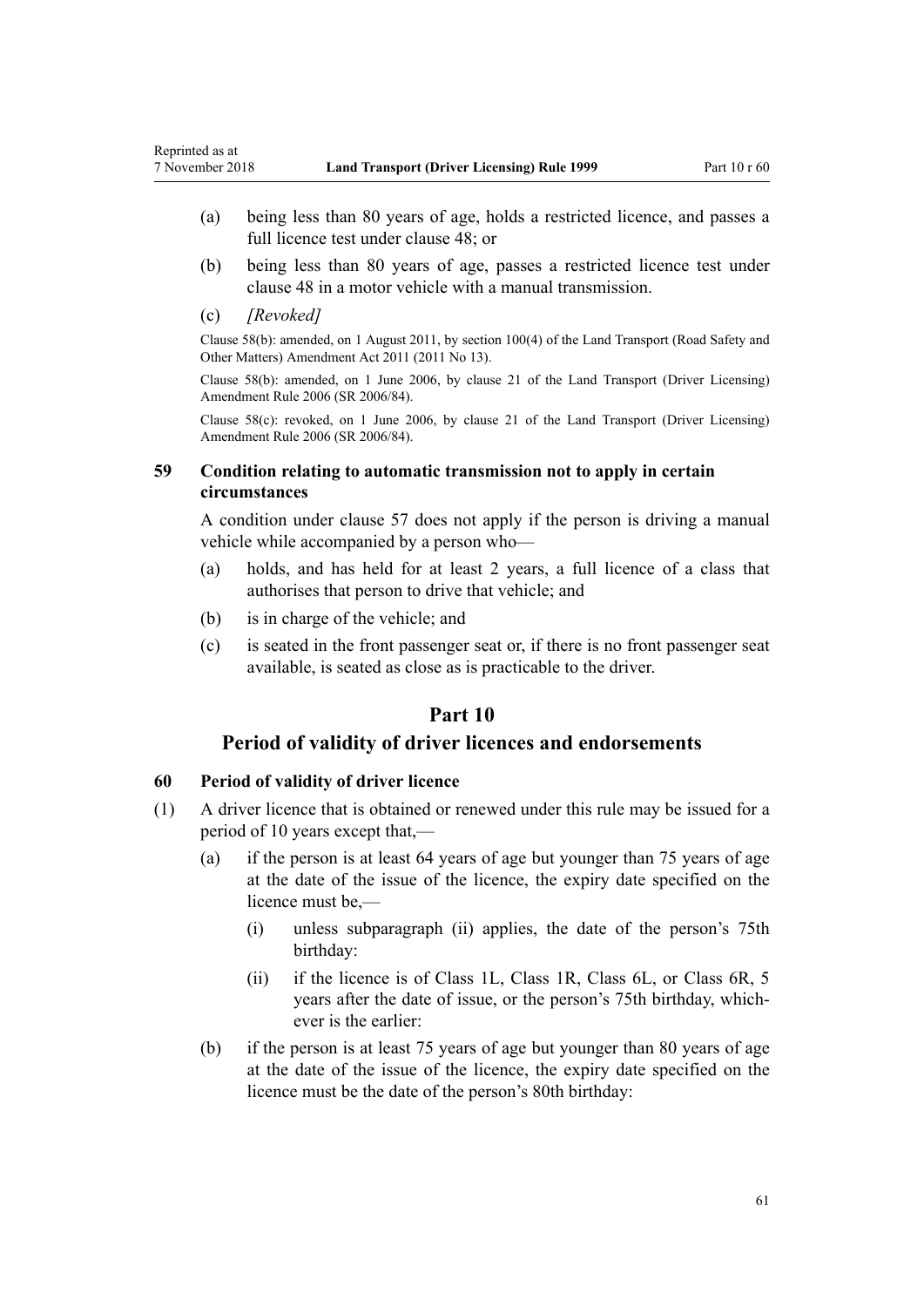- (c) if the person is 80 years of age or over at the date of the issue of the licence, the expiry date specified on the licence must be the next birthday of the applicant that is a whole multiple of 2:
- (ca) if the licence is of Class 1L, Class 1R, Class 6L, or Class 6R, the expiry date for that licence must be 5 years after the date of the issue of the licence:
- (d) if a renewed licence is issued under [clause 67\(5\)](#page-67-0) with an expiry date that is more than 10 years after the date of the issue of the licence, the licence expires on the date specified on the licence.
- (1A) Nothing in subclause (1)(ca) applies in a case to which subclause (1)(b) or (c) applies.
- (2) A driver licence that is replaced under this rule must be issued with an expiry date that is the same as the expiry date of the licence being replaced.
- (3) Despite subclause (1), but subject to subclause (3A), the Agency may extend the period of validity of a driver licence for a period not exceeding 1 year.
- (3A) The period of validity of a driver licence of Class 1L, Class 1R, Class 6L, or Class 6R must not be extended beyond the expiry date on the licence unless the holder of the licence passes an appropriate theory test in accordance with clause  $45(1)(b)$ .
- (4) The period of validity of a driver licence is not affected by the holder obtaining a driver licence or endorsement of any other class or type.
- (5) Despite subclause (4), if a person who holds a driver licence obtains an additional licence class or endorsement, the person's existing licence may be reissued with an expiry date in accordance with subclause (1) from the date of issue, but only if the minimum requirements of that application also satisfy the minimum requirements for renewal of the person's existing licence class or classes under [clause 67](#page-67-0).
- (6) Subclause (5) does not apply if the existing licence is of Class 1L, Class 1R, Class 6L, or Class 6R.

Clause 60: replaced, on 1 October 2012, by [clause 26](http://legislation.govt.nz/pdflink.aspx?id=DLM3956515) of the Land Transport (Driver Licensing) Amendment Rule 2011 (SR 2011/306).

Clause  $60(1)(a)$ : replaced, on 1 December 2014, by [clause 21\(1\)](http://legislation.govt.nz/pdflink.aspx?id=DLM6216935) of the Land Transport (Driver Licensing) Amendment Rule 2014 (LI 2014/265).

Clause  $60(1)(ca)$ : inserted, on 1 December 2014, by [clause 21\(2\)](http://legislation.govt.nz/pdflink.aspx?id=DLM6216935) of the Land Transport (Driver Licensing) Amendment Rule 2014 (LI 2014/265).

Clause 60(1A): inserted, on 1 December 2014, by [clause 21\(3\)](http://legislation.govt.nz/pdflink.aspx?id=DLM6216935) of the Land Transport (Driver Licensing) Amendment Rule 2014 (LI 2014/265).

Clause 60(3): replaced, on 1 December 2014, by [clause 21\(4\)](http://legislation.govt.nz/pdflink.aspx?id=DLM6216935) of the Land Transport (Driver Licensing) Amendment Rule 2014 (LI 2014/265).

Clause 60(3A): inserted, on 1 December 2014, by [clause 21\(4\)](http://legislation.govt.nz/pdflink.aspx?id=DLM6216935) of the Land Transport (Driver Licensing) Amendment Rule 2014 (LI 2014/265).

Clause 60(6): inserted, on 1 December 2014, by [clause 21\(5\)](http://legislation.govt.nz/pdflink.aspx?id=DLM6216935) of the Land Transport (Driver Licensing) Amendment Rule 2014 (LI 2014/265).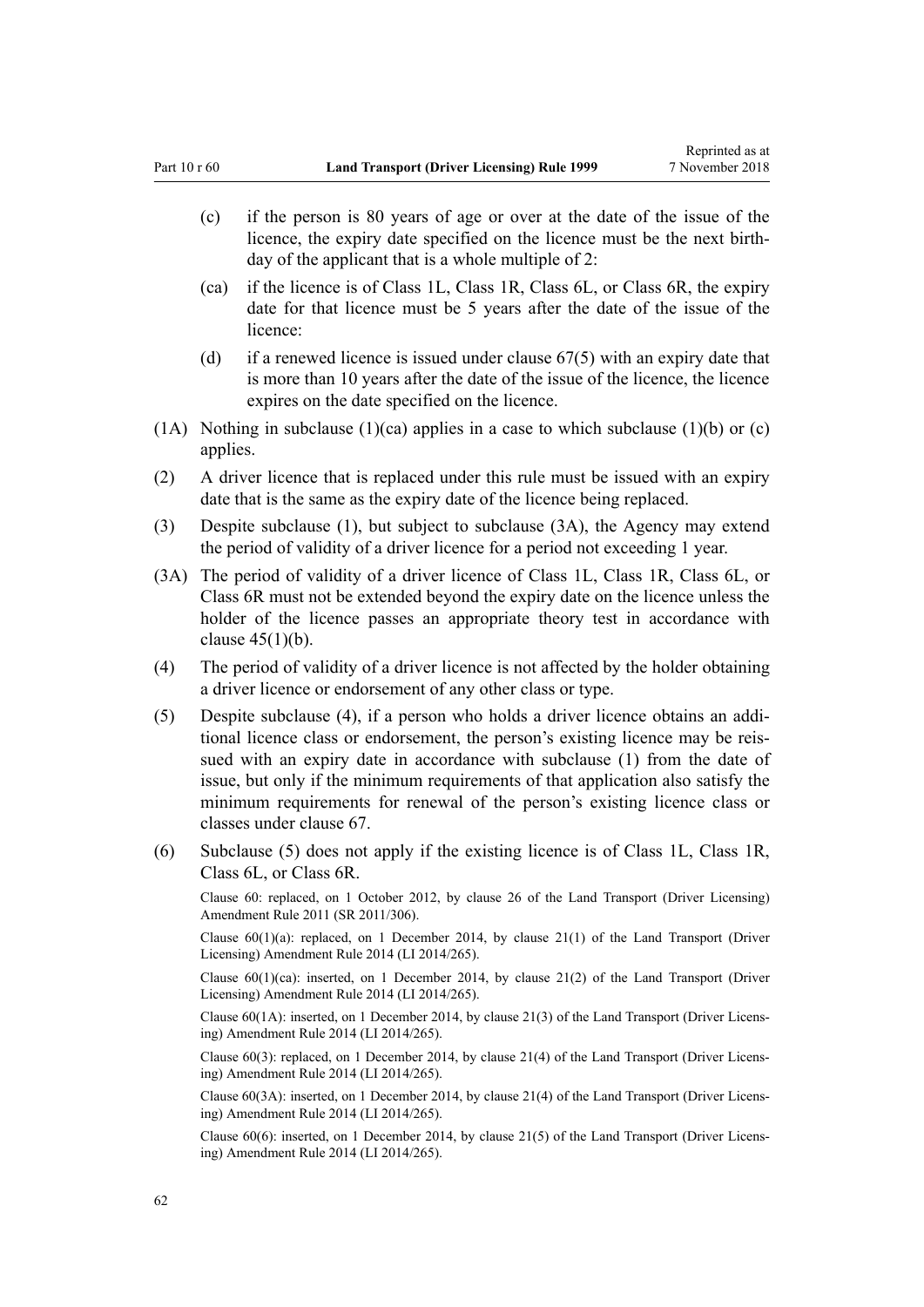<span id="page-62-0"></span>Reprinted as at

## **61 Period of validity of endorsement**

- (1) A dangerous goods endorsement may be issued for a period of 5 years.
- (2) Subject to subclause (3), a passenger, vehicle recovery, driving instructor, or testing officer endorsement may be issued for a period of 1 year or a period of 5 years.
- (3) If a person who holds a passenger, vehicle recovery, driving instructor, or testing officer endorsement obtains an additional endorsement that is a passenger, vehicle recovery, driving instructor, or testing officer endorsement, the additional endorsement expires on the same date as the previous endorsement.
- (4) A special-type vehicle endorsement expires on the same date as the holder's driver licence.

Clause 61: substituted, on 4 October 1999, by [clause 16](http://legislation.govt.nz/pdflink.aspx?id=DLM293684) of the Land Transport (Driver Licensing) Amendment Rule 1999 (SR 1999/302).

# **Part 11**

# **Format of driver licences, driver identification cards, and** "**L**" **(learner) plates**

# **62 Features to verify and protect licence integrity**

A driver licence (other than a temporary driver licence) must have the following features for the purposes of verifying or protecting the integrity of the licence:

- (a) physical characteristics that comply with International Standards Organisation 7810: Identification Cards—Physical Characteristics: 1995:
- (b) the following background colour:
	- (i) for a full driver licence, green:
	- (ii) for a restricted driver licence, yellow:
	- (iii) for a learner driver licence, blue:
	- (iv) for a a limited licence, an alcohol interlock licence, or a zero alcohol licence, such background colour as the Agency considers desirable to protect the integrity of the licence:
	- (v) for a driver licence if the holder holds licences to which 2 or more of paragraphs (i) to (iv) apply, such background colour as the Agency considers desirable to protect the integrity of the licence:
- (c) the words "NEW ZEALAND DRIVER LICENCE":
- (d) the word "LEARNER", if the driver licence is a learner licence:
- (e) the word "LIMITED", if the driver licence is a limited licence issued under [section 105](http://legislation.govt.nz/pdflink.aspx?id=DLM435080) of the Act:
- (f) the word "RESTRICTED", if the driver licence is a restricted licence: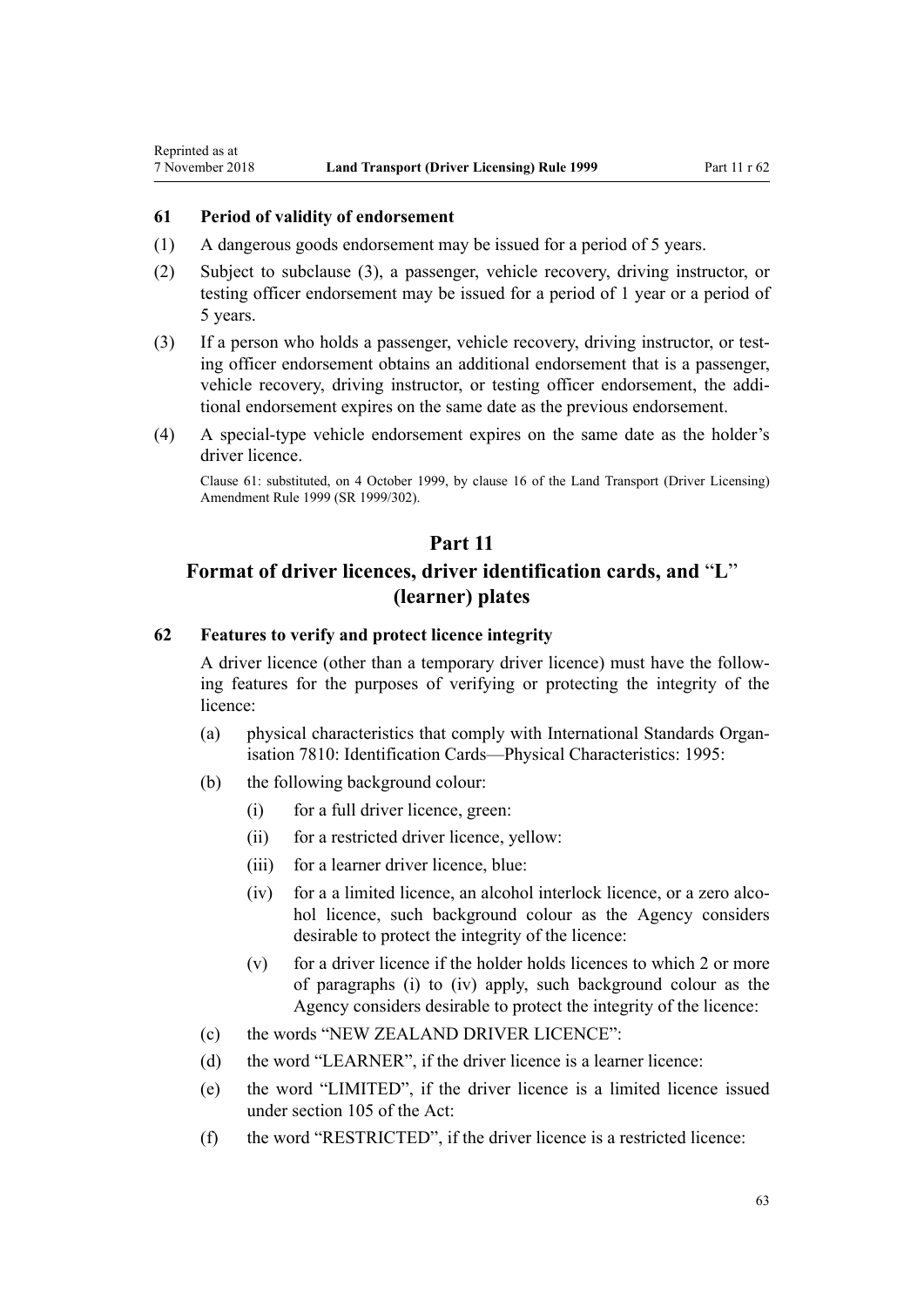- (fa) the words "ALCOHOL INTERLOCK", if the driver licence is an alcohol interlock licence:
- (fb) the words "ZERO ALCOHOL", if the driver licence is a zero alcohol licence:
- (g) an image of the New Zealand Flag:
- (h) a one-dimensional bar code containing the driver licence number, driver licence card number, and a quality control number:
- (i) 1 or more of the following:
	- (i) micro-printing:
	- (ii) special fonts:
	- (iii) a ghosted image of a photographic image:
	- (iv) a holographic image:
- (j) the expiry date of each endorsement held by the holder of the licence.

Clause 62(b)(iv): amended, on 10 September 2012, by [section 100\(2\)](http://legislation.govt.nz/pdflink.aspx?id=DLM3231293) of the Land Transport (Road Safety and Other Matters) Amendment Act 2011 (2011 No 13).

Clause  $62(b)(iv)$ : amended, on 1 August 2008, by [section 50\(2\)](http://legislation.govt.nz/pdflink.aspx?id=DLM1313622) of the Land Transport Management Amendment Act 2008 (2008 No 47).

Clause  $62(b)(v)$ : amended, on 1 August 2008, by [section 50\(2\)](http://legislation.govt.nz/pdflink.aspx?id=DLM1313622) of the Land Transport Management Amendment Act 2008 (2008 No 47).

Clause 62(e): amended, on 1 October 2012, by [clause 27](http://legislation.govt.nz/pdflink.aspx?id=DLM3956517) of the Land Transport (Driver Licensing) Amendment Rule 2011 (SR 2011/306).

Clause 62(fa): inserted, on 10 September 2012, by [section 100\(2\)](http://legislation.govt.nz/pdflink.aspx?id=DLM3231293) of the Land Transport (Road Safety and Other Matters) Amendment Act 2011 (2011 No 13).

Clause 62(fb): inserted, on 10 September 2012, by [section 100\(2\)](http://legislation.govt.nz/pdflink.aspx?id=DLM3231293) of the Land Transport (Road Safety and Other Matters) Amendment Act 2011 (2011 No 13).

#### **63 Form of driver licence**

- (1) A driver licence must, at the discretion of the Agency, display the following information on either the front or back of the licence:
	- (a) the word "LEARNER", if the driver licence is a learner licence:
	- (b) the word "RESTRICTED", if the driver licence is a restricted licence:
	- (c) either the word "LEARNER" or the word "RESTRICTED", if the holder holds 2 or more of those driver licences:
	- (ca) the words "ALCOHOL INTERLOCK", if the driver licence is an alcohol interlock licence:
	- (cb) the words "ZERO ALCOHOL", if the driver licence is a zero alcohol licence:
	- (d) the word "LIMITED", if the driver licence is a limited licence issued under [section 105](http://legislation.govt.nz/pdflink.aspx?id=DLM435080) of the Act:
	- (e) the holder's signature: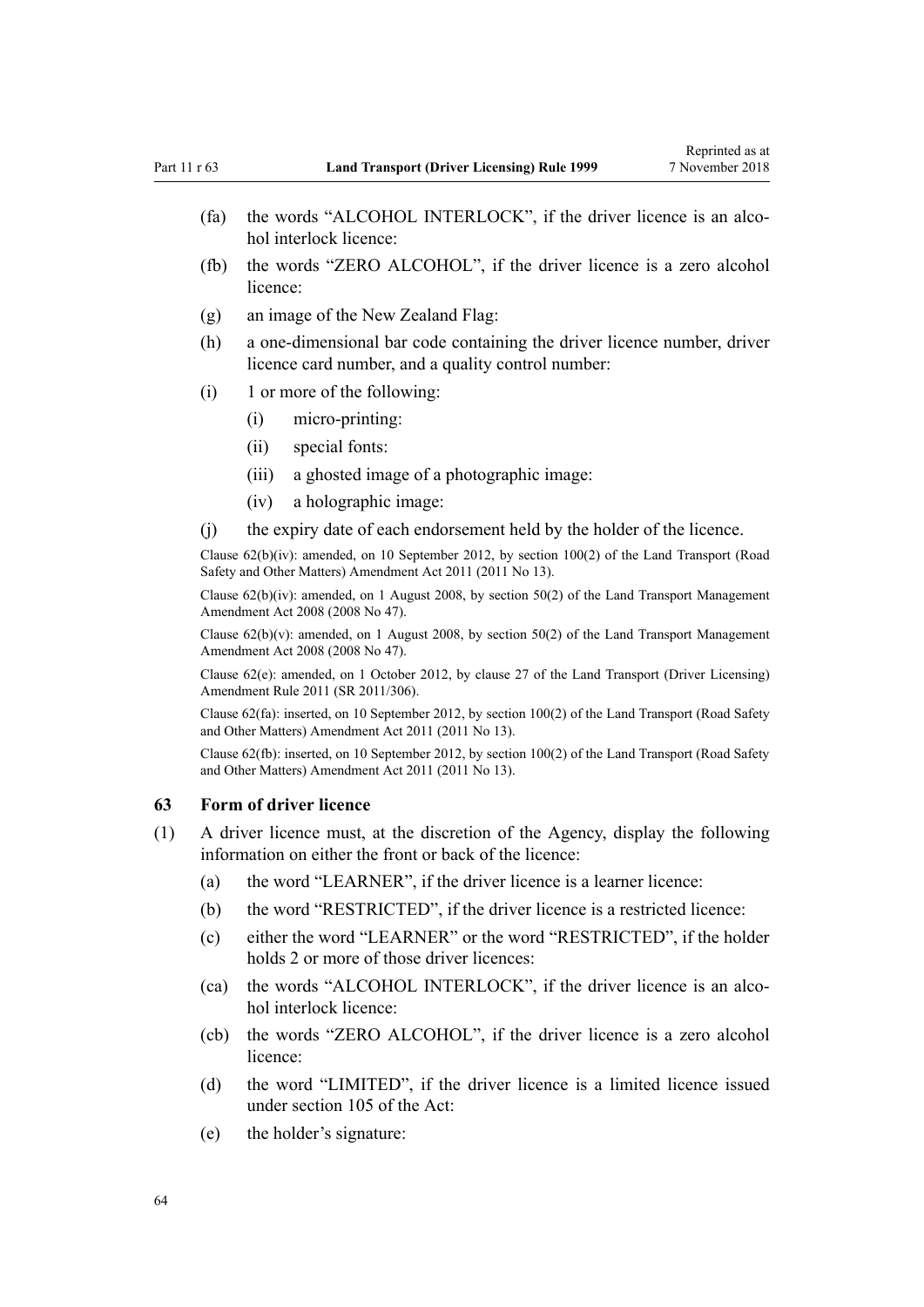- (f) the original date on which the driver licence is issued:
- (fa) the date or dates of expiry of the licence class or classes:
- (g) the expiry date of each endorsement held by the holder of the licence:
- (h) the holder's current address, if requested by the holder:
- (i) the classes to which the licence applies and the endorsements issued to the holder:
- (j) an indication of any condition the holder must comply with while driving a motor vehicle:
- (k) the word "DONOR", if the holder has indicated a willingness to be an organ donor:
- (l) a one-dimensional bar code containing the driver licence number, driver licence card number, and a production quality control number.
- (2) A driver licence must display the following information on the front of the licence:
	- (a) the words "NEW ZEALAND DRIVER LICENCE":
	- (b) an image of the New Zealand flag:
	- (c) a photographic image of the holder:
	- (d) the holder's full name, unless it is impracticable to display the name in full:
	- (e) the holder's date of birth:
	- (f) *[Revoked]*
	- (g) the driver licence number and driver licence card version number.
- (3) The Agency may require that anti-counterfeiting security features be included on a driver licence if the Agency considers it necessary.
- (4) An endorsement must be indicated on a driver licence in the following way:
	- (a) for all endorsements other than a driving instructor endorsement, by the appropriate single letter specified in [Schedule 4](#page-113-0):
	- (b) for a driving instructor endorsement, by the single letter specified in [Schedule 4](#page-113-0) followed by the appropriate driver licence class number specified in [Schedule 3.](#page-110-0)

Clause 63: substituted, on 1 October 2011, by [clause 28](http://legislation.govt.nz/pdflink.aspx?id=DLM3956732) of the Land Transport (Driver Licensing) Amendment Rule 2011 (SR 2011/306).

Clause 63(1)(ca): inserted, on 10 September 2012, by [section 100\(2\)](http://legislation.govt.nz/pdflink.aspx?id=DLM3231293) of the Land Transport (Road Safety and Other Matters) Amendment Act 2011 (2011 No 13).

Clause 63(1)(cb): inserted, on 10 September 2012, by [section 100\(2\)](http://legislation.govt.nz/pdflink.aspx?id=DLM3231293) of the Land Transport (Road Safety and Other Matters) Amendment Act 2011 (2011 No 13).

Clause  $63(1)(e)$ : amended, on 1 December 2014, by [clause 22\(1\)](http://legislation.govt.nz/pdflink.aspx?id=DLM6216936) of the Land Transport (Driver Licensing) Amendment Rule 2014 (LI 2014/265).

Clause  $63(1)(fa)$ : inserted, on 1 December 2014, by [clause 22\(2\)](http://legislation.govt.nz/pdflink.aspx?id=DLM6216936) of the Land Transport (Driver Licensing) Amendment Rule 2014 (LI 2014/265).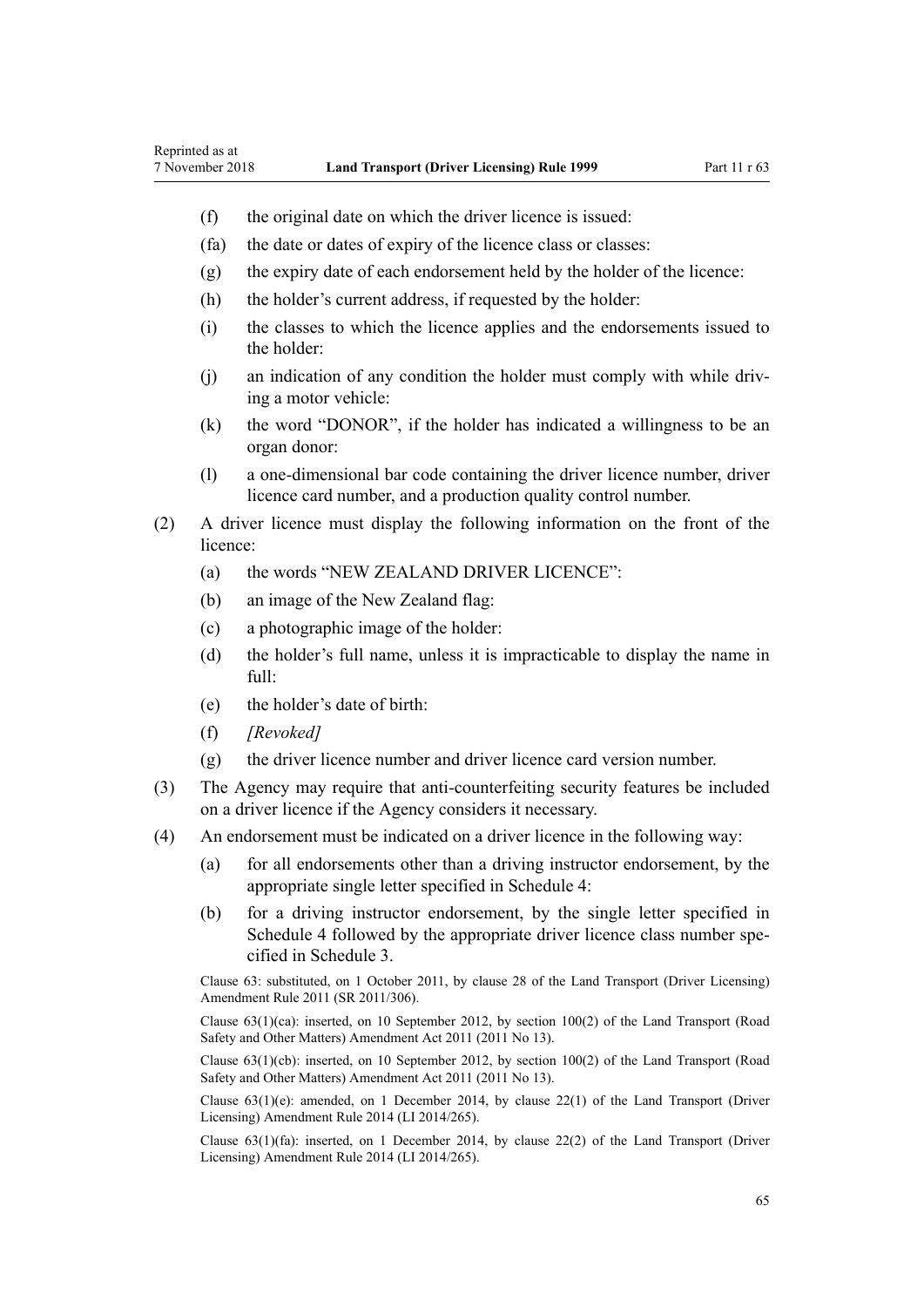Clause 63(2)(d): replaced, on 1 November 2012, by [clause 8](http://legislation.govt.nz/pdflink.aspx?id=DLM4773440) of the Land Transport (Driver Licensing) Amendment Rule 2012 (SR 2012/302).

Clause  $63(2)(f)$ : revoked, on 1 December 2014, by [clause 22\(3\)](http://legislation.govt.nz/pdflink.aspx?id=DLM6216936) of the Land Transport (Driver Licensing) Amendment Rule 2014 (LI 2014/265).

#### **64 Form of temporary driver licence**

- (1) A temporary driver licence must be—
	- (a) printed on paper; and
	- (b) signed by the holder; and
	- (c) authenticated by a licensing agent.
- (2) A temporary driver licence must display the following on the front of the licence:
	- (a) the words "TEMPORARY NEW ZEALAND DRIVER LICENCE":
	- (b) the holder's name:
	- (c) the holder's date of birth:
	- (ca) the date on which the driver licence is issued:
	- (d) the date on which the driver licence expires:
	- (e) the driver licence number and driver licence card number (if known):
	- (f) the classes of driver licence and types of endorsement issued to the holder:
	- (g) an indication of any condition the holder must comply with while driving a motor vehicle.
- (3) *[Revoked]*
- (4) *[Revoked]*

Clause 64(2)(ca): inserted, on 1 June 2006, by [clause 23](http://legislation.govt.nz/pdflink.aspx?id=DLM376116) of the Land Transport (Driver Licensing) Amendment Rule 2006 (SR 2006/84).

Clause 64(3): revoked, on 1 October 2011, by [clause 29](http://legislation.govt.nz/pdflink.aspx?id=DLM3956734) of the Land Transport (Driver Licensing) Amendment Rule 2011 (SR 2011/306).

Clause 64(4): revoked, on 1 October 2011, by [clause 29](http://legislation.govt.nz/pdflink.aspx?id=DLM3956734) of the Land Transport (Driver Licensing) Amendment Rule 2011 (SR 2011/306).

#### **65 Form of driver identification card**

- (1) A driver identification card must be 105 mm high and 80 mm wide.
- (2) A driver identification card must display the following on the front of the card:
	- (a) a photographic image of the holder:
	- (b) the holder's unique identifier:
	- (c) a list of the endorsements held by the holder for which a driver identification card is required:
	- (d) the expiry date of the driver identification card.
- (3) A driver identification card must display the following on the back of the card: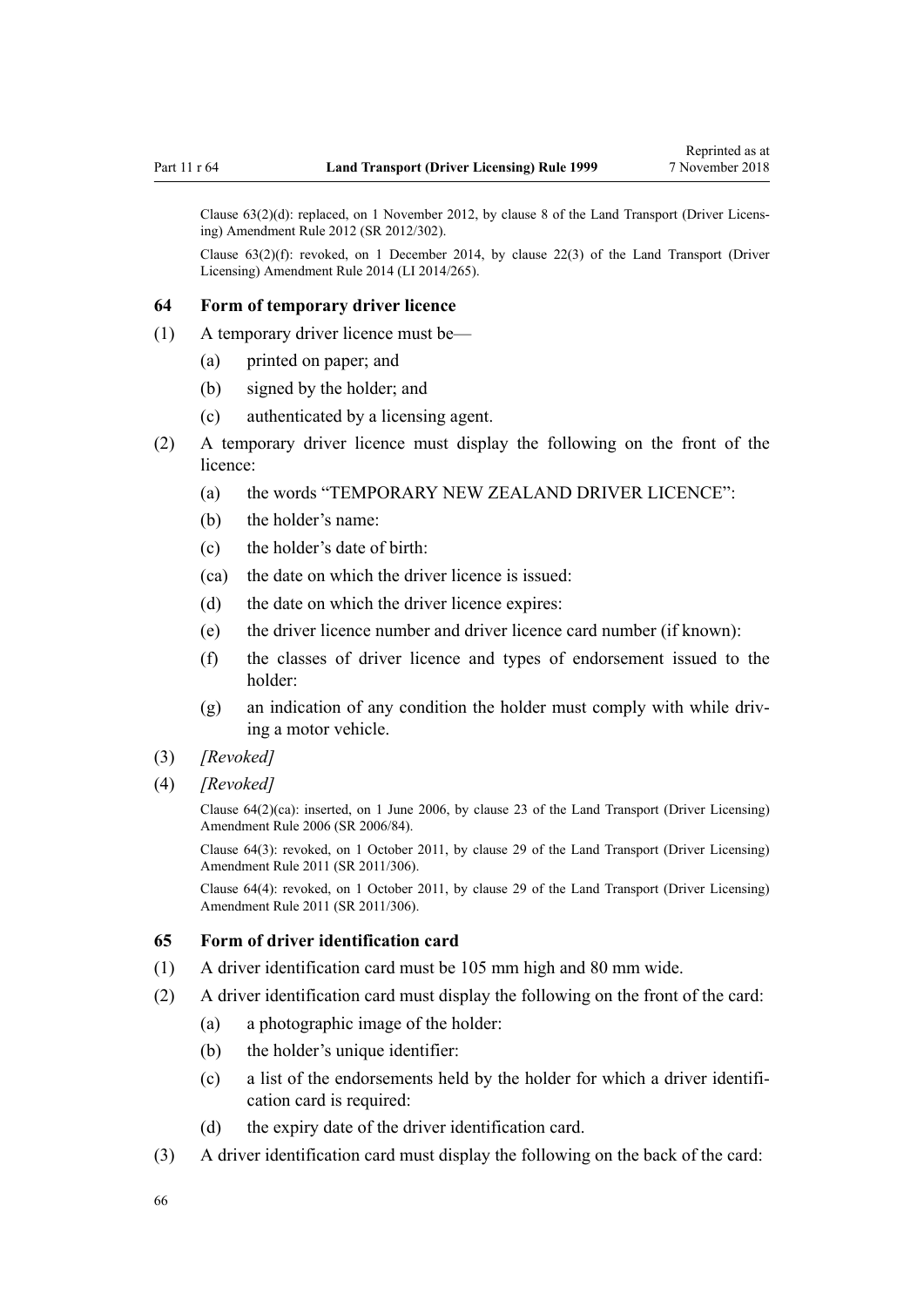(a) the holder's name:

Reprinted as at

- (b) the licence number on the holder's driver licence:
- (c) the expiry date of each endorsement covered by the driver identification card:
- (d) an indication of any conditions with which the holder must comply when undertaking an activity for which an endorsement covered by the driver identification card is required.
- (4) A driver identification card may include 1 or more of the features specified in [clause 62\(i\)](#page-62-0).
- (5) An endorsement must be indicated on a driver identification card by the appropriate single letter specified in [Schedule 4](#page-113-0).

## **66 Form of** "**L**" **plate**

- (1) An "L" plate must—
	- (a) be a rectangle with sides at least 150 mm high and 110 mm wide; and
	- (b) display the capital letter "L", in black, on a yellow background.
- (2) The letter "L" must—
	- (a) be at least 100 mm high; and
	- (b) be at least 60 mm wide.
- (3) The width of each line of the letter "L" must be at least 20 mm.
- (4) An "L" plate must be positioned—
	- (a) so that it does not obstruct the driver's field of vision; and
	- (b) so that it is visible at a distance of 50 m in daylight.
- (5) An "L" plate must be attached in the following way:
	- (a) in the case of a motorcycle, moped, or all-terrain vehicle, by attaching it to the rear of the vehicle:
	- (b) in the case of a vehicle for which a Class 1 licence is required, other than a moped or an all-terrain vehicle, by attaching 1 plate visible to the front of the vehicle and another plate visible to the rear.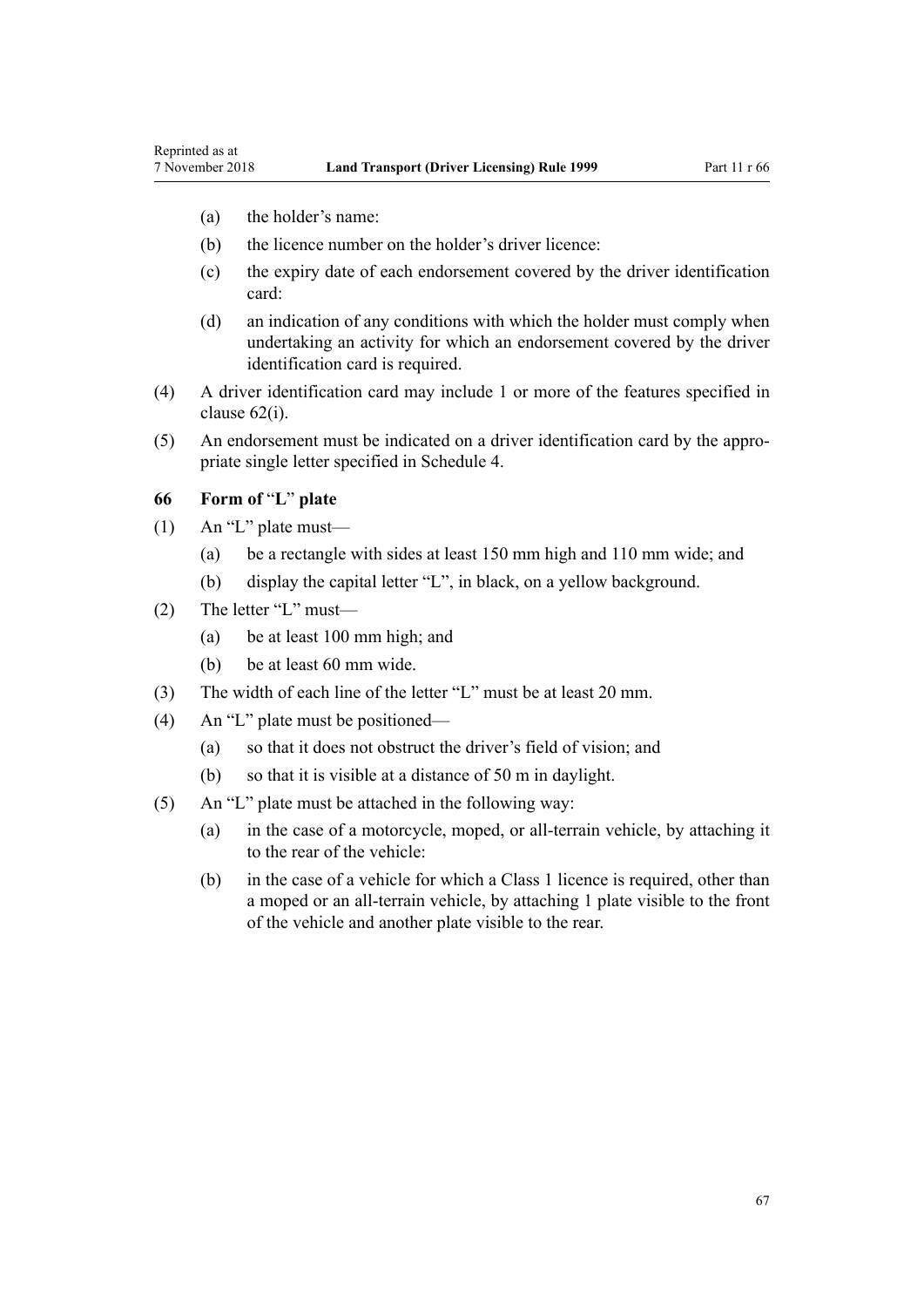# **Part 12**

# <span id="page-67-0"></span>**Renewal, replacement, and reinstatement of driver licences and endorsements**

Part 12 heading: amended, on 16 January 2006, by [section 95\(12\)](http://legislation.govt.nz/pdflink.aspx?id=DLM353501) of the Land Transport Amendment Act 2005 (2005 No 77).

## *Renewal of driver licence*

## **67 Renewal of driver licence**

- (1) The Agency may, from time to time, on the application of the holder of a licence, renew the licence.
- (1A) The application may be made,—
	- (a) in the case of a licence of Class 1L, Class 1R, Class 6L, or Class 6R,—
		- (i) unless subparagraph (ii) applies, on or after the expiry date:
		- (ii) if the person is renewing a licence for a period beyond the person's 75th birthday, before or after the expiry of the licence; and
	- (b) in any other case, before or after the expiry of the licence.
- (2) A person is entitled to have his or her driver licence renewed if the person—
	- (a) makes an application in accordance with [Part 3](#page-21-0); and
	- (b) if the application is for the renewal of a licence of any of Classes 2, 3, 4, or 5, produces a medical certificate in accordance with [clause 44](#page-52-0); and
	- (c) is renewing the licence for a period beyond the person's 75th birthday and the person produces a medical certificate in accordance with [clause](#page-52-0) [44;](#page-52-0) and
	- (d) passes the on-road safety test, if referred for the test under [clause 44B;](#page-53-0) and
	- (e) in the case of a licence (excluding a Class 6 licence) that has been expired for more than 5 years, passes—
		- (i) the appropriate theory test under [clause 45](#page-54-0) for the highest class of driver licence that the person is applying to renew; and
		- (ii) the appropriate practical driving test for the highest class of driver licence that the person is applying to renew in accordance with [clauses 48](#page-55-0) and [51](#page-56-0) or successfully completes a course approved under [clause 93](#page-91-0); and
	- (f) in the case of a Class 6 licence that has been expired for more than 5 years, passes—
		- (i) the theory test for Class 6 under clause  $45(1)$ ; and
		- (ii) the practical driving test for Class 6 under [clause 48](#page-55-0).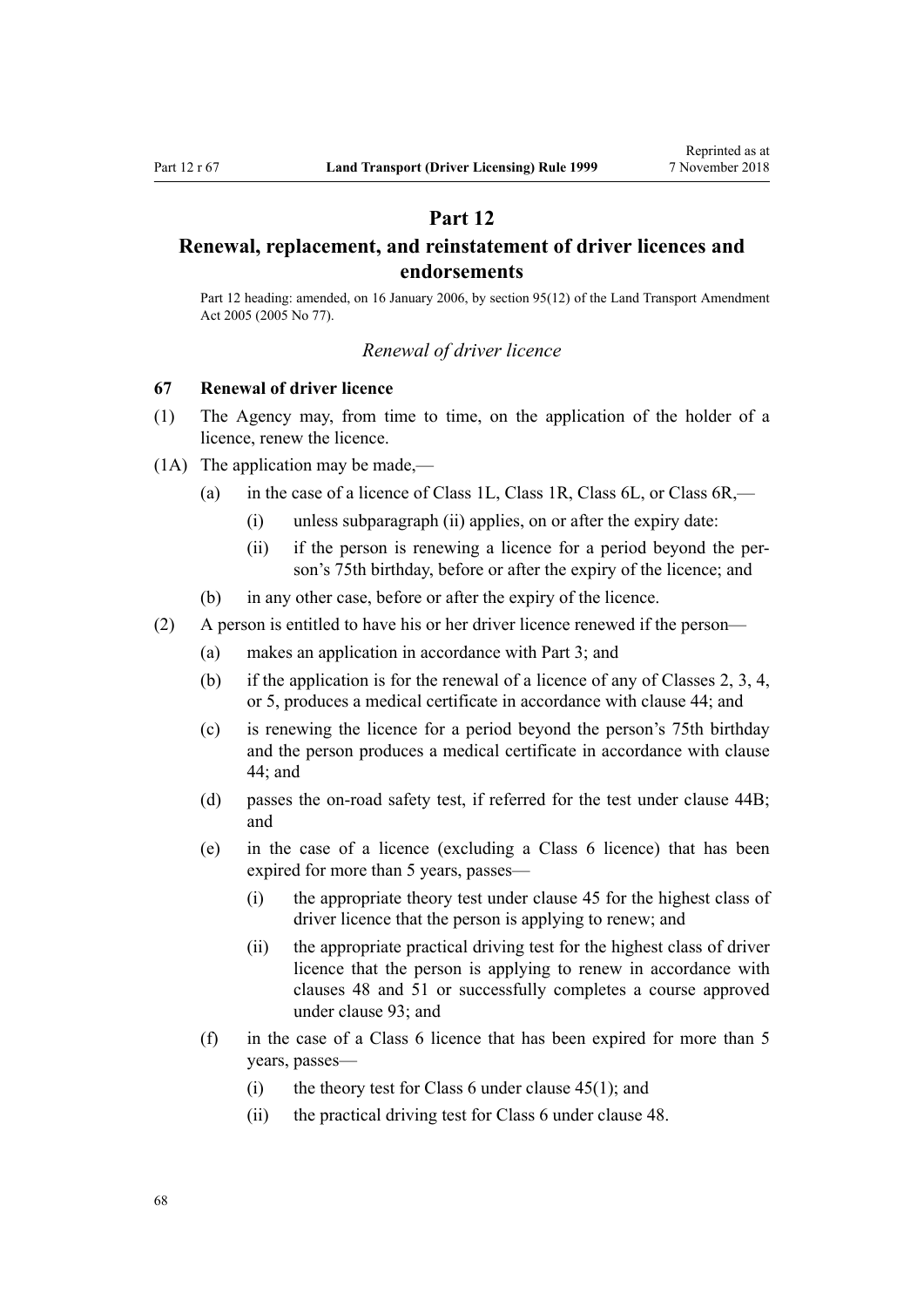- (2A) A person who has been overseas for 5 years or more does not have to comply with subclause  $(2)(e)$  or  $(f)$ , if the person can provide evidence of being licensed to drive (whether in New Zealand or overseas) within the period of 5 years immediately preceding the date of the application.
- (2B) Unless subclause (2)(e) or (f) applies or the person is required to pass a theory test under clause  $67A(2)(f)$  or (g) or the person is renewing a licence for a period beyond the person's 75th birthday, a person whose Class 1L, Class 1R, Class 6L, or Class 6R licence has expired, or reached its expiry date, must pass an appropriate theory test in accordance with clause  $45(1)(b)$  for the class of licence the person is applying to renew.
- (3) If a person to whom subclause  $(2)(e)$  applies complies with subclause  $(2)(e)(i)$ , the person's driver licence may be renewed subject to the condition specified in clause  $16(1)(a)$ .
- (4) A condition imposed under subclause (3) continues in force until the person to whom it applies complies with subclause  $(2)(e)(ii)$ .
- (4A) If a person to whom subclause (2)(f) applies complies with subclause (2)(f)(i), that person may be issued with a Class 6L licence, subject to the conditions specified in clause  $16(1)(d)$ .
- (5) A renewed driver licence may be issued with a new expiry date that would have applied had the licence been renewed on the expiry date if the licence is renewed,—
	- (a) in the case of a driver who is 74 years of age or over, not more than 6 months before the expiry date; and
	- (b) in all other cases, not more than 60 days before the expiry date.

Clause 67(1): replaced, on 1 December 2014, by [clause 23\(1\)](http://legislation.govt.nz/pdflink.aspx?id=DLM6216937) of the Land Transport (Driver Licensing) Amendment Rule 2014 (LI 2014/265).

Clause 67(1A): inserted, on 1 December 2014, by [clause 23\(1\)](http://legislation.govt.nz/pdflink.aspx?id=DLM6216937) of the Land Transport (Driver Licensing) Amendment Rule 2014 (LI 2014/265).

Clause  $67(2)(a)$ : replaced, on 1 December 2014, by clause  $23(2)$  of the Land Transport (Driver Licensing) Amendment Rule 2014 (LI 2014/265).

Clause  $67(2)(c)$ : substituted, on 1 October 2011, by [clause 30\(1\)](http://legislation.govt.nz/pdflink.aspx?id=DLM3956735) of the Land Transport (Driver Licensing) Amendment Rule 2011 (SR 2011/306).

Clause 67(2)(d): substituted, on 4 December 2006, by [clause 10\(1\)](http://legislation.govt.nz/pdflink.aspx?id=DLM386151) of the Land Transport (Driver Licensing) Amendment Rule (No 2) 2006 (SR 2006/152).

Clause  $67(2)(e)$ : substituted, on 4 December 2006, by [clause 10\(1\)](http://legislation.govt.nz/pdflink.aspx?id=DLM386151) of the Land Transport (Driver Licensing) Amendment Rule (No 2) 2006 (SR 2006/152).

Clause  $67(2)(f)$ : substituted, on 4 December 2006, by clause  $10(1)$  of the Land Transport (Driver Licensing) Amendment Rule (No 2) 2006 (SR 2006/152).

Clause  $67(2)(f)(ii)$ : amended, on 1 August 2011, by [section 100\(4\)](http://legislation.govt.nz/pdflink.aspx?id=DLM3231293) of the Land Transport (Road Safety and Other Matters) Amendment Act 2011 (2011 No 13).

Clause 67(2A): substituted, on 1 October 2011, by [clause 30\(2\)](http://legislation.govt.nz/pdflink.aspx?id=DLM3956735) of the Land Transport (Driver Licensing) Amendment Rule 2011 (SR 2011/306).

Clause 67(2B): inserted, on 1 December 2014, by [clause 23\(3\)](http://legislation.govt.nz/pdflink.aspx?id=DLM6216937) of the Land Transport (Driver Licensing) Amendment Rule 2014 (LI 2014/265).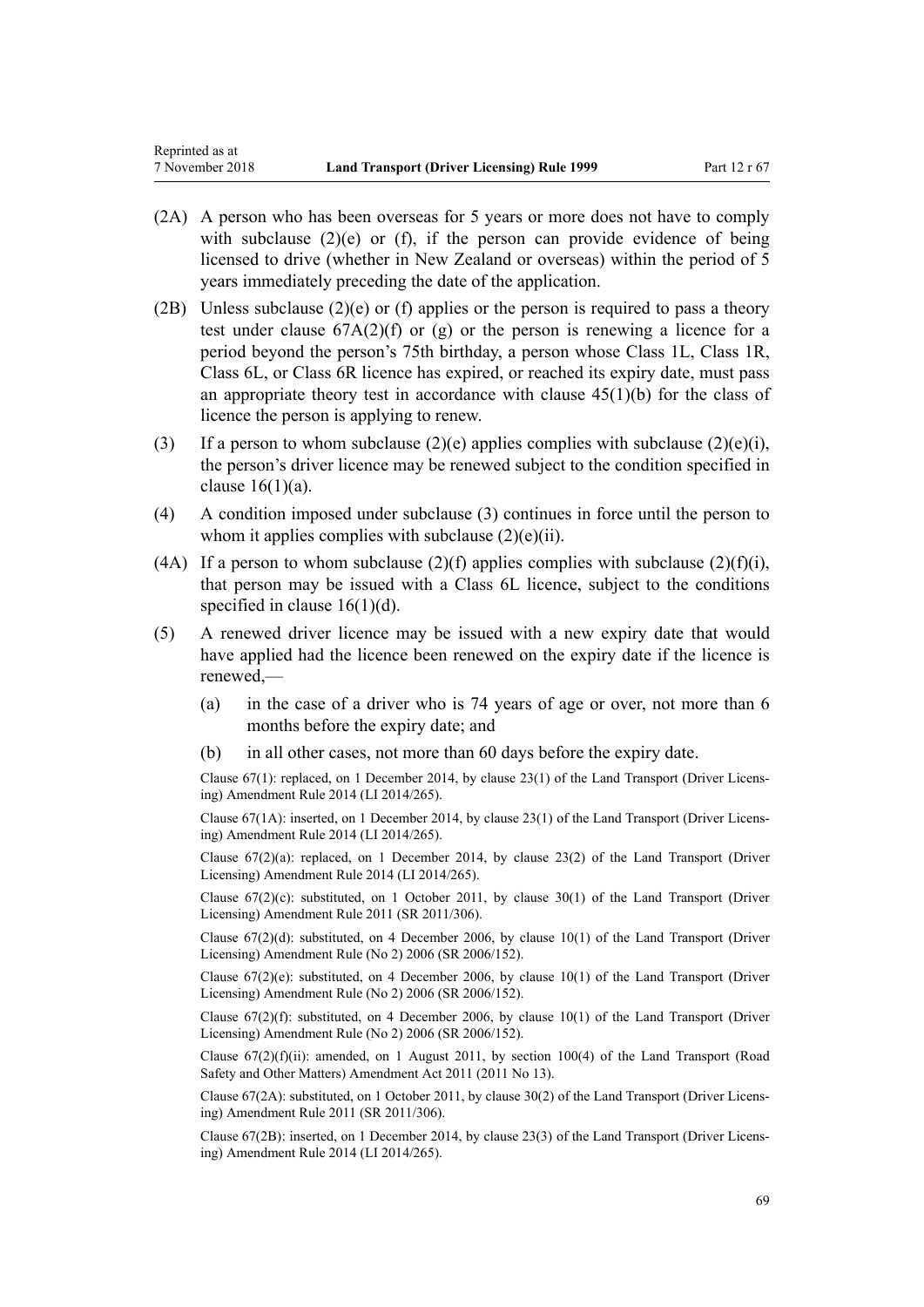<span id="page-69-0"></span>Clause 67(4A): inserted, on 1 June 2006, by [clause 24\(3\)](http://legislation.govt.nz/pdflink.aspx?id=DLM376117) of the Land Transport (Driver Licensing) Amendment Rule 2006 (SR 2006/84).

Clause 67(5): substituted, on 1 June 2006, by [clause 24\(3\)](http://legislation.govt.nz/pdflink.aspx?id=DLM376117) of the Land Transport (Driver Licensing) Amendment Rule 2006 (SR 2006/84).

## **67A Reinstatement of driver licence with respect to those who have been disqualified for more than 12 months after end of disqualification**

- (1) The Agency may, from time to time, on the application of a person who has been disqualified for more than 12 months, reinstate that person's licence.
- (2) A person is entitled to have his or her driver licence reinstated if—
	- (a) the person has served their disqualification, and there are no further subsequent periods of disqualification left to serve as of the date of application; and
	- (b) the person complies with clause  $67(2)(a)$ ; and
	- (c) the person is applying for reinstatement of a licence for a period beyond the person's 75th birthday and the person produces a medical certificate in accordance with [clause 44](#page-52-0); and
	- (d) the person passes the on-road safety test, if referred for the test under [clause 44B;](#page-53-0) and
	- (e) in the case of an applicant for a licence of any of Classes 2, 3, 4, or 5, the person produces a medical certificate in accordance with [clause 44](#page-52-0); and
	- (f) in the case of an applicant for a licence of any of—
		- $(i)$  Classes 1, 2, 3, 4, or 5, the person passes—
			- (A) the appropriate theory test under [clause 45](#page-54-0) for the highest class of driver licence the person is applying to reinstate; and
			- (B) the appropriate practical driving test for the highest class of driver licence the person is applying to reinstate in accordance with [clauses 48](#page-55-0) and [51;](#page-56-0) or
		- (ii) Classes 2, 3, 4, and 5, the person completes a course approved under [clause 93](#page-91-0) (if any); and
	- (g) in the case of an applicant for a Class 6 driver licence, the person passes—
		- (i) the theory test for a Class 6 licence under clause  $45(1)$ ; and
		- (ii) the practical driving test for a Class 6 licence under [clause 51](#page-56-0) or [clause 48](#page-55-0), as appropriate.
- (2A) To have the licence reinstated, the person must apply in accordance with [Part 3](#page-21-0).
- (3) If a person to whom subclause (2)(f) applies complies with subclause  $(2)(f)(i)(A)$ , the person's driver licence may be reinstated subject to the condition specified in clause  $16(1)(a)$ .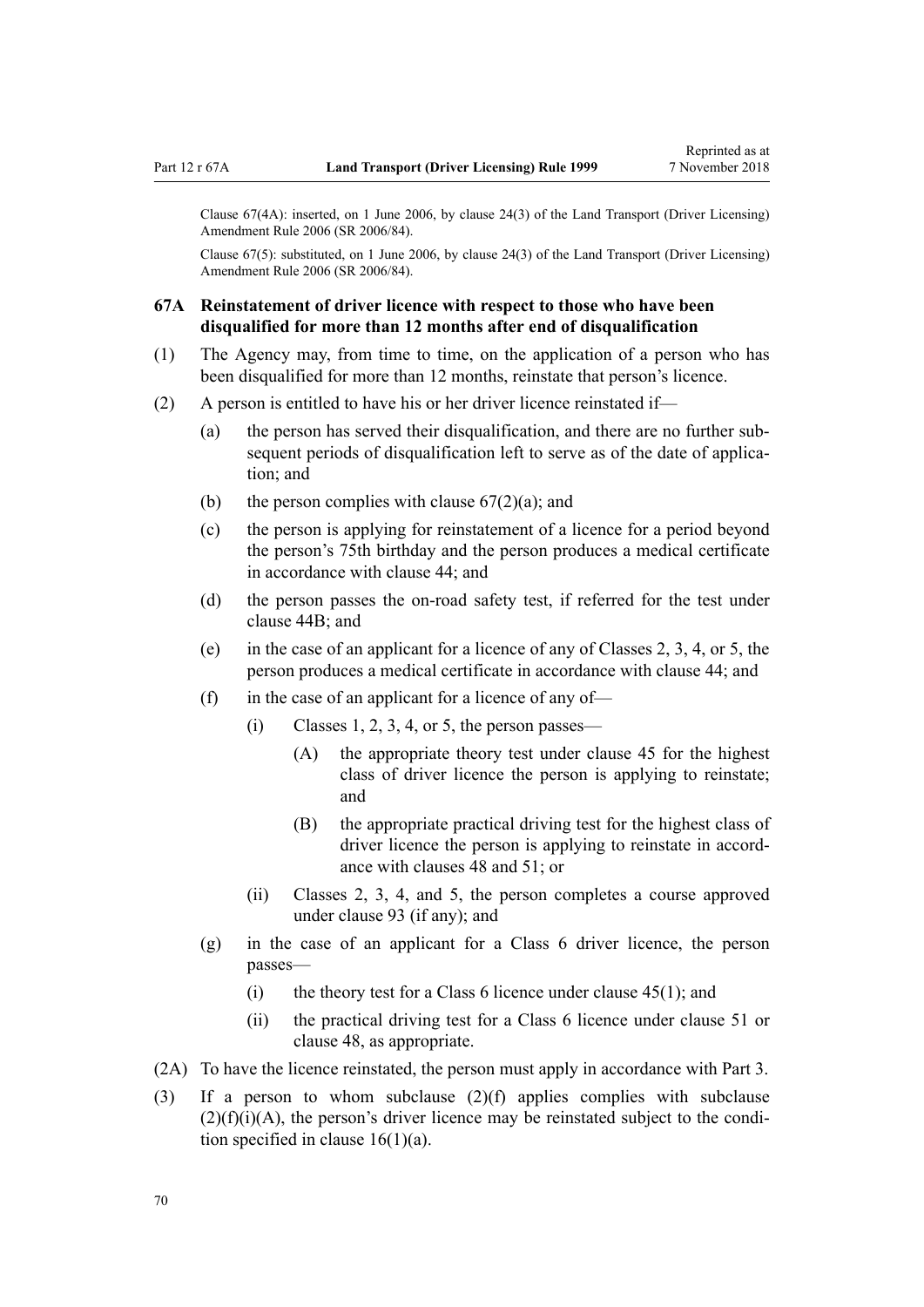- (4) A condition imposed under subclause (3) continues in force until the person to whom it applies complies with subclause  $(2)(f)(i)(B)$  or subclause  $(2)(f)(ii)$ .
- (5) If a person to whom subclause  $(2)(g)$  applies complies with subclause  $(2)(g)(i)$ . the person's driver licence may be reinstated subject to the conditions specified in clause  $16(1)(c)$  and (d).
- (6) The conditions imposed under subclause (5) continue in force until the person to whom they apply complies with subclause  $(2)(g)(ii)$ .
- (7) Except as provided in subclauses (8) and (9), a licence that is reinstated under this clause will retain the expiry date of the licence being reinstated.
- (8) The person must also comply with clause  $67$  if—
	- (a) the licence being reinstated (not being a licence described in paragraph (b)) has expired or will expire within the following 12 months; or
	- (b) the licence being reinstated is of Class 1L, Class 1R, Class 6L, or Class 6R and has expired or reached its expiry date.
- (9) A licence that is reinstated under subclause (8) will be issued with an expiry date as if the person had applied to renew the licence under [clause 67.](#page-67-0)

Clause 67A: inserted, on 16 January 2006, by [section 95\(12\)](http://legislation.govt.nz/pdflink.aspx?id=DLM353501) of the Land Transport Amendment Act 2005 (2005 No 77).

Clause 67A heading: amended, on 10 May 2011, by [section 100\(3\)](http://legislation.govt.nz/pdflink.aspx?id=DLM3231293) of the Land Transport (Road Safety and Other Matters) Amendment Act 2011 (2011 No 13).

Clause 67A(1): amended, on 1 August 2008, by [section 50\(2\)](http://legislation.govt.nz/pdflink.aspx?id=DLM1313622) of the Land Transport Management Amendment Act 2008 (2008 No 47).

Clause 67A(2)(c): substituted, on 1 October 2011, by [clause 31](http://legislation.govt.nz/pdflink.aspx?id=DLM3956736) of the Land Transport (Driver Licensing) Amendment Rule 2011 (SR 2011/306).

Clause 67A(2)(d): substituted, on 4 December 2006, by [clause 11\(1\)](http://legislation.govt.nz/pdflink.aspx?id=DLM386152) of the Land Transport (Driver Licensing) Amendment Rule (No 2) 2006 (SR 2006/152).

Clause  $67A(2)(f)(i)(B)$ : amended, on 4 December 2006, by [clause 11\(2\)](http://legislation.govt.nz/pdflink.aspx?id=DLM386152) of the Land Transport (Driver Licensing) Amendment Rule (No 2) 2006 (SR 2006/152).

Clause  $67A(2)(g)(ii)$ : amended, on 1 August 2011, by [section 100\(4\)](http://legislation.govt.nz/pdflink.aspx?id=DLM3231293) of the Land Transport (Road Safety and Other Matters) Amendment Act 2011 (2011 No 13).

Clause 67A(2A): inserted, on 1 December 2014, by [clause 24\(1\)](http://legislation.govt.nz/pdflink.aspx?id=DLM6216938) of the Land Transport (Driver Licensing) Amendment Rule 2014 (LI 2014/265).

Clause 67A(5): amended, on 16 June 2008, by [clause 11](http://legislation.govt.nz/pdflink.aspx?id=DLM1317917) of the Land Transport (Driver Licensing) Amendment Rule 2008 (SR 2008/119).

Clause 67A(7): inserted, on 1 December 2014, by [clause 24\(2\)](http://legislation.govt.nz/pdflink.aspx?id=DLM6216938) of the Land Transport (Driver Licensing) Amendment Rule 2014 (LI 2014/265).

Clause 67A(8): inserted, on 1 December 2014, by [clause 24\(2\)](http://legislation.govt.nz/pdflink.aspx?id=DLM6216938) of the Land Transport (Driver Licensing) Amendment Rule 2014 (LI 2014/265).

Clause 67A(9): inserted, on 1 December 2014, by [clause 24\(2\)](http://legislation.govt.nz/pdflink.aspx?id=DLM6216938) of the Land Transport (Driver Licensing) Amendment Rule 2014 (LI 2014/265).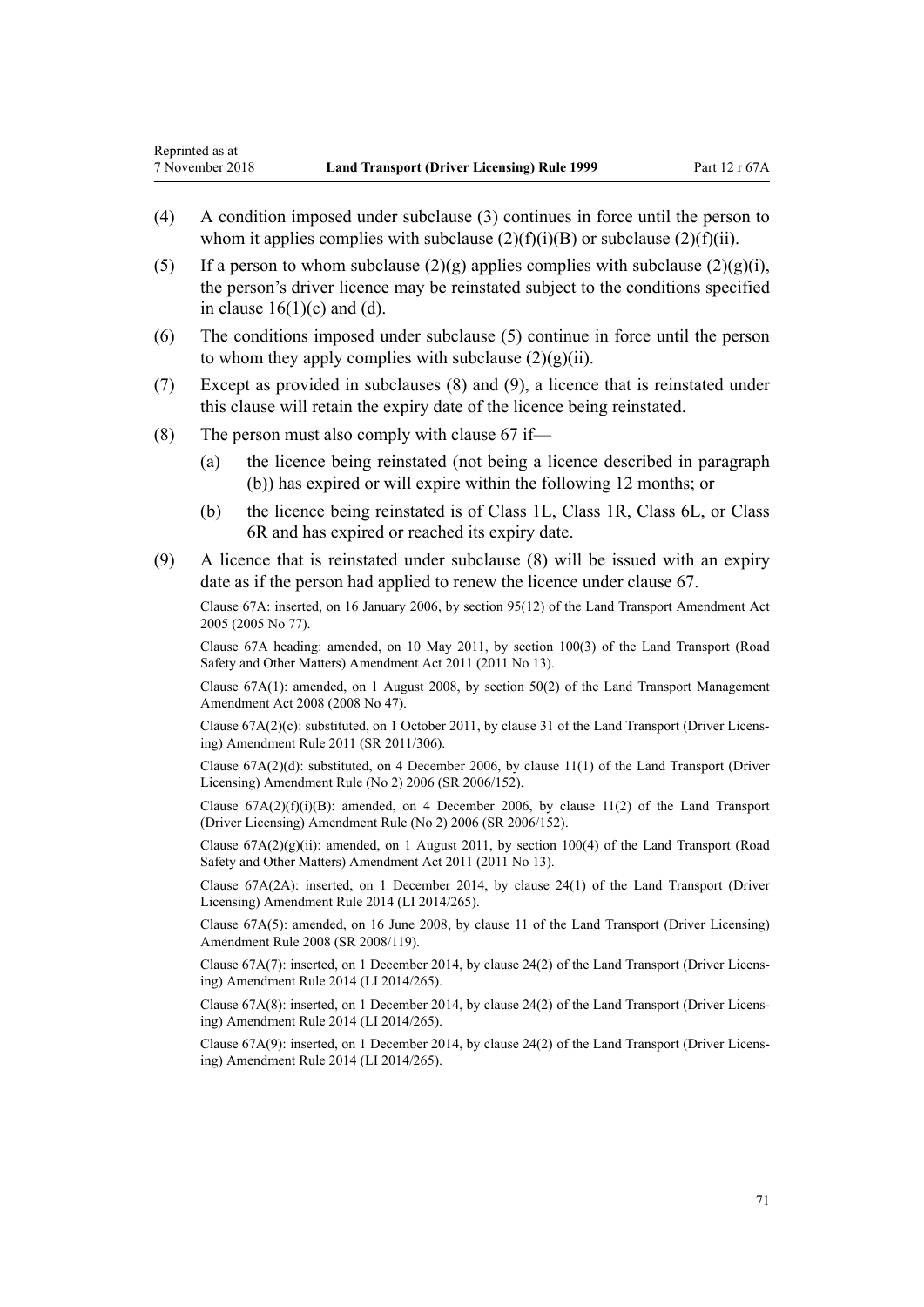# **67B Reinstatement of driver licence after end of suspension for any period (other than under section 95 of Act) or disqualification for a period of not more than 12 months**

- (1) The Agency may reinstate the licence of a person who—
	- (a) has been, but is no longer, subject to—
		- (i) a period or periods of suspension for any period (other than under [section 95](http://legislation.govt.nz/pdflink.aspx?id=DLM435024) of the Act); or
		- (ii) a period or periods of disqualification of not more than 12 months; and
	- (b) has applied to have the person's licence reinstated.
- (2) A person is entitled to apply to have his or her driver licence reinstated if the person has served his or her suspension or disqualification, and there are no further subsequent periods of suspension or disqualification left to serve as at the date of application.
- (3) To have the licence reinstated, the person must apply in accordance with [Part 3](#page-21-0).
- (4) Except as provided in subclauses (5) and (6), a licence that is reinstated under this clause will retain the expiry date of the licence being reinstated.
- (5) The person must also comply with [clause 67](#page-67-0) if—
	- (a) the licence being reinstated (not being a licence described in paragraph (b)) has expired or will expire within the following 12 months; or
	- (b) the licence being reinstated is of Class 1L, Class 1R, Class 6L, or Class 6R and has expired or reached its expiry date.
- (6) A licence that is reinstated under subclause (5) will be issued with an expiry date as if the person had applied to renew the licence under [clause 67.](#page-67-0)

Clause 67B: inserted, on 10 May 2011, by [section 100\(3\)](http://legislation.govt.nz/pdflink.aspx?id=DLM3231293) of the Land Transport (Road Safety and Other Matters) Amendment Act 2011 (2011 No 13).

Clause 67B(3): amended, on 1 December 2014, by [clause 25\(1\)](http://legislation.govt.nz/pdflink.aspx?id=DLM6216939) of the Land Transport (Driver Licensing) Amendment Rule 2014 (LI 2014/265).

Clause 67B(4): replaced, on 1 December 2014, by [clause 25\(2\)](http://legislation.govt.nz/pdflink.aspx?id=DLM6216939) of the Land Transport (Driver Licensing) Amendment Rule 2014 (LI 2014/265).

Clause 67B(5): replaced, on 1 December 2014, by [clause 25\(2\)](http://legislation.govt.nz/pdflink.aspx?id=DLM6216939) of the Land Transport (Driver Licensing) Amendment Rule 2014 (LI 2014/265).

## **67C Reinstatement of driver licence when there is no alcohol interlock licence or zero alcohol licence in force**

- (1) The Agency may reinstate the licence of a person who—
	- (a) has been, but is no longer, the holder of or required to hold either of the following:
		- (i) an alcohol interlock licence; or
		- (ii) a zero alcohol licence; and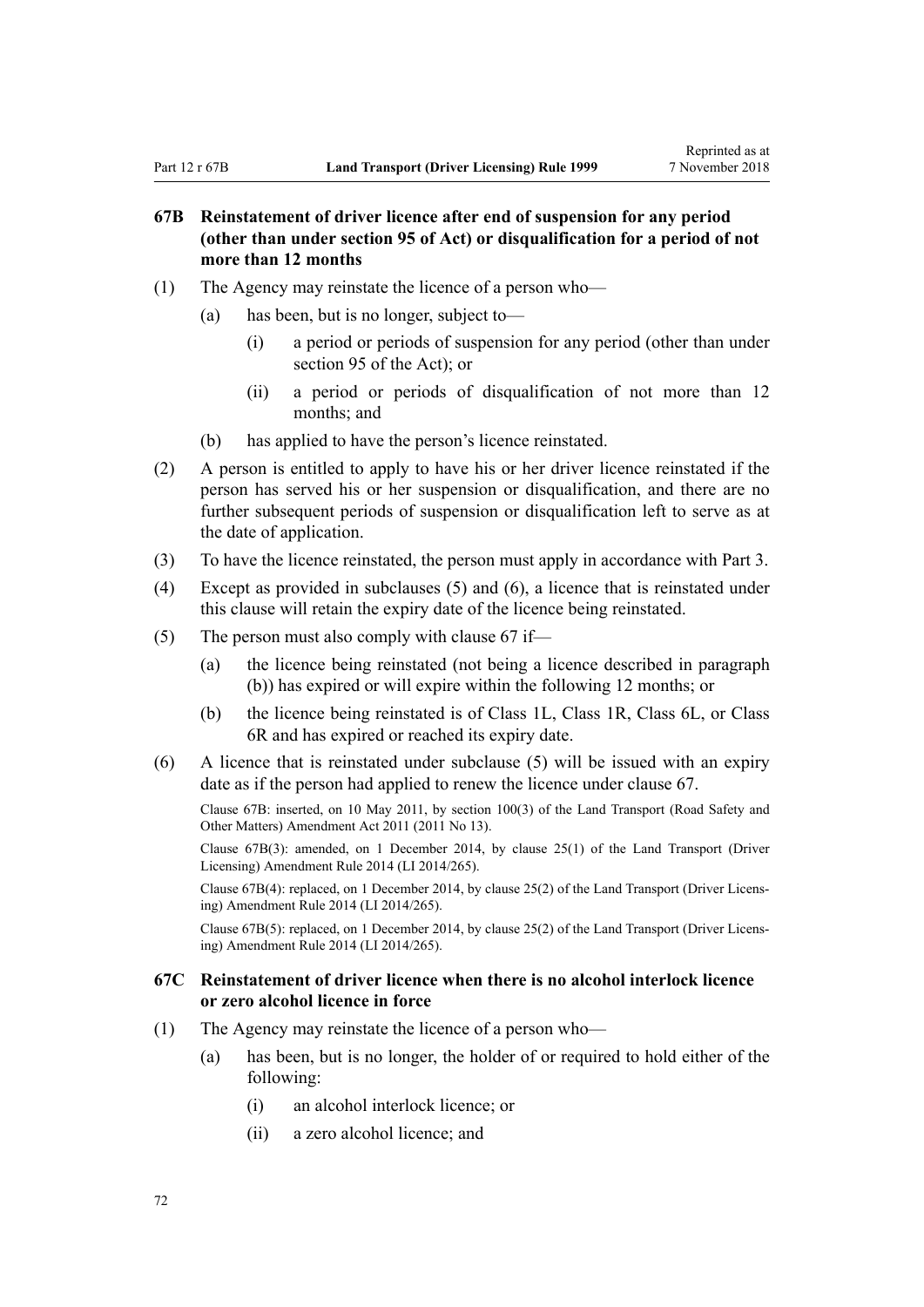- (b) has applied to have the person's licence reinstated.
- (2) A person is entitled to apply to have his or her driver licence reinstated if the person has been, but is no longer, the holder of or required to hold an alcohol interlock licence or a zero alcohol licence.
- (3) To have the licence reinstated, the person must apply in accordance with [Part 3](#page-21-0).
- (4) Except as provided in subclauses (5) and (6), a licence that is reinstated under this clause will retain the expiry date of the licence being reinstated.
- (5) The person must also comply with [clause 67](#page-67-0) if—
	- (a) the licence being reinstated (not being a licence described in paragraph (b)) has expired or will expire within the following 12 months; or
	- (b) the licence being reinstated is of Class 1L, Class 1R, Class 6L, or Class 6R and has expired or reached its expiry date.
- (6) A licence that is reinstated under subclause (5) will be issued with an expiry date as if the person had applied to renew the licence under [clause 67.](#page-67-0)

Clause 67C: inserted, on 10 September 2012, by [section 100\(2\)](http://legislation.govt.nz/pdflink.aspx?id=DLM3231293) of the Land Transport (Road Safety and Other Matters) Amendment Act 2011 (2011 No 13).

Clause 67C(3): amended, on 1 December 2014, by [clause 26\(1\)](http://legislation.govt.nz/pdflink.aspx?id=DLM6216940) of the Land Transport (Driver Licensing) Amendment Rule 2014 (LI 2014/265).

Clause 67C(4): replaced, on 1 December 2014, by [clause 26\(2\)](http://legislation.govt.nz/pdflink.aspx?id=DLM6216940) of the Land Transport (Driver Licensing) Amendment Rule 2014 (LI 2014/265).

Clause 67C(5): replaced, on 1 December 2014, by [clause 26\(2\)](http://legislation.govt.nz/pdflink.aspx?id=DLM6216940) of the Land Transport (Driver Licensing) Amendment Rule 2014 (LI 2014/265).

## **68 Special provision relating to person who is overseas, or in prison or hospital**

*[Revoked]*

<span id="page-72-0"></span>Reprinted as at

Clause 68: revoked, on 1 October 2011, by [clause 32](http://legislation.govt.nz/pdflink.aspx?id=DLM3956737) of the Land Transport (Driver Licensing) Amendment Rule 2011 (SR 2011/306).

#### *Renewal of endorsement*

#### **69 Renewal of endorsement**

The Agency may from time to time, on the application of the holder of an endorsement, renew the endorsement.

Clause 69: amended, on 1 August 2008, by [section 50\(2\)](http://legislation.govt.nz/pdflink.aspx?id=DLM1313622) of the Land Transport Management Amendment Act 2008 (2008 No 47).

## **70 Renewal of passenger, vehicle recovery, driving instructor, testing officer, or dangerous goods endorsement**

- (1) Application may be made to renew a passenger, vehicle recovery, driving instructor, testing officer, or dangerous goods endorsement with the expiry date that would have applied had the licence been renewed on the expiry date.
- (1A) An application under subclause (1) must be made—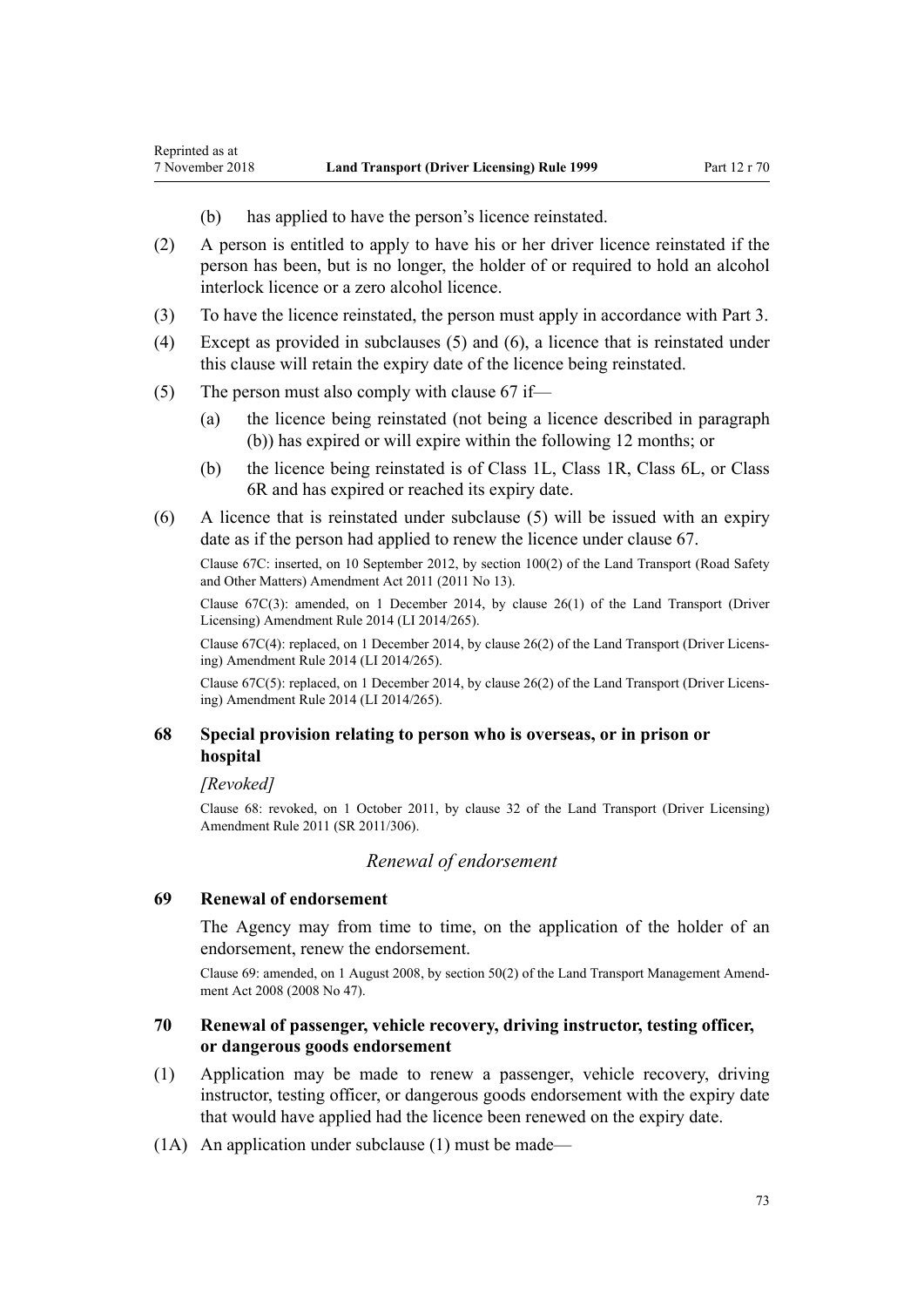- (a) before the fifth anniversary of the date of expiry of the endorsement; and
- (b) not more than 60 days before the date of expiry of the endorsement.
- (2) A person is entitled to have his or her passenger, vehicle recovery, driving instructor, or testing officer endorsement renewed, for a period of 1 year or 5 years from the date of the expiry of the endorsement, or the date of renewal, whichever is later, if—
	- (a) the person makes an application in accordance with [Part 3](#page-21-0); and
	- (b) in the case of an application for the renewal of an endorsement that was issued for a period of 5 years, the person produces a medical certificate in accordance with [clause 44](#page-52-0); and
	- (ba) in the case of an application for the renewal of an endorsement that was issued for a period of less than 5 years, the person produces a medical certificate in accordance with [clause 44](#page-52-0) if the person has not, within the 5 years immediately preceding the date of the application, produced a certificate that complies with the requirements of clause 44; and
	- (c) the person consents to the carrying out of checks as to whether or not the person is a fit and proper person to be the holder of the endorsement and consents to the carrying out of those checks from time to time during the period of validity of the endorsement; and
	- (d) the Agency is satisfied in accordance with [clause 35\(1\)](#page-46-0) that the person is a fit and proper person to be the holder of the endorsement.
- (3) A person is entitled to have his or her dangerous goods endorsement renewed, for a period of 5 years from the date of the expiry of the endorsement, or the date of renewal, whichever is later, if the person—
	- (a) makes an application in accordance with [Part 3](#page-21-0); and
	- (b) produces a certificate of successful completion by the person of an approved course of the appropriate type specified in [clause 93\(b\)\(iii\)](#page-91-0) that is issued within 60 days before the date of the application for the renewal.

Clause 70(1): substituted, on 1 June 2006, by [clause 26\(1\)](http://legislation.govt.nz/pdflink.aspx?id=DLM376119) of the Land Transport (Driver Licensing) Amendment Rule 2006 (SR 2006/84).

Clause 70(1A): inserted, on 1 June 2006, by [clause 26\(1\)](http://legislation.govt.nz/pdflink.aspx?id=DLM376119) of the Land Transport (Driver Licensing) Amendment Rule 2006 (SR 2006/84).

Clause 70(2): amended, on 1 June 2006, by [clause 26\(2\)](http://legislation.govt.nz/pdflink.aspx?id=DLM376119) of the Land Transport (Driver Licensing) Amendment Rule 2006 (SR 2006/84).

Clause  $70(2)(a)$ : replaced, on 1 December 2014, by clause  $27(1)$  of the Land Transport (Driver Licensing) Amendment Rule 2014 (LI 2014/265).

Clause 70(2)(b): substituted, on 4 October 1999, by [clause 18\(2\)](http://legislation.govt.nz/pdflink.aspx?id=DLM293687) of the Land Transport (Driver Licensing) Amendment Rule 1999 (SR 1999/302).

Clause 70(2)(ba): inserted, on 4 October 1999, by [clause 18\(2\)](http://legislation.govt.nz/pdflink.aspx?id=DLM293687) of the Land Transport (Driver Licensing) Amendment Rule 1999 (SR 1999/302).

Clause 70(2)(c): amended, on 4 October 1999, by [clause 18\(3\)](http://legislation.govt.nz/pdflink.aspx?id=DLM293687) of the Land Transport (Driver Licensing) Amendment Rule 1999 (SR 1999/302).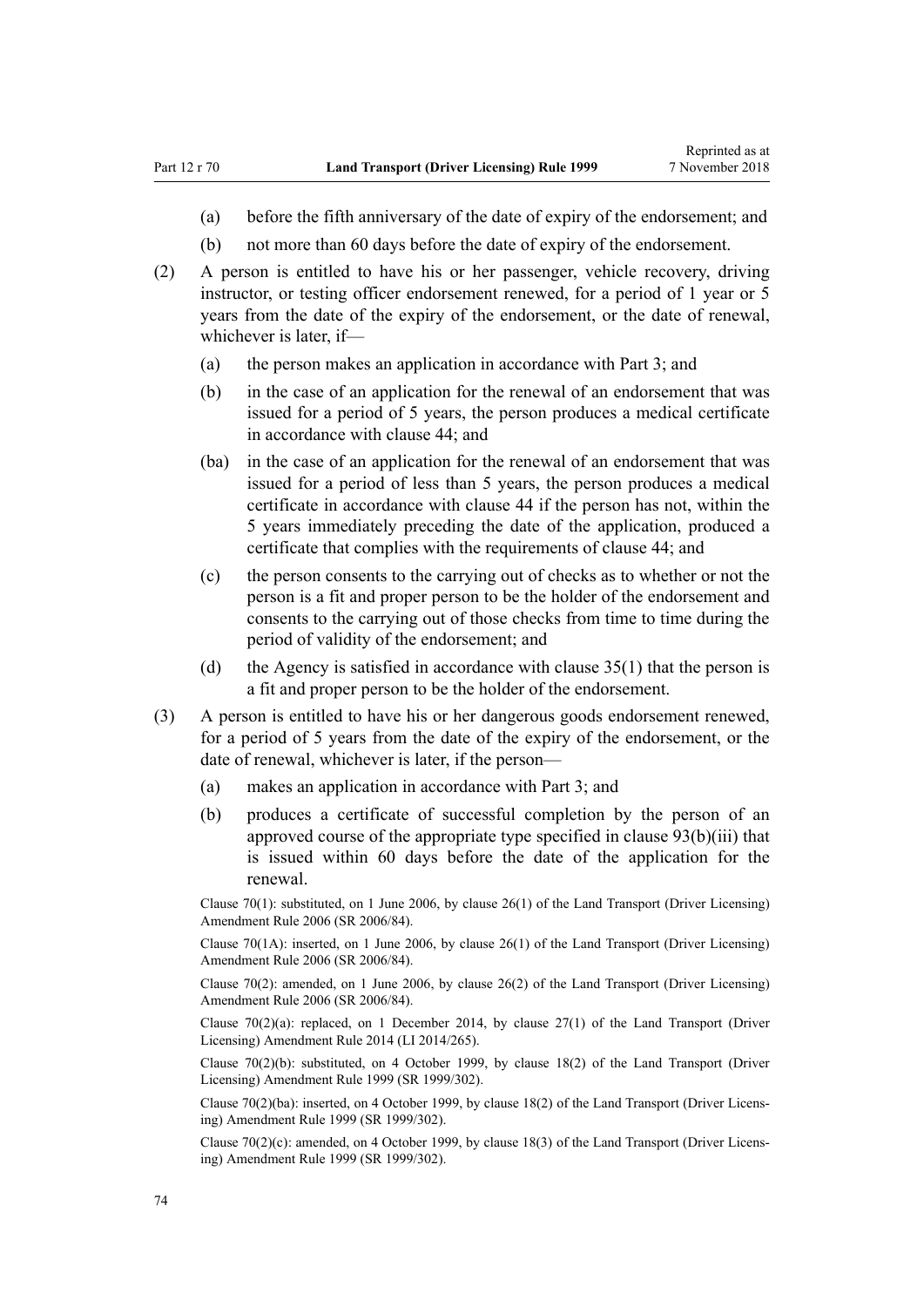Clause 70(2)(d): amended, on 1 August 2008, by [section 50\(2\)](http://legislation.govt.nz/pdflink.aspx?id=DLM1313622) of the Land Transport Management Amendment Act 2008 (2008 No 47).

Clause 70(3): amended, on 1 June 2006, by [clause 26\(3\)](http://legislation.govt.nz/pdflink.aspx?id=DLM376119) of the Land Transport (Driver Licensing) Amendment Rule 2006 (SR 2006/84).

Clause 70(3)(a): replaced, on 1 December 2014, by [clause 27\(2\)](http://legislation.govt.nz/pdflink.aspx?id=DLM6216941) of the Land Transport (Driver Licensing) Amendment Rule 2014 (LI 2014/265).

Clause 70(3)(b): amended, on 1 October 2011, by [clause 33](http://legislation.govt.nz/pdflink.aspx?id=DLM3956738) of the Land Transport (Driver Licensing) Amendment Rule 2011 (SR 2011/306).

#### **71 Renewal of special-type endorsement**

<span id="page-74-0"></span>Reprinted as at

- (1) An application for the renewal of a special-type vehicle endorsement may be made before or after the date of expiry of the endorsement.
- (2) A person is entitled to have his or her special-type vehicle endorsement renewed if the person—
	- (a) makes an application in accordance with [Part 3](#page-21-0); and
	- (b) if the endorsement has been expired for more than 5 years, produces a certificate of successful completion by the person of an approved course of the appropriate type specified in subparagraphs (v) to (viii) of [clause](#page-91-0) [93\(b\)](#page-91-0) that is issued within 60 days before the date of applying for the renewal.
- (3) A person who has been overseas for 5 years or more does not have to comply with subclause (2), if the person can provide evidence of being licensed to drive (whether in New Zealand or overseas) within the period of 5 years immediately preceding the date of the application.

Clause 71(2)(a): replaced, on 1 December 2014, by [clause 28](http://legislation.govt.nz/pdflink.aspx?id=DLM6216942) of the Land Transport (Driver Licensing) Amendment Rule 2014 (LI 2014/265).

Clause 71(2)(b): amended, on 1 October 2011, by [clause 34\(1\)](http://legislation.govt.nz/pdflink.aspx?id=DLM3956739) of the Land Transport (Driver Licensing) Amendment Rule 2011 (SR 2011/306).

Clause  $71(2)(b)$ : amended, on 1 June 2006, by [clause 27](http://legislation.govt.nz/pdflink.aspx?id=DLM376120) of the Land Transport (Driver Licensing) Amendment Rule 2006 (SR 2006/84).

Clause 71(3): added, on 1 October 2011, by [clause 34\(2\)](http://legislation.govt.nz/pdflink.aspx?id=DLM3956739) of the Land Transport (Driver Licensing) Amendment Rule 2011 (SR 2011/306).

## **72 Special provision relating to person overseas, or in prison or hospital**

#### *[Revoked]*

Clause 72: revoked, on 1 October 2011, by [clause 35](http://legislation.govt.nz/pdflink.aspx?id=DLM3956740) of the Land Transport (Driver Licensing) Amendment Rule 2011 (SR 2011/306).

### **73 Renewal of driver identification card**

- (1) The Agency may from time to time, on the application of the holder of a driver identification card, made before or after the expiry of the card, renew the card.
- (2) The application must be made in accordance with [Part 3.](#page-21-0)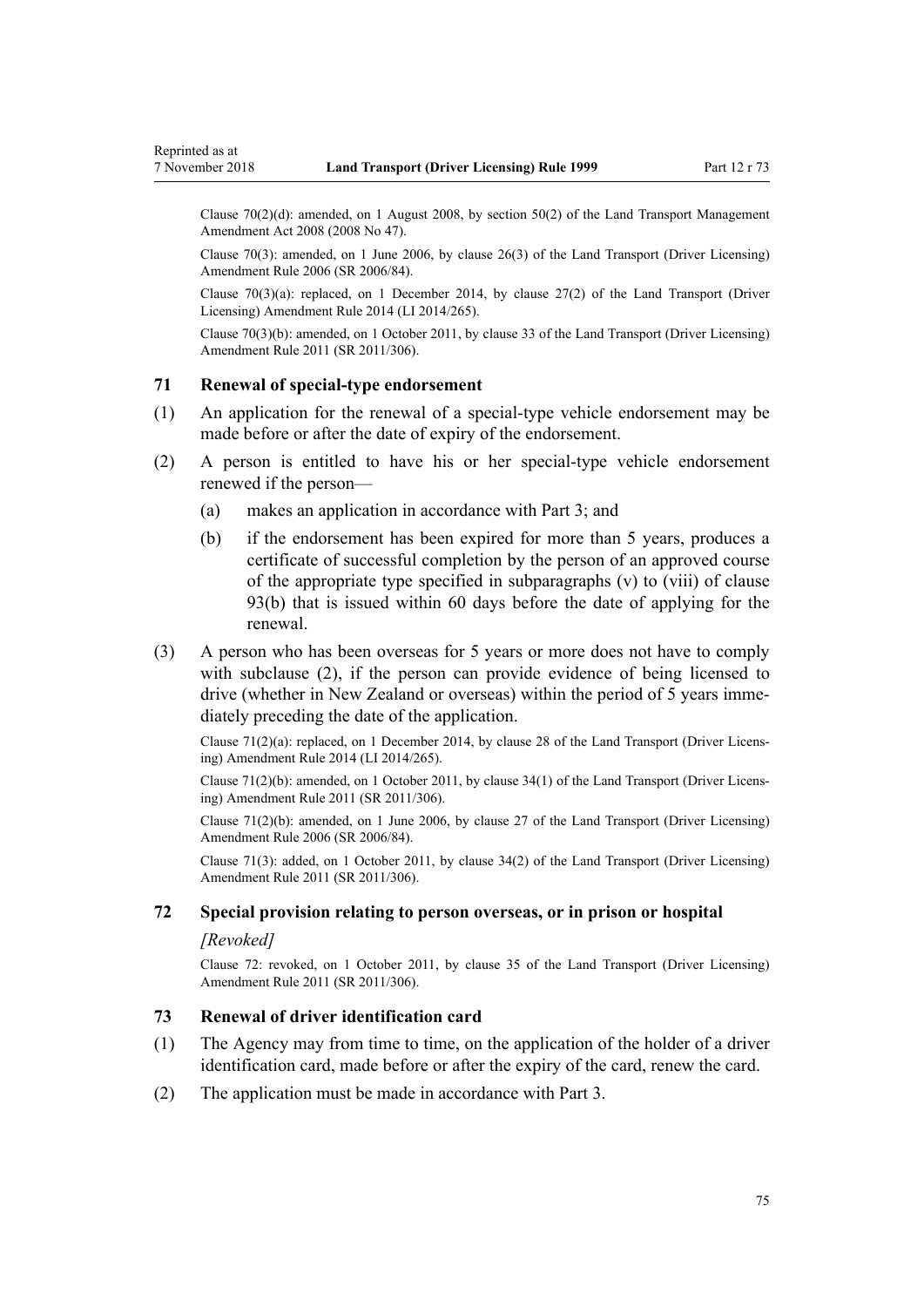<span id="page-75-0"></span>Clause 73(1): amended, on 1 August 2008, by [section 50\(2\)](http://legislation.govt.nz/pdflink.aspx?id=DLM1313622) of the Land Transport Management Amendment Act 2008 (2008 No 47).

Clause 73(2): replaced, on 1 December 2014, by [clause 29](http://legislation.govt.nz/pdflink.aspx?id=DLM6216943) of the Land Transport (Driver Licensing) Amendment Rule 2014 (LI 2014/265).

*Replacement of driver licence or driver identification card*

## **74 Replacement of driver licence or driver identification card if lost, stolen, etc**

- (1) The Agency may, on the application of the holder of a driver licence or a driver identification card, issue a replacement driver licence or driver identification card.
- (2) The holder of a driver licence or a driver identification card must apply for a replacement driver licence or driver identification card, as the case may be, if—
	- (a) it is lost, stolen, destroyed, defaced, mutilated, or becomes illegible; or
	- (b) the holder's name is changed from that recorded on the licence and in the person's driver licence records, or on the driver identification card; or
	- (c) in the opinion of the Agency, the holder's appearance has changed significantly from that recorded on the licence or driver identification card.
- (3) A person is entitled to be issued with a replacement driver licence or driver identification card if the person—
	- (a) makes an application in accordance with [Part 3](#page-21-0); and
	- (b) either surrenders the previous licence or driver identification card to the licensing agent in a legible form or provides the licensing agent with a signed statement stating, as appropriate, that—
		- (i) the applicant does not have the previous driver licence or driver identification card and the circumstances in which it was lost or destroyed; or
		- (ii) the driver licence or driver identification card that the applicant has surrendered in a defaced, mutilated, or illegible form is the applicant's previous driver licence or driver identification card.
- $(4)$  If—
	- (a) a driver licence being replaced is due to expire within 12 months of the date of the application for the replacement licence; and
	- (b) the applicant will be younger than 64 years on the date that the licence is due to expire,—

the replacement licence may be issued with an expiry date as if the person had applied to renew the licence under [clause 67](#page-67-0).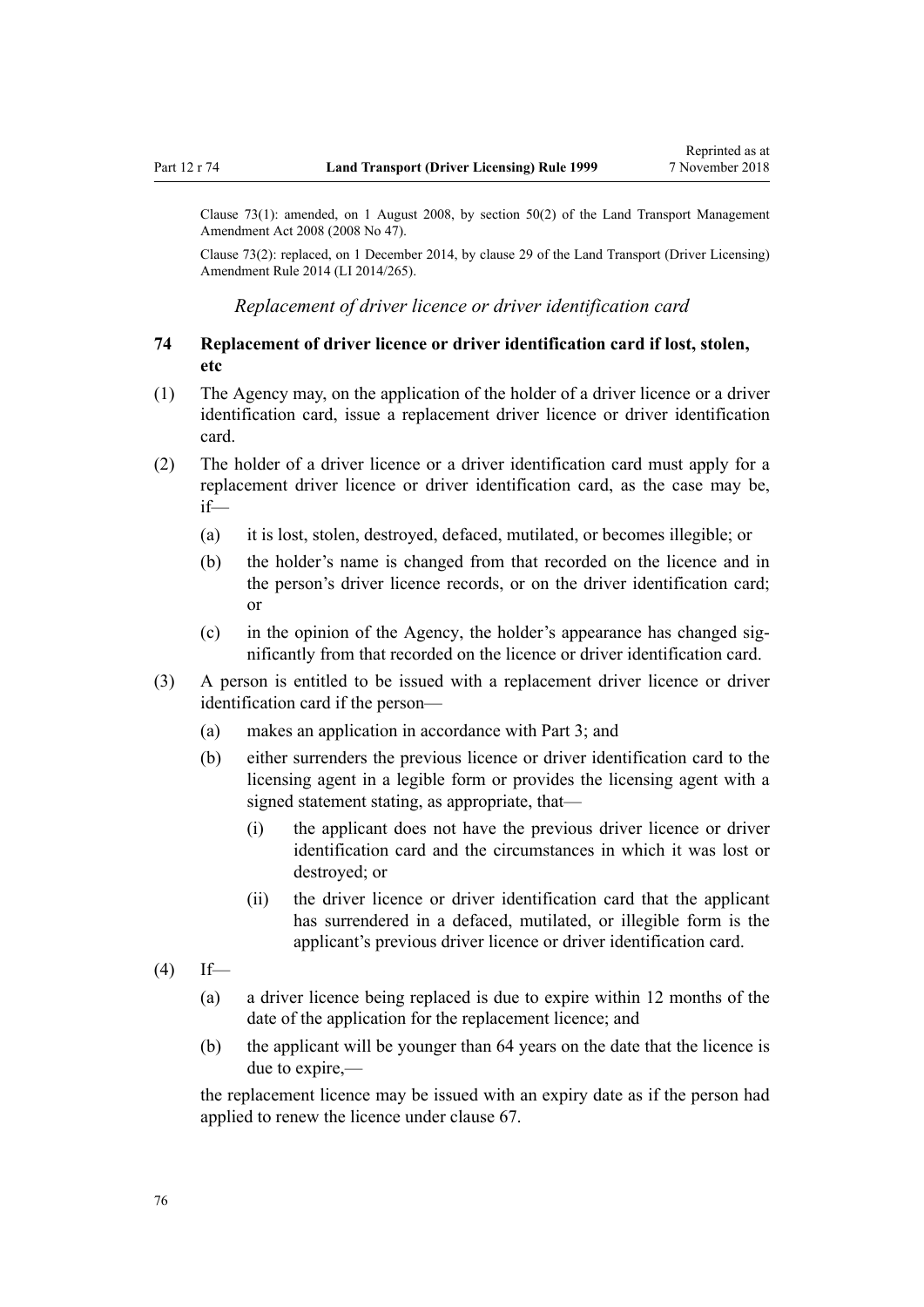Reprinted as at

(5) A driver identification card that is replaced under this clause must be issued with an expiry date that is the same as the expiry date of the card being replaced.

Clause 74(1): amended, on 1 August 2008, by [section 50\(2\)](http://legislation.govt.nz/pdflink.aspx?id=DLM1313622) of the Land Transport Management Amendment Act 2008 (2008 No 47).

Clause  $74(2)(c)$ : amended, on 1 August 2008, by [section 50\(2\)](http://legislation.govt.nz/pdflink.aspx?id=DLM1313622) of the Land Transport Management Amendment Act 2008 (2008 No 47).

Clause  $74(3)(a)$ : replaced, on 1 December 2014, by clause  $30(1)$  of the Land Transport (Driver Licensing) Amendment Rule 2014 (LI 2014/265).

Clause 74(4): amended, on 1 December 2014, by [clause 30\(2\)](http://legislation.govt.nz/pdflink.aspx?id=DLM6216944) of the Land Transport (Driver Licensing) Amendment Rule 2014 (LI 2014/265).

## **75 Replacement of driver licence or driver identification card if surrendered**

- (1) The Agency may, on the application of the holder of a driver licence or a driver identification card, issue a replacement licence or driver identification card to a person who surrenders a driver licence under [section 30](http://legislation.govt.nz/pdflink.aspx?id=DLM434583) of the Act, or delivers a driver licence or driver identification card to the Agency under [clause 84](#page-82-0) or [clause 85,](#page-83-0) for those classes of licence or types of endorsement held by the person (if any) that have not been revoked or surrendered.
- (2) A driver identification card that is replaced under this clause must be issued with an expiry date that is the same as the expiry date of the card being replaced.

Clause 75(1): amended, on 10 May 2011, by [section 100\(3\)](http://legislation.govt.nz/pdflink.aspx?id=DLM3231293) of the Land Transport (Road Safety and Other Matters) Amendment Act 2011 (2011 No 13).

Clause 75(1): amended, on 1 August 2008, by [section 50\(2\)](http://legislation.govt.nz/pdflink.aspx?id=DLM1313622) of the Land Transport Management Amendment Act 2008 (2008 No 47).

#### **76 Discovery of replaced licence or driver identification card**

- (1) A person to whom a replacement driver licence or driver identification card has been issued under [clause 74](#page-75-0) must surrender the person's previous driver licence or driver identification card to the Agency if the previous driver licence or driver identification card subsequently comes into the person's possession.
- (2) A person who has been issued with a replacement driver licence or driver identification card must advise the Agency if that person becomes aware that another person has the previous driver licence or driver identification card.

Clause 76(1): amended, on 1 August 2008, by [section 50\(2\)](http://legislation.govt.nz/pdflink.aspx?id=DLM1313622) of the Land Transport Management Amendment Act 2008 (2008 No 47).

Clause 76(2): amended, on 1 August 2008, by [section 50\(2\)](http://legislation.govt.nz/pdflink.aspx?id=DLM1313622) of the Land Transport Management Amendment Act 2008 (2008 No 47).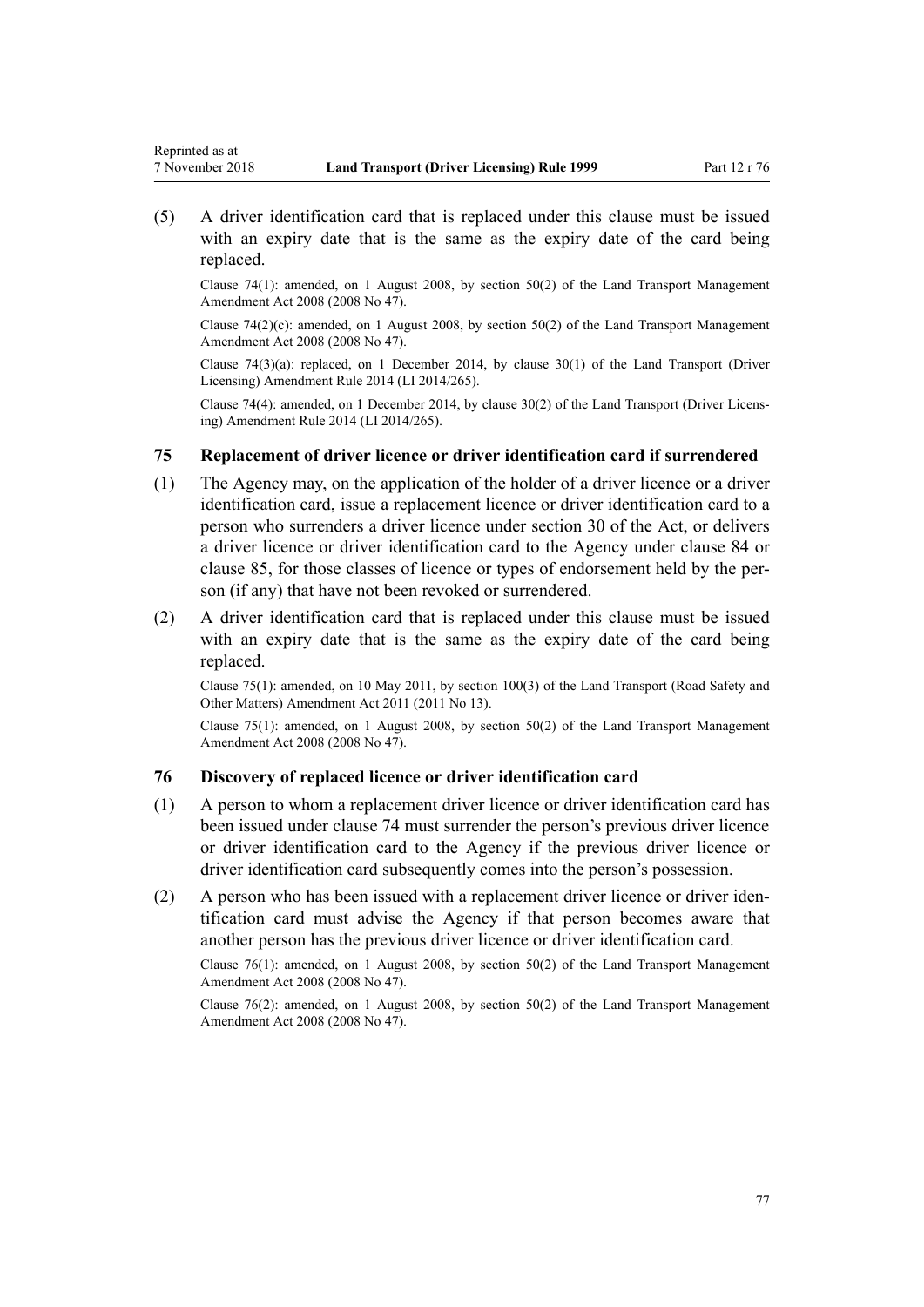## **Part 13**

## <span id="page-77-0"></span>**Suspension, revocation, and surrender of driver licences or endorsements**

#### **77 Requirements for tests, medical examinations, and approved courses**

- (1) The Agency may, if it considers that the holder of a class of driver licence or a type of endorsement may not be a fit and proper person to continue to hold that class of licence or type of endorsement and that further information would assist the Agency to make a determination, require the person to do 1 or more of the following:
	- (a) undergo a medical examination, pass a test, or successfully complete a course approved under [clause 93](#page-91-0) that the person would be required to undergo, pass, or complete as an applicant for the class of licence or type of endorsement held:
	- (b) produce any certificate that the person would be required to produce as an applicant for the class of licence or type of endorsement held:
	- (c) undergo any other medical examination, pass any other test, or successfully complete any other course approved under [clause 93](#page-91-0) that the Agency considers to be relevant and reasonable in the circumstances, having regard to the classes of licence and types of endorsement (if any) held by the person.
- (2) A test, medical examination, or course required under subclause (1) must be carried out by a health practitioner, testing officer, or approved course provider nominated by—
	- (a) the applicant or holder of the driver licence or endorsement; or
	- (b) the Agency.
- (3) The Agency may nominate a person under subclause (2)(b) only if—
	- (a) the person required to undertake the test, medical examination, or approved course fails to nominate a person under subclause (2)(a); or
	- (b) the Agency is not satisfied that the person nominated by the person required to undertake the test, medical examination, or approved course is appropriately qualified to carry out the test, medical examination, or approved course.
- (4) A person who is nominated to carry out a medical examination under subclause (2) must be a member of one of the class or classes of registered health professional that, in the opinion of the Agency, is appropriately qualified to carry out the examination in the particular case.
- (5) A medical examination required under subclause (1) must be carried out having regard to the document issued by the Agency entitled Medical Aspects of Fitness to Drive: A Guide for Medical Practitioners.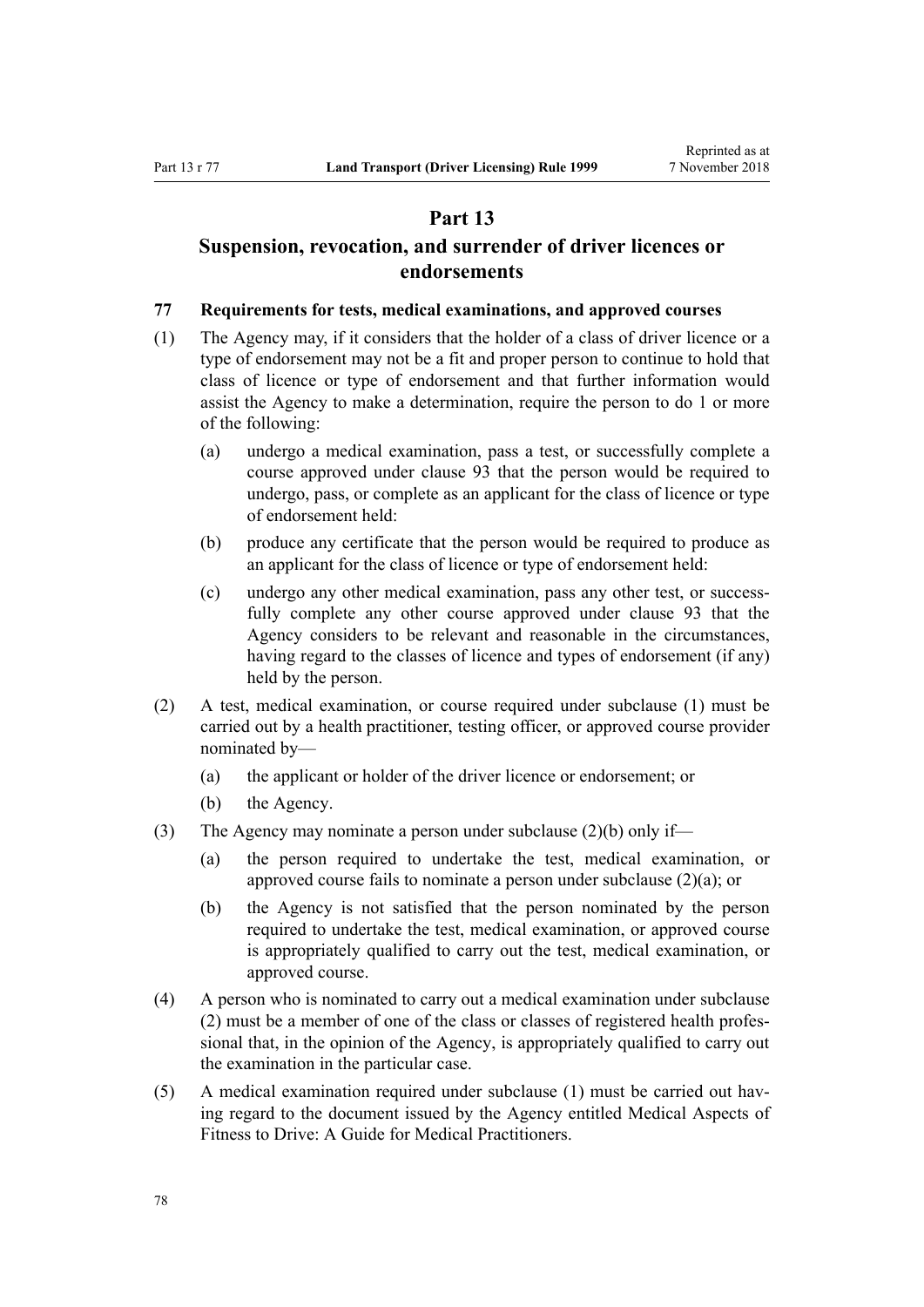<span id="page-78-0"></span>Clause 77 heading: substituted, on 1 June 2006, by [clause 29\(1\)](http://legislation.govt.nz/pdflink.aspx?id=DLM376122) of the Land Transport (Driver Licensing) Amendment Rule 2006 (SR 2006/84).

Clause 77(1): amended, on 1 August 2008, by [section 50\(2\)](http://legislation.govt.nz/pdflink.aspx?id=DLM1313622) of the Land Transport Management Amendment Act 2008 (2008 No 47).

Clause 77(1)(a): substituted, on 1 June 2006, by [clause 29\(2\)](http://legislation.govt.nz/pdflink.aspx?id=DLM376122) of the Land Transport (Driver Licensing) Amendment Rule 2006 (SR 2006/84).

Clause  $77(1)(c)$ : substituted, on 1 June 2006, by [clause 29\(3\)](http://legislation.govt.nz/pdflink.aspx?id=DLM376122) of the Land Transport (Driver Licensing) Amendment Rule 2006 (SR 2006/84).

Clause  $77(1)(c)$ : amended, on 1 August 2008, by section  $50(2)$  of the Land Transport Management Amendment Act 2008 (2008 No 47).

Clause 77(2): substituted, on 1 June 2006, by [clause 29\(4\)](http://legislation.govt.nz/pdflink.aspx?id=DLM376122) of the Land Transport (Driver Licensing) Amendment Rule 2006 (SR 2006/84).

Clause 77(2): amended, on 7 November 2018, by [section 21](http://legislation.govt.nz/pdflink.aspx?id=DLM6984133) of the Land Transport Amendment Act 2016 (2016 No 77).

Clause  $77(2)(b)$ : amended, on 1 August 2008, by [section 50\(2\)](http://legislation.govt.nz/pdflink.aspx?id=DLM1313622) of the Land Transport Management Amendment Act 2008 (2008 No 47).

Clause 77(3): amended, on 1 August 2008, by [section 50\(2\)](http://legislation.govt.nz/pdflink.aspx?id=DLM1313622) of the Land Transport Management Amendment Act 2008 (2008 No 47).

Clause 77(3)(a): amended, on 1 June 2006, by [clause 29\(5\)](http://legislation.govt.nz/pdflink.aspx?id=DLM376122) of the Land Transport (Driver Licensing) Amendment Rule 2006 (SR 2006/84).

Clause 77(3)(b): amended, on 1 August 2008, by [section 50\(2\)](http://legislation.govt.nz/pdflink.aspx?id=DLM1313622) of the Land Transport Management Amendment Act 2008 (2008 No 47).

Clause 77(3)(b): amended, on 1 June 2006, by [clause 29\(6\)](http://legislation.govt.nz/pdflink.aspx?id=DLM376122) of the Land Transport (Driver Licensing) Amendment Rule 2006 (SR 2006/84).

Clause 77(4): amended, on 1 August 2008, by [section 50\(2\)](http://legislation.govt.nz/pdflink.aspx?id=DLM1313622) of the Land Transport Management Amendment Act 2008 (2008 No 47).

Clause 77(4): amended, on 1 June 2006, by [clause 29\(7\)](http://legislation.govt.nz/pdflink.aspx?id=DLM376122) of the Land Transport (Driver Licensing) Amendment Rule 2006 (SR 2006/84).

Clause  $77(5)$ : amended, on 1 August 2008, by section  $50(2)$  of the Land Transport Management Amendment Act 2008 (2008 No 47).

#### **78 Requirement to be in notice**

- (1) A requirement under [clause 77\(1\)](#page-77-0) must be issued in a notice and must state—
	- (a) the reasons for the requirement; and
	- (b) one of the following:
		- (i) the date, time, and place of the required medical examination or test (if applicable) and the date by which, and the place at which, any required certificate must be produced; or
		- (ii) that the holder of the driver licence or the endorsement must contact the Agency within a stated period to arrange the date, time, and place of the required medical examination or test and the date by which, and the place at which, any required certificate must be produced, if applicable; or
		- (iii) the date by which the approved course must be completed; and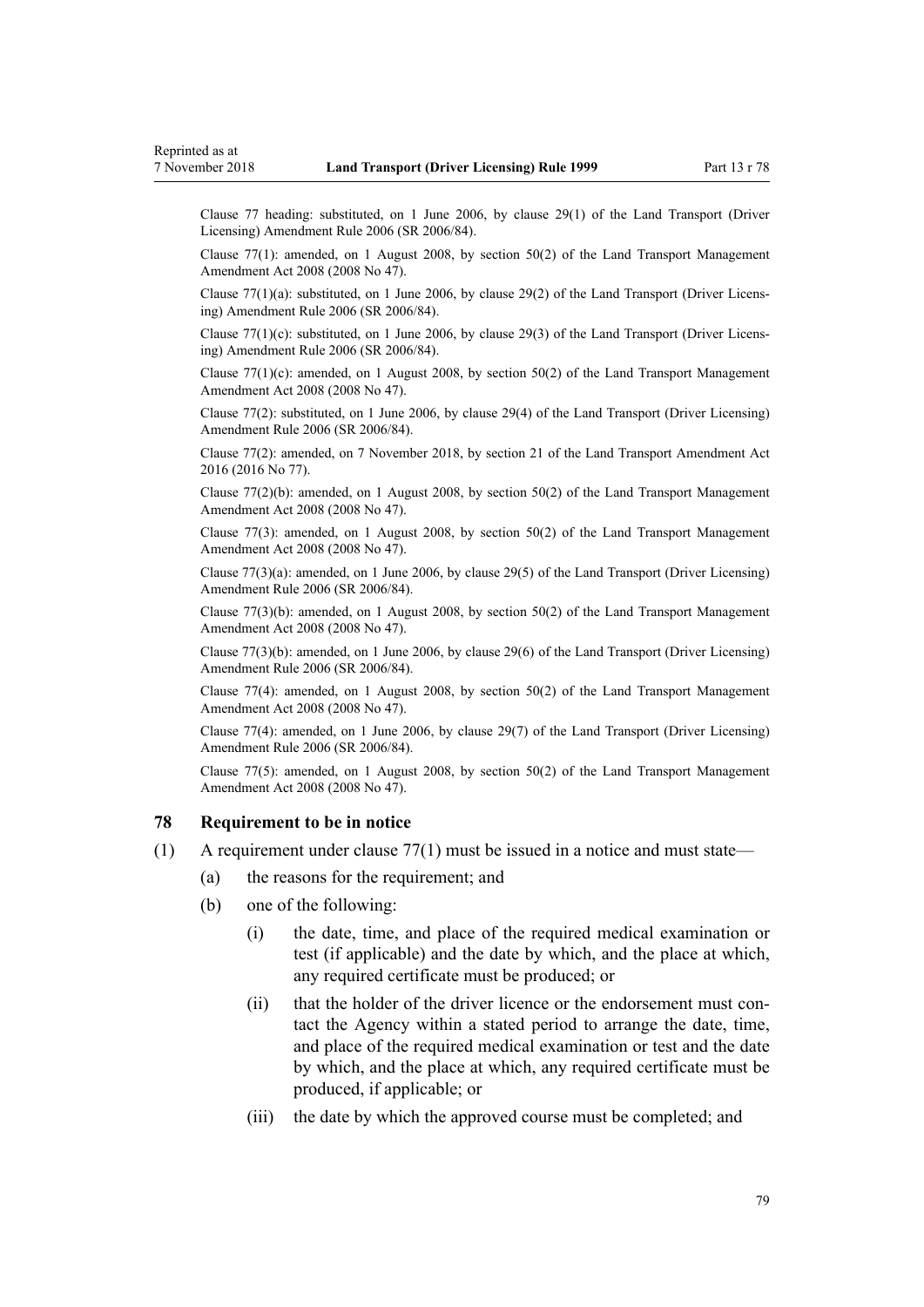- (c) that, if the person does not comply with the Agency's requirement, the Agency has the power to impose conditions, or revoke the relevant driver licence or endorsement in accordance with [clause 82;](#page-80-0) and
- (d) the details of any requirement imposed under clause  $77(2)(b)$ .
- (2) A notice issued under subclause (1) must be in writing and must be delivered to the person to whom it concerns more than 5 working days before any date, or the expiry of the period, specified in the notice under subclause  $(1)(b)$ .

Clause 78(1)(b): substituted, on 1 June 2006, by [clause 30](http://legislation.govt.nz/pdflink.aspx?id=DLM376123) of the Land Transport (Driver Licensing) Amendment Rule 2006 (SR 2006/84).

Clause 78(1)(b)(ii): amended, on 1 August 2008, by [section 50\(2\)](http://legislation.govt.nz/pdflink.aspx?id=DLM1313622) of the Land Transport Management Amendment Act 2008 (2008 No 47).

Clause  $78(1)(c)$ : amended, on 1 August 2008, by [section 50\(2\)](http://legislation.govt.nz/pdflink.aspx?id=DLM1313622) of the Land Transport Management Amendment Act 2008 (2008 No 47).

## **79 Obligations on person required to undertake test or medical examination, or complete approved course**

- (1) A person required to undergo a test or medical examination, or to complete an approved course, or to produce a certificate under [clause 77](#page-77-0) must either—
	- (a) comply with the requirement, and pay the appropriate fee (if any) specified in or assessed in accordance with regulations made under the Act; or
	- (b) surrender the person's driver licence (including any endorsement held by the person), and the person's driver identification card (if any).
- (2) A person may surrender a driver licence under subclause (1)(b) by notifying the Agency of that fact and delivering the driver licence and driver identification card (if any) to the Agency.

Clause 79 heading: amended, on 1 June 2006, by [clause 31\(1\)](http://legislation.govt.nz/pdflink.aspx?id=DLM376124) of the Land Transport (Driver Licensing) Amendment Rule 2006 (SR 2006/84).

Clause 79(1): amended, on 1 June 2006, by [clause 31\(2\)](http://legislation.govt.nz/pdflink.aspx?id=DLM376124) of the Land Transport (Driver Licensing) Amendment Rule 2006 (SR 2006/84).

Clause 79(2): amended, on 1 August 2008, by [section 50\(2\)](http://legislation.govt.nz/pdflink.aspx?id=DLM1313622) of the Land Transport Management Amendment Act 2008 (2008 No 47).

### *Suspension of driver licences and endorsements*

## **80 Suspending driver licence for medical reasons**

- (1) The Agency may, if it considers that allowing a person to continue to hold a driver licence is, for medical reasons, a significant risk to public safety, issue a notice suspending that person's driver licence until a medical examination has been completed and reviewed.
- (2) A notice issued under subclause (1) must be in writing and must—
	- (a) state the date and time from which the driver licence is suspended (which must not be earlier than the date and time that the notice is delivered to the person); and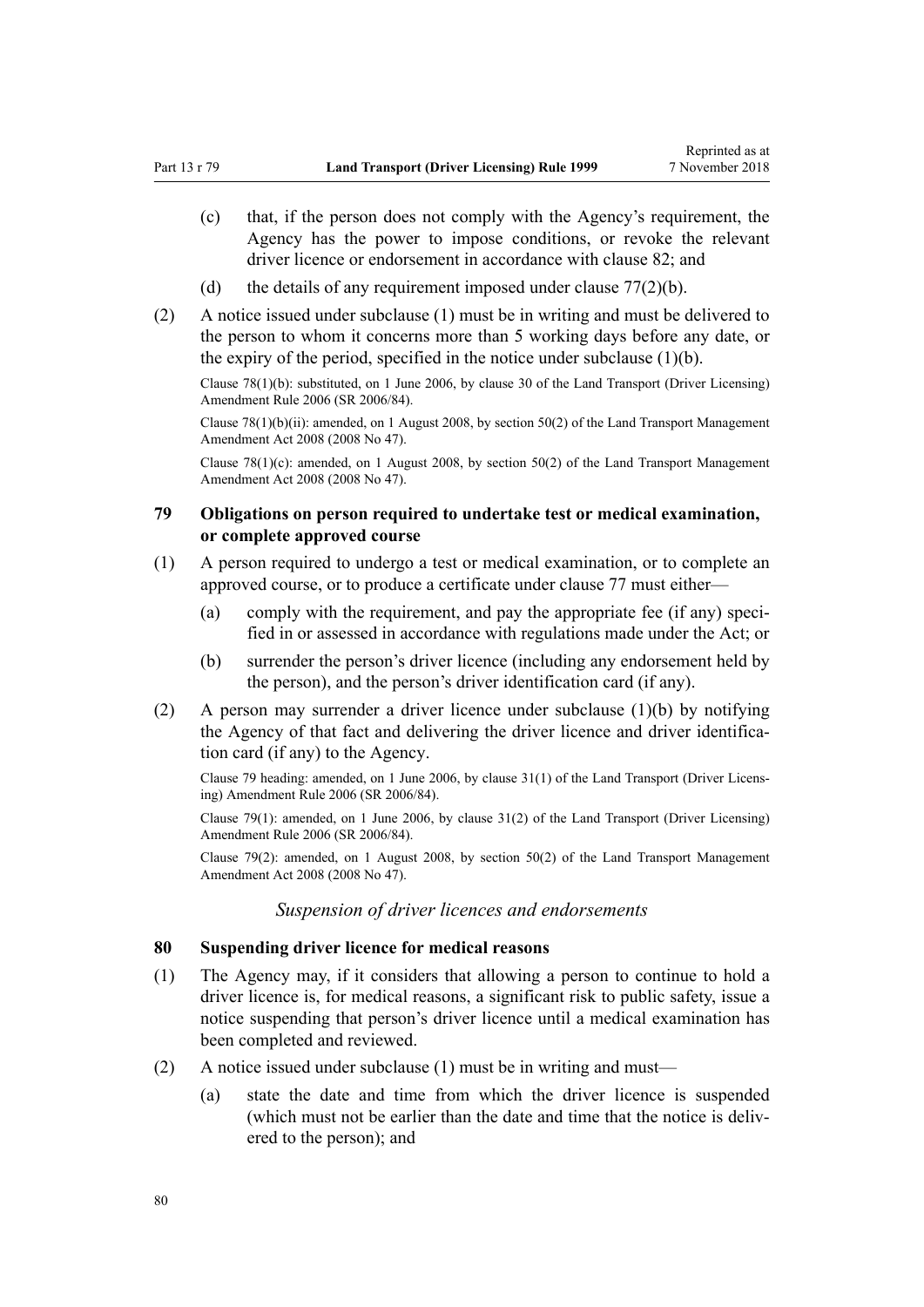- <span id="page-80-0"></span>(b) state the reasons for the suspension of the driver licence; and
- (c) state the period of suspension of the driver licence; and
- (d) outline the rights of appeal given by [section 106](http://legislation.govt.nz/pdflink.aspx?id=DLM435083) of the Act.
- (3) The period of suspension of a driver licence specified under subclause (2)(c) must not exceed the period that, in the opinion of the Agency, will reasonably be required to determine whether conditions should be imposed on the licence or the licence should be revoked.
- (4) The Agency may at any time withdraw a suspension imposed under this clause.

Clause 80(1): amended, on 1 August 2008, by [section 50\(2\)](http://legislation.govt.nz/pdflink.aspx?id=DLM1313622) of the Land Transport Management Amendment Act 2008 (2008 No 47).

Clause 80(3): amended, on 1 August 2008, by [section 50\(2\)](http://legislation.govt.nz/pdflink.aspx?id=DLM1313622) of the Land Transport Management Amendment Act 2008 (2008 No 47).

Clause 80(4): amended, on 1 August 2008, by [section 50\(2\)](http://legislation.govt.nz/pdflink.aspx?id=DLM1313622) of the Land Transport Management Amendment Act 2008 (2008 No 47).

#### **81 Suspension of endorsements**

- (1) An endorsement is suspended if the holder ceases to hold all of the classes of driver licence that formed part of the prerequisites under [Part 5](#page-39-0) for obtaining that endorsement.
- (2) A driving instructor endorsement is suspended in part if the holder ceases to hold 1 or more, but not all, of the classes of driver licence that formed part of the prerequisites under [Part 5](#page-39-0) for obtaining that endorsement.

Clause 81(1) subclause number: replaced, on 1 November 2012, by [clause 9](http://legislation.govt.nz/pdflink.aspx?id=DLM4773441) of the Land Transport (Driver Licensing) Amendment Rule 2012 (SR 2012/302).

Clause 81(2) subclause number: replaced, on 1 November 2012, by [clause 9](http://legislation.govt.nz/pdflink.aspx?id=DLM4773441) of the Land Transport (Driver Licensing) Amendment Rule 2012 (SR 2012/302).

## *Revocation of driver licences and endorsements*

## **82 Revocation of driver licence or endorsement**

- (1) A person may be issued with a notice under subclause (2) if—
	- (a) the person fails to comply with a requirement under [clause 77](#page-77-0) in the manner specified in [clause 78\(1\)\(b\);](#page-78-0) or
	- (b) the person fails to pass a test or successfully complete an approved course that the Agency has required the person to undergo or complete; or
	- (c) the Agency is satisfied that the person has ceased to be a fit and proper person to hold an endorsement; or
	- (d) in the opinion of a health practitioner, the person is one whose physical or mental condition is such that, in the interests of public safety, the person—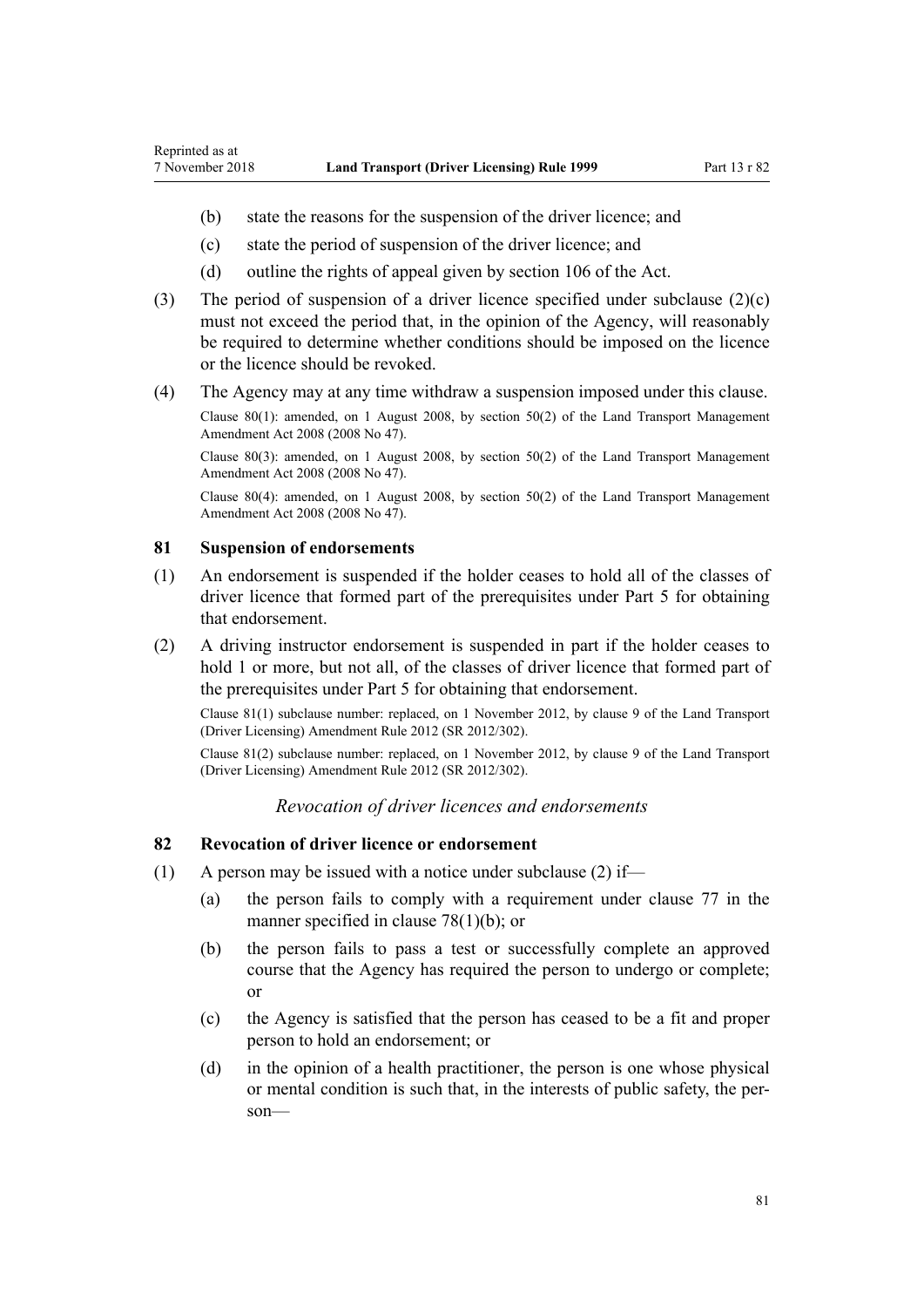- (i) should not be permitted to drive motor vehicles of a specified class or classes; or
- (ii) should only be permitted to drive motor vehicles subject to such limitations as may be warranted by the mental or physical condition of the licence holder; or
- (e) the person is the holder of a driving instructor endorsement and fails to comply with [clause 25](#page-41-0); or
- (f) the person holds a testing officer endorsement and fails to comply with [clause 32](#page-45-0); or
- (g) the person is the holder of a passenger endorsement and has been prohibited from holding or obtaining a passenger endorsement under [section](http://legislation.govt.nz/pdflink.aspx?id=DLM434566) [29A](http://legislation.govt.nz/pdflink.aspx?id=DLM434566) of the Act.
- (2) The Agency may, if it considers it appropriate to do so, issue 1 or more of the following notices to a person to whom this clause applies:
	- (a) a notice revoking a driver licence:
	- (b) a notice revoking an endorsement:
	- (c) a notice imposing conditions on the use of an endorsement of a kind specified in [clause 56\(1\):](#page-58-0)
	- (d) a notice imposing conditions on the use of a driver licence of a kind specified in [clause 56\(1\).](#page-58-0)
- (3) A notice issued under subclause (2) must—
	- (a) state the date and time from which the driver licence or endorsement is revoked, or has conditions attached to it (which must not be earlier than the date and time when the notice is delivered to the person); and
	- (b) state, as appropriate, the period during which the person may not apply for a driver licence, or an endorsement; and
	- (c) state the reasons for the revocation of the driver licence or endorsement or the imposition of conditions on the use of the driver licence or endorsement; and
	- (d) outline the rights of appeal given by [section 106](http://legislation.govt.nz/pdflink.aspx?id=DLM435083) of the Act.
- (4) A notice issued to a person under subclause (2) may apply to a particular class of licence or type of endorsement or to every class of driver licence or type of endorsement held by the person.
- (5) The period specified under subclause (3)(b) must not exceed a period that the Agency considers to be reasonable in the circumstances.

Clause 82(1)(b): substituted, on 1 June 2006, by [clause 32](http://legislation.govt.nz/pdflink.aspx?id=DLM376125) of the Land Transport (Driver Licensing) Amendment Rule 2006 (SR 2006/84).

Clause 82(1)(b): amended, on 1 August 2008, by [section 50\(2\)](http://legislation.govt.nz/pdflink.aspx?id=DLM1313622) of the Land Transport Management Amendment Act 2008 (2008 No 47).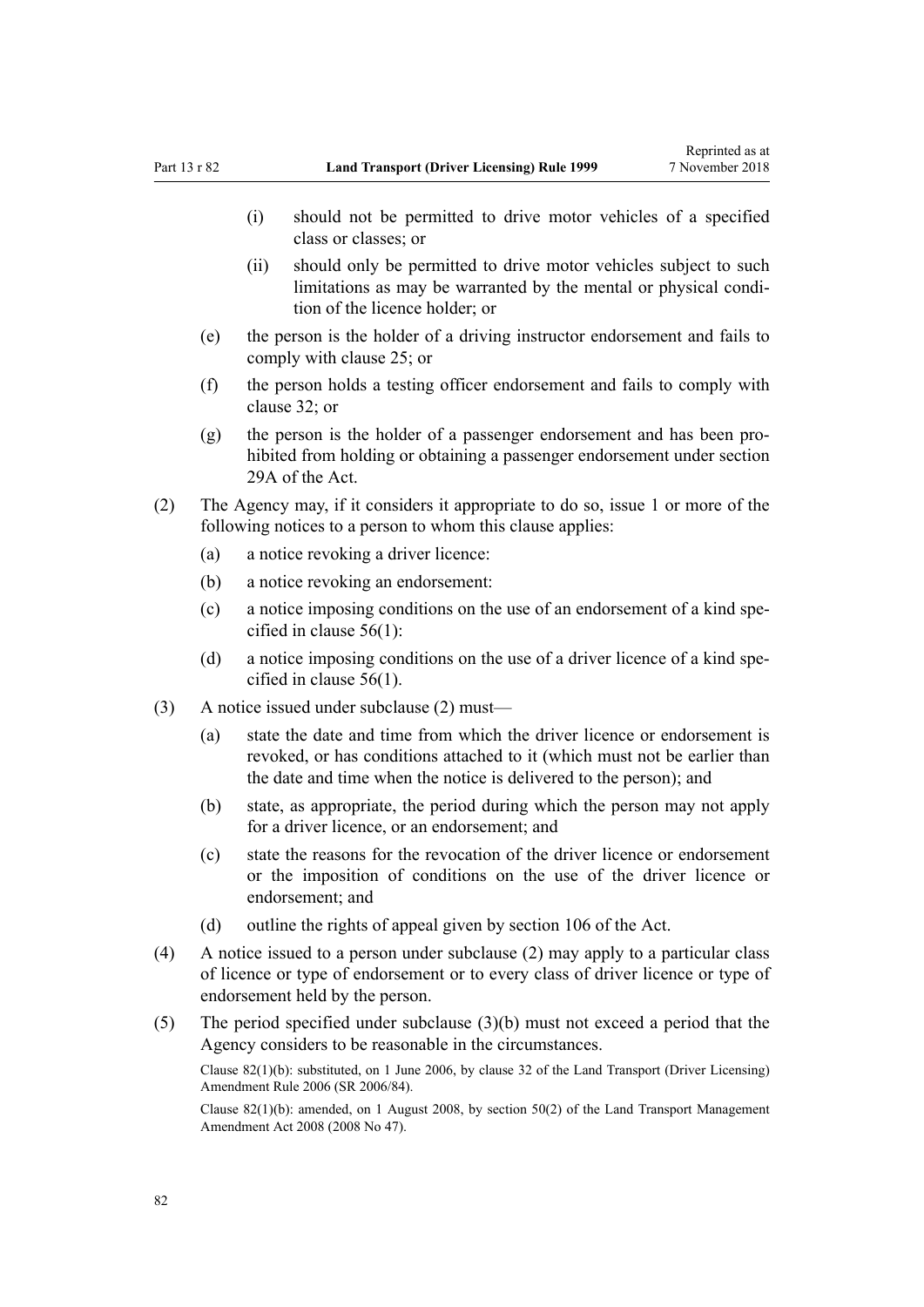<span id="page-82-0"></span>Clause 82(1)(c): amended, on 1 August 2008, by [section 50\(2\)](http://legislation.govt.nz/pdflink.aspx?id=DLM1313622) of the Land Transport Management Amendment Act 2008 (2008 No 47).

Clause 82(1)(d): amended, on 7 November 2018, by [section 21](http://legislation.govt.nz/pdflink.aspx?id=DLM6984133) of the Land Transport Amendment Act 2016 (2016 No 77).

Clause 82(1)(d): amended, on 18 September 2004, by [section 175\(3\)](http://legislation.govt.nz/pdflink.aspx?id=DLM205009) of the Health Practitioners Competence Assurance Act 2003 (2003 No 48).

Clause 82(1)(f): amended, on 1 October 2007, by [section 95\(11\)](http://legislation.govt.nz/pdflink.aspx?id=DLM353501) of the Land Transport Amendment Act 2005 (2005 No 77).

Clause  $82(1)(g)$ : added, on 1 October 2007, by [section 95\(11\)](http://legislation.govt.nz/pdflink.aspx?id=DLM353501) of the Land Transport Amendment Act 2005 (2005 No 77).

Clause 82(2): amended, on 1 August 2008, by [section 50\(2\)](http://legislation.govt.nz/pdflink.aspx?id=DLM1313622) of the Land Transport Management Amendment Act 2008 (2008 No 47).

Clause 82(5): amended, on 1 August 2008, by [section 50\(2\)](http://legislation.govt.nz/pdflink.aspx?id=DLM1313622) of the Land Transport Management Amendment Act 2008 (2008 No 47).

## **83 Suspension and revocation of endorsements**

- (1) An endorsement is revoked if the holder does not, within 5 years after the endorsement is suspended under any provision, again become the holder of a driver licence of the class or classes that formed part of the prerequisites under [Part 5](#page-39-0) for obtaining that endorsement.
- (2) A revocation of a driving instructor endorsement under subclause (1) has effect in respect of—
	- (a) all classes of driver licence if the holder does not, within 5 years after the endorsement was suspended, again become the holder of at least 1 class of the classes of driver licence that formed part of the prerequisites under [Part 5](#page-39-0) for obtaining that endorsement; or
	- (b) each class of driver licence that formed part of the prerequisites under [Part 5](#page-39-0) for obtaining that endorsement if the holder does not, within 5 years after the endorsement was suspended in respect of that class of driver licence, again become the holder of that class of licence.

## *Surrender of certain documents*

## **84 Surrender of driver identification card that has been suspended or revoked**

The holder of a driver licence or an endorsement that has been suspended or revoked under any provision, on receiving notice of the suspension or revocation, must, in addition to complying with [section 19](http://legislation.govt.nz/pdflink.aspx?id=DLM434536) or [section 30](http://legislation.govt.nz/pdflink.aspx?id=DLM434583) of the Act, immediately surrender any driver identification card held by the person by delivering the card to the Agency.

Clause 84: amended, on 1 August 2008, by [section 50\(2\)](http://legislation.govt.nz/pdflink.aspx?id=DLM1313622) of the Land Transport Management Amendment Act 2008 (2008 No 47).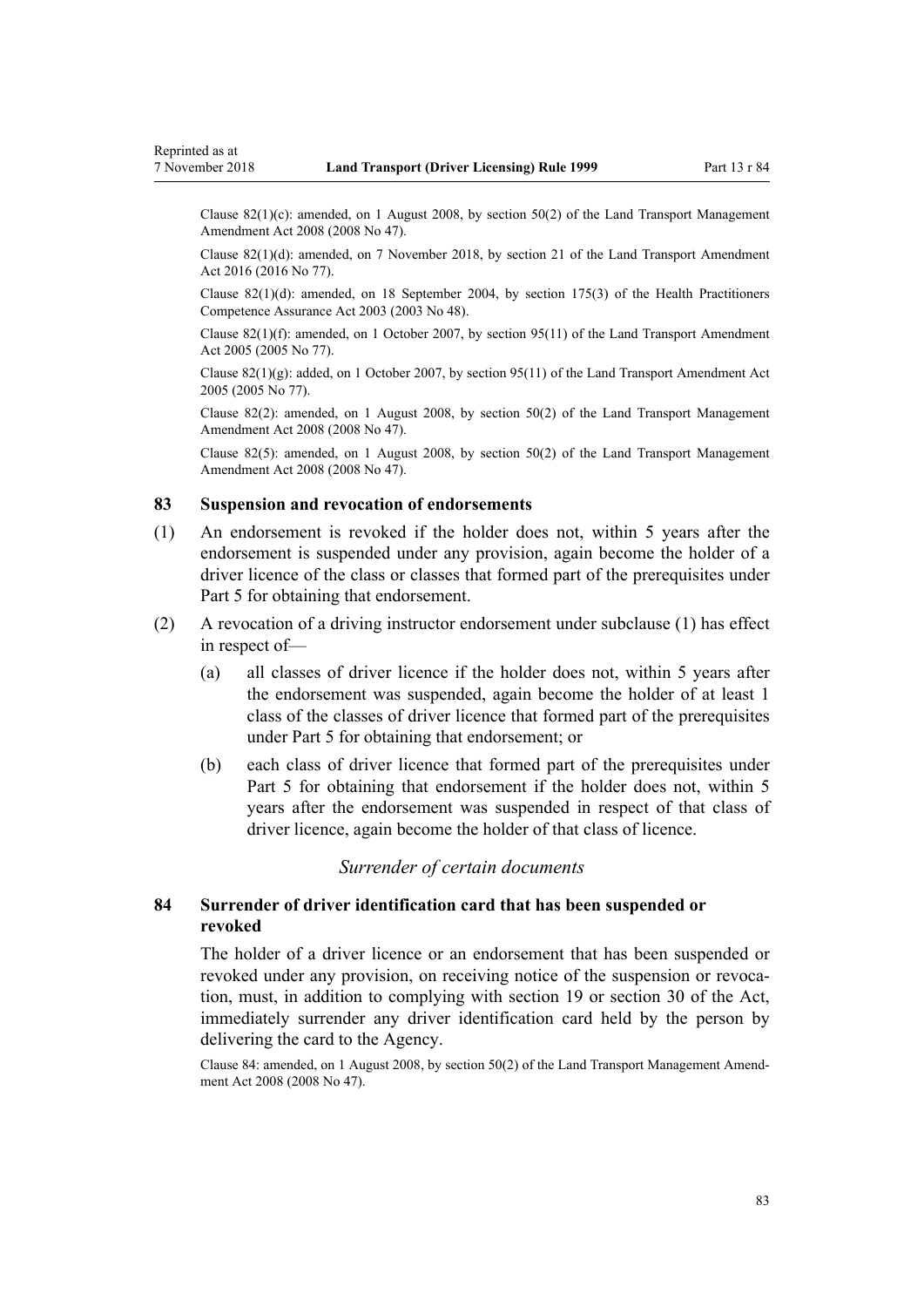#### <span id="page-83-0"></span>**85 Voluntary surrender of driver licence or endorsement**

The holder of a driver licence or an endorsement may surrender 1 or more classes of driver licence or 1 or more types of endorsement—

- (a) by notifying the Agency that the person is surrendering 1 or more classes of driver licence or 1 or more types of endorsement; and
- (b) by delivering the driver licence and driver identification card (if any) to the Agency.

Clause 85: substituted, on 1 June 2006, by [clause 33](http://legislation.govt.nz/pdflink.aspx?id=DLM376126) of the Land Transport (Driver Licensing) Amendment Rule 2006 (SR 2006/84).

Clause 85(a): amended, on 1 August 2008, by [section 50\(2\)](http://legislation.govt.nz/pdflink.aspx?id=DLM1313622) of the Land Transport Management Amendment Act 2008 (2008 No 47).

Clause 85(b): amended, on 1 August 2008, by [section 50\(2\)](http://legislation.govt.nz/pdflink.aspx?id=DLM1313622) of the Land Transport Management Amendment Act 2008 (2008 No 47).

### **85A Reinstatement of surrendered driver licence or endorsement**

- (1) A person who has surrendered 1 or more classes of driver licence or 1 or more types of endorsement under clause 85 may apply to the Agency for reinstatement of the classes of licence or types of endorsement in accordance with subclause (4), subclause (5), subclause (6), or subclause (7), as the case may be.
- (2) The Agency may reinstate a surrendered driver licence or an endorsement in accordance with this clause.
- (3) Before reinstating a surrendered driver licence or an endorsement, the Agency may require the applicant to satisfy 1 or more of the requirements in [clause](#page-77-0) [77\(1\)](#page-77-0).
- (4) The Agency may reinstate a surrendered driver licence, even if the licence has expired, provided—
	- (a) the driver licence has not been surrendered for more than 5 years; and
	- (b) the driver licence has not been expired for more than 5 years; and
	- (c) the applicant complies with the applicable requirements in [clause](#page-67-0)  $67(2)(a)$ , (b), (c), and (d) (which relates to the renewal of a driver licence).
- (5) The Agency may reinstate a surrendered special-type vehicle endorsement, even if the endorsement has expired, provided—
	- (a) the endorsement has not been surrendered for more than 5 years; and
	- (b) the endorsement has not been expired for more than 5 years; and
	- (c) the applicant complies with clause  $71(2)(a)$  (which relates to the renewal of special-type vehicle endorsements).
- (6) The Agency may reinstate a surrendered passenger, vehicle recovery, driving instructor, or testing officer endorsement, even if the endorsement has expired, provided—
	- (a) the endorsement has not been surrendered for more than 5 years; and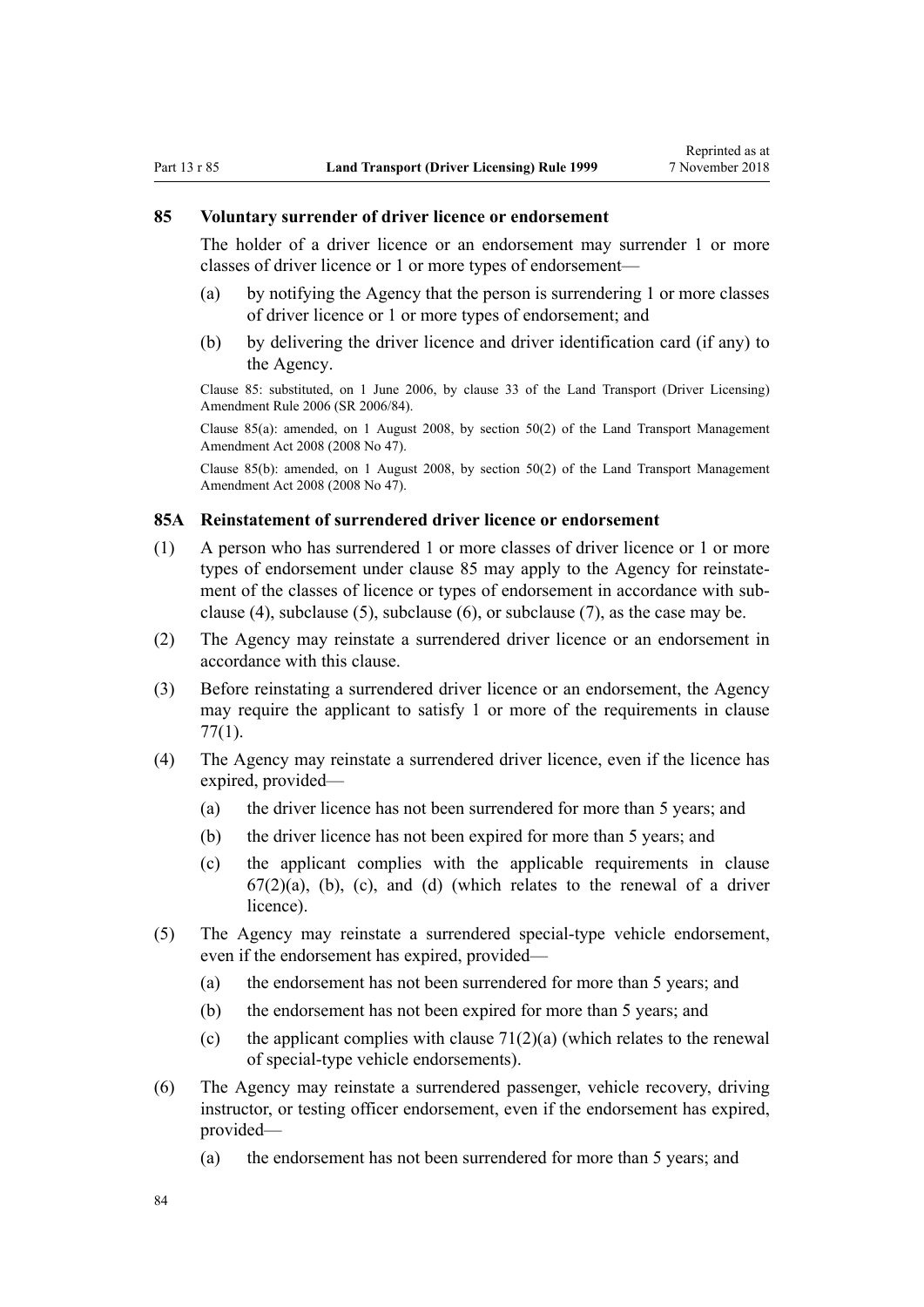- (b) the endorsement has not been expired for more than 5 years; and
- (c) the applicant complies with clause  $70(2)$  as it relates to the endorsements referred to in this subclause.
- (7) The Agency may reinstate a surrendered dangerous goods endorsement only if—
	- (a) the endorsement has not expired; and
	- (b) the applicant complies with [clause 70\(3\)](#page-72-0) (which relates to the renewal of a dangerous goods endorsement).

Clause 85A: inserted, on 1 June 2006, by [clause 33](http://legislation.govt.nz/pdflink.aspx?id=DLM376126) of the Land Transport (Driver Licensing) Amendment Rule 2006 (SR 2006/84).

Clause 85A(1): amended, on 1 August 2008, by [section 50\(2\)](http://legislation.govt.nz/pdflink.aspx?id=DLM1313622) of the Land Transport Management Amendment Act 2008 (2008 No 47).

Clause 85A(2): amended, on 1 August 2008, by [section 50\(2\)](http://legislation.govt.nz/pdflink.aspx?id=DLM1313622) of the Land Transport Management Amendment Act 2008 (2008 No 47).

Clause 85A(3): amended, on 1 August 2008, by [section 50\(2\)](http://legislation.govt.nz/pdflink.aspx?id=DLM1313622) of the Land Transport Management Amendment Act 2008 (2008 No 47).

Clause 85A(4): amended, on 1 August 2008, by [section 50\(2\)](http://legislation.govt.nz/pdflink.aspx?id=DLM1313622) of the Land Transport Management Amendment Act 2008 (2008 No 47).

Clause 85A(5): amended, on 1 August 2008, by [section 50\(2\)](http://legislation.govt.nz/pdflink.aspx?id=DLM1313622) of the Land Transport Management Amendment Act 2008 (2008 No 47).

Clause 85A(6): amended, on 1 August 2008, by [section 50\(2\)](http://legislation.govt.nz/pdflink.aspx?id=DLM1313622) of the Land Transport Management Amendment Act 2008 (2008 No 47).

Clause 85A(7): amended, on 1 August 2008, by [section 50\(2\)](http://legislation.govt.nz/pdflink.aspx?id=DLM1313622) of the Land Transport Management Amendment Act 2008 (2008 No 47).

#### *Replacement driver licence or endorsement*

## **86 Replacement of driver licence or endorsement revoked on medical grounds**

- (1) A person whose driver licence or endorsement has been revoked on medical grounds may apply for a replacement driver licence or replacement endorsement of the same class or type as the licence or endorsement that was revoked, if—
	- (a) the person provides the Agency with a medical certificate issued in accordance with [clause 44](#page-52-0) stating that the person is now medically fit to drive; and
	- (ab) the person passes the on-road safety test, if referred for the test under [clause 44B;](#page-53-0) and
	- (b) the Agency notifies the person that it is satisfied that the person's medical condition has improved.
- (2) A person who satisfies the requirements of subclause (1) is entitled to be issued with a replacement driver licence of the appropriate class or a replacement endorsement of the appropriate type if—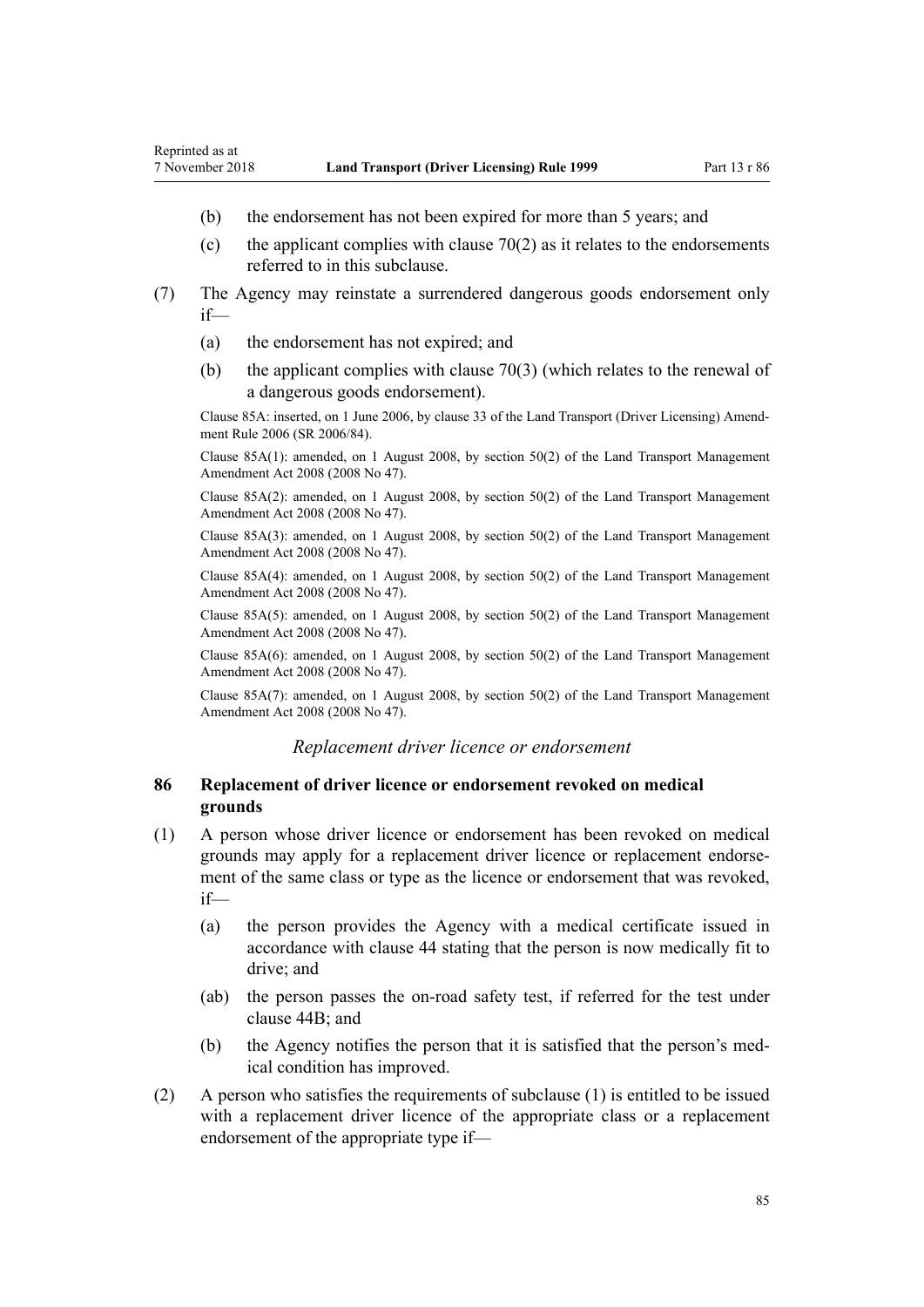- (a) the person makes an application in accordance with [Part 3](#page-21-0); and
- (b) the person consents to the carrying out of checks as to whether or not the person is a fit and proper person, if the endorsement is an endorsement for which a fit and proper person check is required, and consents to the carrying out of those checks from time to time during the period of validity of the endorsement; and
- (c) the person is, in the opinion of the Agency, a fit and proper person, in accordance with the criteria specified in the table to [clause 35\(1\),](#page-46-0) to be the holder of an endorsement of that type; and
- (d) in a case where the period since the driver licence or endorsement was revoked is more than 12 months, the person—
	- (i) passes the appropriate theory test or tests under [clause 45](#page-54-0) for the class of driver licence that the person is applying to have replaced; and
	- (ii) passes or successfully completes the appropriate practical driving test in accordance with [clauses 48](#page-55-0) and [53](#page-57-0) for that class of driver licence, or the applicable course specified in [clause 93](#page-91-0) for that type of endorsement.
- (3) If a person to whom subclause  $(2)(d)$  applies complies with subclause  $(2)(d)(i)$ , the Agency may, if the person has applied for a replacement driver licence, issue a replacement licence subject to the condition specified in [clause](#page-26-0)  $16(1)(a)$ .
- (4) A condition imposed under subclause (3) continues in force until the person to whom it applies complies with subclause  $(2)(d)(ii)$ .

Clause 86(1)(a): amended, on 1 August 2008, by [section 50\(2\)](http://legislation.govt.nz/pdflink.aspx?id=DLM1313622) of the Land Transport Management Amendment Act 2008 (2008 No 47).

Clause 86(1)(ab): inserted, on 4 December 2006, by [clause 13\(1\)](http://legislation.govt.nz/pdflink.aspx?id=DLM386154) of the Land Transport (Driver Licensing) Amendment Rule (No 2) 2006 (SR 2006/152).

Clause 86(1)(b): amended, on 1 August 2008, by [section 50\(2\)](http://legislation.govt.nz/pdflink.aspx?id=DLM1313622) of the Land Transport Management Amendment Act 2008 (2008 No 47).

Clause 86(2)(a): replaced, on 1 December 2014, by [clause 31](http://legislation.govt.nz/pdflink.aspx?id=DLM6216945) of the Land Transport (Driver Licensing) Amendment Rule 2014 (LI 2014/265).

Clause 86(2)(b): amended, on 4 October 1999, by [clause 19](http://legislation.govt.nz/pdflink.aspx?id=DLM293688) of the Land Transport (Driver Licensing) Amendment Rule 1999 (SR 1999/302).

Clause 86(2)(c): amended, on 1 August 2008, by [section 50\(2\)](http://legislation.govt.nz/pdflink.aspx?id=DLM1313622) of the Land Transport Management Amendment Act 2008 (2008 No 47).

Clause 86(2)(d)(ii): amended, on 4 December 2006, by [clause 13\(2\)](http://legislation.govt.nz/pdflink.aspx?id=DLM386154) of the Land Transport (Driver Licensing) Amendment Rule (No 2) 2006 (SR 2006/152).

Clause 86(3): amended, on 1 August 2008, by [section 50\(2\)](http://legislation.govt.nz/pdflink.aspx?id=DLM1313622) of the Land Transport Management Amendment Act 2008 (2008 No 47).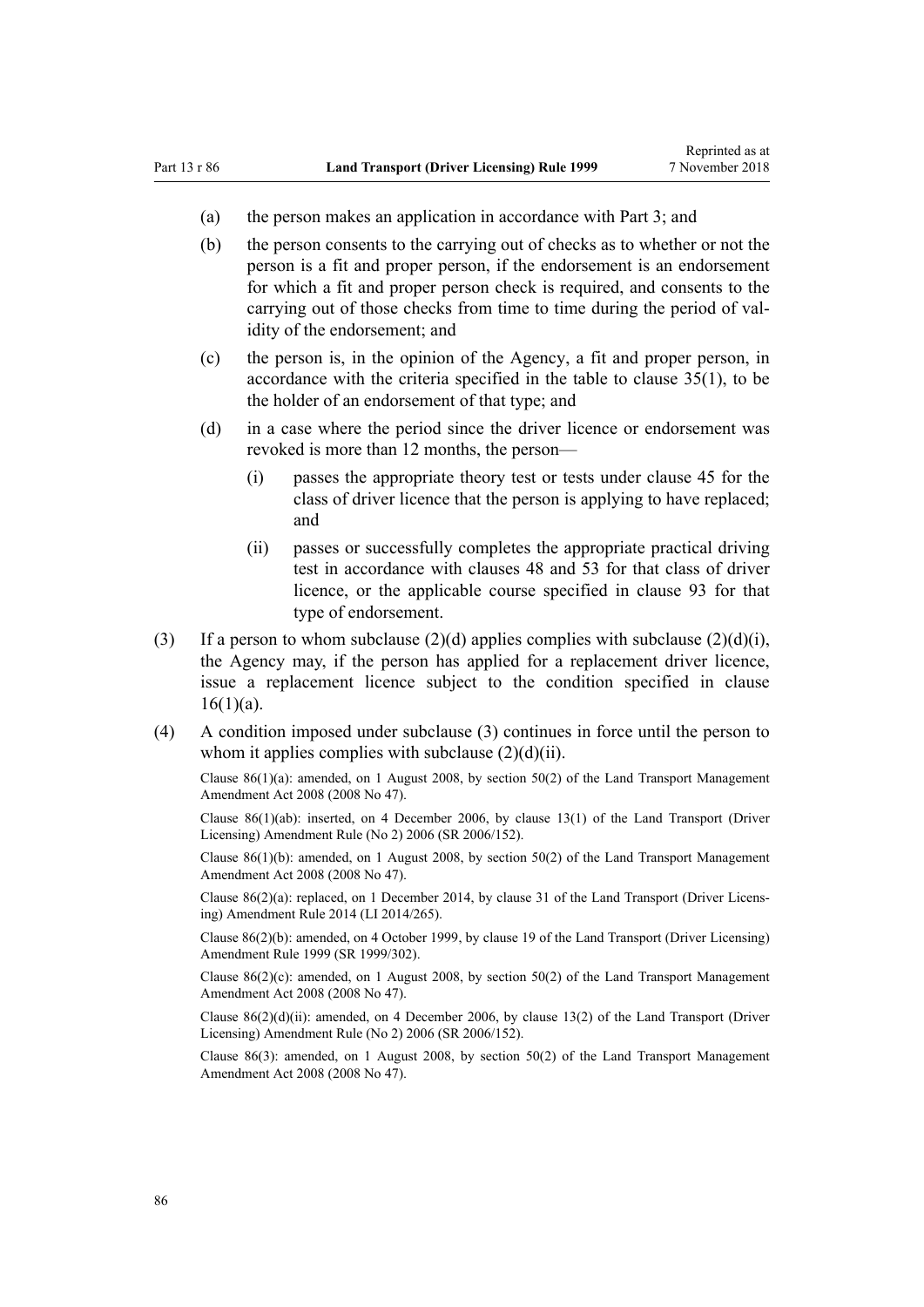## **87 Licence may not be renewed while licence suspended or holder disqualified**

If a driver licence expires during the period while the licence is suspended, or while the holder is disqualified from obtaining a licence, the licence must not be renewed until after the expiry of the period of suspension or disqualification.

## **Part 14**

## **Recognition of overseas licences and licensing of drivers from overseas**

## **88 Recognition of overseas driver licence or permit**

- (1) A person, on arrival in New Zealand, is deemed to hold a New Zealand driver licence of a class that entitles the person to drive the motor vehicles that the person is entitled to drive under—
	- (a) a valid and current driver licence or permit issued overseas to the person, after the person has produced proof of the person's driving competence, by an overseas authority, or an agent of that authority, authorised to issue a driver licence or permit; or
	- (b) an international driving permit.
- (2) However,—

<span id="page-86-0"></span>Reprinted as at

- (a) subclause  $(1)(a)$  does not apply unless—
	- (i) the overseas driver licence or permit is written in English; or
	- (ii) the person who holds the overseas driver licence or permit also carries an accurate English translation of the licence or permit:
- (b) subclause (1)(b) does not apply unless the person who holds the international driving permit also carries the overseas driver licence on which the permit is based.
- (3) A person who is deemed by subclause (1) to hold a New Zealand driver licence may continue to drive under that driver licence until the first of the following situations occurs:
	- (a) the person has remained in New Zealand for a continuous period of 12 months; or
	- (b) the document that enabled that person to be deemed to hold a New Zealand driver licence under subclause (1) expires, is suspended, or is revoked; or
	- (c) an order is made disqualifying the person from holding or obtaining a driver licence, either in New Zealand or in the jurisdiction that granted the overseas driver licence or permit; or
	- (d) the person obtains or renews a New Zealand driver licence.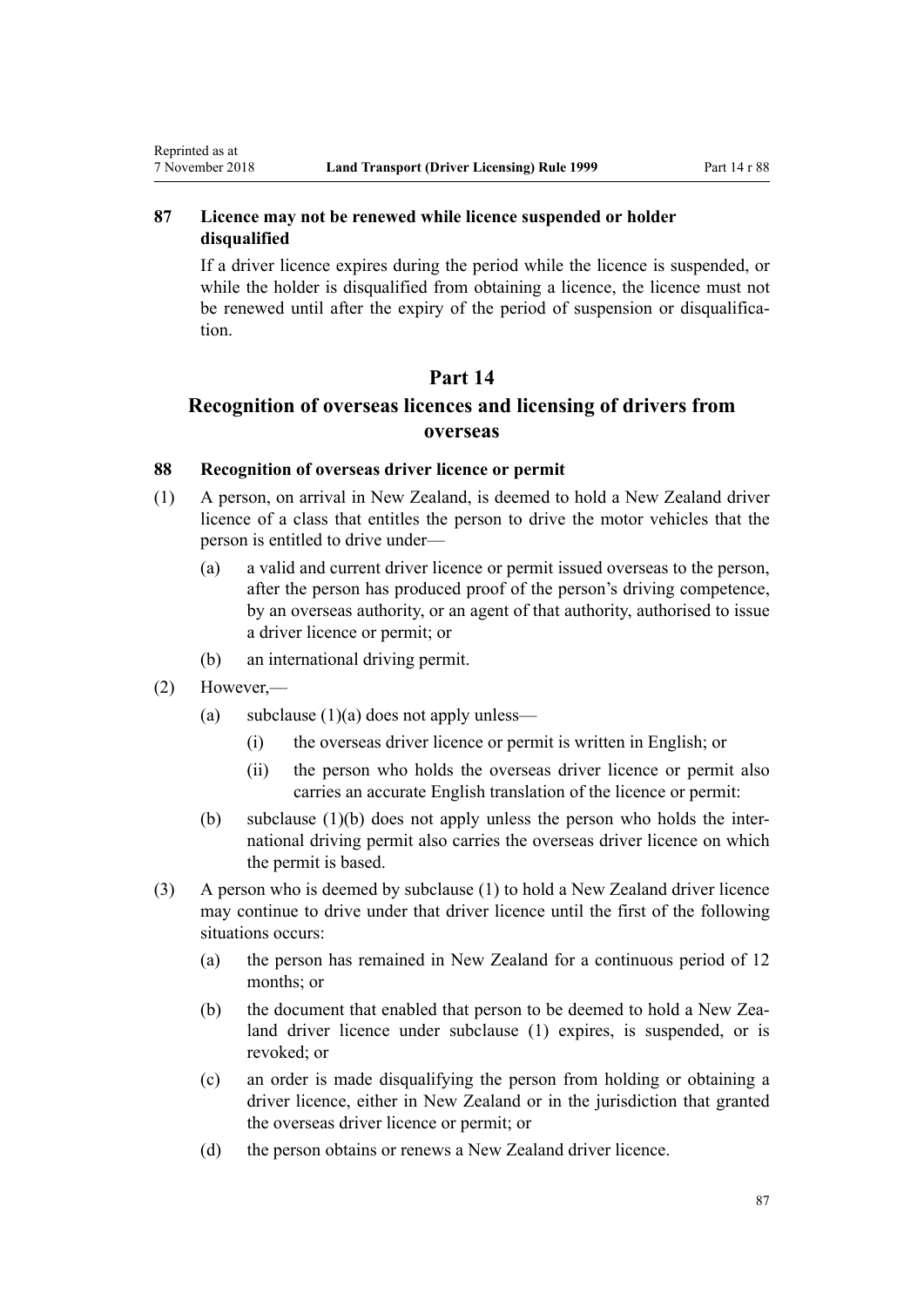(4) In this clause, **international driving permit** means a valid and current international driving permit as specified in Annex 10 of the United Nations Convention on Road Traffic signed at Geneva on 19 September 1949 or Annex 7 of the United Nations Convention on Road Traffic signed at Vienna on 8 November 1968 and issued overseas in accordance with the provisions of the appropriate convention.

Clause 88: substituted, on 1 October 2011, by [clause 36](http://legislation.govt.nz/pdflink.aspx?id=DLM3956741) of the Land Transport (Driver Licensing) Amendment Rule 2011 (SR 2011/306).

## **88A Recognition of overseas agricultural motor vehicle licence or permit**

- (1) Subclause (2) applies—
	- (a) to a person who is entitled to drive an agricultural motor vehicle or vehicles (but no other vehicles) under a valid and current driver licence or permit issued overseas to the person; and
	- (b) where there is no New Zealand equivalent to that class or type of licence or permit.
- (2) A person, on arrival in New Zealand, is deemed to hold a New Zealand class 1 driver licence that entitles the person to drive an agricultural motor vehicle or vehicles equivalent to the vehicle or vehicles referred to in subclause  $(1)(a)$ (but no other vehicles) in New Zealand.
- (3) However, subclause (2) does not apply unless—
	- (a) the overseas driver licence or permit is written in English; or
	- (b) the person who holds the overseas driver licence or permit also carries an accurate English translation of the licence or permit.
- (4) A person who is deemed by subclause (2) to hold a New Zealand class 1 driver licence may continue to drive under that deemed driver licence until the first of the following situations occurs:
	- (a) the person has remained in New Zealand for a continuous period of 12 months:
	- (b) the document that enabled the person to be deemed to hold a New Zealand class 1 driver licence under subclause (2) expires, is suspended, or is revoked:
	- (c) an order is made disqualifying the person from holding or obtaining a driver licence or permit, either in New Zealand or in the jurisdiction that granted the overseas driver licence or permit:
	- (d) the person obtains or renews a New Zealand driver licence that entitles the person to drive an agricultural motor vehicle or vehicles referred to in subclause  $(1)(a)$ .
- (5) To avoid doubt, nothing in this clause entitles a person—
	- (a) to drive a vehicle other than an agricultural motor vehicle; or
	- (b) to apply for, or be issued with, a New Zealand driver licence.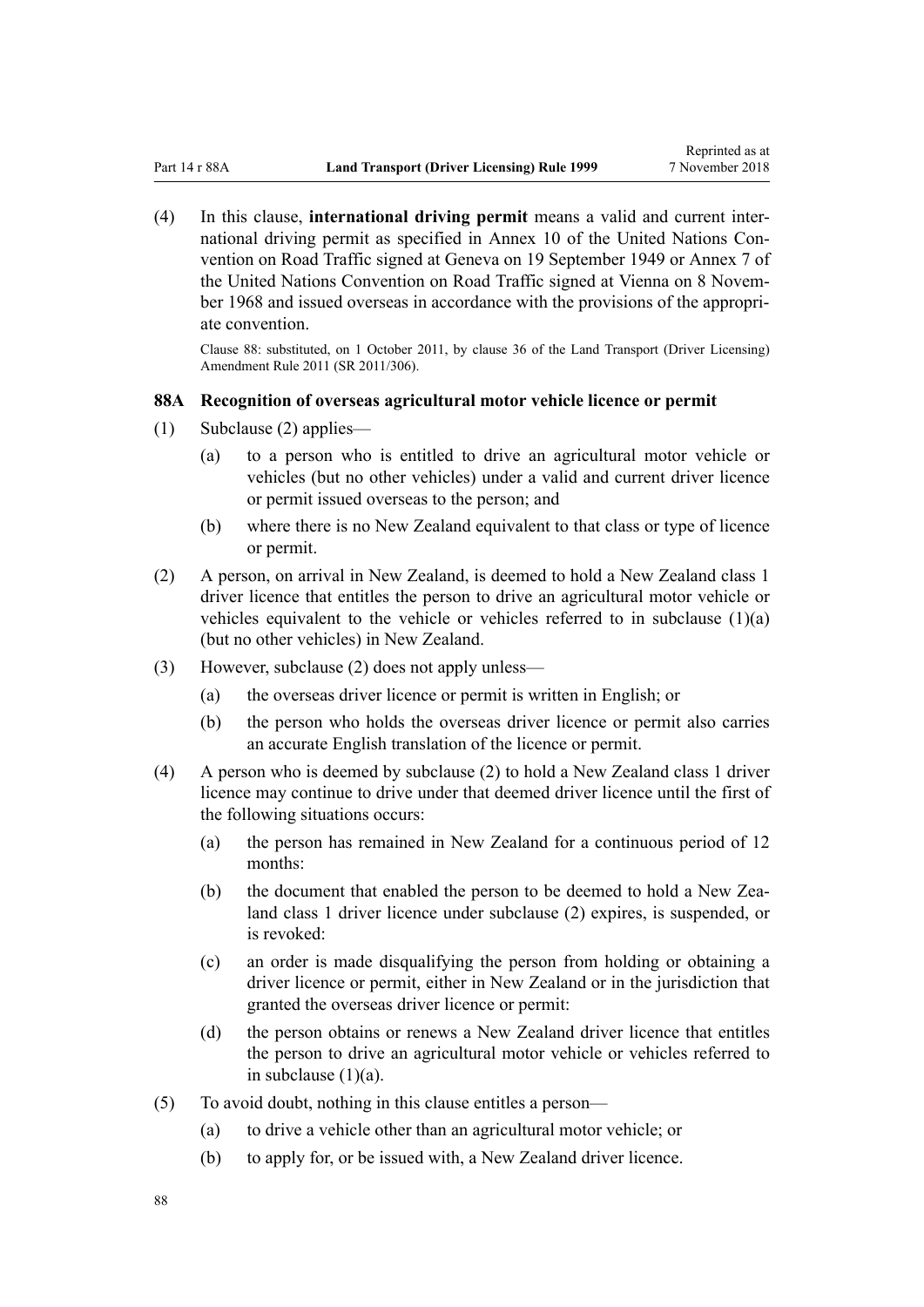<span id="page-88-0"></span>Clause 88A: inserted, on 1 June 2013, by [clause 8](http://legislation.govt.nz/pdflink.aspx?id=DLM5102244) of the Land Transport (Driver Licensing) Amendment Rule 2013 (SR 2013/100).

#### *Overseas driver licence conversion*

Heading: inserted, on 1 June 2006, by [clause 35](http://legislation.govt.nz/pdflink.aspx?id=DLM376131) of the Land Transport (Driver Licensing) Amendment Rule 2006 (SR 2006/84).

#### **89 Obtaining New Zealand driver licence**

- (1) A person is entitled to apply for, and be issued with, a New Zealand driver licence to drive the same class or classes of vehicle if that person holds an overseas driver licence or permit of a type specified in clause  $88(1)(a)$ , even if that licence has expired within the 12 months immediately preceding the date of application.
- (2) Before a New Zealand driver licence may be issued under subclause (1), the person must—
	- (a) apply for a driver licence in accordance with [Part 3;](#page-21-0) and
	- (b) unless [clause 89A\(3\)](#page-89-0) applies, pass the appropriate theory test under [clause 45](#page-54-0) for the class of driver licence that the person is applying for; and
	- (c) unless [clause 89A\(4\)](#page-89-0) applies, pass the appropriate practical driving test in accordance with [clauses 48,](#page-55-0) [51,](#page-56-0) and [53](#page-57-0); and
	- (d) produce his or her overseas driver licence or permit, as specified in clause  $88(1)(a)$ , and, if the overseas driver licence or permit is not in English, an accurate English translation of the overseas driver licence or permit; and
	- (e) sign a statement that—
		- (i) the person's overseas driver licence or permit is not suspended or revoked; and
		- (ii) the person is not disqualified from holding or obtaining a driver licence or permit in the country where the overseas driver licence or permit was issued; and
	- (f) produce a medical certificate issued in New Zealand in accordance with [clause 44](#page-52-0), in the case of—
		- (i) a person applying under this clause for a New Zealand driver licence of Classes 2 to 5; or
		- (ii) a person 75 years of age or over applying under this clause for a New Zealand driver licence of any class; and
	- (g) surrender his or her overseas driver licence or permit if that is a requirement of a licence recognition arrangement between the jurisdiction that issued the driver licence or permit and New Zealand.
- (3) A person is entitled to be issued with a licence under subclause (4) if—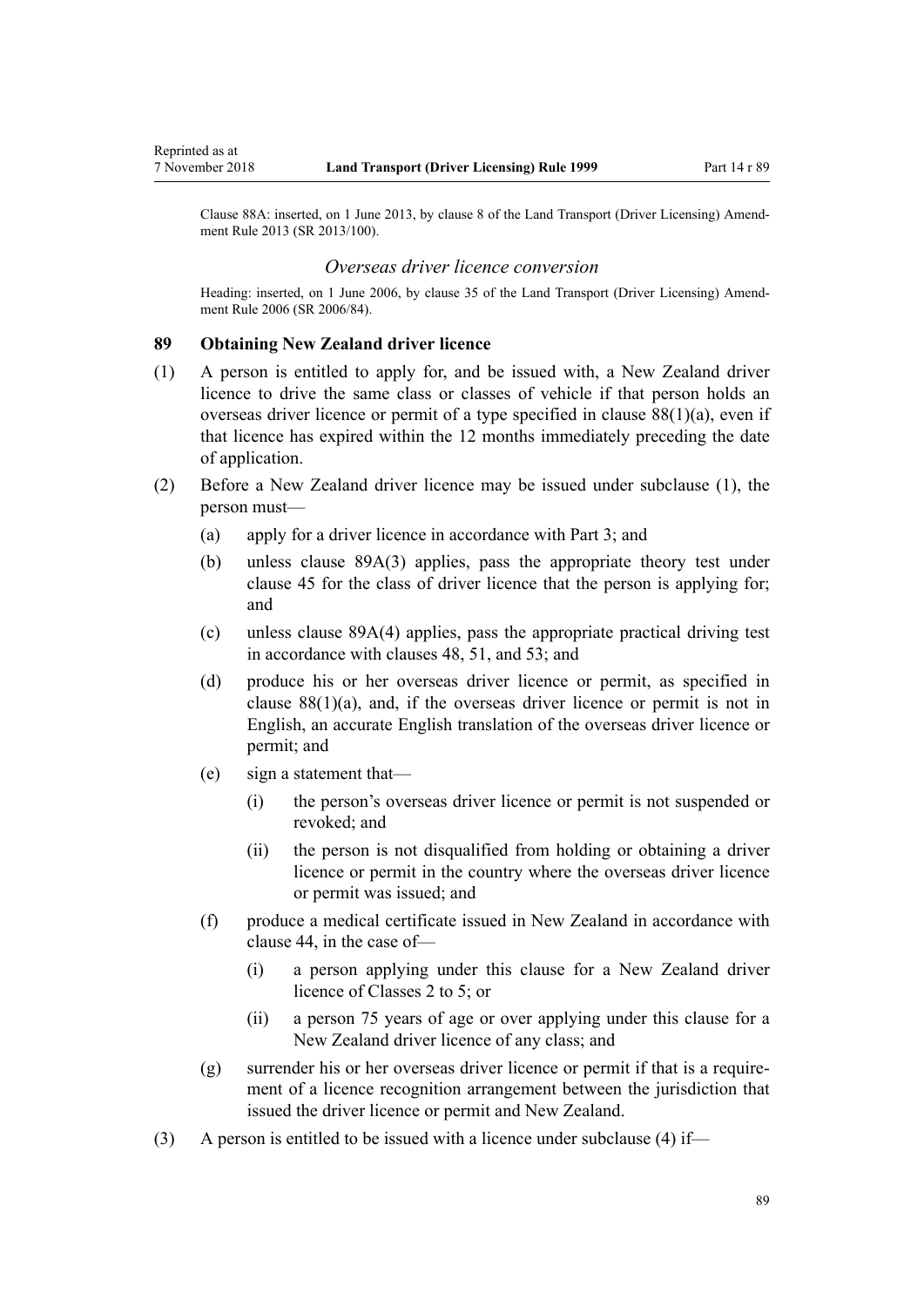- <span id="page-89-0"></span>(a) subclause (1) applies to that person; and
- (b) clause 89A(3) applies to that person or he or she complies with subclause (2)(b); and
- (c) clause 89A(4) does not apply to that person.
- (4) A person who satisfies the requirements of subclause (3) is entitled to be issued, as appropriate, with either—
	- (a) a driver licence issued subject to the condition specified in [clause](#page-26-0)  $16(1)(a)$ ; or
	- (b) a Class 6 learner licence.
- (5) A condition imposed under subclause (4)(a) continues in force until the person to whom it applies passes the appropriate practical driving test required by subclause  $(2)(c)$ .

Clause 89: substituted, on 1 June 2006, by [clause 36](http://legislation.govt.nz/pdflink.aspx?id=DLM376133) of the Land Transport (Driver Licensing) Amendment Rule 2006 (SR 2006/84).

Clause 89(2)(a): replaced, on 1 December 2014, by [clause 32](http://legislation.govt.nz/pdflink.aspx?id=DLM6216946) of the Land Transport (Driver Licensing) Amendment Rule 2014 (LI 2014/265).

Clause 89(2)(b): amended, on 1 September 2008, by [clause 13\(1\)](http://legislation.govt.nz/pdflink.aspx?id=DLM1317919) of the Land Transport (Driver Licensing) Amendment Rule 2008 (SR 2008/119).

Clause  $89(2)(c)$ : amended, on 1 September 2008, by [clause 13\(2\)](http://legislation.govt.nz/pdflink.aspx?id=DLM1317919) of the Land Transport (Driver Licensing) Amendment Rule 2008 (SR 2008/119).

Clause 89(2)(c): amended, on 4 December 2006, by [clause 14](http://legislation.govt.nz/pdflink.aspx?id=DLM386155) of the Land Transport (Driver Licensing) Amendment Rule (No 2) 2006 (SR 2006/152).

Clause  $89(2)(f)(ii)$ : amended, on 1 October 2011, by [clause 37](http://legislation.govt.nz/pdflink.aspx?id=DLM3956744) of the Land Transport (Driver Licensing) Amendment Rule 2011 (SR 2011/306).

Clause  $89(2)(g)$ : added, on 1 October 2011, by [clause 37](http://legislation.govt.nz/pdflink.aspx?id=DLM3956744) of the Land Transport (Driver Licensing) Amendment Rule 2011 (SR 2011/306).

Clause 89(3)(b): amended, on 1 September 2008, by [clause 13\(3\)](http://legislation.govt.nz/pdflink.aspx?id=DLM1317919) of the Land Transport (Driver Licensing) Amendment Rule 2008 (SR 2008/119).

Clause 89(3)(c): amended, on 1 September 2008, by [clause 13\(4\)](http://legislation.govt.nz/pdflink.aspx?id=DLM1317919) of the Land Transport (Driver Licensing) Amendment Rule 2008 (SR 2008/119).

#### **89A Requirements not applying to overseas drivers**

- (1) This clause applies to a person who applies for a New Zealand driver licence under [clause 89](#page-88-0).
- (2) A person to whom this clause applies is not required to comply with the minimum time requirements prescribed in the tables to [clauses 15,](#page-25-0) [17](#page-28-0), and [19.](#page-30-0)
- (2A) However, a driver licence may not be issued to a person who applies for a driver licence under [clause 89](#page-88-0) for a class of vehicle if the effect of doing so would allow the person to obtain the driver licence at an age earlier than the minimum age for a person who complies with the requirements set out in [clauses 15,](#page-25-0) [17](#page-28-0), and [19](#page-30-0) for that class of vehicle.
- (3) A person to whom this clause applies is not required to sit the appropriate theory test required by [clause 89\(2\)\(b\)](#page-88-0) if—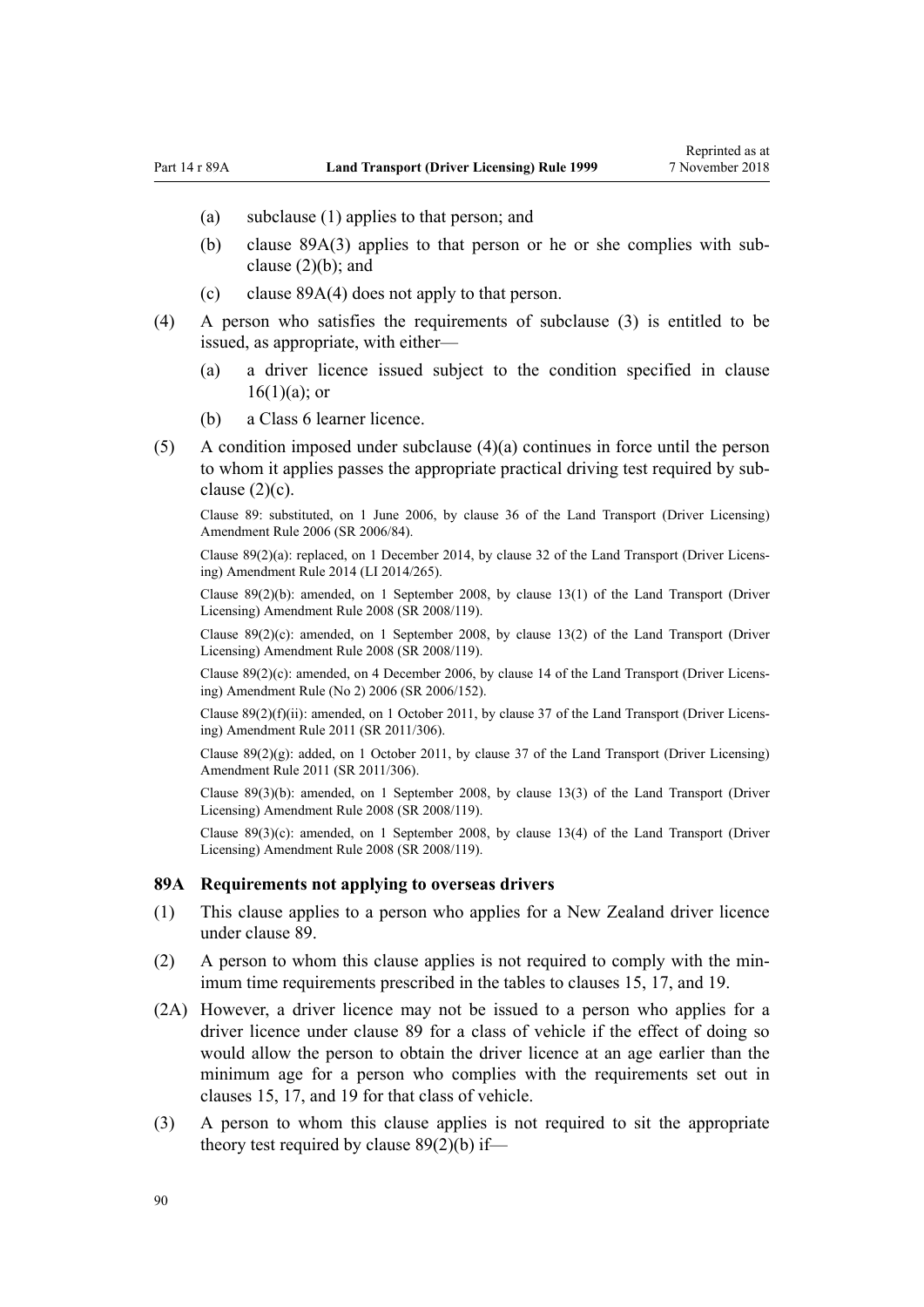- (a) the appropriate theory test is in respect of a Class 1 or Class 6 licence; and
- (b) that person has held a valid overseas driver licence or permit issued in a country specified in [Schedule 7A.](#page-114-0)
- (4) A person to whom this clause applies is not required to sit the appropriate practical driving test required by [clause 89\(2\)\(c\)](#page-88-0) if—
	- (a) that person has, for at least 2 years, held a valid overseas driver licence or permit issued in a country specified in [Part 1](#page-115-0) of Schedule 8; or
	- (b) that person has, for at least 2 years, held a valid overseas driver licence or permit issued in a country specified in [Part 2](#page-116-0) of Schedule 8 and that person's application is for a Class 1 or Class 6 driver licence.

Clause 89A: substituted, on 1 September 2008, by [clause 14](http://legislation.govt.nz/pdflink.aspx?id=DLM1317920) of the Land Transport (Driver Licensing) Amendment Rule 2008 (SR 2008/119).

Clause 89A(2A): inserted, on 1 August 2011, by [section 100\(4\)](http://legislation.govt.nz/pdflink.aspx?id=DLM3231293) of the Land Transport (Road Safety and Other Matters) Amendment Act 2011 (2011 No 13).

Clause 89A(4): replaced, on 1 July 2013, by [clause 7](http://legislation.govt.nz/pdflink.aspx?id=DLM5159812) of the Land Transport (Driver Licensing) Amendment Rule (No 2) 2013 (SR 2013/131).

## **90 New Zealand driver licence may be subject to learner or restricted conditions**

If the driver licence or permit referred to in paragraph (a) or (b) of clause  $88(1)$ is subject to any condition or is the equivalent of a learner or restricted licence, the person's New Zealand driver licence must be issued either with similar conditions or as a learner or restricted licence, as appropriate.

## **91 Requirements for diplomatic and consular personnel**

- (1) This clause applies to a person who is in New Zealand by reason of—
	- (a) the person's employment as a member of the staff of a diplomatic mission or a consular post in New Zealand; or
	- (b) the person's employment as a member of the private staff of a person referred to in paragraph (a); or
	- (c) the person's relationship as a member of the family, or as a spouse or partner, of the person referred to in paragraph (a) or (b).
- (2) A person to whom this clause applies may, on application to the Secretary of Foreign Affairs and Trade, be issued by the Agency with a driver licence if that person holds 1 or more of the licences or permits referred to in paragraphs (a) and (b) of [clause 88\(1\).](#page-86-0)
- (3) A driver licence issued under this clause—
	- (a) must authorise the person to drive the same types of motor vehicle as the licences or permits referred to in [clause 88\(1\)](#page-86-0); and
	- (b) may be subject to conditions specified by the Agency; and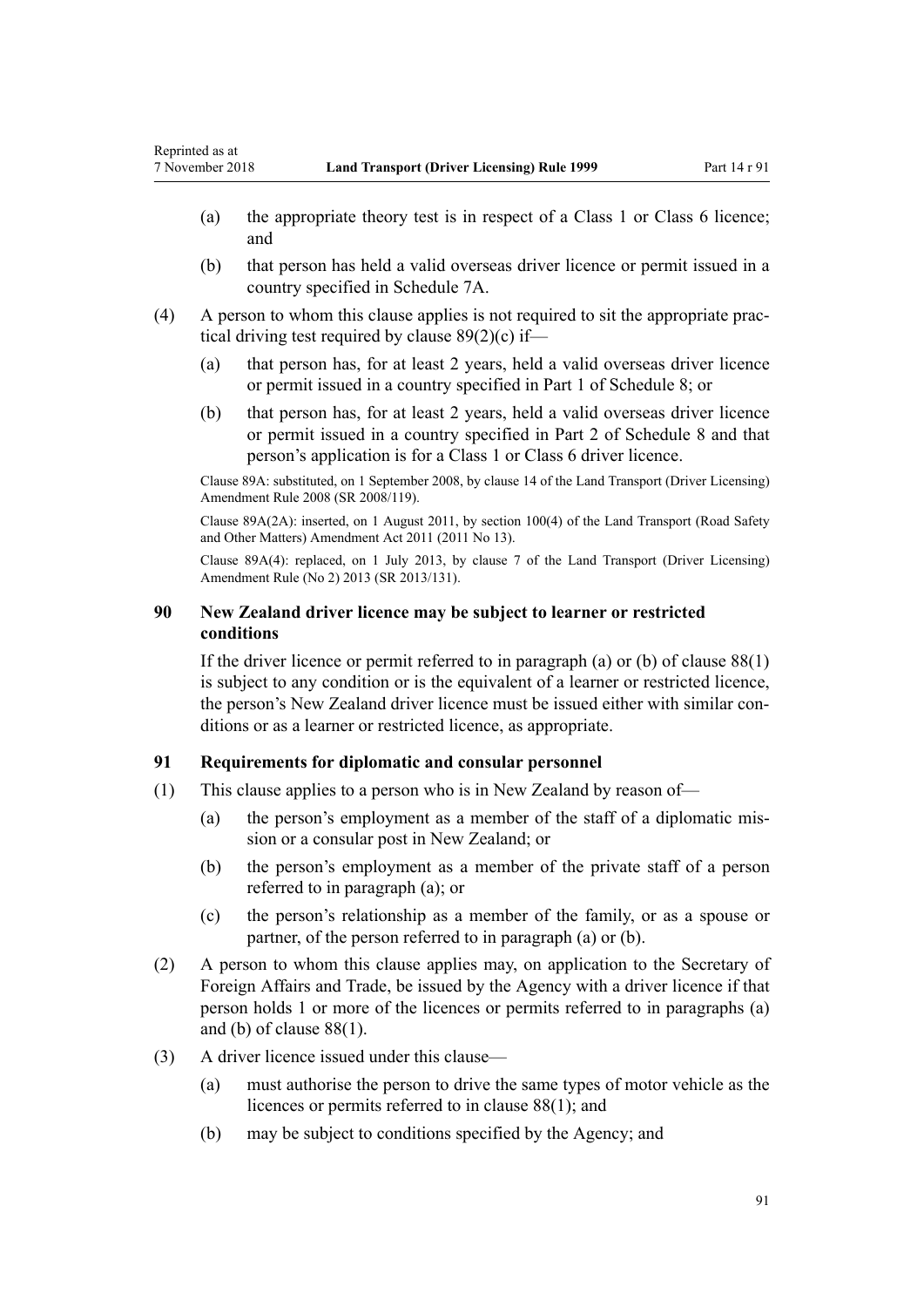- <span id="page-91-0"></span>(c) expires when the first of the following situations occurs:
	- (i) the holder no longer meets the requirements of subclause (1) under which the holder was issued with a New Zealand driver licence; or
	- (ii) the relevant mission or consular post is notified, through the Secretary of Foreign Affairs and Trade, that the driver licence has been revoked; or
	- (iii) an order is made disqualifying the person from holding or obtaining a driver licence; or
	- (iv) 4 years have elapsed since the date of issue of the driver licence.

Clause 91(1)(b): amended, on 1 October 2011, by [clause 38](http://legislation.govt.nz/pdflink.aspx?id=DLM3956745) of the Land Transport (Driver Licensing) Amendment Rule 2011 (SR 2011/306).

Clause 91(1)(c): added, on 1 October 2011, by [clause 38](http://legislation.govt.nz/pdflink.aspx?id=DLM3956745) of the Land Transport (Driver Licensing) Amendment Rule 2011 (SR 2011/306).

Clause 91(2): amended, on 1 August 2008, by [section 50\(2\)](http://legislation.govt.nz/pdflink.aspx?id=DLM1313622) of the Land Transport Management Amendment Act 2008 (2008 No 47).

Clause 91(3)(b): amended, on 1 August 2008, by [section 50\(2\)](http://legislation.govt.nz/pdflink.aspx?id=DLM1313622) of the Land Transport Management Amendment Act 2008 (2008 No 47).

## **92 Obtaining International Driving Permit**

A person who holds a current full New Zealand driver licence issued or having effect under this rule may apply to an organisation approved for that purpose by the Agency to be issued with an International Driving Permit in accordance with the United Nations Convention on Road Traffic signed at Geneva on 19 September 1949.

Clause 92: amended, on 1 August 2008, by [section 50\(2\)](http://legislation.govt.nz/pdflink.aspx?id=DLM1313622) of the Land Transport Management Amendment Act 2008 (2008 No 47).

## **Part 15**

## **Approval of courses and course providers**

## *Approval of courses*

#### **93 Agency may approve courses**

The Agency may approve the following courses:

- (a) courses teaching advanced driving skills, to reduce the period of time for which a person must hold a Class 1R licence before being allowed to apply for a Class 1 full licence:
- (b) courses teaching specialist knowledge and skills required to obtain—
	- (i) *[Revoked]*
	- (ii) a vehicle recovery endorsement; or
	- (iii) a dangerous goods endorsement; or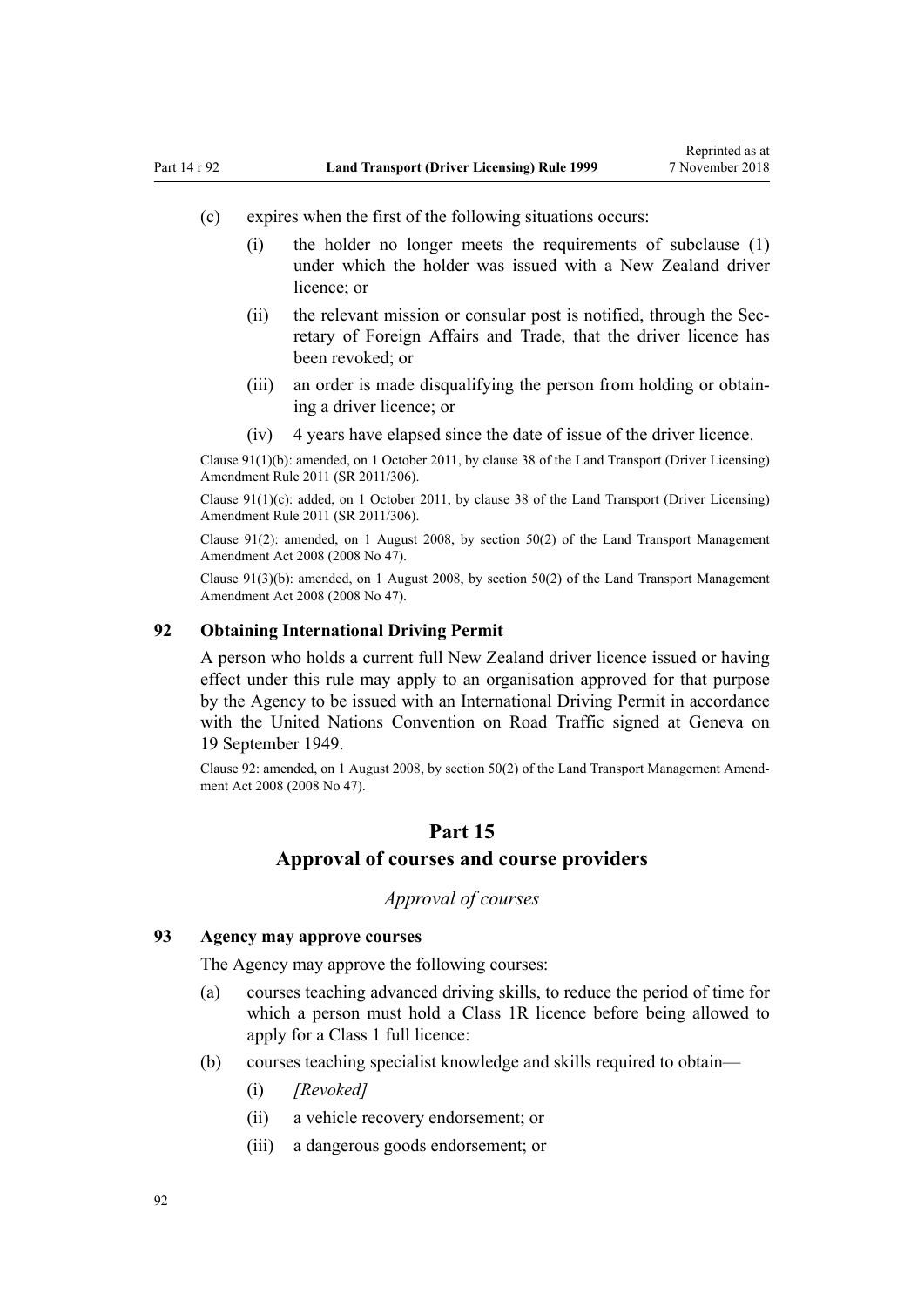- (iv) a driving instructor endorsement; or
- (v) a forklift endorsement; or
- (vi) a roller endorsement; or

Reprinted as at

- (vii) a tracks endorsement; or
- (viii) a wheels endorsement:
- (c) courses teaching and assessing the driving knowledge and skills of the holder of a Class 2L, 3L, 4L, or 5L licence for the purpose of waiving the requirement for that person to hold the licence for 6 months and to pass a full licence test:
- (d) courses teaching and assessing the riding competency of the holder of a Class 6L licence for the purpose of waiving the requirement for that person to hold the licence for 6 months and to pass a restricted licence test:
- (e) courses teaching and assessing the riding competency of the holder of a Class 6R licence for the purpose of reducing the period that the person must hold a Class 6R licence and to pass a full licence test:
- (f) driving improvement courses for the purposes of [section 92\(1\)](http://legislation.govt.nz/pdflink.aspx?id=DLM435016) of the Act:
- (g) dangerous goods courses for the purposes of [section 92\(2\)](http://legislation.govt.nz/pdflink.aspx?id=DLM435016) of the Act:
- (h) courses assessing the driving experience, knowledge, and skills of a person 25 years of age or over and holding a Class 2, 3, or 4 driver licence, for the purpose of waiving the requirement for that person to hold the licence for at least 3 months:
- (i) work time and fatigue management courses for the purposes of [Part 4B](http://legislation.govt.nz/pdflink.aspx?id=DLM434620) of the Act:
- (j) courses assessing the driving experience, knowledge, and skills of the holder of a Class 2 licence for the purpose of an approval to drive a vehicle for which a Class 4 or Class 5 licence is required under the conditions specified in [clause 19H](#page-35-0):
- (k) courses assessing advanced driving skills for the purpose of enabling a person to apply for a Class 4 or Class 5 licence on completion of the accelerated licensing process set out in [Part 4A](#page-33-0).

Clause 93: substituted, on 1 October 2011, by [clause 39](http://legislation.govt.nz/pdflink.aspx?id=DLM3956519) of the Land Transport (Driver Licensing) Amendment Rule 2011 (SR 2011/306).

Clause 93(d), (e), (j), and (k): brought into force, on 1 October 2012, by clause  $2(1)(i)$  of the Land Transport (Driver Licensing) Amendment Rule 2011 (SR 2011/306).

Clause 93(b)(i): revoked, on 1 October 2017, by [section 110\(8\)](http://legislation.govt.nz/pdflink.aspx?id=DLM6960929) of the Land Transport Amendment Act 2017 (2017 No 34).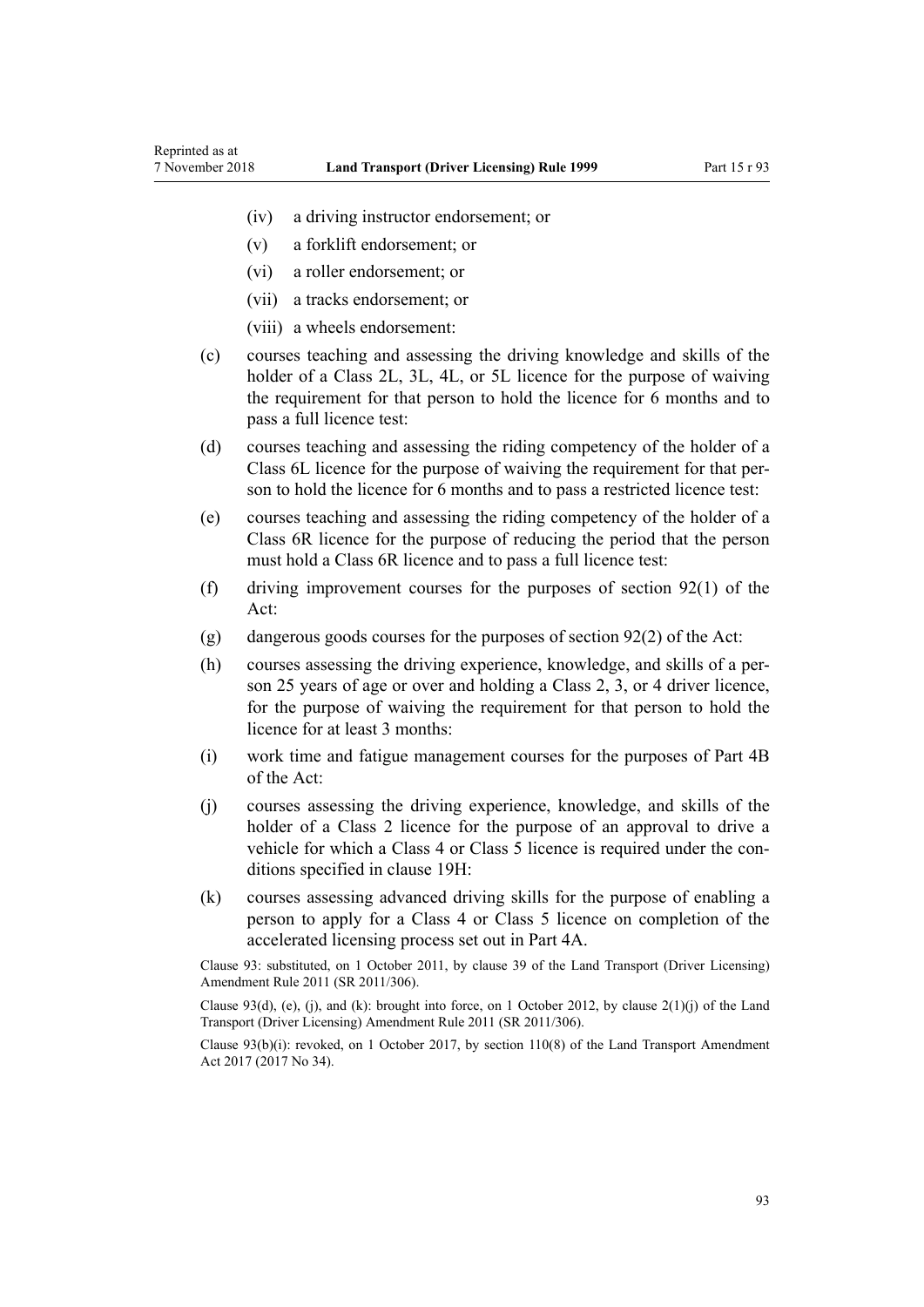## <span id="page-93-0"></span>**94 Requirements for approval of course**

- (1) To be approved, a course for a purpose specified in clause  $93(a)$  or clause  $93(f)$ must be designed so that a person who has completed the course will be able to demonstrate the following skills and attributes:
	- (a) an understanding of the techniques of safe driving, beyond the ability to manipulate the controls of a motor vehicle; and
	- (b) the ability to practice the necessary self-management skills needed for driving, including decision-making and managing risks; and
	- (c) the ability to assess the person's own performance against the criteria that define a safe driver; and
	- (d) an understanding of risks and the consequences of risk taking while driving; and
	- (e) the ability to develop appropriate methods of monitoring the person's performance as a driver so that the person's driving skills do not deteriorate over time.
- (2) To be approved, a course for a purpose specified in either of [clause 93\(b\)\(i\) or](#page-91-0) [\(ii\)](#page-91-0) must be designed so that a person who has completed the course will be able to demonstrate knowledge of the theoretical requirements to legally and safely drive a motor vehicle for the activity that requires the endorsement.
- (3) To be approved, a course for a purpose specified in [clause 93\(b\)\(iii\)](#page-91-0) or clause 93(g), must be designed so that a person who has completed the course will be able to demonstrate knowledge of the procedures for transporting dangerous goods safely and in accordance with the relevant legal requirements.
- (4) To be approved, a course for a purpose specified in clause  $93(b)(iv)$  must be designed so that a person who has completed the course will be able to demonstrate—
	- (a) an understanding of the content of the curriculum; and
	- (b) the ability to teach the manipulative and perceptive skills required to safely drive a motor vehicle.
- (5) To be approved, a course for a purpose specified in clause  $93(b)(v)$  to (viii), (c), [\(d\), \(e\), or \(h\)](#page-91-0) must be designed so that a person who has completed the course will have demonstrated the experience, knowledge, and skills to operate safely and proficiently the motor vehicle to which that class of licence or type of endorsement relates.
- (6) To be approved, a course for a purpose specified in [clause 93\(i\)](#page-91-0) must be designed so that a person who has completed the course will be able to demonstrate knowledge of work time and logbook requirements, and to describe causes and symptoms of fatigue and its effect on driving performance.
- (7) To be approved, a course for a purpose specified in [clause 93\(j\) or \(k\)](#page-91-0) must be designed so that a person who has completed the course will have demonstra-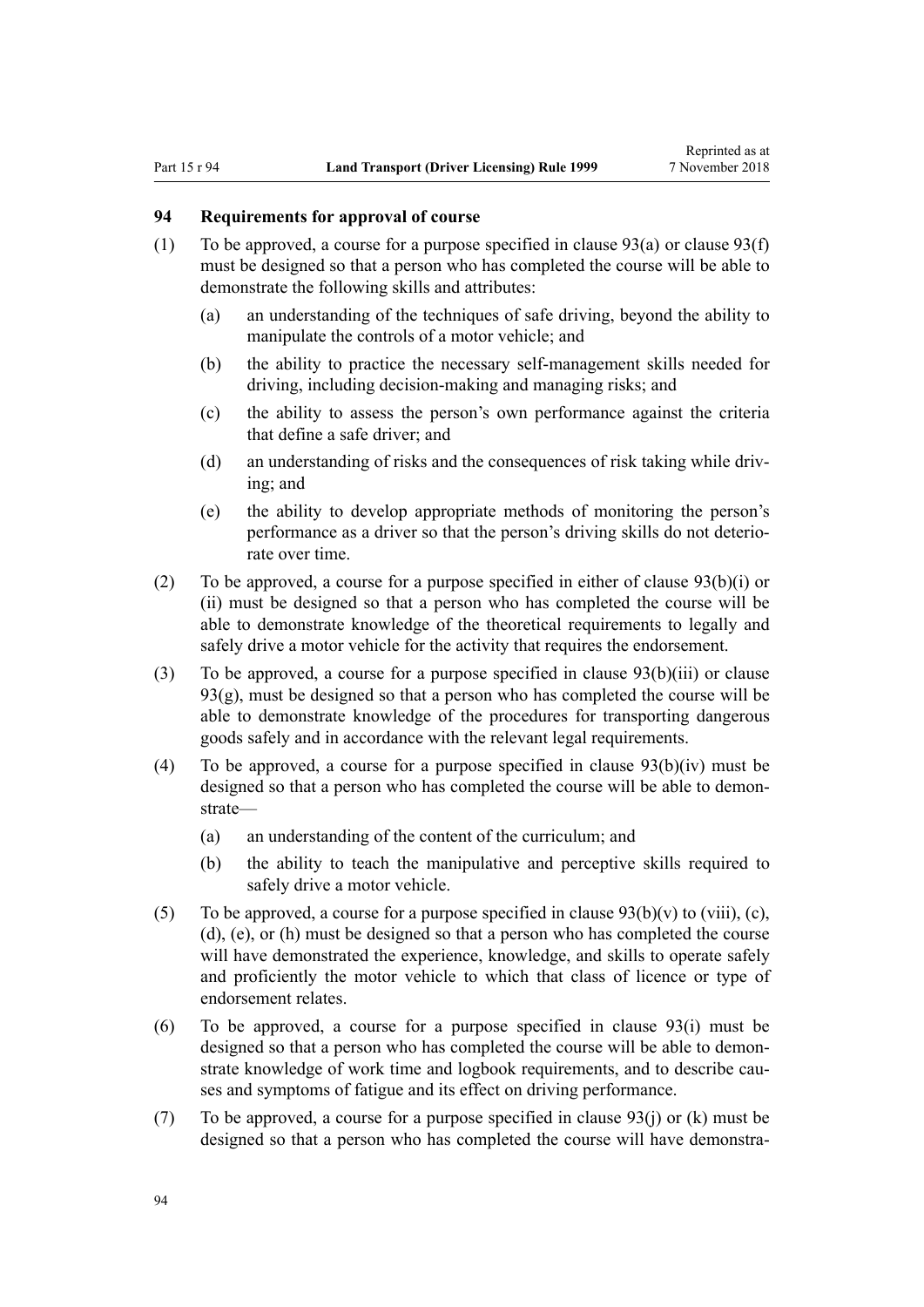<span id="page-94-0"></span>ted the experience, knowledge, and skills to operate safely and proficiently a vehicle for which a Class 4 or Class 5 licence is required under the accelerated licensing process set out in [Part 4A](#page-33-0).

Clause 94(1): amended, on 1 October 2011, by [clause 40\(1\)](http://legislation.govt.nz/pdflink.aspx?id=DLM3956521) of the Land Transport (Driver Licensing) Amendment Rule 2011 (SR 2011/306).

Clause 94(2): amended, on 1 October 2011, by [clause 40\(2\)](http://legislation.govt.nz/pdflink.aspx?id=DLM3956521) of the Land Transport (Driver Licensing) Amendment Rule 2011 (SR 2011/306).

Clause 94(3): amended, on 1 October 2011, by [clause 40\(3\)](http://legislation.govt.nz/pdflink.aspx?id=DLM3956521) of the Land Transport (Driver Licensing) Amendment Rule 2011 (SR 2011/306).

Clause 94(5): substituted, on 1 June 2006, by [clause 38](http://legislation.govt.nz/pdflink.aspx?id=DLM376137) of the Land Transport (Driver Licensing) Amendment Rule 2006 (SR 2006/84).

Clause 94(5): amended, on 1 October 2011, by [clause 40\(4\)](http://legislation.govt.nz/pdflink.aspx?id=DLM3956521) of the Land Transport (Driver Licensing) Amendment Rule 2011 (SR 2011/306).

Clause 94(6): added, on 1 October 2011, by [clause 40\(5\)](http://legislation.govt.nz/pdflink.aspx?id=DLM3956521) of the Land Transport (Driver Licensing) Amendment Rule 2011 (SR 2011/306).

Clause 94(7): added, on 1 October 2011, by [clause 40\(5\)](http://legislation.govt.nz/pdflink.aspx?id=DLM3956521) of the Land Transport (Driver Licensing) Amendment Rule 2011 (SR 2011/306).

## **95 Application for approval of course**

- (1) An individual or organisation may apply to have a course approved.
- (2) The applicant must—
	- (a) complete an application in a form approved by the Agency; and
	- (b) pay the appropriate fee or fees (if any) specified or assessed in accordance with regulations made under the Act; and
	- (c) produce—
		- (i) a copy of the intended syllabus, including a description of what is required to successfully complete the course; and
		- (ii) a description of how the syllabus will satisfy the requirements of [clause 94](#page-93-0); and
	- (d) produce a sample of the certificate that is to be presented to a person who has successfully completed the course.

Clause 95(2)(a): amended, on 1 August 2008, by [section 50\(2\)](http://legislation.govt.nz/pdflink.aspx?id=DLM1313622) of the Land Transport Management Amendment Act 2008 (2008 No 47).

#### **96 Approval of course**

- (1) The Agency may approve a course if the applicant has complied with clause 95 and the Agency is satisfied that the course will meet the requirements specified in relation to the particular type of course in [clause 94.](#page-93-0)
- (2) When approving a course, the Agency may impose conditions under which the course must be conducted.
- (3) Without limiting subclause (2), when approving a course, the Agency may allow the course to be conducted using an appropriately configured or loaded vehicle of a class other than the class to which the course relates.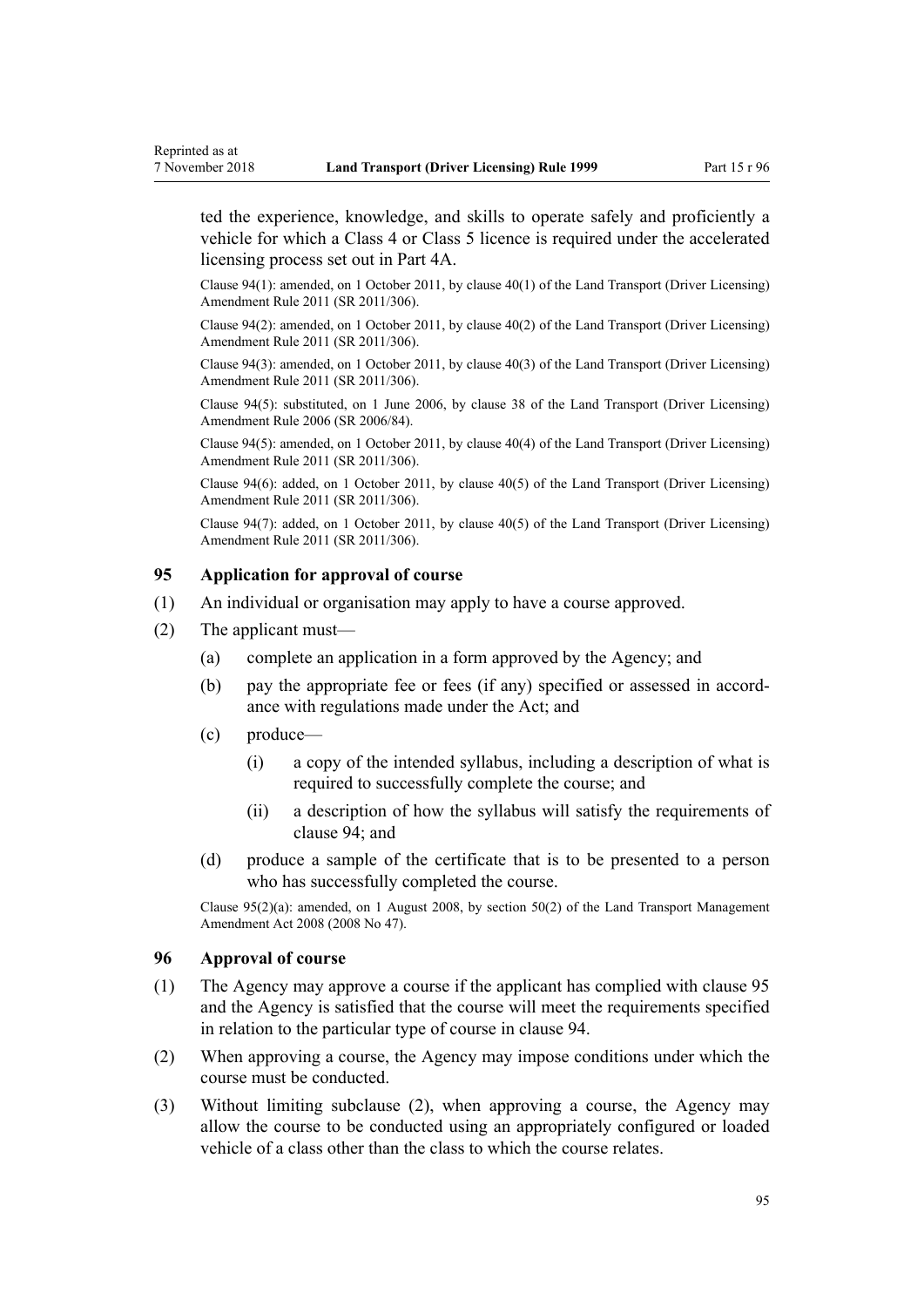Clause 96(1): amended, on 1 August 2008, by [section 50\(2\)](http://legislation.govt.nz/pdflink.aspx?id=DLM1313622) of the Land Transport Management Amendment Act 2008 (2008 No 47).

Clause 96(2): amended, on 1 August 2008, by [section 50\(2\)](http://legislation.govt.nz/pdflink.aspx?id=DLM1313622) of the Land Transport Management Amendment Act 2008 (2008 No 47).

Clause 96(3): added, on 4 October 1999, by [clause 20](http://legislation.govt.nz/pdflink.aspx?id=DLM293689) of the Land Transport (Driver Licensing) Amendment Rule 1999 (SR 1999/302).

Clause  $96(3)$ : amended, on 1 August 2008, by [section 50\(2\)](http://legislation.govt.nz/pdflink.aspx?id=DLM1313622) of the Land Transport Management Amendment Act 2008 (2008 No 47).

## **97 Agency may consent to modification of course**

- (1) The Agency may from time to time,—
	- (a) on the application of the individual or organisation that applied to have the course approved or of an approved course provider, give consent to the modification of an approved course; or
	- (b) on the Agency's own motion, require that a course be modified,—

if the Agency is satisfied that the modification is necessary or desirable in order for the approved course to continue to meet the requirements specified in relation to the particular type of course in [clause 94](#page-93-0), or to meet those requirements in an improved way.

(2) If the Agency consents to a course being modified or requires a course to be modified under subclause (1), the Agency must give reasonable notice in writing of the modification to any course provider who is providing the course.

Clause 97 heading: amended, on 1 August 2008, by [section 50\(2\)](http://legislation.govt.nz/pdflink.aspx?id=DLM1313622) of the Land Transport Management Amendment Act 2008 (2008 No 47).

Clause 97(1): amended, on 1 August 2008, by [section 50\(2\)](http://legislation.govt.nz/pdflink.aspx?id=DLM1313622) of the Land Transport Management Amendment Act 2008 (2008 No 47).

Clause 97(1)(b): amended, on 1 August 2008, by [section 50\(2\)](http://legislation.govt.nz/pdflink.aspx?id=DLM1313622) of the Land Transport Management Amendment Act 2008 (2008 No 47).

Clause 97(2): amended, on 1 August 2008, by [section 50\(2\)](http://legislation.govt.nz/pdflink.aspx?id=DLM1313622) of the Land Transport Management Amendment Act 2008 (2008 No 47).

#### **98 Agency may revoke course approval**

- (1) The Agency may, by notice in writing, revoke the approval of a course granted under [clause 96](#page-94-0) if the holder of the course approval does not comply with conditions imposed under [clause 96\(2\)](#page-94-0) or a requirement imposed under clause 97(1).
- (2) A notice of revocation must—
	- (a) state the date and time from which the course approval is revoked, which must not be earlier than the date and time at which the notice is given to the course provider and, except in exceptional circumstances where public safety is at immediate risk, must not be less than 14 days after the day on which the notice is given; and
	- (b) state the reason for the course approval being revoked; and
	- (c) outline the rights of appeal given by [section 106](http://legislation.govt.nz/pdflink.aspx?id=DLM435083) of the Act.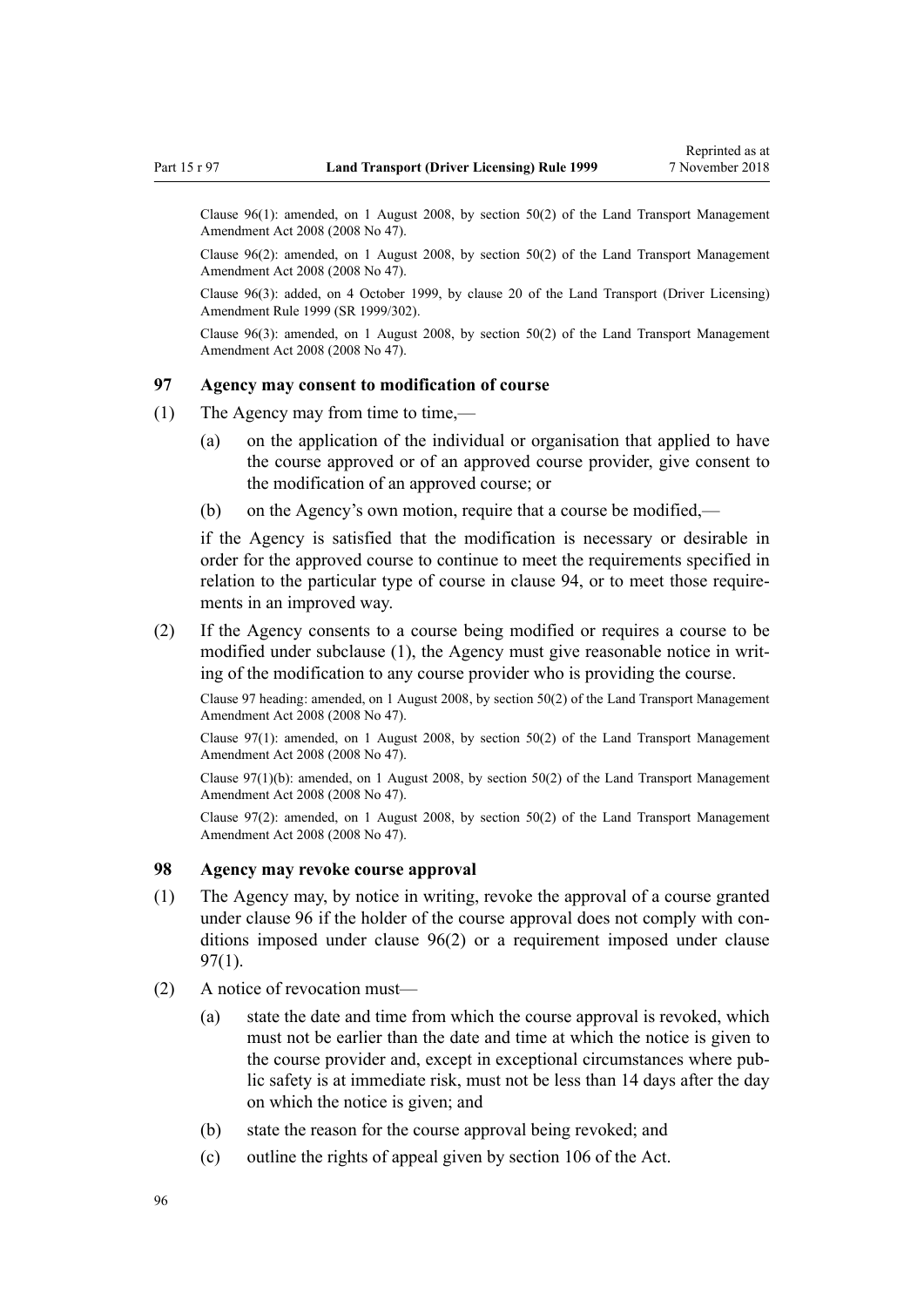<span id="page-96-0"></span>Clause 98 heading: amended, on 1 August 2008, by [section 50\(2\)](http://legislation.govt.nz/pdflink.aspx?id=DLM1313622) of the Land Transport Management Amendment Act 2008 (2008 No 47).

Clause 98(1): amended, on 1 August 2008, by [section 50\(2\)](http://legislation.govt.nz/pdflink.aspx?id=DLM1313622) of the Land Transport Management Amendment Act 2008 (2008 No 47).

## *Approval of course providers*

#### **99 Agency may approve course providers**

The Agency may approve specific individuals or organisations to provide courses referred to in [clause 93](#page-91-0).

Clause 99 heading: amended, on 1 August 2008, by [section 50\(2\)](http://legislation.govt.nz/pdflink.aspx?id=DLM1313622) of the Land Transport Management Amendment Act 2008 (2008 No 47).

Clause 99: amended, on 1 August 2008, by [section 50\(2\)](http://legislation.govt.nz/pdflink.aspx?id=DLM1313622) of the Land Transport Management Amendment Act 2008 (2008 No 47).

#### **100 Requirements for approval as course provider**

To be approved, a course provider must—

- (a) possess the appropriate skills, training, and experience to conduct the approved course; and
- (b) if the course provider is an organisation, have a recorded organisational structure in which accountability is clearly identified.

## **101 Application for approval as course provider**

An applicant for approval as a course provider must—

- (a) complete an application in a form approved by the Agency; and
- (b) pay the appropriate fee or fees (if any) specified or assessed in accordance with regulations made under the Act; and
- (c) specify the approved course or courses that the applicant intends to provide; and
- (d) produce details of the procedures that will be used to maintain a register of—
	- (i) instructors; and
	- (ii) students; and
	- (iii) certificates issued; and
	- (iv) courses conducted; and
	- (v) course assessments and results.

Clause  $101(a)$ : amended, on 1 August 2008, by [section 50\(2\)](http://legislation.govt.nz/pdflink.aspx?id=DLM1313622) of the Land Transport Management Amendment Act 2008 (2008 No 47).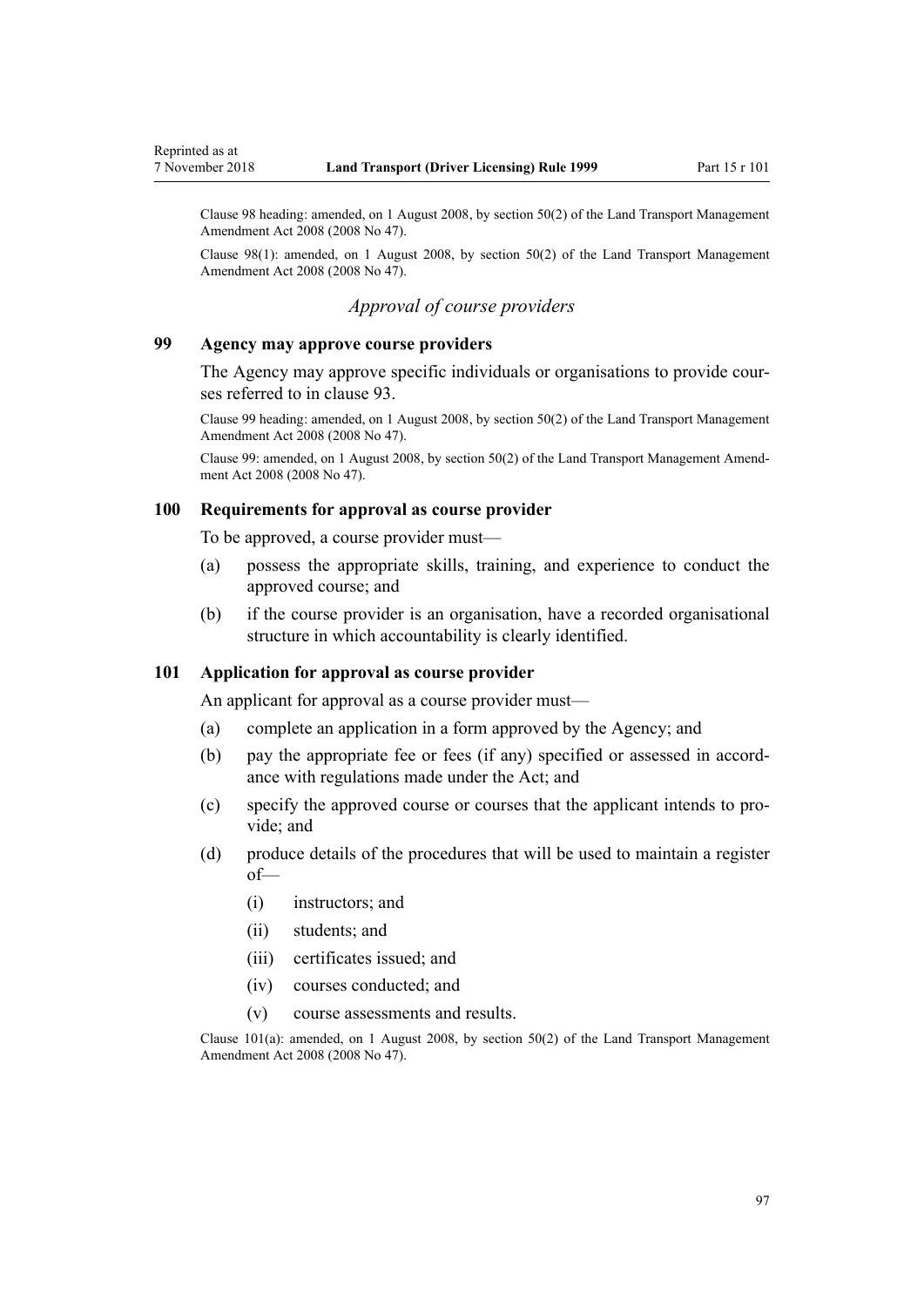#### **102 Approval as course provider**

- (1) The Agency may approve a course provider if the applicant has complied with [clause 101](#page-96-0) and the Agency is satisfied that the course provider will meet the requirements specified in [clause 100](#page-96-0).
- (2) When approving a course provider, the Agency may impose conditions under which the course provider must conduct courses.
- (3) The Agency must issue a certificate to the approved course provider, specifying—
	- (a) the name of the course provider; and
	- (b) the name of the approved course or courses that the course provider is approved to provide.
- (4) It is a condition of approval as a course provider that—
	- (a) the course provider must only credit a person with completing an approved course if that person has successfully completed the course in accordance with the course syllabus; and
	- (b) the course provider must retain for at least 12 months after an approved course has been conducted a record of the matters specified in subparagraphs (i), (ii), (iv), and (v) of clauses  $101(d)$  in relation to that course; and
	- (c) the course provider must comply with any requirements made in writing by the Agency to the course provider arising out of any audit under [sec](http://legislation.govt.nz/pdflink.aspx?id=DLM435602)[tion 198](http://legislation.govt.nz/pdflink.aspx?id=DLM435602) of the Act.

Clause 102(1): amended, on 1 August 2008, by [section 50\(2\)](http://legislation.govt.nz/pdflink.aspx?id=DLM1313622) of the Land Transport Management Amendment Act 2008 (2008 No 47).

Clause 102(2): amended, on 1 August 2008, by [section 50\(2\)](http://legislation.govt.nz/pdflink.aspx?id=DLM1313622) of the Land Transport Management Amendment Act 2008 (2008 No 47).

Clause 102(3): amended, on 1 August 2008, by [section 50\(2\)](http://legislation.govt.nz/pdflink.aspx?id=DLM1313622) of the Land Transport Management Amendment Act 2008 (2008 No 47).

Clause  $102(4)(c)$ : amended, on 1 August 2008, by [section 50\(2\)](http://legislation.govt.nz/pdflink.aspx?id=DLM1313622) of the Land Transport Management Amendment Act 2008 (2008 No 47).

#### **103 Agency may revoke or suspend approval of course provider**

- (1) The Agency may, by notice in writing, revoke or suspend (in whole or in part) the approval of a course provider granted under clause 102 if—
	- (a) the course provider fails to comply with any instruction given under [sec](http://legislation.govt.nz/pdflink.aspx?id=DLM435602)[tion 198](http://legislation.govt.nz/pdflink.aspx?id=DLM435602) of the Act: or
	- (b) the course provider fails to comply with a requirement made in writing by the Agency to the course provider arising out of an audit under [sec](http://legislation.govt.nz/pdflink.aspx?id=DLM435602)[tion 198](http://legislation.govt.nz/pdflink.aspx?id=DLM435602) of the Act; or
	- (c) the course provider ceases to meet the requirements described in paragraphs (a) and (b) of [clause 100](#page-96-0).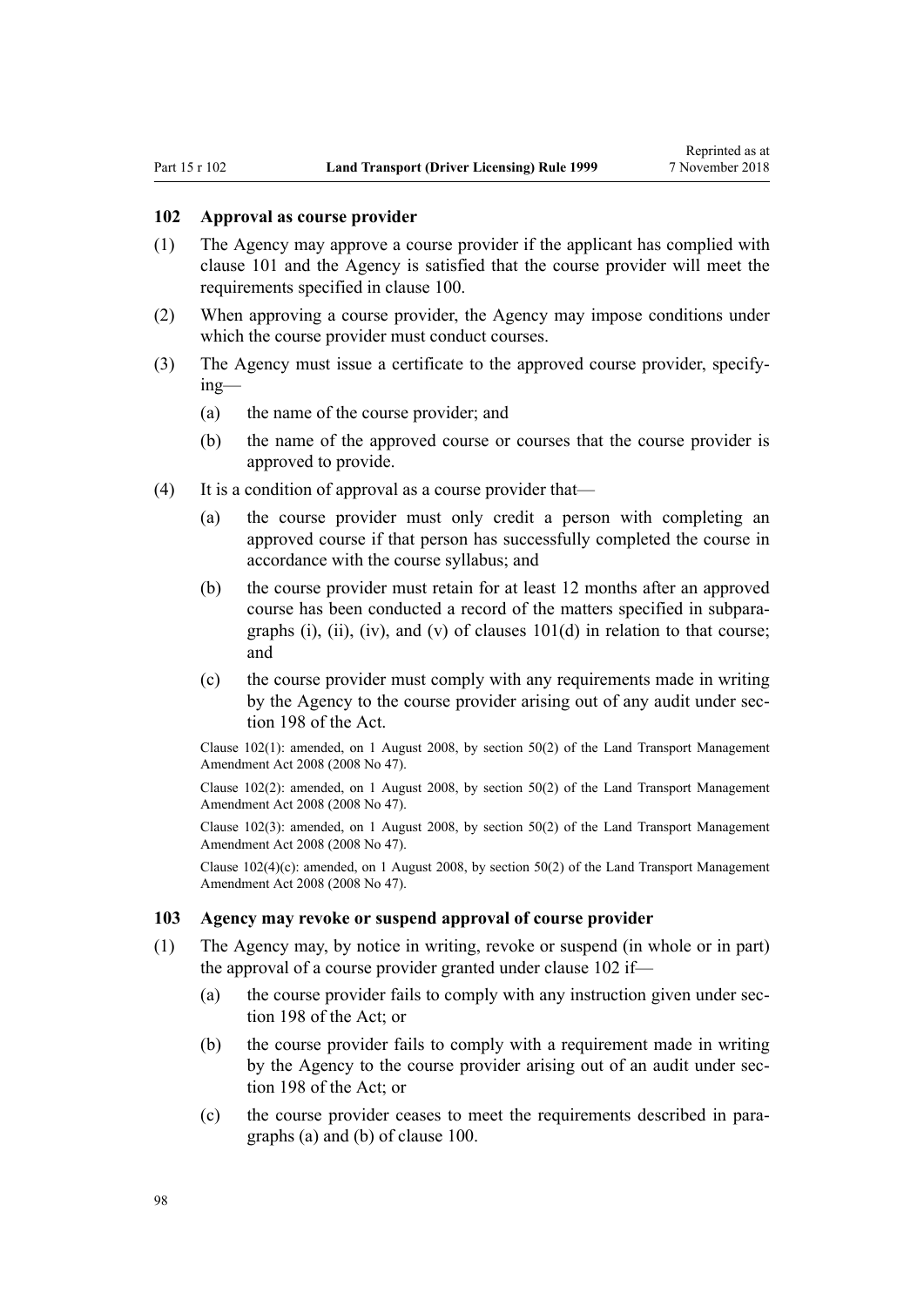#### (2) The notice of revocation or suspension must—

Reprinted as at

- (a) state the date and time from which the approval is revoked or suspended, which must not be earlier than the date and time at which the notice is given to the course provider and, except in exceptional circumstances where public safety is at immediate risk, must not be less than 14 days after the date on which the notice is given; and
- (b) state the reason for the revocation or suspension; and
- (c) outline the rights of appeal given by [section 106](http://legislation.govt.nz/pdflink.aspx?id=DLM435083) of the Act.

Clause 103 heading: amended, on 1 October 2011, by [clause 41\(1\)](http://legislation.govt.nz/pdflink.aspx?id=DLM3956747) of the Land Transport (Driver Licensing) Amendment Rule 2011 (SR 2011/306).

Clause 103 heading: amended, on 1 August 2008, by [section 50\(2\)](http://legislation.govt.nz/pdflink.aspx?id=DLM1313622) of the Land Transport Management Amendment Act 2008 (2008 No 47).

Clause 103(1): amended, on 1 October 2011, by [clause 41\(2\)](http://legislation.govt.nz/pdflink.aspx?id=DLM3956747) of the Land Transport (Driver Licensing) Amendment Rule 2011 (SR 2011/306).

Clause 103(1): amended, on 1 August 2008, by [section 50\(2\)](http://legislation.govt.nz/pdflink.aspx?id=DLM1313622) of the Land Transport Management Amendment Act 2008 (2008 No 47).

Clause 103(1)(b): amended, on 1 August 2008, by [section 50\(2\)](http://legislation.govt.nz/pdflink.aspx?id=DLM1313622) of the Land Transport Management Amendment Act 2008 (2008 No 47).

Clause 103(2): amended, on 1 October 2011, by [clause 41\(3\)](http://legislation.govt.nz/pdflink.aspx?id=DLM3956747) of the Land Transport (Driver Licensing) Amendment Rule 2011 (SR 2011/306).

Clause 103(2)(a): amended, on 1 October 2011, by [clause 41\(4\)](http://legislation.govt.nz/pdflink.aspx?id=DLM3956747) of the Land Transport (Driver Licensing) Amendment Rule 2011 (SR 2011/306).

Clause  $103(2)(b)$ : amended, on 1 October 2011, by clause  $41(5)$  of the Land Transport (Driver Licensing) Amendment Rule 2011 (SR 2011/306).

## **Part 16**

## **Miscellaneous provisions relating to responsibilities of drivers**

#### **104 Prohibition on display of** "**L**" **plate except in appropriate circumstances**

A person must not drive, on a road, a motor vehicle that displays an "L" plate as specified in [clause 66](#page-66-0) unless that person—

- (a) holds a learner licence of the class that relates to that vehicle in accordance with [Schedule 3](#page-110-0); or
- (b) immediately prior to driving has been, or is about to be, accompanying the person in paragraph (a) in accordance with clause  $16(1)(a)$ ; or
- (c) holds a driving instructor or testing officer endorsement and is driving a vehicle used for purposes connected with that endorsement.

#### **105 Prohibition on defacing, etc, driver licence or driver identification card**

A person must not deface, alter, or tamper with the characteristics or features of, or information displayed on, a driver licence or driver identification card.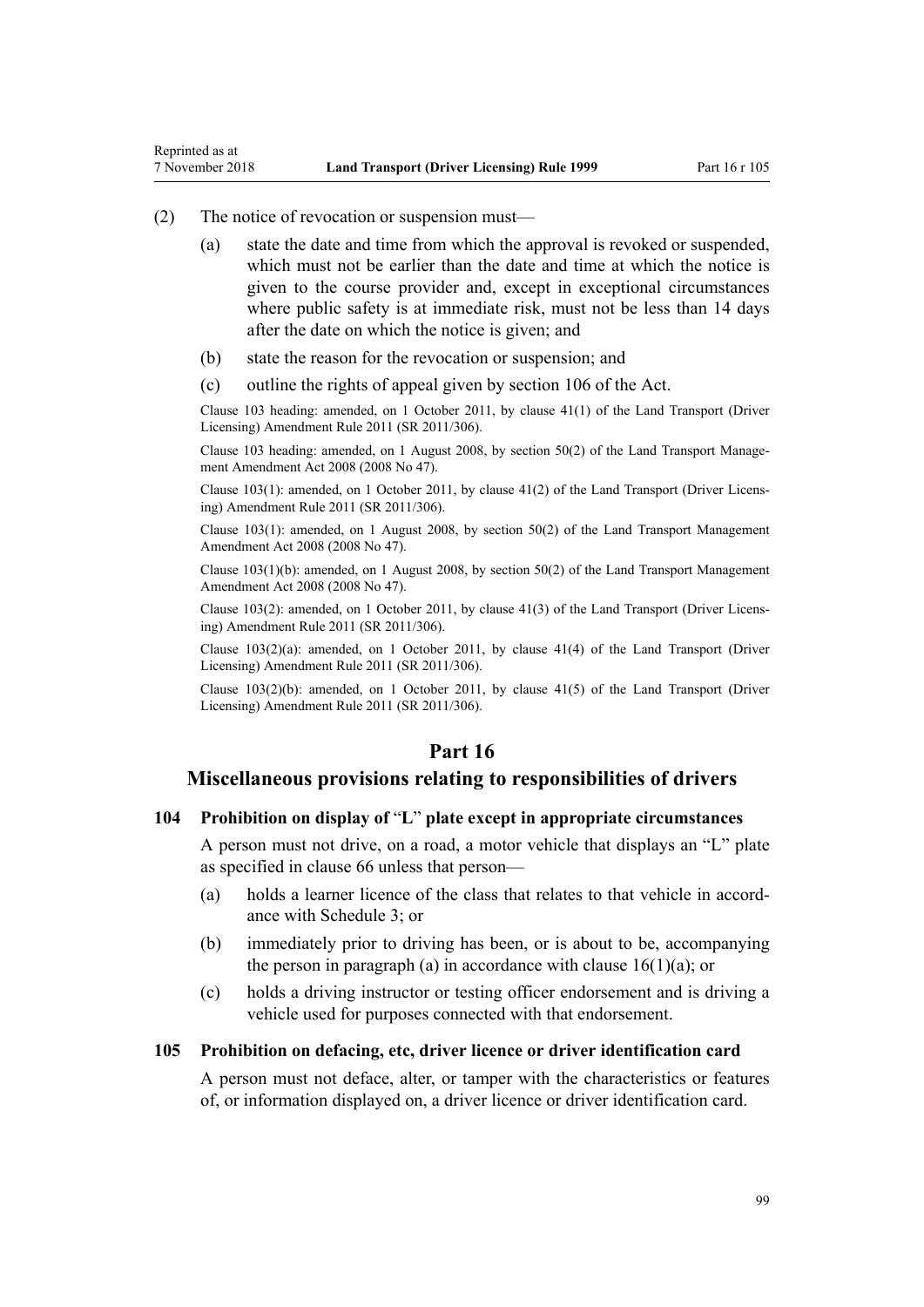## **Part 17 Transitional provisions**

*Driver licences continued in force by section 23(4) of Act*

## <span id="page-99-0"></span>**106 Equivalent class or type of driver licences and endorsements**

A person who was the holder of a licence of a class described in column 1 of the table to this clause that was in force immediately before 3 May 1999 is deemed to hold a licence or endorsement of the class described in column 2 of the table in relation to that licence on and from 3 May 1999 until it expires in accordance with [clause 112.](#page-101-0)

| <b>Existing licence held</b>                               | <b>Equivalent licence</b>                                                                        |
|------------------------------------------------------------|--------------------------------------------------------------------------------------------------|
| Class AM or Class AML                                      | Class 1L                                                                                         |
| Class A                                                    | Class 6                                                                                          |
| Class AL                                                   | Class 6L                                                                                         |
| Class AR                                                   | Class 6R                                                                                         |
| Class B                                                    | Class 1                                                                                          |
| Class BL                                                   | Class 1L                                                                                         |
| Class BR                                                   | Class 1R                                                                                         |
| Class C                                                    | Class 1 and a passenger endorsement                                                              |
| Class D                                                    | Class 4 and a passenger endorsement                                                              |
| Class DL and Class B                                       | Class 2L                                                                                         |
| Class E and any other licence except<br>G, H, I, or J      | Passenger endorsement                                                                            |
| Class FL                                                   | Class 1L                                                                                         |
| Class FL and Class B                                       | Class 2L                                                                                         |
| Class FR or Class F                                        | Class 4                                                                                          |
| Class G or Class I, plus any of<br>Classes B, C, D, or $F$ | Forklift, roller, or wheels endorsement, or any<br>combination of those endorsements             |
| Class H or J, plus any of Classes B,<br>C, D, or F         | Tracks or forklift endorsement, or both                                                          |
| Class I, plus either Class B or Class<br>C                 | Class 4 and forklift, roller, or wheels endorsement, or<br>any combination of those endorsements |
| Class J, plus either Class B or Class<br>C                 | Class 4 and tracks or forklift endorsement, or both<br>endorsements                              |
| Class L plus any of Classes D, FR,<br>or <b>F</b>          | Class 5                                                                                          |
| Class LL, plus any of Classes F, FR,<br>D, I, or J         | Class 5L                                                                                         |
| Class N                                                    | Vehicle recovery endorsement                                                                     |

Clause 106 table: amended, on 4 October 1999, by [clause 21](http://legislation.govt.nz/pdflink.aspx?id=DLM293690) of the Land Transport (Driver Licensing) Amendment Rule 1999 (SR 1999/302).

#### Table to clause 106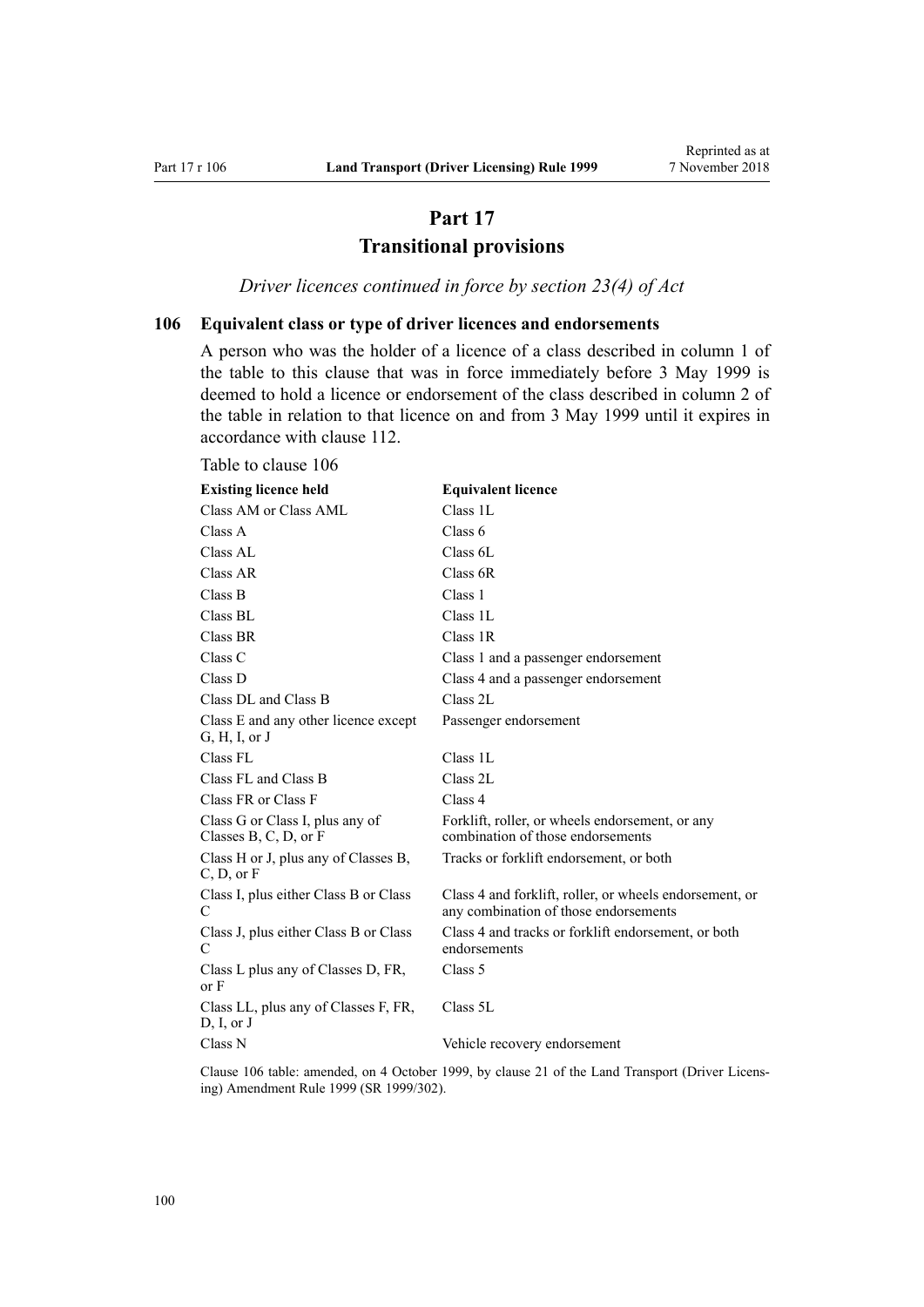## <span id="page-100-0"></span>**107 Holder of certificate of approval or provisional certificate of approval as driving instructor**

A person who was the holder of a certificate of approval or a provisional certificate of approval as a driving instructor issued under the Transport (Drivers Licensing) Regulations 1987 that was in force immediately before 3 May 1999 is deemed to hold a driving instructor endorsement on and from 3 May 1999 until it expires in accordance with [clause 112.](#page-101-0)

## **108 Holder of approval as testing officer**

A person who immediately before 3 May 1999 was appointed by the Agency as a testing officer is deemed to hold a testing officer endorsement on and from 3 May 1999 until it expires in accordance with [clause 112](#page-101-0).

Clause 108: amended, on 1 August 2008, by [section 50\(2\)](http://legislation.govt.nz/pdflink.aspx?id=DLM1313622) of the Land Transport Management Amendment Act 2008 (2008 No 47).

## **109 Holder of hazardous substances endorsement**

A person who was the holder of a hazardous substances endorsement issued under the Transport (Drivers Licensing) Regulations 1987 that was in force immediately before 3 May 1999 is deemed to hold a dangerous goods endorsement on and from 3 May 1999 until it expires in accordance with [clause 112](#page-101-0).

#### **110 Forklift drivers**

- (1) A person is deemed to hold a forklift endorsement on and from 3 May 1999 until it expires in accordance with [clause 112](#page-101-0) if, at the close of 2 May 1999, the person—
	- (a) held any current full driver licence of any class other than Class A; and
	- (b) had successfully completed a course or held a statement referred to in subclause (2).
- (2) The person must—
	- (a) have successfully completed a forklift course approved by the Occupational Safety and Health Service of the Department of Labour; or
	- (b) if an employee, have held a signed statement issued by his or her employer, certifying that that employee had been trained in the use of a forklift to standards in the Approved Code of Practice for Training Operators and Instructors of Powered Industrial Lift Trucks (Forklifts) 1995 (issued by the Secretary of Labour under the [Health and Safety in](http://legislation.govt.nz/pdflink.aspx?id=DLM278828) [Employment Act 1992\)](http://legislation.govt.nz/pdflink.aspx?id=DLM278828); or
	- (c) if an independent contractor, have held a signed statement by the applicant—
		- (i) stating that the applicant had been trained in the use of a forklift to standards in the Approved Code of Practice for Training Operators and Instructors of Powered Industrial Lift Trucks (Forklifts)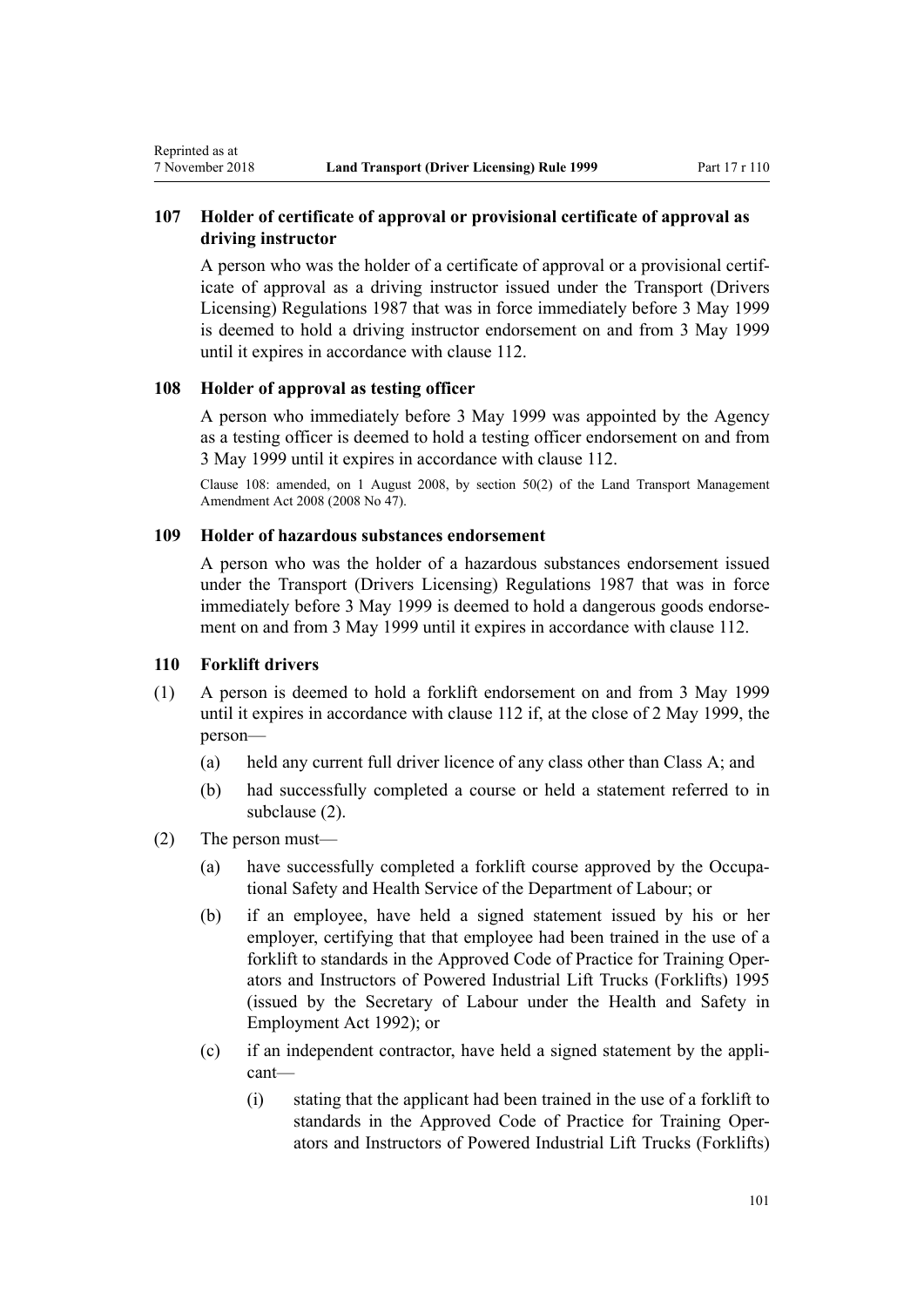1995 (issued by the Secretary of Labour under the [Health and](http://legislation.govt.nz/pdflink.aspx?id=DLM278828) [Safety in Employment Act 1992](http://legislation.govt.nz/pdflink.aspx?id=DLM278828)); and

(ii) specifying where the training was held.

<span id="page-101-0"></span>Clause 110: substituted, on 4 October 1999, by [clause 22](http://legislation.govt.nz/pdflink.aspx?id=DLM293692) of the Land Transport (Driver Licensing) Amendment Rule 1999 (SR 1999/302).

#### **111 Conditions continue in force**

Any condition or restriction that, immediately before 3 May 1999, applied to any licence continued in force by [section 23\(4\)](http://legislation.govt.nz/pdflink.aspx?id=DLM434552) of the Act continues to apply until the licence expires in accordance with clause 112.

#### **112 Expiry of driver licences, etc**

- (1) A driver licence continued in force by [section 23\(4\)](http://legislation.govt.nz/pdflink.aspx?id=DLM434552) of the Act, and any endorsement held in accordance with [clauses 107 to 110](#page-100-0), expires when the first of the following occurs:
	- (a) 60 days has elapsed after the date of the first birthday of the licence holder to occur on or after 3 May 1999; or
	- (b) the holder is issued with a temporary licence or a photographic driver licence under these rules; or
	- (c) if the person holds a driver identification card issued before 3 May 1999, when that identification card expires.
- (2) If the holder of a driver licence referred to in subclause (1) is absent from New Zealand on the date that the licence would (but for this subclause) expire under subclause (1), that driver licence expires on the earlier of—
	- (a) the expiry date specified on the licence:
	- (b) 1 October 2011.

Clause 112(2): substituted, on 1 October 2011, by [clause 42](http://legislation.govt.nz/pdflink.aspx?id=DLM3956748) of the Land Transport (Driver Licensing) Amendment Rule 2011 (SR 2011/306).

#### **113 Obtaining new driver licence**

- (1) A person who is the holder of a licence or endorsement referred to in clause 112 may apply for the issue of the equivalent new photographic driver licence and, if applicable, an endorsement or endorsements specified in the table to [clause 106](#page-99-0).
- (2) A person referred to in subclause (1) is entitled to be issued with a driver licence and, if applicable, an endorsement or endorsements specified in the table to [clause 106](#page-99-0) if the person—
	- (a) makes an application in accordance with [clause 67;](#page-67-0) and
	- (b) *[Revoked]*
	- (ba) *[Revoked]*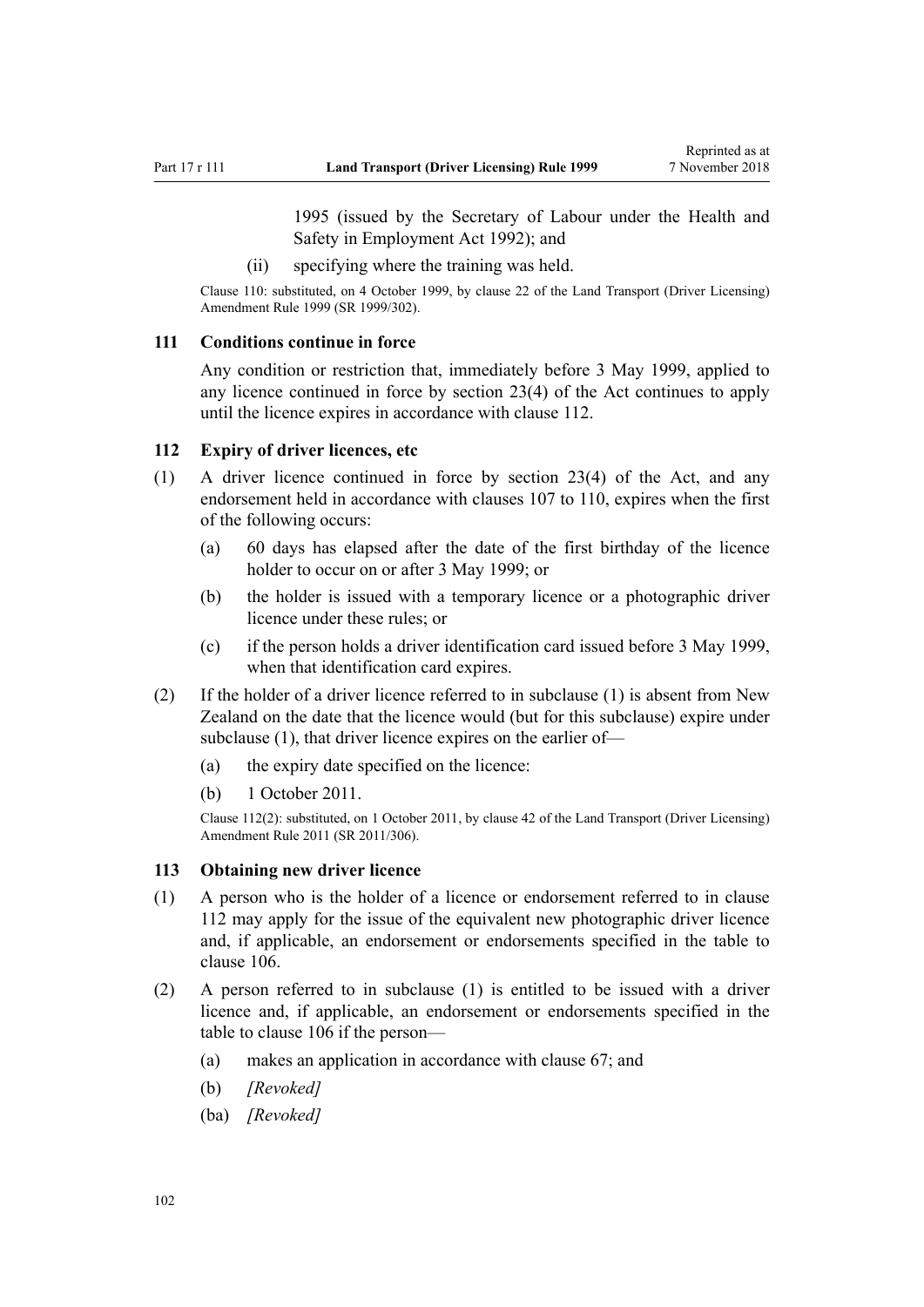- (c) produces the person's driver licence issued before 3 May 1999, if the person still has it; and
- (d) if the person's driver licence has been lost, stolen, or destroyed, or is defaced or mutilated or has become illegible, produces a statement signed by the person that the person no longer has the driver licence because it has been lost, stolen, or destroyed, or that it is defaced or mutilated or has become illegible; and
- (e) satisfies the applicable requirements of clauses 114 and [115.](#page-103-0)

Clause 113(2): amended, on 1 June 2006, by [clause 39](http://legislation.govt.nz/pdflink.aspx?id=DLM376138) of the Land Transport (Driver Licensing) Amendment Rule 2006 (SR 2006/84).

Clause  $113(2)(a)$ : replaced, on 1 December 2014, by [clause 33\(1\)](http://legislation.govt.nz/pdflink.aspx?id=DLM6216947) of the Land Transport (Driver Licensing) Amendment Rule 2014 (LI 2014/265).

Clause 113(2)(b): revoked, on 1 December 2014, by [clause 33\(2\)](http://legislation.govt.nz/pdflink.aspx?id=DLM6216947) of the Land Transport (Driver Licensing) Amendment Rule 2014 (LI 2014/265).

Clause 113(2)(ba): revoked, on 1 December 2014, by [clause 33\(2\)](http://legislation.govt.nz/pdflink.aspx?id=DLM6216947) of the Land Transport (Driver Licensing) Amendment Rule 2014 (LI 2014/265).

#### **114 Additional requirements relating to issue of passenger endorsements**

- (1) A person who, immediately before 3 May 1999, held a Class C or Class D licence and who applies under [clause 113](#page-101-0) for the issue of a passenger endorsement must—
	- (a) consent to the carrying out of checks as to whether or not the person is a fit and proper person to be the holder of a passenger endorsement, and consent to the carrying out of those checks from time to time during the period of validity of the endorsement; and
	- (b) be a person who the Agency is satisfied in accordance with [clause 35\(1\)](#page-46-0) is a fit and proper person to be the holder of a passenger endorsement; and
	- (c) if, in the 12 months immediately preceding the application the person has not successfully undergone a medical examination in accordance with regulation 26J and regulation 8(2)(a) of the Transport (Drivers Licensing) Regulations 1987, produce a medical certificate in accordance with [clause 44.](#page-52-0)
- (2) *[Revoked]*

Clause 114(1): amended, on 1 October 2011, by [clause 43\(1\)](http://legislation.govt.nz/pdflink.aspx?id=DLM3956749) of the Land Transport (Driver Licensing) Amendment Rule 2011 (SR 2011/306).

Clause 114(1)(a): amended, on 4 October 1999, by [clause 24](http://legislation.govt.nz/pdflink.aspx?id=DLM293695) of the Land Transport (Driver Licensing) Amendment Rule 1999 (SR 1999/302).

Clause 114(1)(b): amended, on 1 August 2008, by [section 50\(2\)](http://legislation.govt.nz/pdflink.aspx?id=DLM1313622) of the Land Transport Management Amendment Act 2008 (2008 No 47).

Clause 114(2): revoked, on 1 October 2011, by [clause 43\(2\)](http://legislation.govt.nz/pdflink.aspx?id=DLM3956749) of the Land Transport (Driver Licensing) Amendment Rule 2011 (SR 2011/306).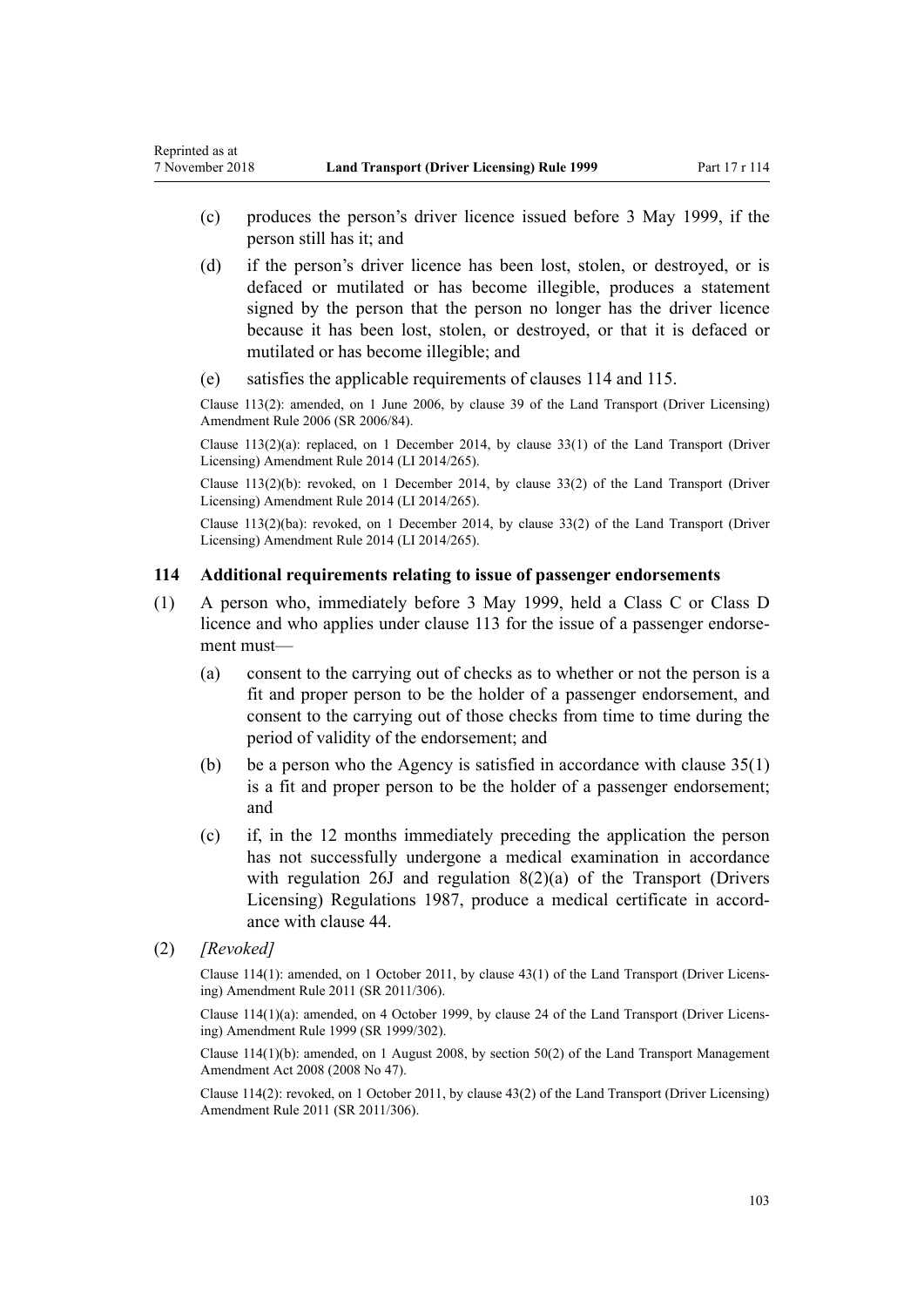#### <span id="page-103-0"></span>**115 Additional requirements relating to issue of vehicle recovery endorsement**

A person who, immediately before 3 May 1999, held a Class N licence and who applies under [clause 113](#page-101-0) to obtain a vehicle recovery endorsement must—

- (a) consent to the carrying out of checks as to whether or not the person is a fit and proper person to be the holder of a vehicle recovery endorsement, and consent to the carrying out of those checks from time to time during the period of validity of the endorsement; and
- (b) be a person who the Agency is satisfied in accordance with [clause 35\(1\)](#page-46-0) is a fit and proper person to be the holder of a vehicle recovery endorsement; and
- (c) if, in the 12 months immediately preceding the application, the person has not successfully undergone a medical examination in accordance with regulation 26J and regulation 8(2)(a) of the Transport (Drivers Licensing) Regulations 1987, produce a medical certificate in accordance with [clause 44.](#page-52-0)

Clause 115(a): amended, on 4 October 1999, by [clause 25](http://legislation.govt.nz/pdflink.aspx?id=DLM293696) of the Land Transport (Driver Licensing) Amendment Rule 1999 (SR 1999/302).

Clause 115(b): amended, on 1 August 2008, by [section 50\(2\)](http://legislation.govt.nz/pdflink.aspx?id=DLM1313622) of the Land Transport Management Amendment Act 2008 (2008 No 47).

#### **116 Person holding more than 1 class of licence**

- (1) A person who, immediately before 3 May 1999, held more than 1 class of driver licence (not including any Class AL, Class AR, or Class A licence), is entitled to be issued with the highest class of driver licence to which any of the person's licences issued before 3 May 1999 are equivalent in accordance with the table to [clause 106](#page-99-0).
- (2) Despite subclause (1), a person who, on 3 May 1999, held a Class AL, Class AR, or Class A licence in addition to any other class of driver licence is entitled to become the holder of, respectively, a Class 6L, 6R or Class 6 licence in addition to any other class of driver licence to which any of the person's licences issued before 3 May 1999 are equivalent in accordance with the table to [clause 106.](#page-99-0)

### **117 Person issued with learner or restricted licence**

A person who is issued with a learner or restricted licence in accordance with [clause 113](#page-101-0) must comply with the applicable requirements of [Part 4](#page-25-0) in order to obtain a full licence.

## **118 Provision relating to time for which licence held**

For the purposes of periods specified in [Parts 4](#page-25-0) and [5](#page-39-0), a person is deemed to have held a driver licence of a class existing on or after 3 May 1999 for the same length of time that they held the corresponding class of driver licence (in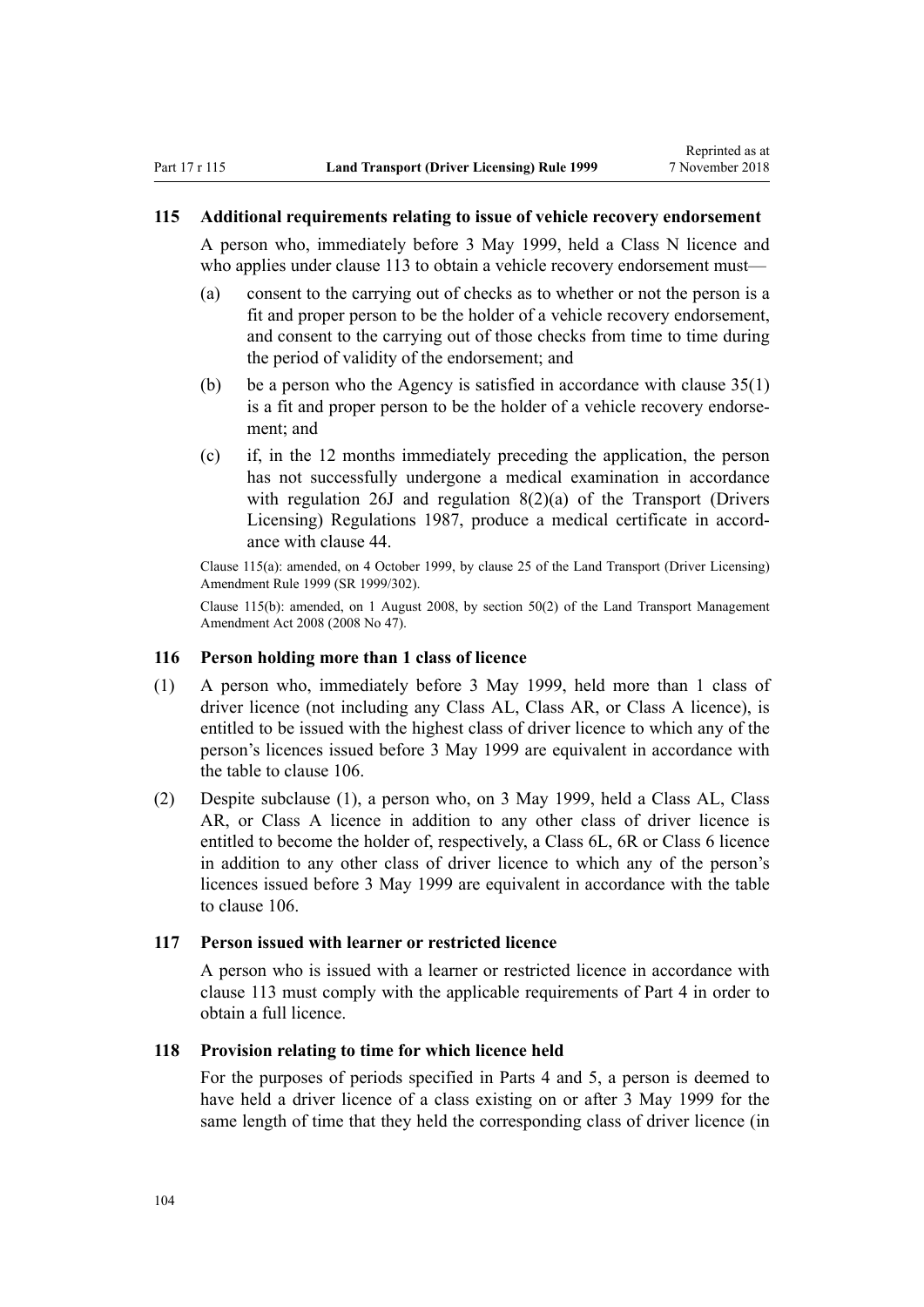accordance with the table to [clause 106\)](#page-99-0) that existed immediately before 3 May 1999.

*Period of validity of licences and endorsements issued under this Part*

## **119 Period of validity of licences issued under this Part**

#### *[Revoked]*

Clause 119: revoked, on 1 December 2014, by [clause 34](http://legislation.govt.nz/pdflink.aspx?id=DLM6216948) of the Land Transport (Driver Licensing) Amendment Rule 2014 (LI 2014/265).

#### **120 Period of validity of endorsements issued under this Part**

- (1) A dangerous goods endorsement issued under [clause 113](#page-101-0) expires on the date that the holder's hazardous substances endorsement issued under the Transport (Drivers Licensing) Regulations 1987 would have expired.
- (2) A passenger endorsement issued to a person who, immediately before 3 May 1999 was the holder of a Class D licence, expires 12 months after its date of issue.
- (3) A special-type vehicle endorsement issued under [clause 113](#page-101-0) expires in accordance with [clause 61.](#page-62-0)
- (4) An endorsement issued under [clause 113](#page-101-0), other than an endorsement referred to in subclauses (1) to (3), may be issued for a period of 1 year or a period of 5 years.

Clause 120(3): replaced, on 1 December 2014, by [clause 35](http://legislation.govt.nz/pdflink.aspx?id=DLM6216949) of the Land Transport (Driver Licensing) Amendment Rule 2014 (LI 2014/265).

Clause 120(4): substituted, on 4 October 1999, by [clause 26](http://legislation.govt.nz/pdflink.aspx?id=DLM293697) of the Land Transport (Driver Licensing) Amendment Rule 1999 (SR 1999/302).

*Transitional provision relating to driver licences expired, suspended, etc, when rule comes into force*

## **121 Person disqualified or holding expired or suspended driver licence not required to have held learner or restricted licence**

- (1) Subject to this clause, a person specified in subclause (1A) who applies for the issue of a driver licence under this rule must pass—
	- (a) the appropriate theory test or tests under [clause 45](#page-54-0) for the particular class of licence sought; and
	- (b) the appropriate practical driving test or tests under [clauses 48](#page-55-0) or [49](#page-55-0) for the particular class of licence sought.
- (1A) The specified persons are persons who, at the close of 2 May 1999,—
	- (a) were disqualified from holding or obtaining a driver licence; or
	- (b) were holders of driver licences issued under the [Transport \(Vehicle and](http://legislation.govt.nz/pdflink.aspx?id=DLM90414) [Driver Registration and Licensing\) Act 1986](http://legislation.govt.nz/pdflink.aspx?id=DLM90414), or any former enactment, that were suspended, expired, or revoked; or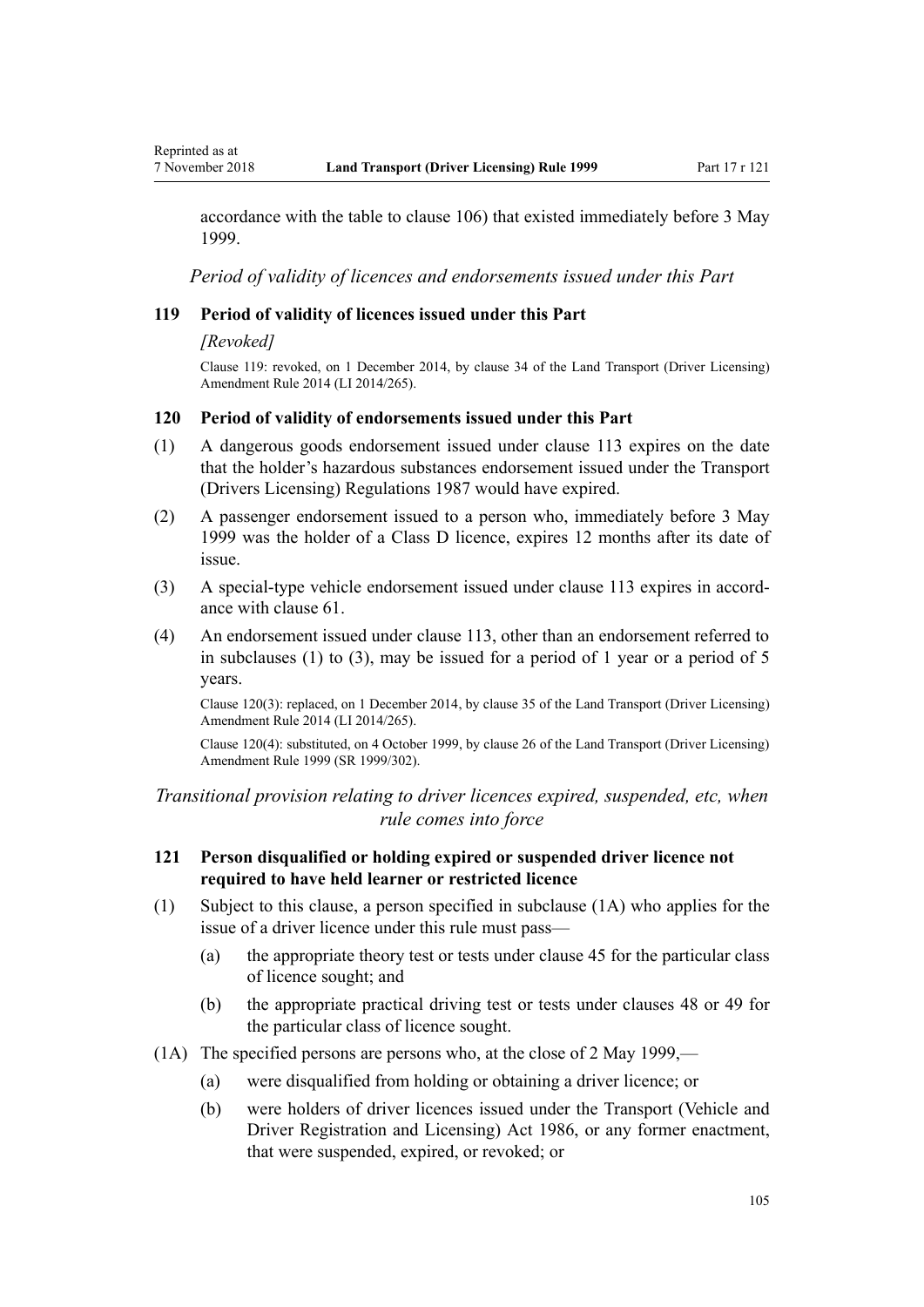- (c) were 71 years of age or more and held any expired driver licence.
- (2) If the person referred to in subclause (1) was the holder of a learner licence, all the requirements of [clause 17](#page-28-0) and [clause 19](#page-30-0) apply.
- (3) If the person referred to in subclause (1) was the holder of a restricted licence all the requirements of [clause 19](#page-30-0) apply.

Clause 121(1): substituted, on 4 October 1999, by [clause 27](http://legislation.govt.nz/pdflink.aspx?id=DLM293698) of the Land Transport (Driver Licensing) Amendment Rule 1999 (SR 1999/302).

Clause 121(1A): inserted, on 4 October 1999, by [clause 27](http://legislation.govt.nz/pdflink.aspx?id=DLM293698) of the Land Transport (Driver Licensing) Amendment Rule 1999 (SR 1999/302).

## *Transitional provision relating to renewal of P, I, O, and V endorsement*

Heading: added, on 4 October 1999, by [clause 28](http://legislation.govt.nz/pdflink.aspx?id=DLM293699) of the Land Transport (Driver Licensing) Amendment Rule 1999 (SR 1999/302).

#### **122 P, I, O, and V endorsements may be re-issued for 12 months**

- (1) A person who, on 4 October 1999, holds a current P, I, O, or V licence endorsement that was issued for 5 years may surrender the person's endorsement to the Agency and apply for a new endorsement of the type surrendered.
- (2) If the applicant complies with [clauses 9 to 11](#page-21-0) and [14](#page-25-0), the Agency must issue the endorsement for 12 months beginning on its date of issue.

Clause 122: added, on 4 October 1999, by [clause 28](http://legislation.govt.nz/pdflink.aspx?id=DLM293699) of the Land Transport (Driver Licensing) Amendment Rule 1999 (SR 1999/302).

Clause 122(1): amended, on 1 August 2008, by [section 50\(2\)](http://legislation.govt.nz/pdflink.aspx?id=DLM1313622) of the Land Transport Management Amendment Act 2008 (2008 No 47).

Clause 122(2): amended, on 1 August 2008, by [section 50\(2\)](http://legislation.govt.nz/pdflink.aspx?id=DLM1313622) of the Land Transport Management Amendment Act 2008 (2008 No 47).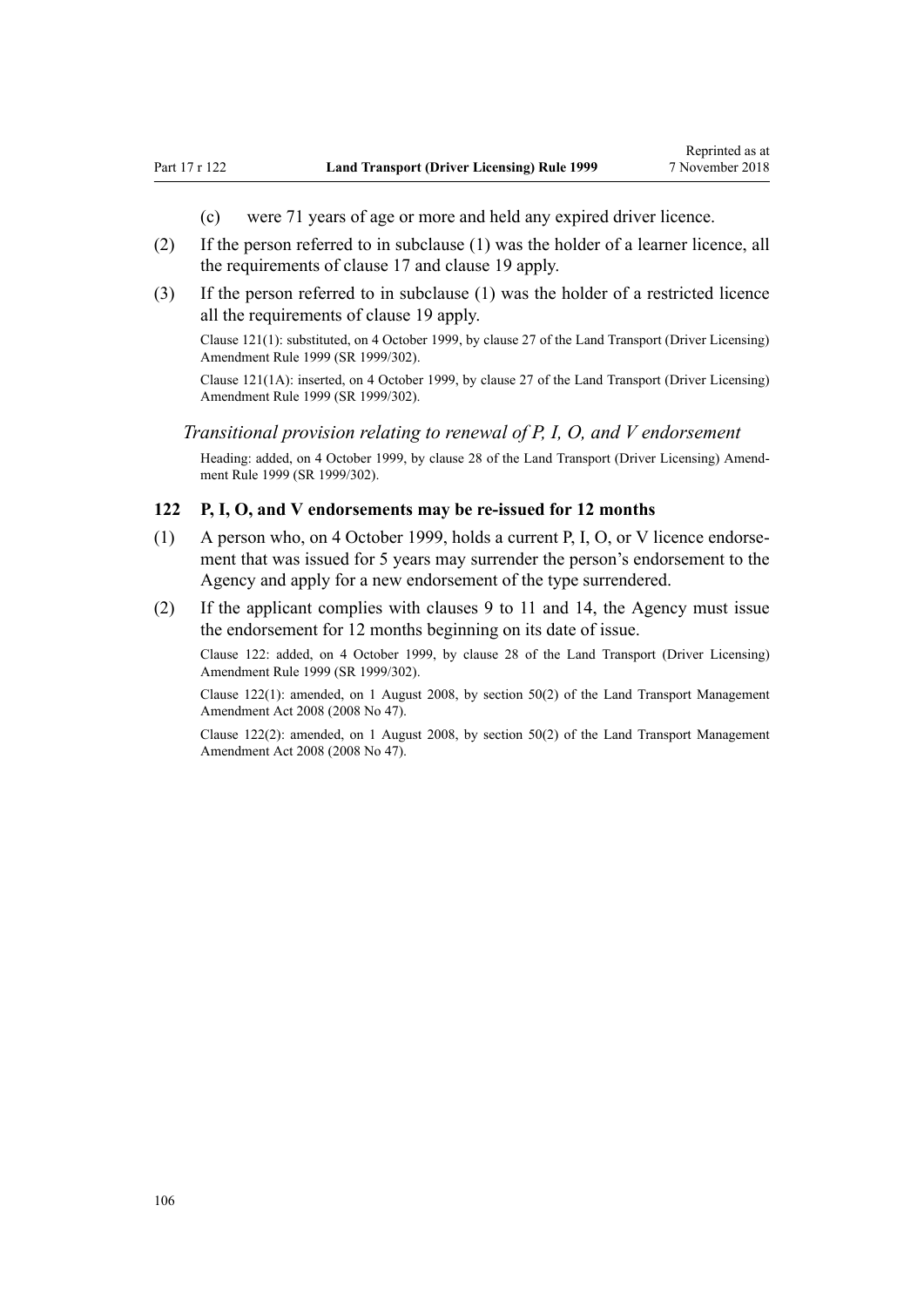## **Schedule 1 Objective of the rule**

[cl 3](#page-18-0)

This rule specifies the requirements for obtaining and renewing a driver licence in New Zealand. It sets out the requirements for the holder of a driver licence to obtain or renew a licence endorsement that will enable the endorsement holder to use a motor vehicle for specified activities. The rule also specifies the requirements for those who provide services related to the licensing of drivers.

The overarching objective of the rule is to make significant gains in land transport safety through the implementation of an improved system for driver licensing. Changes in the new system affect young and novice drivers, disqualified and unlicensed drivers, older drivers, commercial drivers, and overseas visitors and immigrants who wish to drive in New Zealand. These changes are aimed, in particular, at reducing the exposure of young drivers (between the ages of 15 and 24 years) to road crashes; reducing the crash risk of other novice drivers; reducing the numbers of drivers who drive while unlicensed or disqualified; having better-prepared and better-skilled drivers; improving enforcement and deterrence; improving driver attitudes; and developing a more positive road safety culture.

Major policy changes to the driver licensing system were authorised by the [Land](http://legislation.govt.nz/pdflink.aspx?id=DLM433612) [Transport Act 1998.](http://legislation.govt.nz/pdflink.aspx?id=DLM433612) These included the requirement to have photographs on driver licences, and the mandatory carriage of driver licences.

Within the framework of the major driver licensing policy changes, the rule gives effect to a new graduated classification system of licensing drivers so they have the necessary skills and experience to drive different types of vehicle. There are new testing requirements for obtaining a licence that emphasise skills, such as hazard perception, that are equally as important as vehicle-control skills for safe driving. The rule introduces ten-yearly licence renewal and relaxes the renewal regime for older drivers. It sets out a new system of driver licence endorsements and rationalises and updates the requirements for the medical and "fit and proper person" checking of drivers who drive for a living and drivers of specific classes or types of vehicles. The rule also introduces new requirements governing driver licensing course providers, driving instructors, and testing officers.

Many features of the previous driver licensing system are still relevant and these have been retained. In some cases, notably the Graduated Driver Licensing System, those features have been modified to improve them.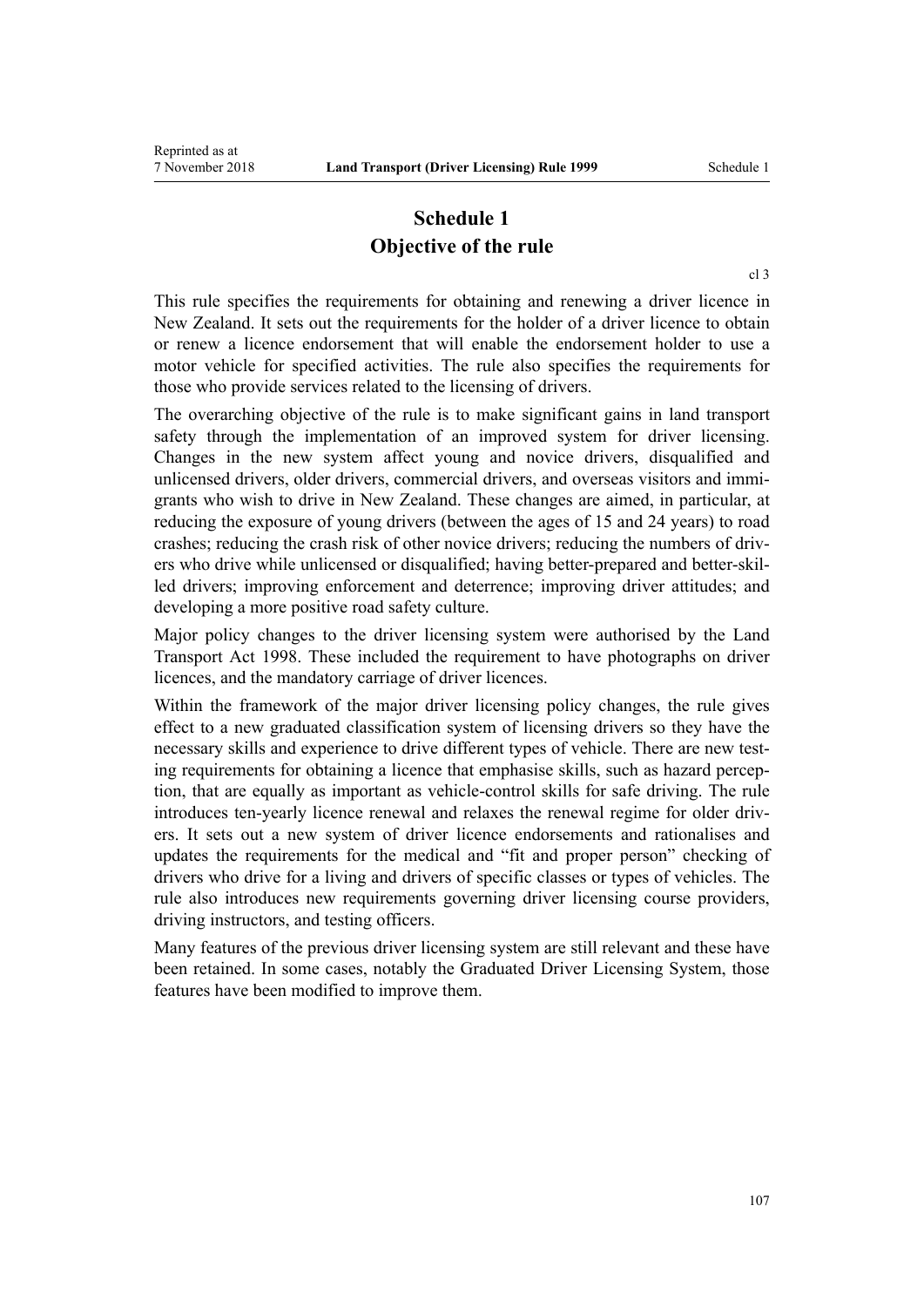# **Schedule 2**

**Consultation carried out under section 161(2) of the Act**

[cl 4](#page-19-0)

In 1994, the Land Transport Authority (**LTSA**) began a major review of the system for licensing drivers in New Zealand, which has involved widespread public consultation. This has included the release in 1996 of 9 discussion papers outlining policy options for public comment. Five hundred and thirty-five formal submissions were received on the discussion papers. In response to a nationwide newspaper questionnaire, 41 000 members of the public expressed their views on the broad options for changes to the driver licensing system.

In March 1997, the LTSA released, for consideration by interested groups, government agencies, and the public, its proposed policies for changes to the driver licensing system. The proposed policy document was issued, in place of the usual first (red) draft of a proposed rule, in recognition of the widespread public interest in driver licensing and in order to seek comments and receive feedback from interested parties on the proposed changes. More than 4 000 copies of the document were issued and 554 submissions were received.

The submissions received on the proposed policy document, along with others received in the course of the review, were considered and decisions arrived at on proposed changes to the driver licensing system. These formed the policy framework for the first legal draft (yellow draft) of the Driver Licensing Rule.

The yellow draft rule was released for public consultation in November 1997. The draft rule was publicised in metropolitan and regional newspapers throughout New Zealand, in the *New Zealand Gazette*, and in other relevant publications. It was sent to libraries and transport authorities overseas and was made available on the Internet. Copies were also sent to individuals and organisations that had expressed an interest in the rule or who had commented on the proposed policy document. The LTSA received 85 written submissions on the yellow draft.

At the same time as the LTSA released the yellow draft of the rule, Parliament's Transport and Environment Select Committee sought public submissions on the Land Transport Bill, which authorised the major policy changes for the new driver licensing system. Submissions on the Bill closed on 28 February 1998 and the Select Committee held hearings in March/April 1998 to consider the submissions. The [Land](http://legislation.govt.nz/pdflink.aspx?id=DLM433612) [Transport Act 1998](http://legislation.govt.nz/pdflink.aspx?id=DLM433612) was passed by Parliament on 3 December 1998.

The green draft rule was released for selected industry consultation, focussing on changes since the yellow draft rule on 4 December 1998. Meetings to discuss the green draft were held with industry representatives in Auckland, Christchurch, and Wellington. The LTSA received 41 written submissions on the green draft. Approval was given for the policy positions adopted in this rule by Cabinet in February 1999.

Overseas best practice and New Zealand's international obligations have been taken into account in developing the rule, and the rule has been subjected to overseas peer review. Privacy, civil liberty, and human rights have also been addressed and both pri-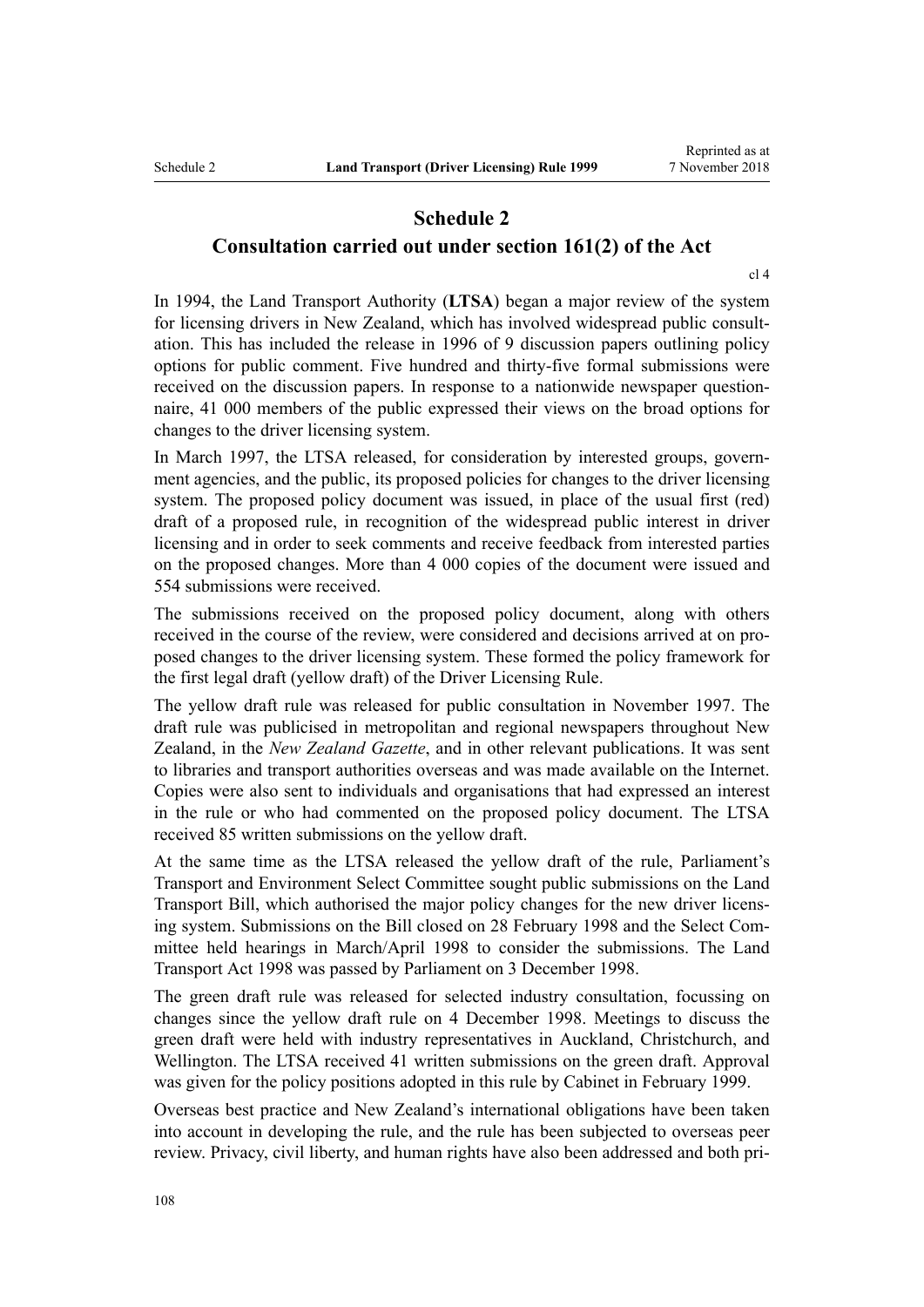vacy and human rights impact assessments have been prepared and made available to the public.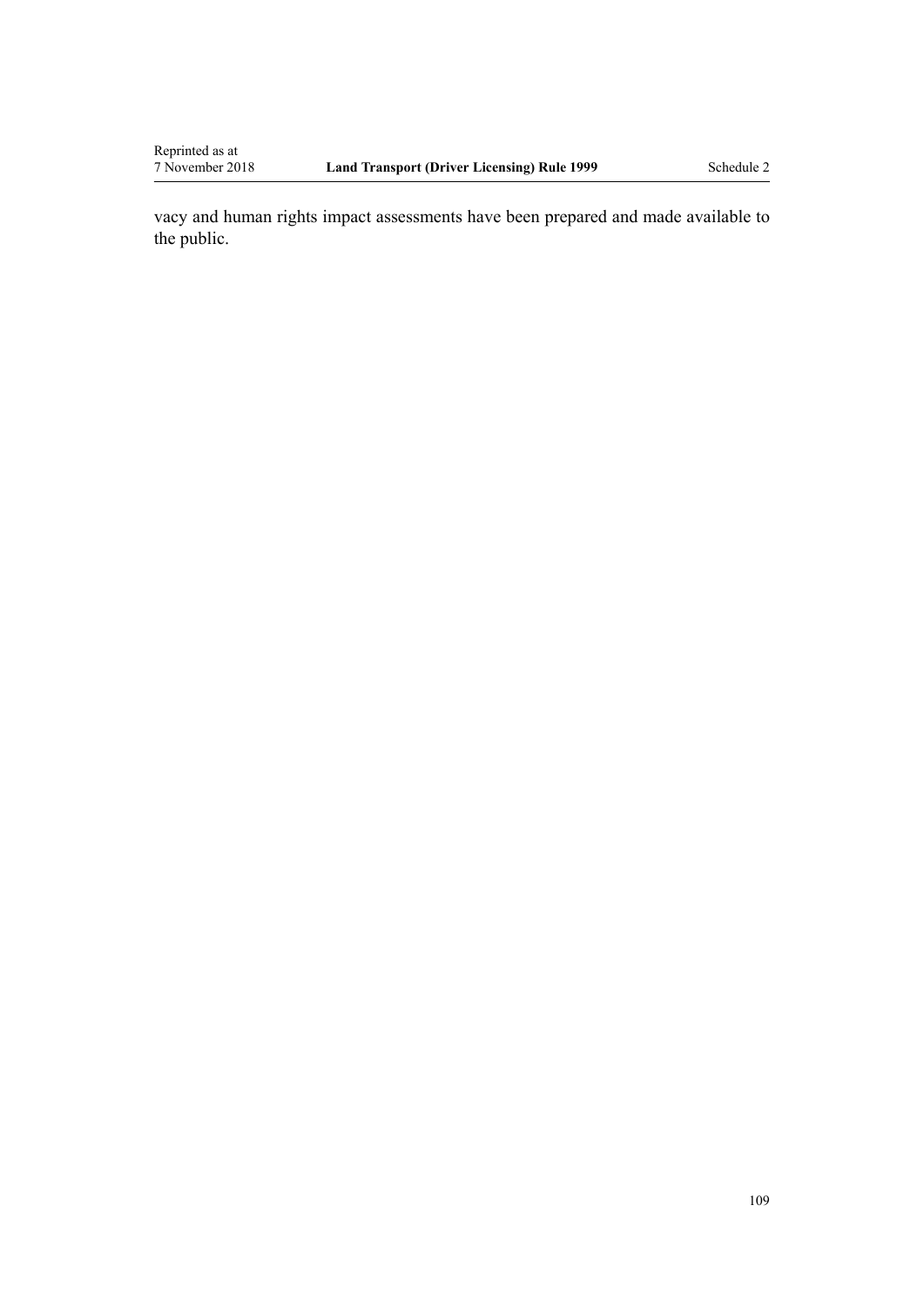## **Schedule 2A Transitional, savings, and related provisions**

[cl 5A](#page-20-0)

Schedule 2A: inserted, on 1 December 2014, by [clause 36](http://legislation.govt.nz/pdflink.aspx?id=DLM6216950) of the Land Transport (Driver Licensing) Amendment Rule 2014 (LI 2014/265).

### *Provision relating to Land Transport (Driver Licensing) Amendment Rule 2014*

### **Transitional provision in relation to existing licences of Class 1L, Class 1R, Class 6L, or Class 6R**

This rule, as amended by the [Land Transport \(Driver Licensing\) Amendment](http://legislation.govt.nz/pdflink.aspx?id=DLM6216900) [Rule 2014,](http://legislation.govt.nz/pdflink.aspx?id=DLM6216900) applies to a licence of Class 1L, Class 1R, Class 6L, or Class 6R that was issued before the date on which the Land Transport (Driver Licensing) Amendment Rule 2014 came into force, except that—

- (a) nothing in [clause 60](#page-60-0) (as amended by the [Land Transport \(Driver Licens](http://legislation.govt.nz/pdflink.aspx?id=DLM6216900)[ing\) Amendment Rule 2014](http://legislation.govt.nz/pdflink.aspx?id=DLM6216900)) has the effect of changing the expiry date as expressed on the licence; and
- (b) clause  $67(1A)(a)(i)$  and  $(2B)$  does not apply in respect of the first renewal of the licence to occur after the date on which the [Land Trans](http://legislation.govt.nz/pdflink.aspx?id=DLM6216900)[port \(Driver Licensing\) Amendment Rule 2014](http://legislation.govt.nz/pdflink.aspx?id=DLM6216900) came into force; and
- (c) for the purpose of any reinstatement of any such licence under [clauses](#page-69-0) [67A](#page-69-0), [67B,](#page-71-0) or [67C](#page-71-0),—
	- (i) [clause 67A\(8\)](#page-69-0) must be read as if it requires that the person comply with [clause 67](#page-67-0) if the licence has expired or will expire within the following 12 months; and
	- (ii) [clause 67B\(5\)](#page-71-0) must be read as if it requires that the person comply with [clause 67](#page-67-0) if the licence has expired or will expire within the following 12 months; and
	- (iii) clause  $67C(5)$  must be read as if it requires that the person comply with [clause 67](#page-67-0) if the licence has expired or will expire within the following 12 months.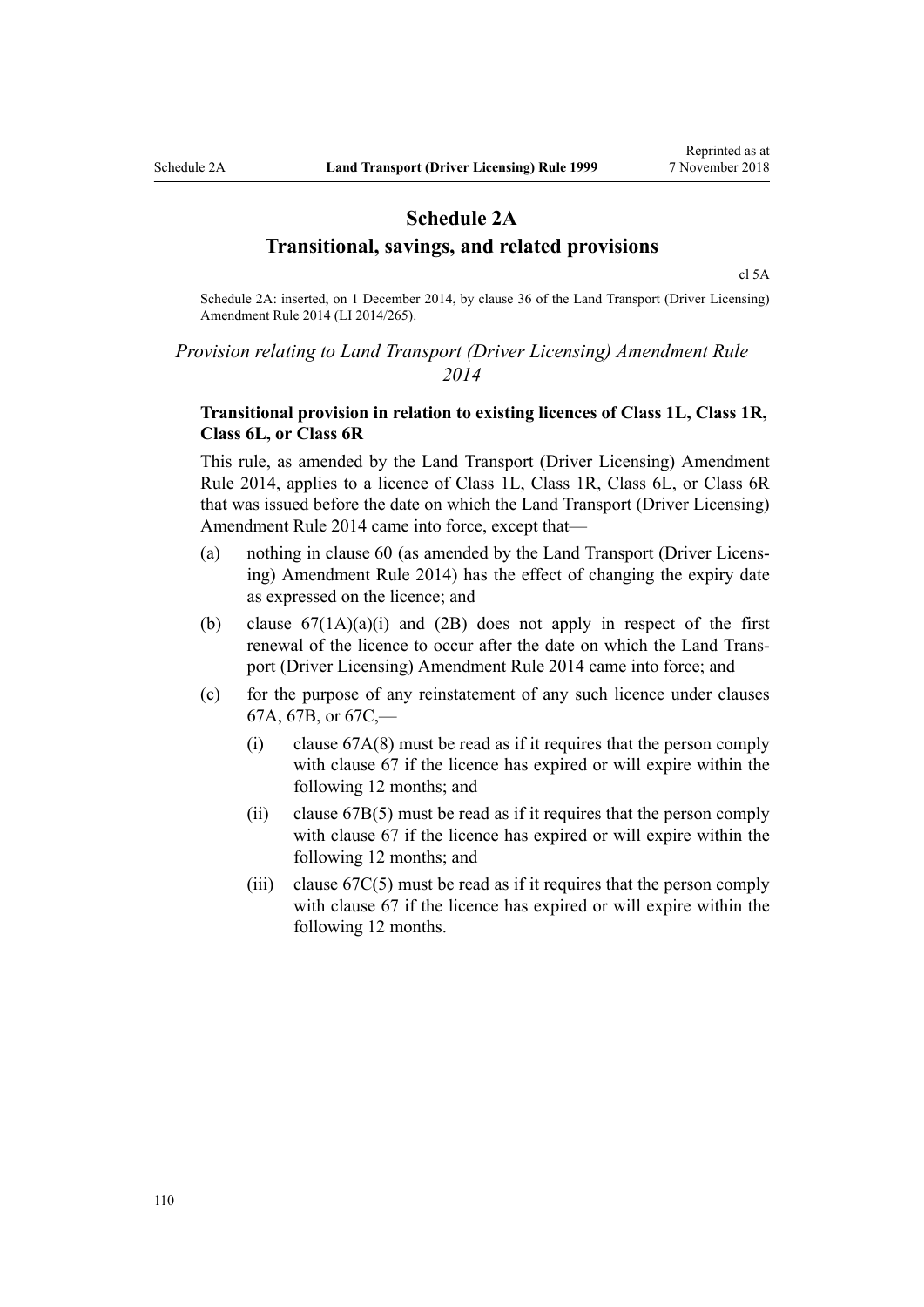# **Schedule 3 Classes of driver licence**

[cl 7](#page-20-0)

Schedule 3: replaced, on 1 April 2012, by [clause 44](http://legislation.govt.nz/pdflink.aspx?id=DLM3956523) of the Land Transport (Driver Licensing) Amendment Rule 2011 (SR 2011/306).

| <b>Licence classes</b> |      |                                                                                                                                                                                                                                                                                                                                |     | Motor vehicle to which licence relates                                                                                                                                 |  |
|------------------------|------|--------------------------------------------------------------------------------------------------------------------------------------------------------------------------------------------------------------------------------------------------------------------------------------------------------------------------------|-----|------------------------------------------------------------------------------------------------------------------------------------------------------------------------|--|
| Classes 1L and 1R      | (a)  | a motor vehicle (including a tractor but excluding a<br>motorcycle) that has a gross laden weight of not more than<br>4 500 kg, or a combination vehicle that has a gross combined<br>weight of not more than 4 500 kg                                                                                                         |     |                                                                                                                                                                        |  |
|                        | (b)  |                                                                                                                                                                                                                                                                                                                                |     | a motorised mobile home or self-propelled caravan that has a<br>gross laden weight of not more than 6 000 kg, provided its on-<br>road weight does not exceed 4 500 kg |  |
|                        | (c)  | a tradeperson's vehicle that has a gross laden weight of not<br>more than 6 000 kg, provided its on-road weight does not<br>exceed 4 500 kg                                                                                                                                                                                    |     |                                                                                                                                                                        |  |
| Class 1R               |      | an agricultural tractor that has a gross laden weight of not more than<br>18 000 kg, or a combination vehicle (consisting of an agricultural<br>tractor and agricultural trailer) that has a gross combined weight of not<br>more than 25 000 kg, if driven (in either case) at a speed not exceeding<br>40 kph                |     |                                                                                                                                                                        |  |
| Class 1                | (a)  | a special-type vehicle that is a forklift or runs on rollers or<br>self-laying tracks and has a gross laden weight of not more<br>than $18000 kg$                                                                                                                                                                              |     |                                                                                                                                                                        |  |
|                        | (b)  | a special-type vehicle that runs on wheels and has a gross<br>laden weight of-                                                                                                                                                                                                                                                 |     |                                                                                                                                                                        |  |
|                        |      | (i)                                                                                                                                                                                                                                                                                                                            |     | not more than $6000 \text{ kg}$ ; or                                                                                                                                   |  |
|                        |      | (ii)                                                                                                                                                                                                                                                                                                                           |     | more than 6 000 kg but not more than 18 000 kg, if<br>driven at a speed not exceeding-                                                                                 |  |
|                        |      |                                                                                                                                                                                                                                                                                                                                | (A) | 40 kph, in the case of a special-type vehicle<br>that is an agricultural motor vehicle; or                                                                             |  |
|                        |      |                                                                                                                                                                                                                                                                                                                                | (B) | 30 kph, in the case of any other special-type<br>vehicle                                                                                                               |  |
|                        | (c)  | any tractor with a gross laden weight of not more than 6 000<br>kg                                                                                                                                                                                                                                                             |     |                                                                                                                                                                        |  |
|                        | (d)  | a tractor (other than an agricultural tractor) with a gross laden<br>weight of more than 6 000 kg but not more that 18 000 kg, if<br>driven at a speed not exceeding 30 kph                                                                                                                                                    |     |                                                                                                                                                                        |  |
|                        | (e)  | a combination vehicle, consisting of a tractor (other than an<br>agricultural tractor) towing a trailer, with a gross combined<br>weight of not more than 25 000 kg, if it is being used in non-<br>agricultural land management operations and is driven at a<br>speed not exceeding 30 kph                                   |     |                                                                                                                                                                        |  |
|                        | (ea) | an agricultural tractor with a gross laden weight of more than<br>6 000 kg but not more than 18 000 kg, or a combination<br>vehicle (consisting of an agricultural tractor and agricultural<br>trailer) with a gross combined weight of not more than 25 000<br>kg, if (in either case) driven at a speed not exceeding 40 kph |     |                                                                                                                                                                        |  |
|                        | (eb) | an agricultural tractor with a gross laden weight of more than<br>6 000 kg but not more than 18 000 kg, or a combination                                                                                                                                                                                                       |     |                                                                                                                                                                        |  |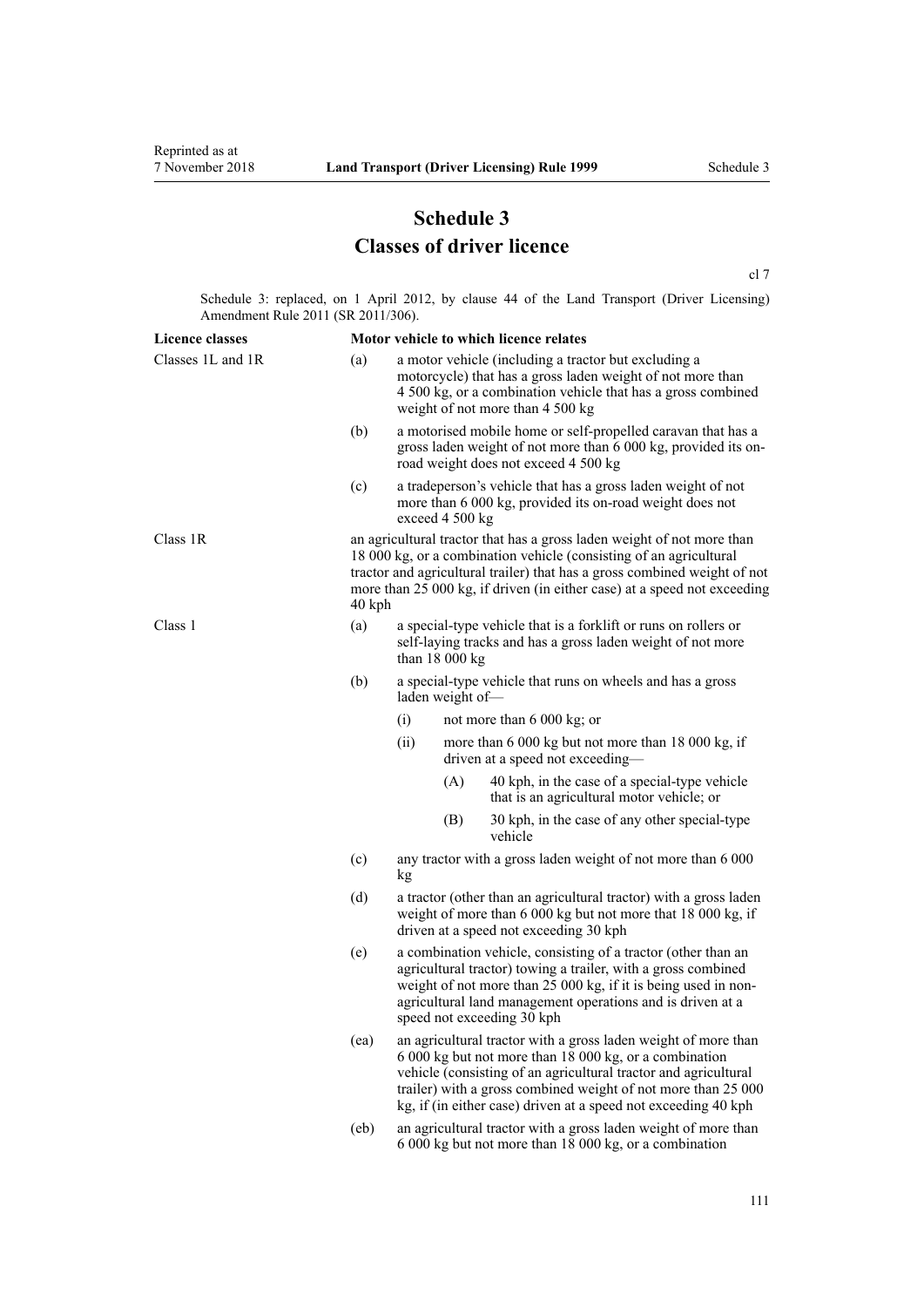| Schedule 3                |     | <b>Land Transport (Driver Licensing) Rule 1999</b>                                                                                                                                                                                                                                                | Reprinted as at<br>7 November 2018 |  |
|---------------------------|-----|---------------------------------------------------------------------------------------------------------------------------------------------------------------------------------------------------------------------------------------------------------------------------------------------------|------------------------------------|--|
| <b>Licence classes</b>    |     | Motor vehicle to which licence relates                                                                                                                                                                                                                                                            |                                    |  |
|                           |     | vehicle (consisting of an agricultural tractor and agricultural<br>trailer) with a gross combined weight of not more than 25 000<br>kg, if (in either case) the driver holds a special-type vehicle<br>endorsement                                                                                |                                    |  |
|                           | (f) | a rigid vehicle with a gross laden weight of not more than<br>6000 kg                                                                                                                                                                                                                             |                                    |  |
|                           | (g) | a combination vehicle (other than a combination vehicle that<br>comes within paragraph (e), (ea), or (eb) of this definition)<br>with a gross combined weight of not more than 6 000 kg                                                                                                           |                                    |  |
| Classes 2 and 2L          | (a) | a rigid vehicle with a gross laden weight of more than<br>6 000 kg but not more than 18 000 kg                                                                                                                                                                                                    |                                    |  |
|                           | (b) | a combination vehicle (other than a combination vehicle that<br>comes within paragraph (d) of the definition of Class 1<br>licence) that has a gross combined weight of more than<br>6 000 kg but not more than 12 000 kg                                                                         |                                    |  |
|                           | (c) | a combination vehicle (other than a combination vehicle that<br>comes within paragraphs (d) or (f) of the definition of Class 1<br>licence or paragraph (b) of this definition) consisting of a rigid<br>vehicle (with a gross laden weight of not more than 18 000 kg)<br>towing a light trailer |                                    |  |
|                           | (d) | a rigid vehicle with a gross laden weight of more than<br>18 000 kg with not more than 2 axles                                                                                                                                                                                                    |                                    |  |
|                           | (e) | a tractor with a gross laden weight of more than 6 000 kg but<br>not more than 18 000 kg, if driven at a speed exceeding 30 kph                                                                                                                                                                   |                                    |  |
| Class 2                   | (a) | a special-type vehicle that is a forklift or runs on rollers or<br>self-laying tracks and has a gross laden weight of more than<br>18000 kg                                                                                                                                                       |                                    |  |
|                           | (b) | a special-type vehicle that runs on wheels and has a gross<br>laden weight of more than 6 000 kg but not more than<br>18 000 kg, if driven at a speed exceeding 30 kph                                                                                                                            |                                    |  |
|                           | (c) | a special-type vehicle that runs on wheels and has a gross<br>laden weight of more than 18 000 kg, if driven at a speed not<br>exceeding 30 kph                                                                                                                                                   |                                    |  |
|                           | (d) | a special-type vehicle that is an agricultural motor vehicle that<br>runs on wheels and has a gross laden weight of more than 6<br>000 kg but not more than 18 000 kg, if driven (whether or not<br>the driver holds a special-type vehicle endorsement) at a speed<br>not exceeding 40 kph       |                                    |  |
| Classes 3 and 3L          |     | a combination vehicle that has a gross combined weight of more than<br>12 000 kg but not more than 25 000 kg                                                                                                                                                                                      |                                    |  |
| Classes 4 and 4L          | (a) | a rigid vehicle (including a tractor) with a gross laden weight<br>of more than 18 000 kg                                                                                                                                                                                                         |                                    |  |
|                           | (b) | a combination vehicle consisting of a rigid vehicle (with a<br>gross laden weight of more than 18 000 kg) towing a light<br>trailer                                                                                                                                                               |                                    |  |
| Class 4                   |     | a special-type vehicle that runs on wheels and has a gross laden weight<br>of more than 18 000 kg, if driven at a speed exceeding 30 kph                                                                                                                                                          |                                    |  |
| Classes 5 and 5L          |     | a combination vehicle with a gross combined weight of more than<br>25000 kg                                                                                                                                                                                                                       |                                    |  |
| Classes $6, 6L,$ and $6R$ |     | a motorcycle, moped, or all-terrain vehicle                                                                                                                                                                                                                                                       |                                    |  |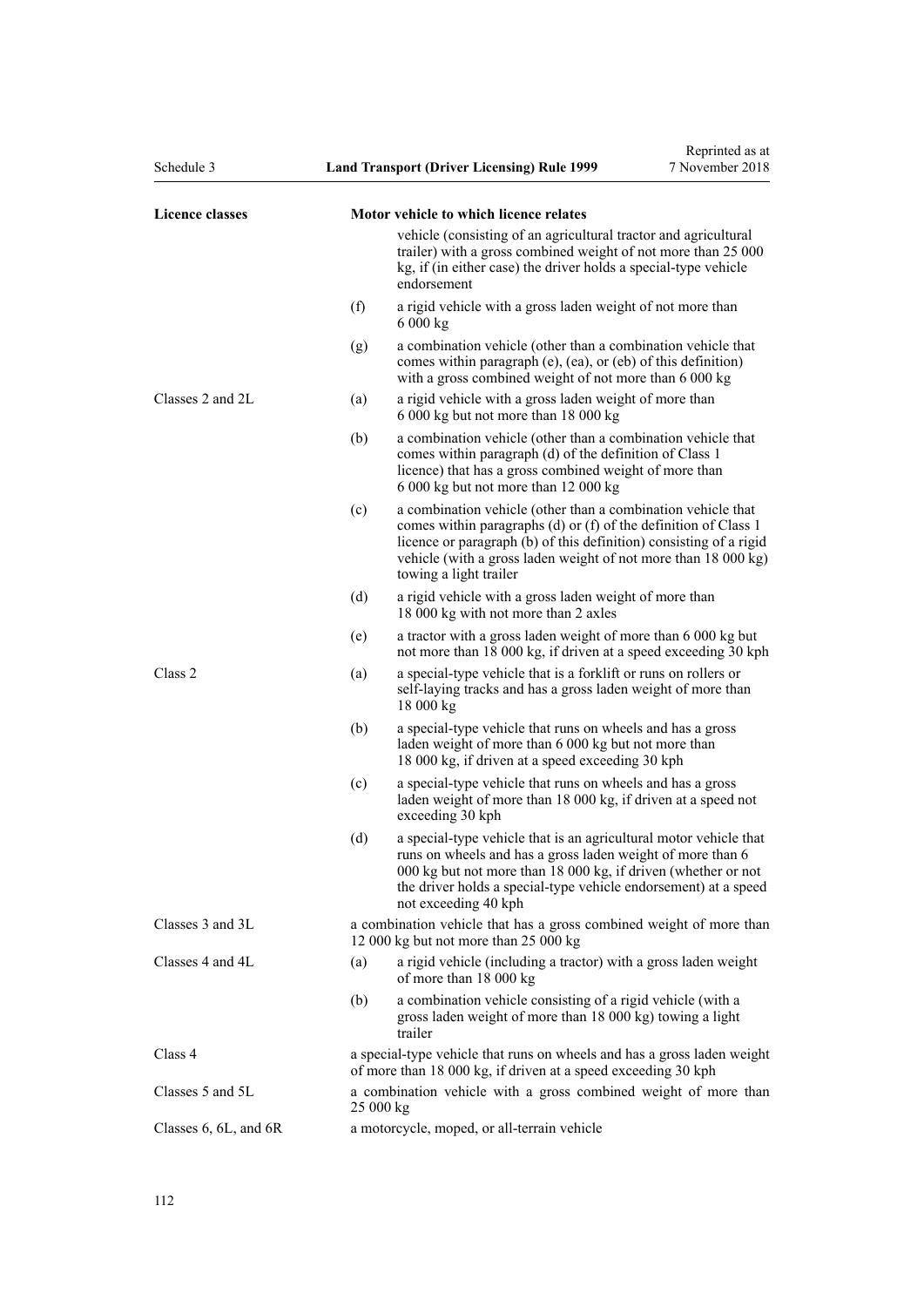Schedule 3: amended, on 1 June 2013, by [clause 9\(1\)](http://legislation.govt.nz/pdflink.aspx?id=DLM5102246) of the Land Transport (Driver Licensing) Amendment Rule 2013 (SR 2013/100).

Schedule 3: amended, on 1 June 2013, by [clause 9\(2\)\(a\)](http://legislation.govt.nz/pdflink.aspx?id=DLM5102246) of the Land Transport (Driver Licensing) Amendment Rule 2013 (SR 2013/100).

Schedule 3: amended, on 1 June 2013, by [clause 9\(2\)\(b\)](http://legislation.govt.nz/pdflink.aspx?id=DLM5102246) of the Land Transport (Driver Licensing) Amendment Rule 2013 (SR 2013/100).

Schedule 3: amended, on 1 June 2013, by clause  $9(2)(c)$  of the Land Transport (Driver Licensing) Amendment Rule 2013 (SR 2013/100).

Schedule 3: amended, on 1 June 2013, by [clause 9\(3\)](http://legislation.govt.nz/pdflink.aspx?id=DLM5102246) of the Land Transport (Driver Licensing) Amendment Rule 2013 (SR 2013/100).

Schedule 3: amended, on 1 June 2013, by [clause 9\(4\)](http://legislation.govt.nz/pdflink.aspx?id=DLM5102246) of the Land Transport (Driver Licensing) Amendment Rule 2013 (SR 2013/100).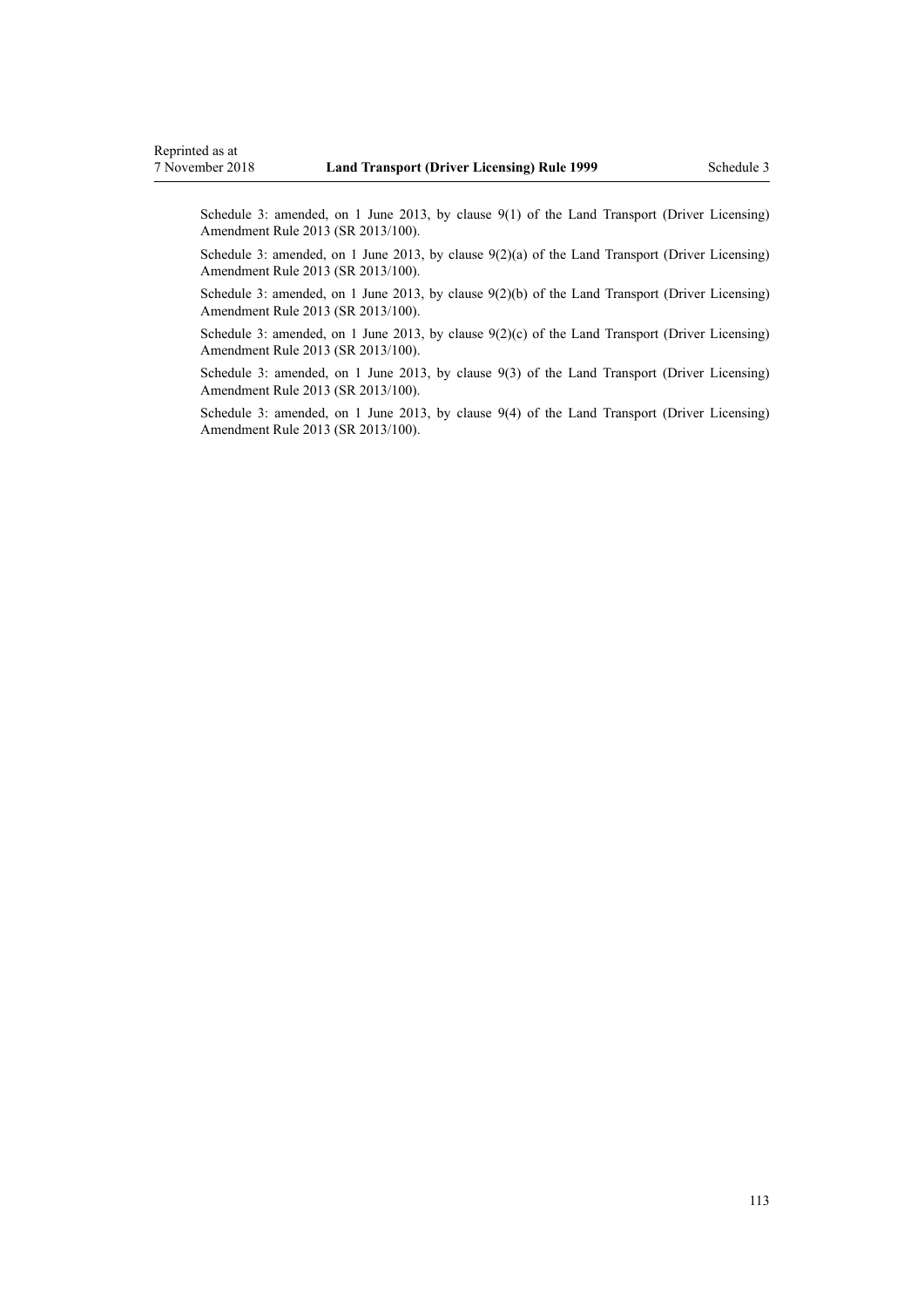## **Schedule 4 Types of licence endorsement**

[cl 8](#page-20-0)

| <b>Identifying letter</b> | <b>Endorsement</b>                                                                                |
|---------------------------|---------------------------------------------------------------------------------------------------|
| D                         | Dangerous goods endorsement                                                                       |
| I                         | Driving instructor endorsement                                                                    |
| $\Omega$                  | Testing officer endorsement                                                                       |
| P                         | Passenger endorsement                                                                             |
| F                         | Forklift endorsement for use with special-type vehicles that are forklifts                        |
| R                         | Roller endorsement for use with special-type vehicles that run on rollers                         |
| T                         | Tracks endorsement for use with special-type vehicles that run on self-<br>laying tracks          |
| W                         | Wheels endorsement for use with special-type vehicles that run on wheels<br>and are not forklifts |
| V                         | Vehicle recovery endorsement                                                                      |

# **Schedule 5 Theory tests**

*[Revoked]*

[cl 45](#page-54-0)

Schedule 5: revoked, on 16 January 2006, by [section 95\(12\)](http://legislation.govt.nz/pdflink.aspx?id=DLM353501) of the Land Transport Amendment Act 2005 (2005 No 77).

# **Schedule 6 Practical driving tests**

*[Revoked]*

[cl 48](#page-55-0)

Schedule 6: revoked, on 1 August 2011, by [section 100\(4\)](http://legislation.govt.nz/pdflink.aspx?id=DLM3231293) of the Land Transport (Road Safety and Other Matters) Amendment Act 2011 (2011 No 13).

### **Schedule 7**

### **Certification test for testing officer**

*[Revoked]*

[cl 54](#page-57-0)

Schedule 7: revoked, on 1 August 2011, by [section 100\(4\)](http://legislation.govt.nz/pdflink.aspx?id=DLM3231293) of the Land Transport (Road Safety and Other Matters) Amendment Act 2011 (2011 No 13).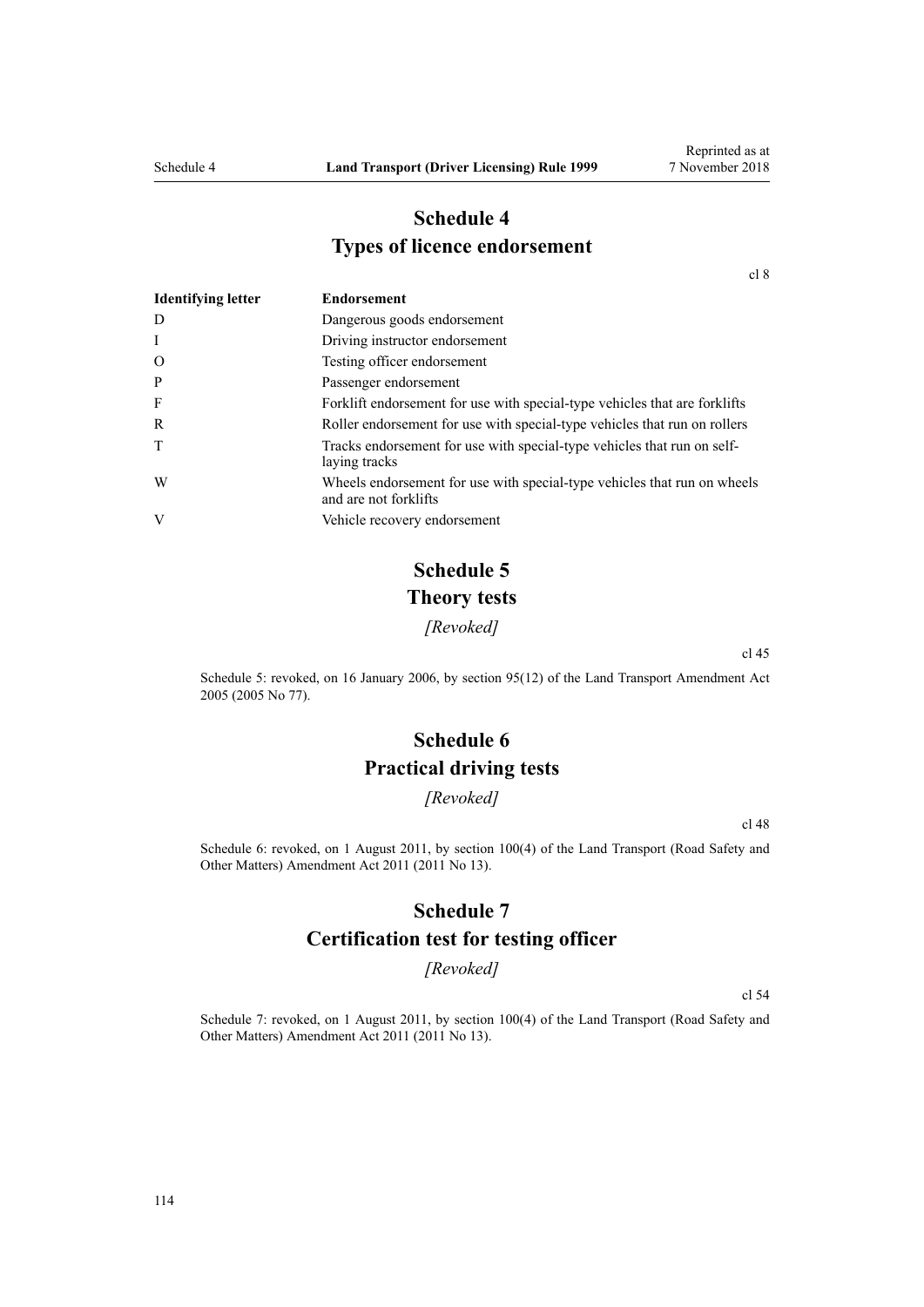### **Schedule 7A**

# **Countries from which holders of driver licence or permit not required to sit theory test for Class 1 or 6 licence**

[cl 89A\(3\)](#page-89-0)

Schedule 7A: inserted, on 1 September 2008, by [clause 15](http://legislation.govt.nz/pdflink.aspx?id=DLM1317922) of the Land Transport (Driver Licensing) Amendment Rule 2008 (SR 2008/119).

Australia

Austria

Belgium

Canada

Denmark

Finland

France

Germany

**Greece** 

Hong Kong Special Administrative Region of the People's Republic of China

Ireland

Italy

Japan

Luxembourg

Norway

Portugal

Republic of Korea

South Africa

Spain

Sweden

Switzerland

The Netherlands

United Kingdom

United States of America

Schedule 7A: amended, on 1 July 2013, by [clause 8](http://legislation.govt.nz/pdflink.aspx?id=DLM5159813) of the Land Transport (Driver Licensing) Amendment Rule (No 2) 2013 (SR 2013/131).

Schedule 7A: amended, on 1 April 2009, by [clause 7](http://legislation.govt.nz/pdflink.aspx?id=DLM1783613) of the Land Transport (Driver Licensing) Amendment Rule (No 2) 2008 (SR 2009/1).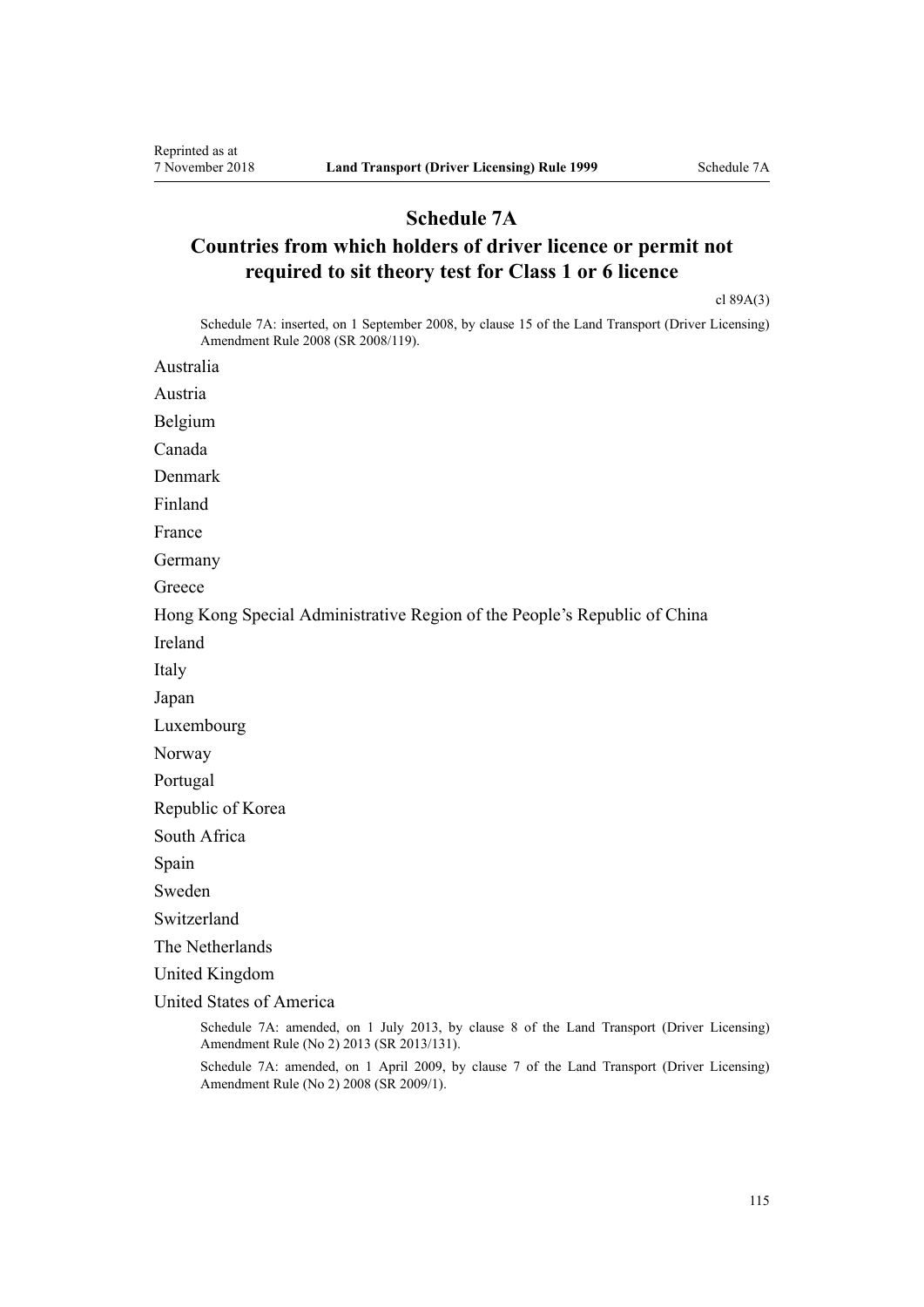### **Schedule 8**

## **Countries from which holders of driver licence or permit not required to sit practical driving test**

[cl 89A\(4\)](#page-89-0)

Schedule 8: added, on 1 June 2006, by [clause 43](http://legislation.govt.nz/pdflink.aspx?id=DLM376146) of the Land Transport (Driver Licensing) Amendment Rule 2006 (SR 2006/84).

Schedule 8 heading: amended, on 1 September 2008, by [clause 16](http://legislation.govt.nz/pdflink.aspx?id=DLM1317923) of the Land Transport (Driver Licensing) Amendment Rule 2008 (SR 2008/119).

### **Part 1**

### **Holders may apply for any equivalent class of driver licence**

Schedule 8 Part 1 heading: inserted, on 1 July 2013, by [clause 9\(1\)](http://legislation.govt.nz/pdflink.aspx?id=DLM5159814) of the Land Transport (Driver Licensing) Amendment Rule (No 2) 2013 (SR 2013/131).

Australia

Austria

Belgium

Canada

Denmark

Finland

France

Germany

**Greece** 

Ireland

Italy

Japan

Luxembourg

Norway

Portugal

South Africa

Spain

Sweden

Switzerland

The Netherlands

United Kingdom

United States of America

Schedule 8 Part 1: amended, on 1 April 2009, by [clause 8](http://legislation.govt.nz/pdflink.aspx?id=DLM1783614) of the Land Transport (Driver Licensing) Amendment Rule (No 2) 2008 (SR 2009/1).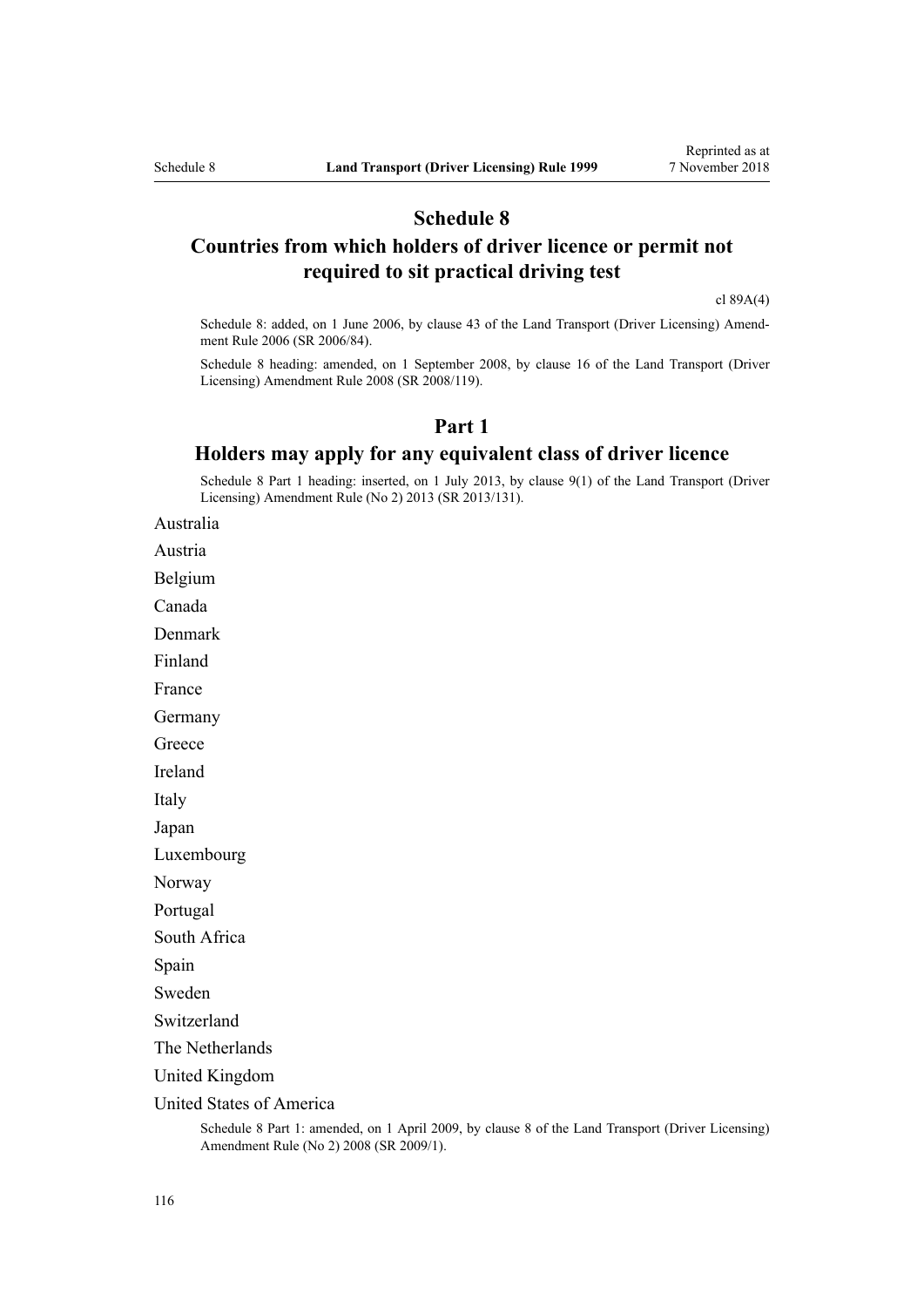# **Part 2 Holders may apply for equivalent Class 1 or Class 6 driver licence only**

Schedule 8 Part 2: inserted, on 1 July 2013, by [clause 9\(2\)](http://legislation.govt.nz/pdflink.aspx?id=DLM5159814) of the Land Transport (Driver Licensing) Amendment Rule (No 2) 2013 (SR 2013/131).

Hong Kong Special Administrative Region of the People's Republic of China Republic of Korea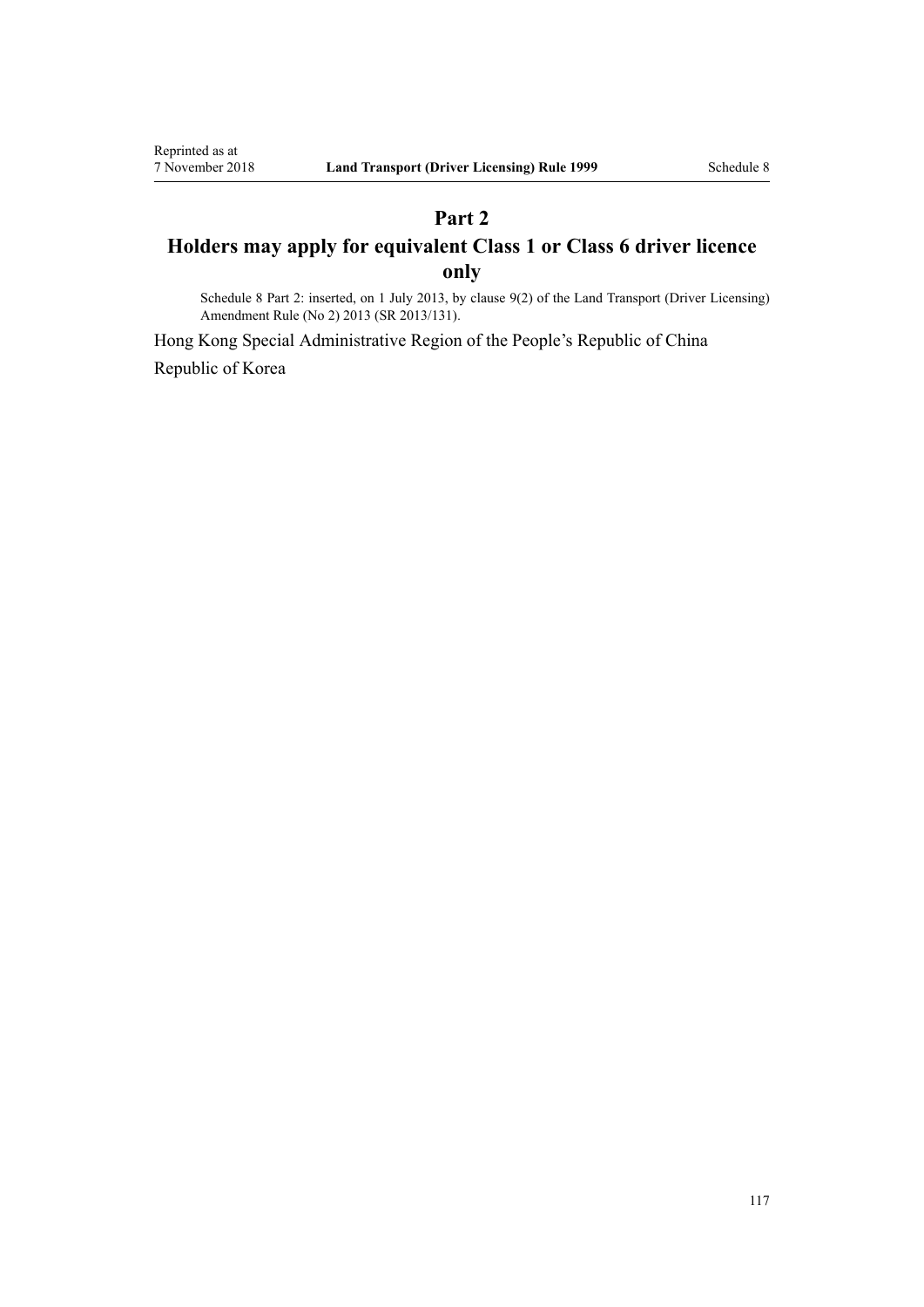## **Schedule 9 Evidence of identity**

[cl 11](http://legislation.govt.nz/pdflink.aspx?id=DLM6216924)

Schedule 9: inserted, on 1 December 2014, by [clause 37](http://legislation.govt.nz/pdflink.aspx?id=DLM6216951) of the Land Transport (Driver Licensing) Amendment Rule 2014 (LI 2014/265).

# **Part 1 Primary evidence of identity documents**

#### **Evidence of identity type Issuing agency** New Zealand passport Department of Internal Affairs (identity services) Overseas passport (may include New Zealand immigration visa or permit issued by Department of Labour) Overseas authority New Zealand emergency travel document Department of Internal Affairs (identity services) New Zealand refugee travel document Department of Internal Affairs (identity services) New Zealand certificate of identity (issued under the [Passports Act 1992](http://legislation.govt.nz/pdflink.aspx?id=DLM277432) to non-New Zealand citizens who cannot obtain a passport from their country of origin) Department of Internal Affairs (identity services) New Zealand certificate of identity (issued under the [Immigration Act 1987](http://legislation.govt.nz/pdflink.aspx?id=DLM108017) issued to people who have refugee status) Department of Labour (Immigration) New Zealand firearms licence New Zealand Police New Zealand full birth certificate issued on or after 1 January 1998 carrying a unique identification number Department of Internal Affairs (identity services) New Zealand citizenship certificate Department of Internal Affairs (identity services)

## **Part 2 Supporting evidence of identity documents**

| <b>Evidence of identity type</b>                                                     | <b>Issuing agency</b>                                     |
|--------------------------------------------------------------------------------------|-----------------------------------------------------------|
| $18 + \text{card}$                                                                   | Hospitality New Zealand Incorporated                      |
| Community services card                                                              | Ministry of Social Development                            |
| SuperGold Card                                                                       | Ministry of Social Development                            |
| Veteran SuperGold Card                                                               | Ministry of Social Development                            |
| New Zealand student photo identification card                                        | New Zealand educational institution                       |
| New Zealand employee photo identification card                                       | Employer                                                  |
| New Zealand electoral roll record                                                    | Electoral Enrolment Centre of New Zealand Post<br>Limited |
| Inland Revenue number                                                                | Inland Revenue Department                                 |
| New Zealand issued utility bill, issued not more<br>than 6 months before application |                                                           |

Overseas driver licence Overseas licensing authority Steps to freedom form Department of Corrections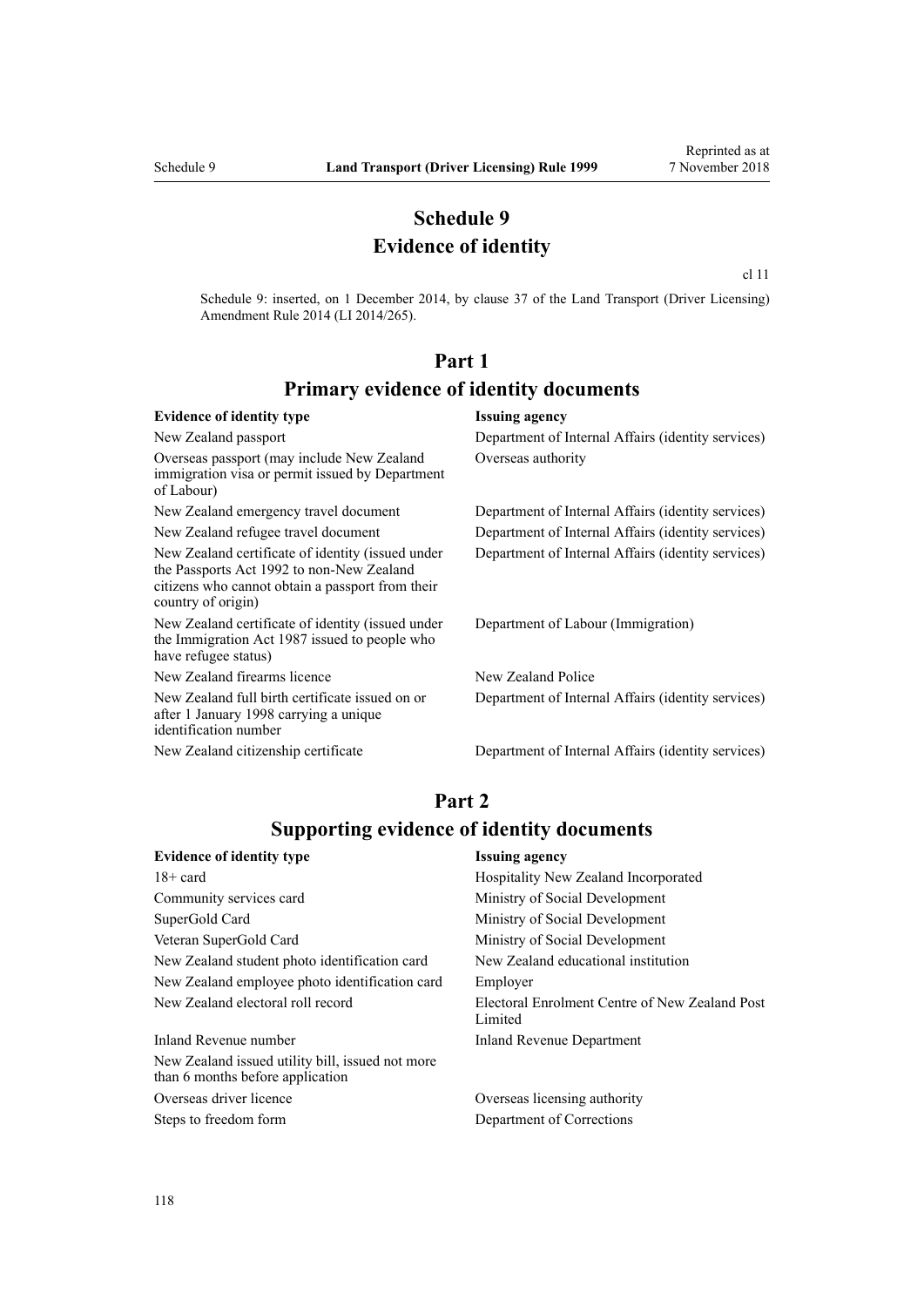# **Part 3 Documents to support name change**

| Document or record                                           | <b>Issuing agency or organisation</b>              |
|--------------------------------------------------------------|----------------------------------------------------|
| New Zealand birth certificate (issued for the<br>purpose)    | Department of Internal Affairs (identity services) |
| Change of name by statutory declaration                      | Department of Internal Affairs (identity services) |
| Change of name by deed poll                                  | Department of Internal Affairs (identity services) |
| New Zealand name change certificate                          | Department of Internal Affairs (identity services) |
| New Zealand marriage certificate                             | Department of Internal Affairs (identity services) |
| New Zealand civil union certificate                          | Department of Internal Affairs (identity services) |
| New Zealand dissolution of marriage or civil<br>union papers | Ministry of Justice                                |
| Certificate of annulment                                     | Ministry of Justice                                |

Dated at Wellington this 31st day of March 1999.

Maurice Williamson, Minister of Transport.

Issued under the authority of the [Legislation Act 2012](http://legislation.govt.nz/pdflink.aspx?id=DLM2997643). Date of notification in *Gazette*: 1 April 1999.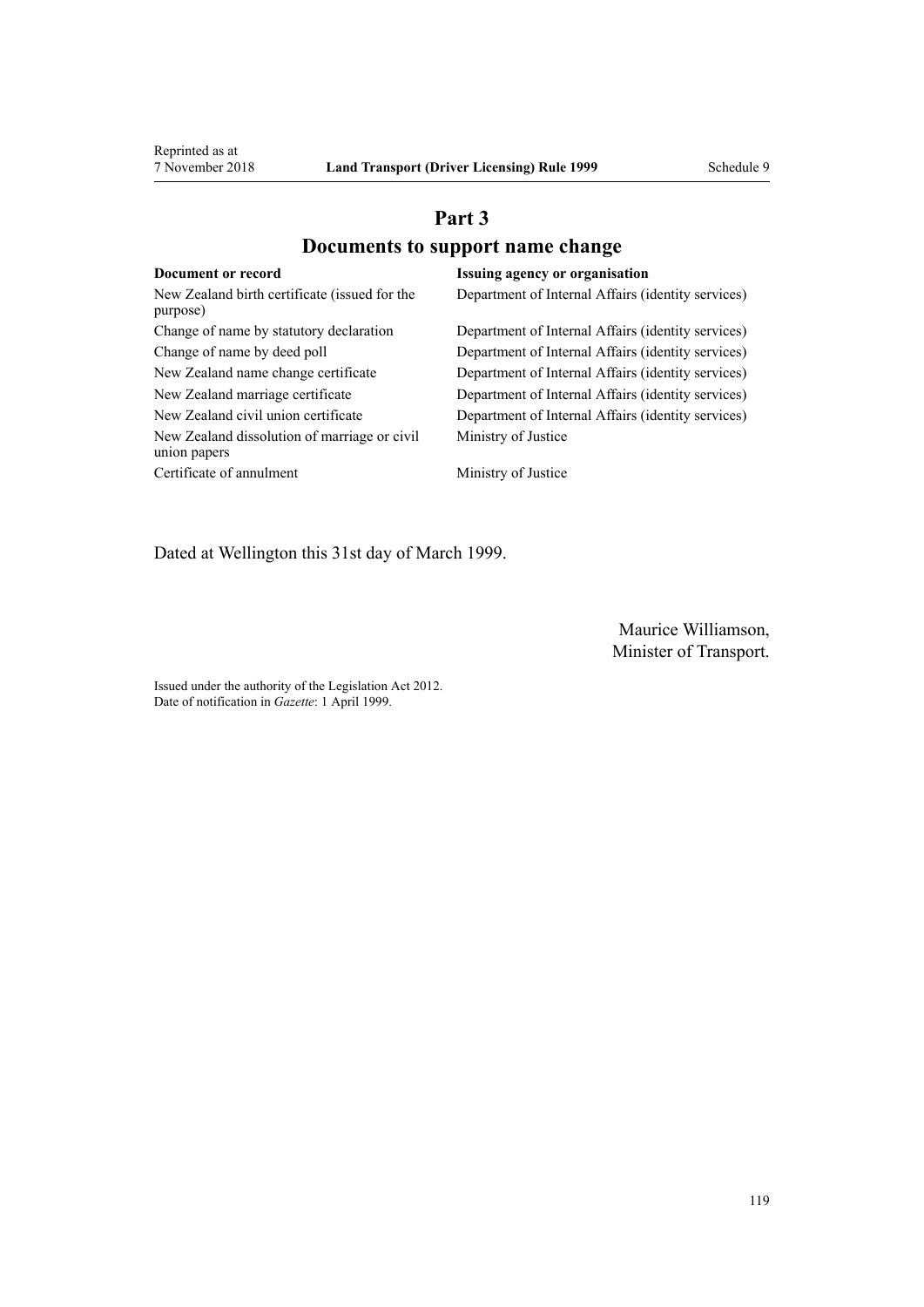# **Land Transport (Driver Licensing) Amendment Rule 2011**

(SR 2011/306)

Pursuant to the Land Transport Act 1998, the Minister of Transport makes the following ordinary rule.

### **Rule**

### **1 Title**

This rule is the [Land Transport \(Driver Licensing\) Amendment Rule 2011](http://legislation.govt.nz/pdflink.aspx?id=DLM3956573).

### **2 Commencement**

- (1) The following clauses come into force on 1 October 2012:
	- (a) clause 6(3) as far as it relates to the definition of approved motorcycle:
	- (b) *[Revoked]*
	- (c) clause 11:
	- (d) *[Revoked]*
	- (e) clause 13:
	- (f) clause 14:
	- (g) clause 16:
	- (h) clause 26:
	- (i) clause 27:
	- (j) clauses 39 and 40 as far as they relate to clause  $93(d)$ , (e), (j), and (k) of the principal rule (as amended by this rule).
- (2) Clause 44 comes into force on 1 April 2012.
- (3) The rest of this rule comes into force on 1 October 2011.

Clause 2(1)(b): revoked, on 7 October 2011, by [clause 7](http://legislation.govt.nz/pdflink.aspx?id=DLM4067013) of the Land Transport (Driver Licensing) Amendment Rule (No 2) 2011 (SR 2011/346).

Clause 2(1)(d): revoked, on 7 October 2011, by [clause 7](http://legislation.govt.nz/pdflink.aspx?id=DLM4067013) of the Land Transport (Driver Licensing) Amendment Rule (No 2) 2011 (SR 2011/346).

### **45 Transitional provision**

A photographic driver licence issued by the Agency before the commencement of clause 28 of this rule remains valid until the licence is renewed even if that format of the licence does not comply with the requirements of clause 63 of the principal rule (as amended by this rule).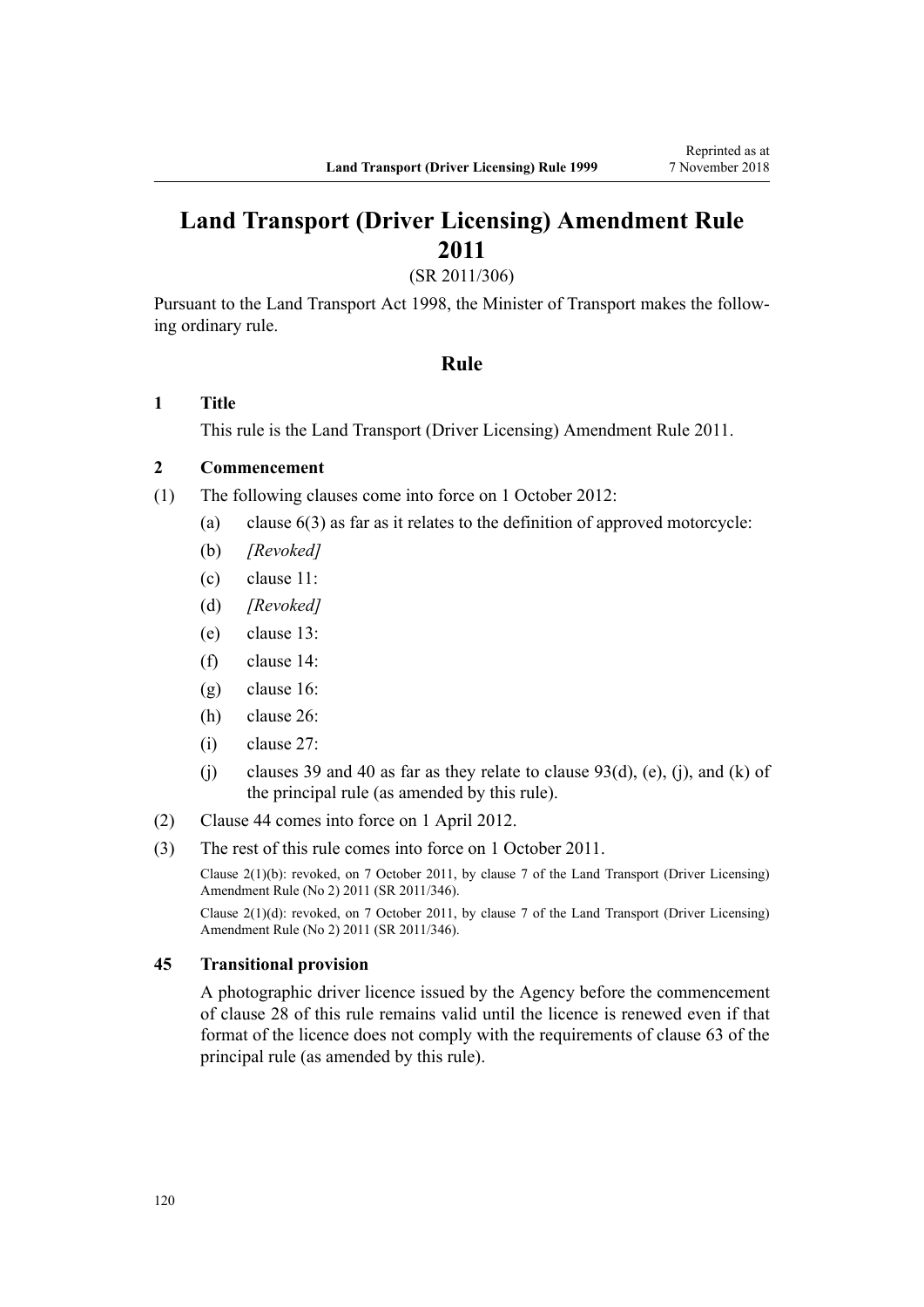Reprinted as at<br>7 November 2018

Dated at Wellington this 26th day of August 2011.

Steven Joyce, Minister of Transport.

Date of notification in *Gazette*: 1 September 2011.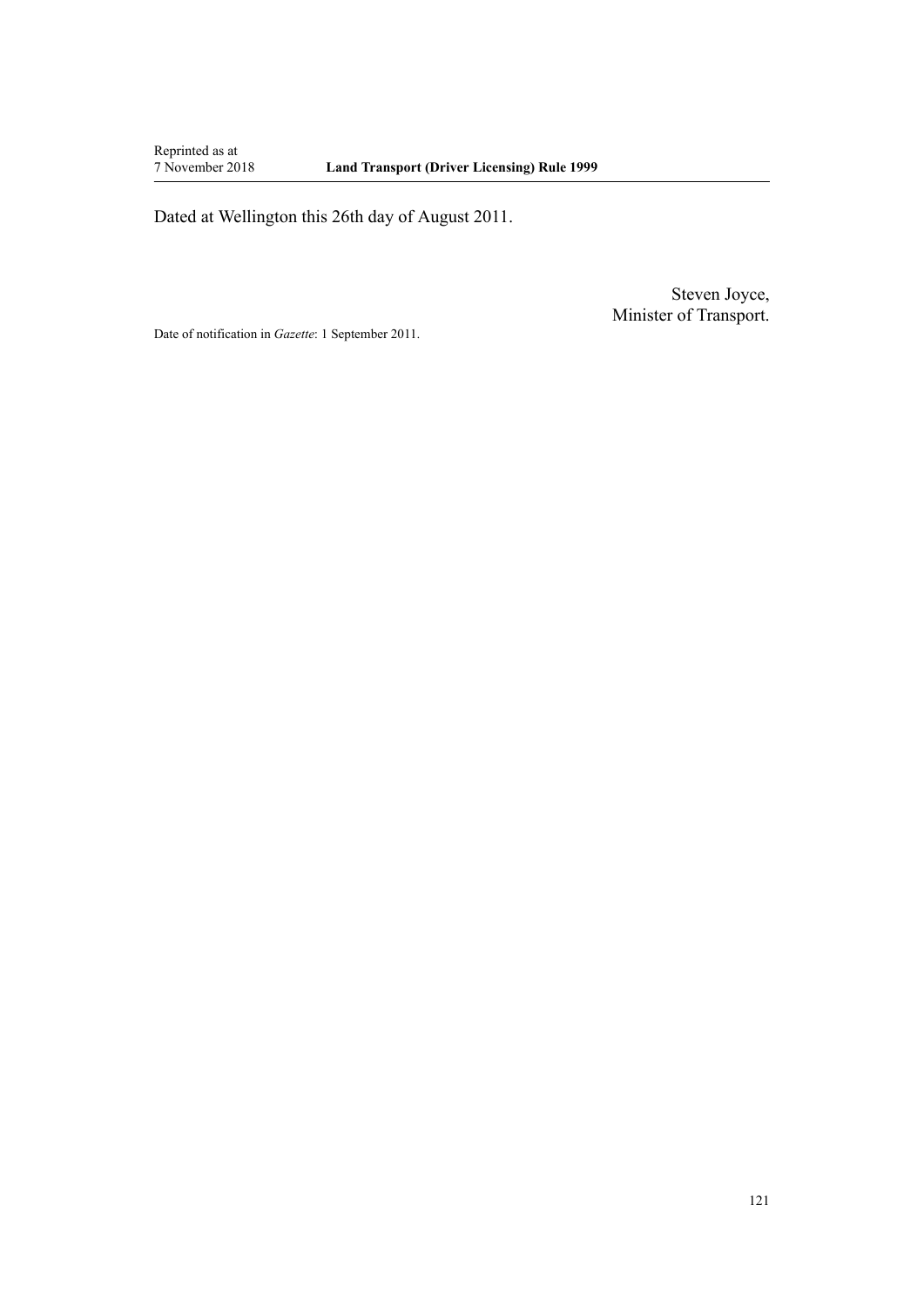# **Land Transport (Driver Licensing) Amendment Rule (No 2) 2013**

(SR 2013/131)

Pursuant to sections 152, 154, and 158 of the Land Transport Act 1998, and after having had regard to the criteria specified in section 164(2) of that Act, the Associate Minister of Transport makes the following ordinary rule.

### **Rule**

### **1 Title**

This rule is the [Land Transport \(Driver Licensing\) Amendment Rule \(No 2\)](http://legislation.govt.nz/pdflink.aspx?id=DLM5159800) [2013](http://legislation.govt.nz/pdflink.aspx?id=DLM5159800).

### **2 Commencement**

This rule comes into force on 1 July 2013.

### **3 Principal rule**

This rule amends the Land Transport (Driver Licensing) Rule 1999 (the **principal rule**).

### **10 Transitional provision for applicants holding licences issued in Hong Kong or Republic of Korea**

- (1) This clause applies to a person—
	- (a) who is the holder of a valid driver licence or permit issued in the Hong Kong Special Administrative Region of the People's Republic of China or in the Republic of Korea; and
	- (b) who, before the commencement of this clause, applied under clause 89 of the principal rule for a Class 1 or Class 6 driver licence, but had not passed all of the appropriate tests.
- (2) If, before the commencement of this clause, a person to whom this clause applies—
	- (a) passed the appropriate theory test under clause 45 of the principal rule and had not sat the appropriate practical driving test, that person is not required to sit the practical driving test:
	- (b) failed the appropriate theory test under clause 45 of the principal rule and had not sat the appropriate practical driving test, that person must pass that theory test but is not required to sit the appropriate practical driving test:
	- (c) failed the appropriate practical driving test, that person must pass that practical driving test.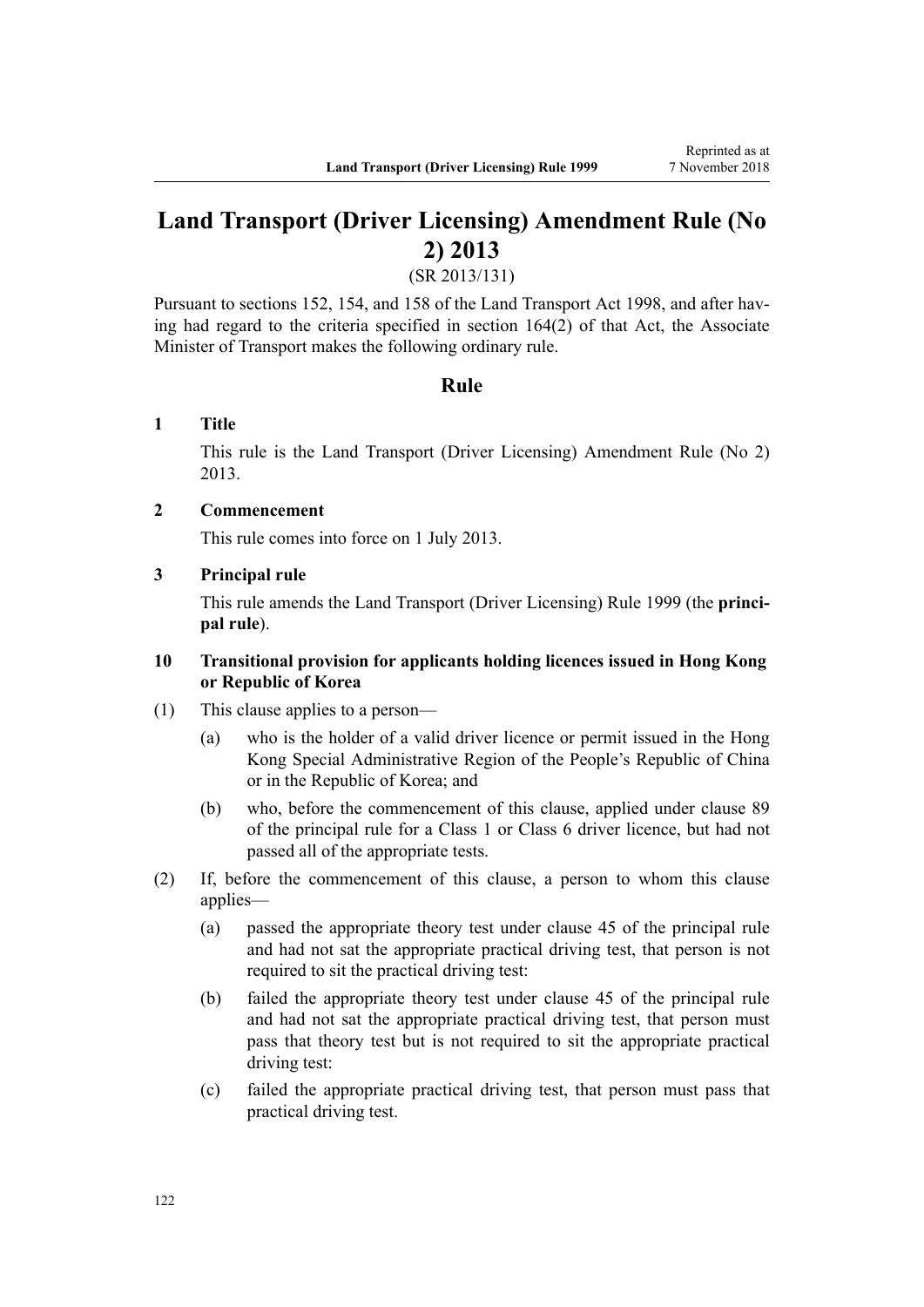Reprinted as at<br>7 November 2018

Dated at Wellington this 30th day of April 2013.

Michael Woodhouse, Associate Minister of Transport.

Date of notification in *Gazette*: 9 May 2013.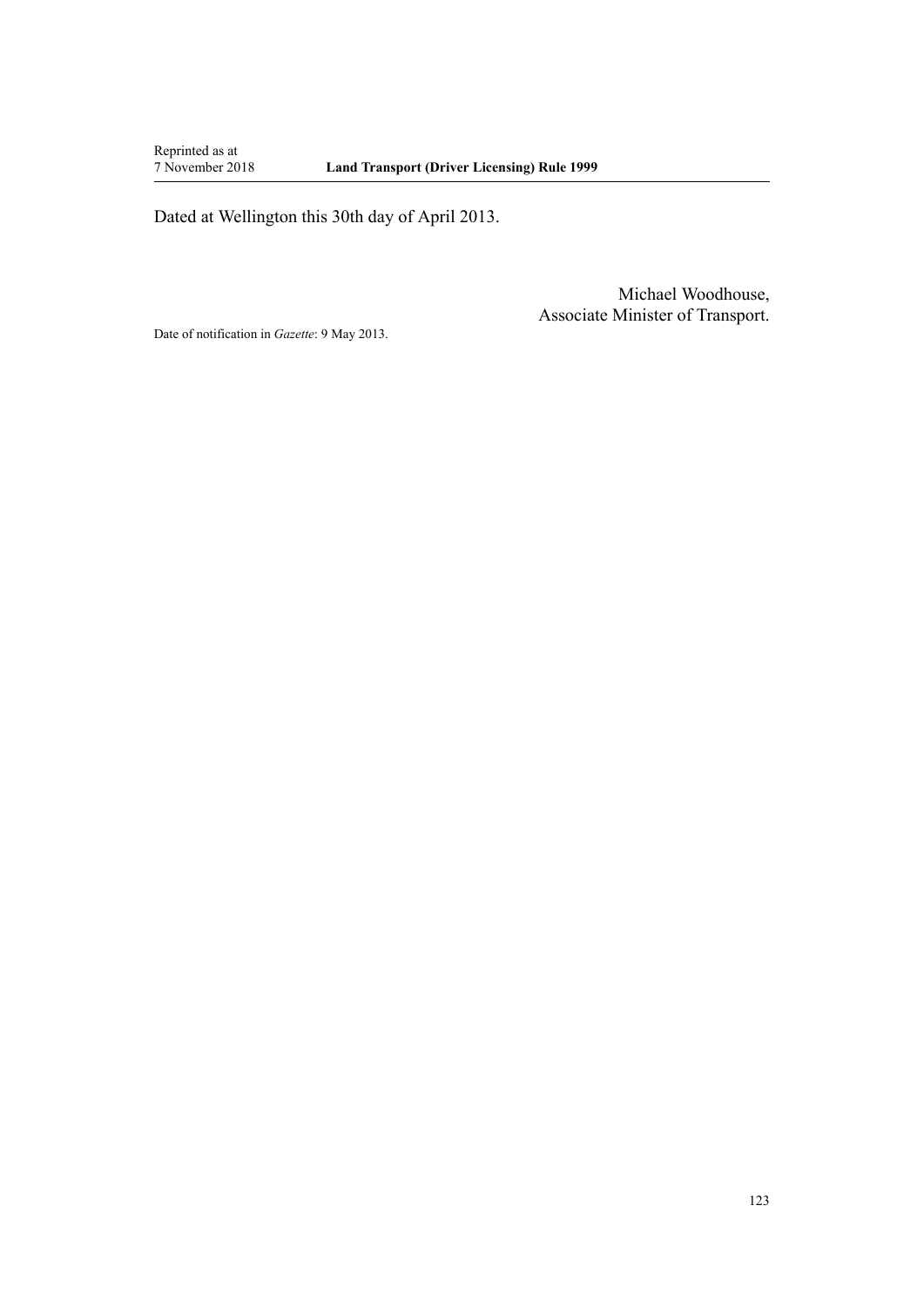#### **Reprints notes**

#### *1 General*

This is a reprint of the Land Transport (Driver Licensing) Rule 1999 that incorporates all the amendments to that rule as at the date of the last amendment to it.

#### *2 Legal status*

Reprints are presumed to correctly state, as at the date of the reprint, the law enacted by the principal enactment and by any amendments to that enactment. [Section 18](http://legislation.govt.nz/pdflink.aspx?id=DLM2998516) of the Legislation Act 2012 provides that this reprint, published in electronic form, has the status of an official version under [section 17](http://legislation.govt.nz/pdflink.aspx?id=DLM2998515) of that Act. A printed version of the reprint produced directly from this official electronic version also has official status.

#### *3 Editorial and format changes*

Editorial and format changes to reprints are made using the powers under [sec](http://legislation.govt.nz/pdflink.aspx?id=DLM2998532)[tions 24 to 26](http://legislation.govt.nz/pdflink.aspx?id=DLM2998532) of the Legislation Act 2012. See also [http://www.pco.parlia](http://www.pco.parliament.govt.nz/editorial-conventions/)[ment.govt.nz/editorial-conventions/](http://www.pco.parliament.govt.nz/editorial-conventions/).

#### *4 Amendments incorporated in this reprint*

[Land Transport \(Driver Licensing\) Amendment Rule 2017](http://legislation.govt.nz/pdflink.aspx?id=DLM7420922) (LI 2017/265) Land Transport Amendment Act 2017 (2017 No 34): [section 110\(8\)](http://legislation.govt.nz/pdflink.aspx?id=DLM6960929) Children, Young Persons, and Their Families (Oranga Tamariki) Legislation Act 2017 (2017 No 31): [section 149](http://legislation.govt.nz/pdflink.aspx?id=DLM7287401) Land Transport Amendment Act 2016 (2016 No 77): [section 21](http://legislation.govt.nz/pdflink.aspx?id=DLM6984133) [Land Transport \(Driver Licensing\) Amendment Rule 2014](http://legislation.govt.nz/pdflink.aspx?id=DLM6216900) (LI 2014/265) [Land Transport \(Driver Licensing\) Amendment Rule \(No 2\) 2013](http://legislation.govt.nz/pdflink.aspx?id=DLM5159800) (SR 2013/131) [Land Transport \(Driver Licensing\) Amendment Rule 2013](http://legislation.govt.nz/pdflink.aspx?id=DLM5102226) (SR 2013/100) [Land Transport \(Driver Licensing\) Amendment Rule 2012](http://legislation.govt.nz/pdflink.aspx?id=DLM4773428) (SR 2012/302) [Land Transport \(Driver Licensing\) Amendment Rule \(No 2\) 2011](http://legislation.govt.nz/pdflink.aspx?id=DLM4067006) (SR 2011/346) [Land Transport \(Driver Licensing\) Amendment Rule 2011](http://legislation.govt.nz/pdflink.aspx?id=DLM3956573) (SR 2011/306) Land Transport (Road Safety and Other Matters) Amendment Act 2011 (2011 No 13): [section 100\(2\),](http://legislation.govt.nz/pdflink.aspx?id=DLM3231293)  $(3), (4)$ Private Security Personnel and Private Investigators Act 2010 (2010 No 115): [section 121\(2\)](http://legislation.govt.nz/pdflink.aspx?id=DLM1594656) [Land Transport \(Driver Licensing\) Amendment Rule 2010](http://legislation.govt.nz/pdflink.aspx?id=DLM2740170) (SR 2010/51) Land Transport Amendment Act 2009 (2009 No 17): [section 35\(6\)](http://legislation.govt.nz/pdflink.aspx?id=DLM2015063) [Land Transport \(Driver Licensing\) Amendment Rule \(No 2\) 2008](http://legislation.govt.nz/pdflink.aspx?id=DLM1783600) (SR 2009/1) Land Transport Management Amendment Act 2008 (2008 No 47): [section 50\(2\)](http://legislation.govt.nz/pdflink.aspx?id=DLM1313622) [Land Transport \(Driver Licensing\) Amendment Rule 2008](http://legislation.govt.nz/pdflink.aspx?id=DLM1317900) (SR 2008/119) [Land Transport \(Driver Licensing\) Amendment Rule \(No 2\) 2006](http://legislation.govt.nz/pdflink.aspx?id=DLM386132) (SR 2006/152) [Land Transport \(Driver Licensing\) Amendment Rule 2006](http://legislation.govt.nz/pdflink.aspx?id=DLM375672) (SR 2006/84) Land Transport Amendment Act 2005 (2005 No 77): [section 95\(10\)–\(12\)](http://legislation.govt.nz/pdflink.aspx?id=DLM353501)